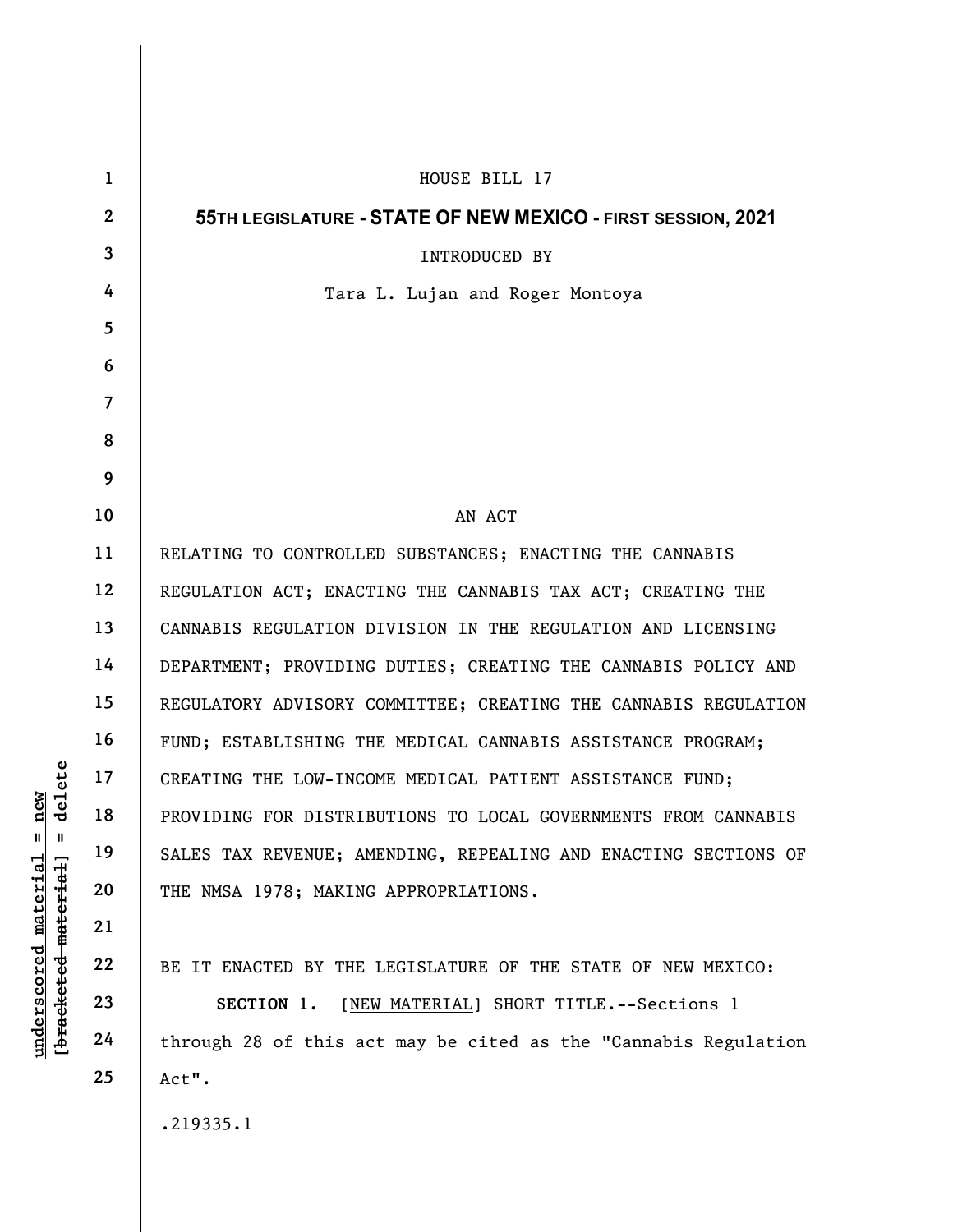underscored material = new [bracketed material] = delete 1 2 3 4 5 6 7 8 9 10 11 12 13 14 15 16 17 18 19 20 21 22 23 24 25 SECTION 2. [NEW MATERIAL] DEFINITIONS.--As used in the Cannabis Regulation Act: A. "advertisement": (1) means a statement or a depiction that is intended to induce the sale of cannabis and that is displayed in printed material or on a sign or other outdoor display or presented in a radio, television or other media broadcast or in digital media; and (2) does not include: (a) a sign or outdoor display or other statement permanently affixed to a licensed premises that is intended to induce the sale of a cannabis product produced or sold on the premises; (b) a label affixed to a cannabis product or the covering, wrapper or container of a cannabis product; or (c) an editorial or other material printed in a publication when the publication of the editorial or material was not paid for by a licensee and was not intended to promote the sale of cannabis by a particular brand or company; B. "advertising" means the publication or dissemination of an advertisement; C. "cannabis": (1) means all parts of the plant genus .219335.1  $- 2 -$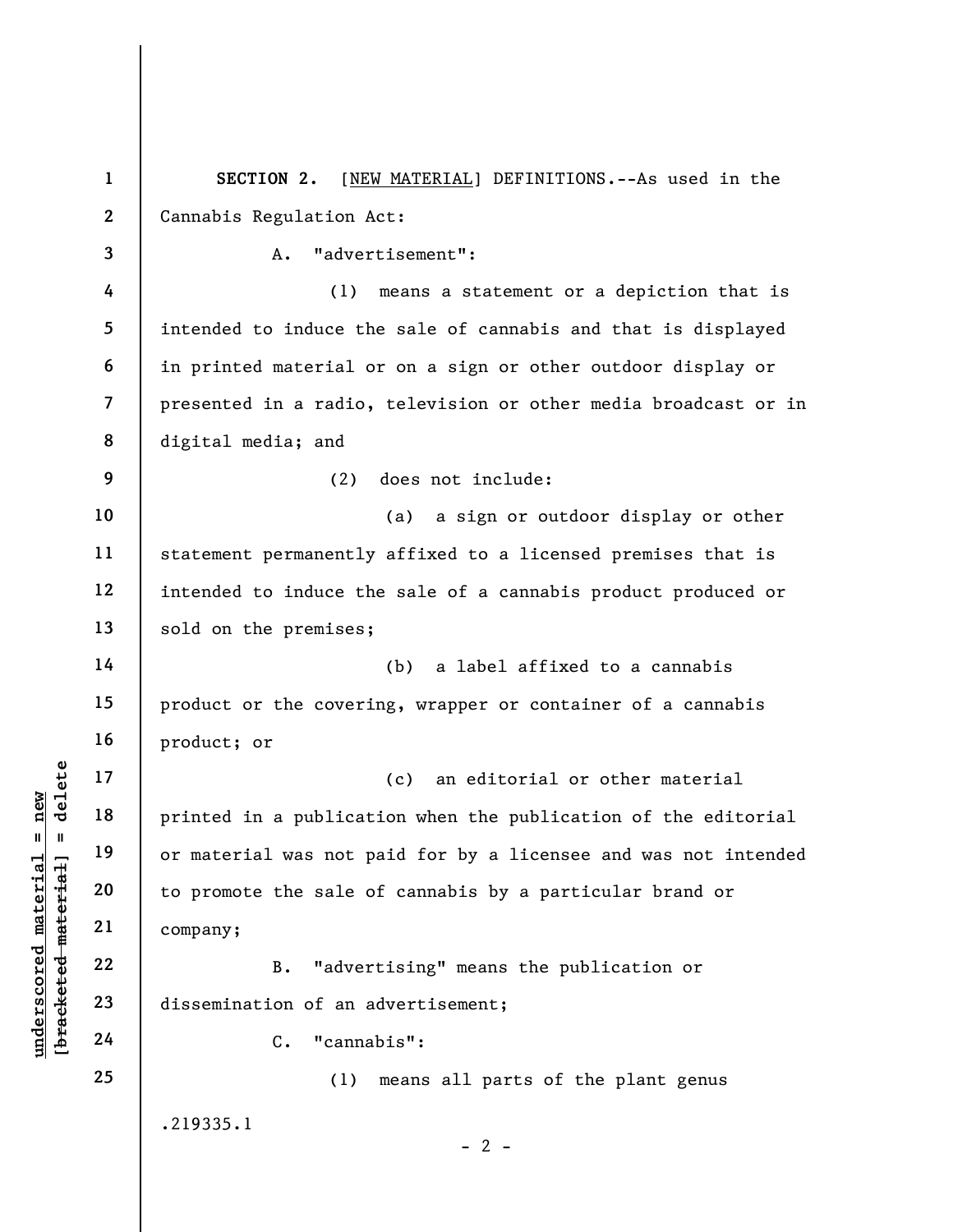Understand material material provisions of the Lyn<br>
except in 19<br>
defined material provisions of the Lyn<br>
20<br>
defined material cannabis products dir<br>
22<br>
23<br>
24<br>
24<br>
24<br>
22<br>
24<br>
24 1 2 3 4 5 6 7 8 9 10 11 12 13 14 15 16 17 18 19 20 21 22 23 24 25 Cannabis containing a delta-9-tetrahydrocannabinol concentration of more than three-tenths percent on a dry weight basis, whether growing or not; the seeds of the plant; the resin extracted from any part of the plant; and every compound, manufacture, salt, derivative, mixture or preparation of the plant, its seeds or its resin; and (2) does not include: (a) the mature stalks of the plant; fiber produced from the stalks; oil or cake made from the seeds of the plant; any other compound, manufacture, salt, derivative, mixture or preparation of the mature stalks, fiber, oil or cake; or the sterilized seed of the plant that is incapable of germination; (b) the weight of any other ingredient combined with cannabis to prepare topical or oral administrations, food, drink or another product; or (c) cannabis sold by licensees under the provisions of the Lynn and Erin Compassionate Use Act; D. "cannabis courier" means a person who is licensed by the division only to transport cannabis and cannabis products directly to consumers; E. "cannabis establishment" means: (1) a cannabis courier; (2) a cannabis testing laboratory; (3) a cannabis manufacturer; .219335.1  $-3 -$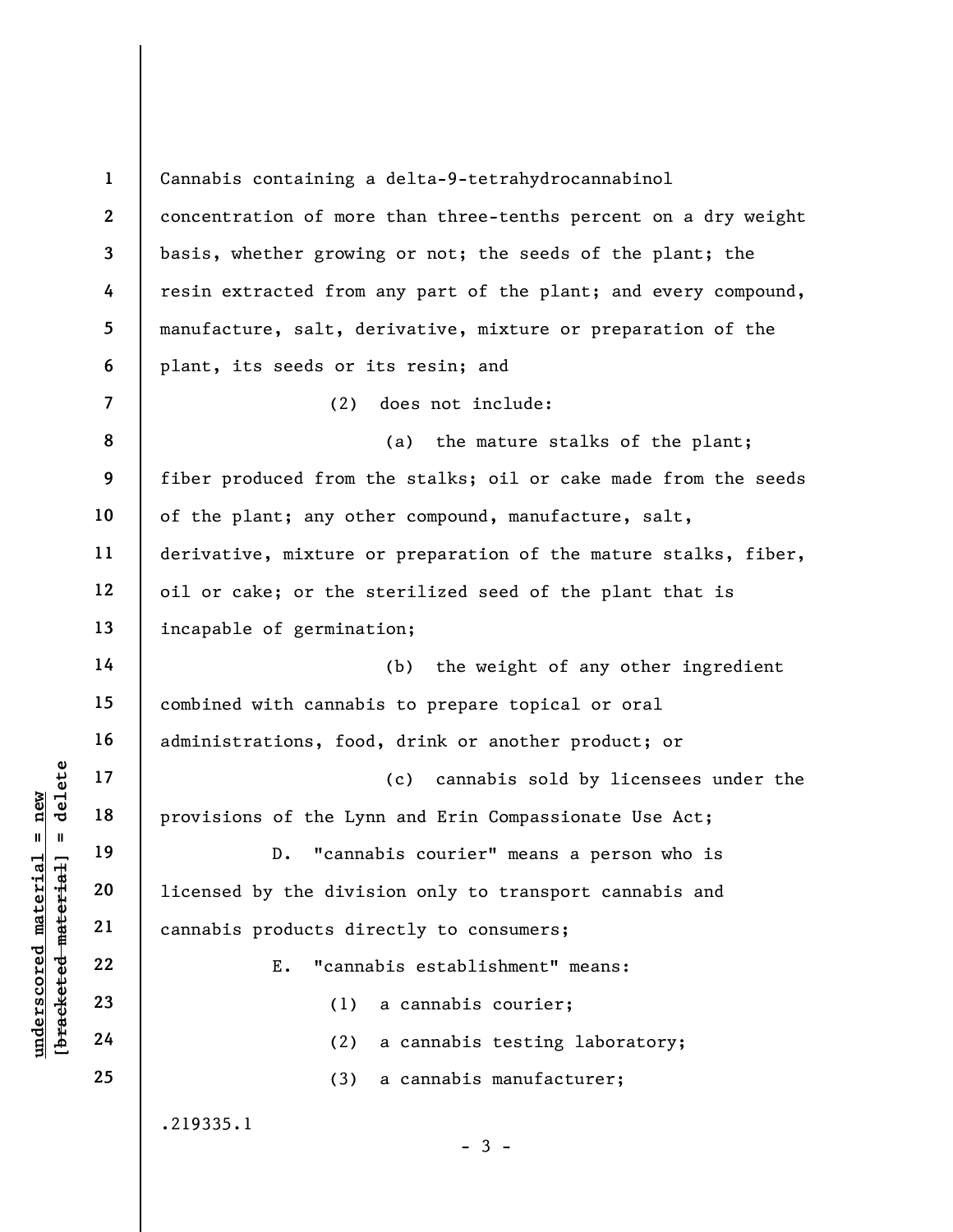$\begin{array}{c|c|c|c} \mathbf{u} & \mathbf{u} & \mathbf{u} & \mathbf{v} & \mathbf{v} & \mathbf{v} & \mathbf{v} & \mathbf{v} & \mathbf{v} & \mathbf{v} & \mathbf{v} & \mathbf{v} & \mathbf{v} & \mathbf{v} & \mathbf{v} & \mathbf{v} & \mathbf{v} & \mathbf{v} & \mathbf{v} & \mathbf{v} & \mathbf{v} & \mathbf{v} & \mathbf{v} & \mathbf{v} & \mathbf{v} & \mathbf{v} & \mathbf{v} & \mathbf{v} & \mathbf{v} & \mathbf{$ 1 2 3 4 5 6 7 8 9 10 11 12 13 14 15 16 17 18 19 20 21 22 23 24 25 (4) an integrated cannabis microbusiness; (5) a cannabis producer; (6) a cannabis retailer; (7) a cannabis research laboratory; or (8) a cannabis producer microbusiness; F. "cannabis extract": (1) means a product obtained by separating resins from cannabis by solvent extraction using solvents other than vegetable glycerin, such as butane, hexane, isopropyl alcohol, ethanol or carbon dioxide; and (2) does not include the weight of any other ingredient combined with cannabis extract to prepare topical or oral administrations, food, drink or another product; G. "cannabis flowers" means only the flowers of a cannabis plant; H. "cannabis manufacturer" means a person that is licensed by the division to: (1) manufacture cannabis products; (2) package, transport or courier cannabis products; (3) have cannabis products tested by a cannabis testing laboratory; and (4) sell and transport cannabis products to other cannabis establishments; I. "cannabis producer" means a person that is .219335.1 - 4 -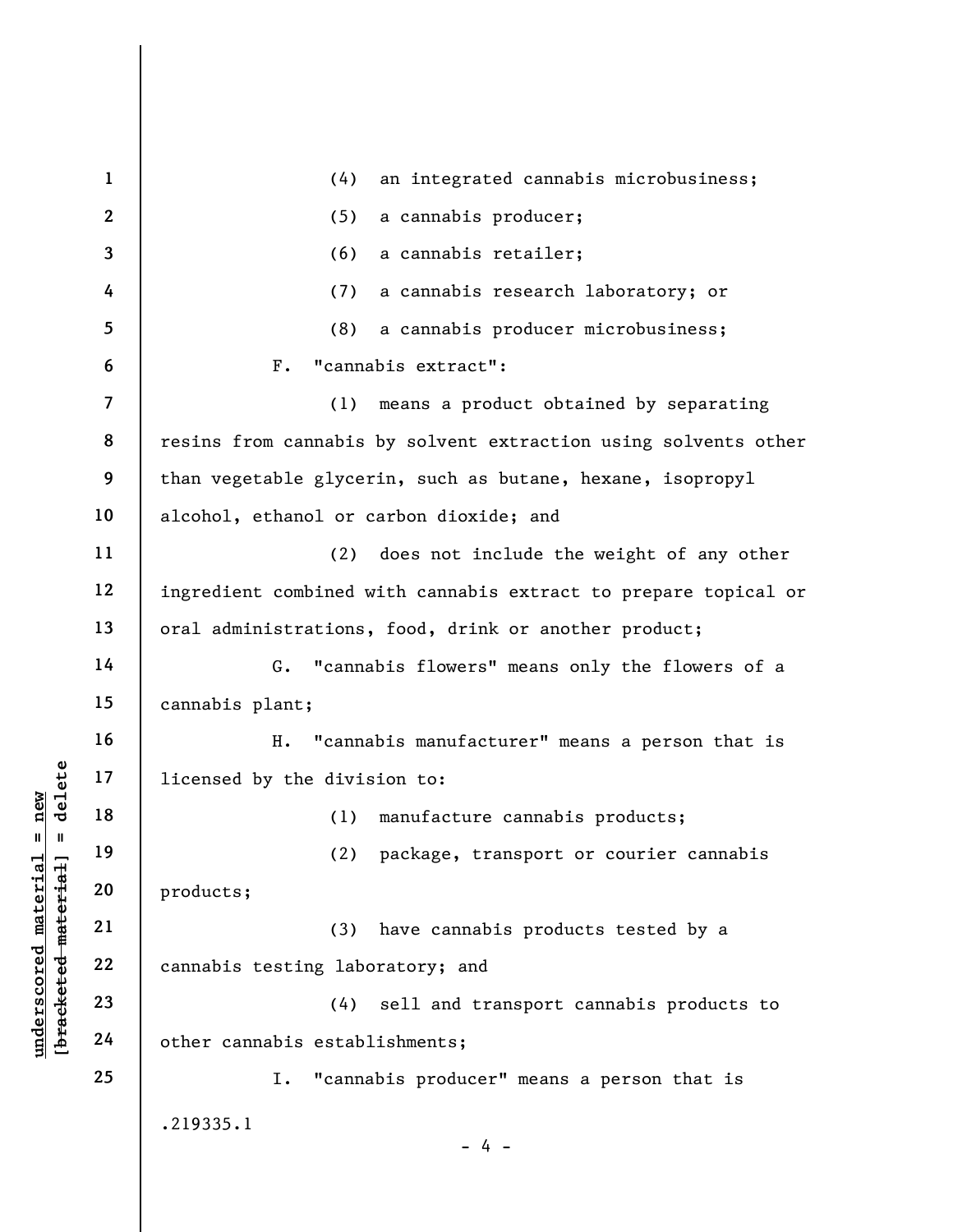understanding to the material or or<br>
we have the material of the same of the material of the same of the same of the material of the same of the same of the same of the same of the same of the same of the same of the same 1 2 3 4 5 6 7 8 9 10 11 12 13 14 15 16 17 18 19 20 21 22 23 24 25 licensed by the division to: (1) produce cannabis; (2) have unprocessed cannabis products tested by a cannabis testing laboratory; and (3) sell and transport unprocessed cannabis only to other cannabis establishments; J. "cannabis producer microbusiness" means a person that is licensed by the division to: (1) produce cannabis; provided that the person shall not possess at any one time more than ninety-nine mature cannabis plants; (2) have unprocessed cannabis tested by a cannabis testing laboratory; and (3) sell and transport unprocessed cannabis only to other cannabis establishments; K. "cannabis product": (1) means a product that is or that contains cannabis or cannabis extracts, including edible or topical products that may also contain other ingredients; and (2) does not include the weight of any other ingredient combined with cannabis or cannabis extracts to prepare topical or oral administrations, food, drink or another product; L. "cannabis research laboratory" means a facility that is licensed by the division to produce or possess cannabis .219335.1

 $- 5 -$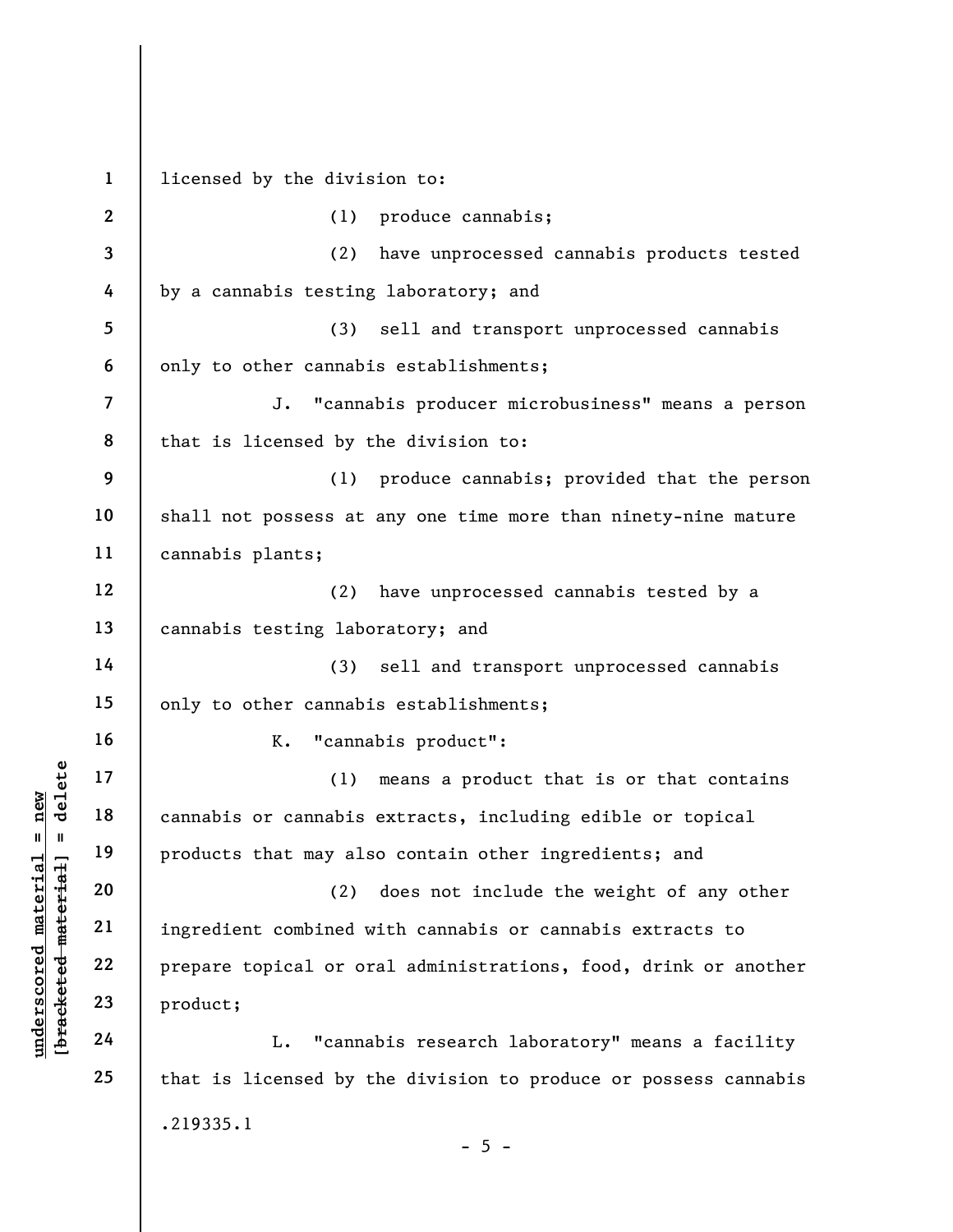understand<br>
understand<br>  $\begin{bmatrix}\n1 & 1 & 19 \\
0 & 1 & 19 \\
0 & 0 & 20 \\
0 & 0 & 21 \\
0 & 0 & 22 \\
0 & 0 & 22 \\
0 & 0 & 23 \\
0 & 0 & 23 \\
0 & 0 & 24\n\end{bmatrix}$  acquires, owns, posse<br>
purpose other than reading<br>
acquires, owns, posse<br>
purpose other than reading<br> 1 2 3 4 5 6 7 8 9 10 11 12 13 14 15 16 17 18 19 20 21 22 23 24 25 and all parts of the plant genus cannabis for the purpose of studying cannabis cultivation, characteristics or uses; M. "cannabis retailer" means a person that is licensed by the division to sell and courier cannabis products to a consumer in this state; N. "cannabis sales tax" means a tax on the price paid for cannabis products at the final point of sale for nonmedical cannabis products sold under the provisions of the Cannabis Regulation Act; O. "cannabis testing laboratory" means a facility that is licensed by the division to sample, collect, transport and test cannabis products; P. "commercial cannabis activity": (1) means the production, possession, manufacture, storage, testing, researching, labeling, transportation, couriering and sale of cannabis and cannabis products; and (2) does not include activities related only to the medical cannabis program or to the personal use of cannabis; Q. "consumer" means a person who purchases, acquires, owns, possesses or uses a cannabis product for a purpose other than resale; R. "controlling person": (1) means a person that controls ten percent .219335.1  $- 6 -$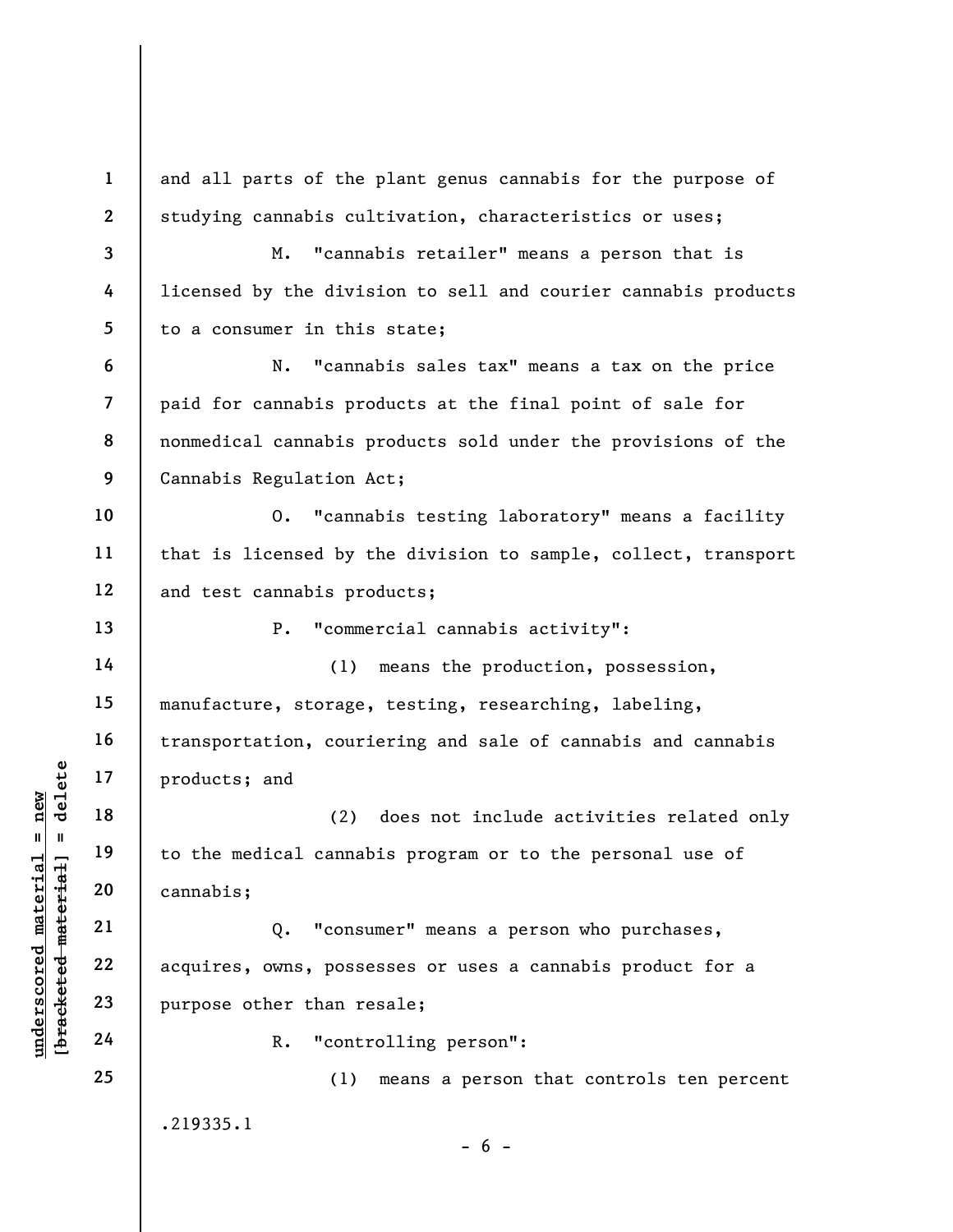underscored material material end of the pair of the pair of the solvents,<br>
we can be a set of the solvents,<br>
we can be a set of the solvents,<br>
we can be a set of the solvents,<br>
a set of the solvents,<br>
and the solvent of t 1 2 3 4 5 6 7 8 9 10 11 12 13 14 15 16 17 18 19 20 21 22 23 24 25 or more of, or an officer or board member of, a cannabis establishment; and (2) does not include a bank or licensed lending institution; S. "department" means the regulation and licensing department; T. "director" means the director of the division; U. "division" means the cannabis control division of the department; V. "financial consideration" means value that is given or received, directly or indirectly, through sales, barter, trade, fees, charges, dues, contributions or donations; W. "immature cannabis plant" means a cannabis plant that has no observable flowers or buds; X. "integrated cannabis business or microbusiness" means a person that is licensed by the division to: (1) produce cannabis; provided that the person, if licensed as a cannabis microbusiness, shall not possess at any one time more than ninety-nine mature cannabis plants; (2) manufacture cannabis extracts using nonvolatile solvents, alcohol or carbon dioxide or no solvents; (3) sell and transport only cannabis products manufactured by the person to other cannabis establishments and courier those products to consumers; .219335.1 - 7 -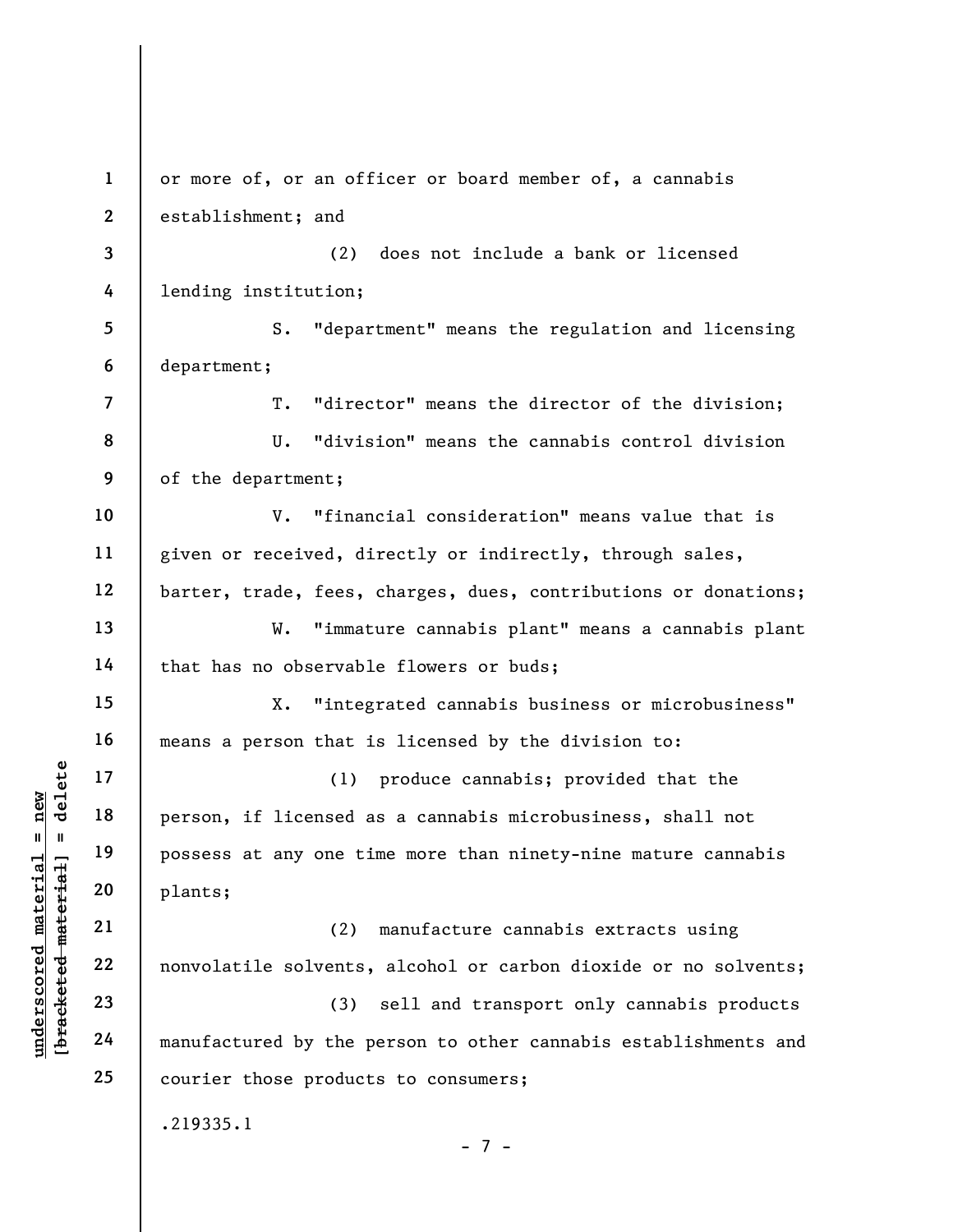underscored material = new [bracketed material] = delete 1 2 3 4 5 6 7 8 9 10 11 12 13 14 15 16 17 18 19 20 21 22 23 24 25 (4) operate only one cannabis establishment; and (5) engage in any other activity authorized by the division; Y. "licensed premises" means a location that is licensed to engage in commercial cannabis activity pursuant to the Cannabis Regulation Act and includes: (1) all enclosed public and private areas at the location that are used in the business operated pursuant to the license and includes offices, kitchens, restrooms and storerooms; (2) all areas outside of a building that the division has specifically licensed for the production, manufacturing, wholesale sale or retail sale of cannabis products; and (3) with respect to a location that the division has specifically licensed for the production of cannabis outside of a building, the entire unit of land that is created by subsection or partition of land that the licensee owns, leases or has a right to occupy; Z. "licensee" means a person issued a license pursuant to the Cannabis Regulation Act; AA. "licensee representative" means an owner, director, officer, manager, employee, agent or other representative of a licensee, to the extent that person acts in .219335.1 - 8 -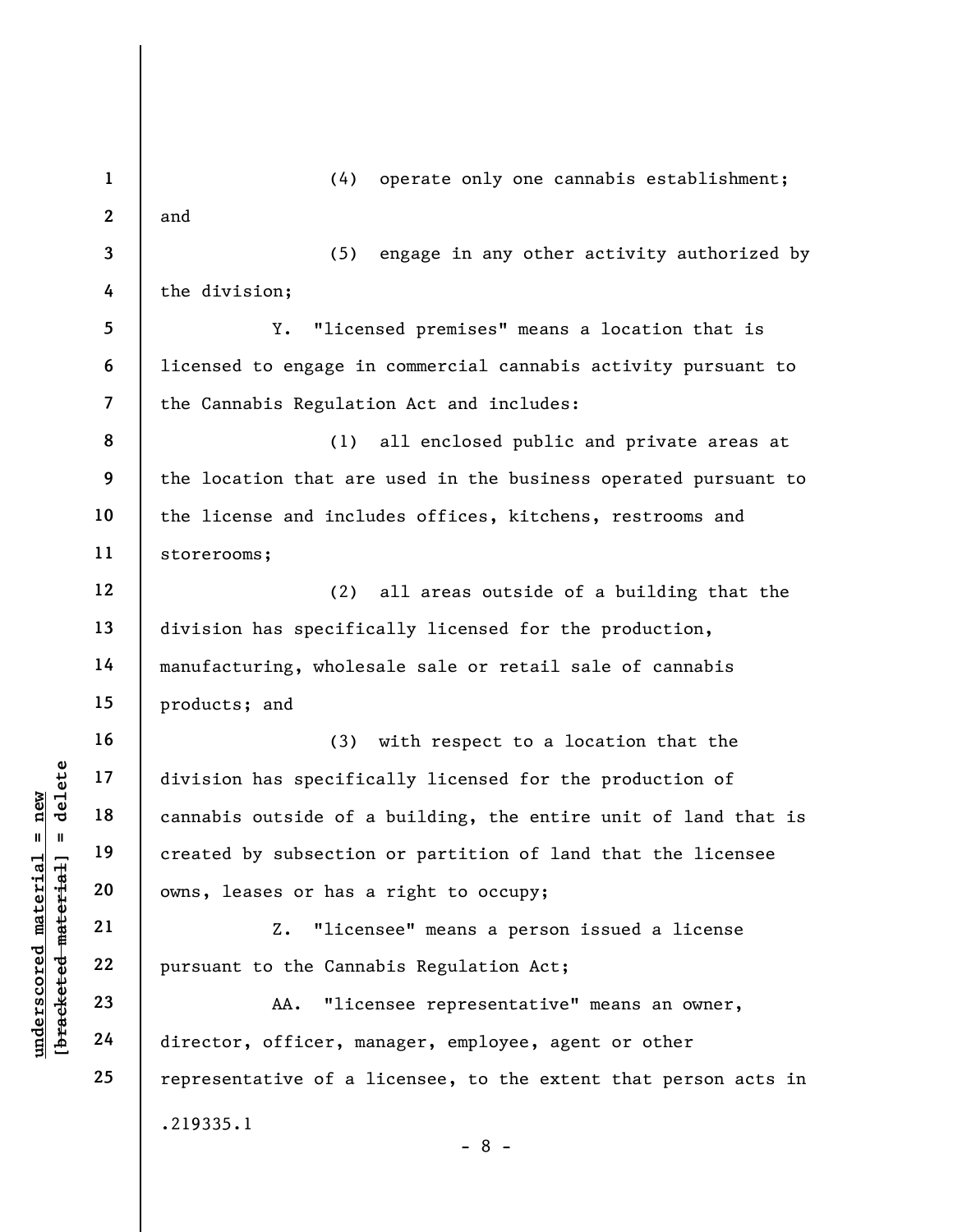1

4

6

7

8

10

12

13

14

15

16

17

18

19

20

21

22

23

24

25

a representative capacity;

2 3 BB. "manufacture" means to prepare a cannabis product;

5 CC. "marketing" means the act of promoting or selling a cannabis product or a cannabis-related product or service;

DD. "mature cannabis plant" means a cannabis plant that is not an immature cannabis plant;

9 11 EE. "medical cannabis" means cannabis products used by a qualified patient in accordance with the Lynn and Erin Compassionate Use Act;

FF. "medical cannabis program" means the regulated system allowing for the beneficial use of medical cannabis as established in the Lynn and Erin Compassionate Use Act;

underscored material = new [bracketed material] = delete GG. "medical cannabis registry" means the system by which the department of health, pursuant to the Lynn and Erin Compassionate Use Act, receives applications for registry identification cards, approves and denies applications, issues and renews registry identification cards and maintains files related to applicants for and recipients of registry identification cards;

HH. "person" means an individual or a firm, partnership, joint venture, association, corporation, limited liability company, estate, trust, business trust, receiver or any other legal or commercial entity;

- 9 -

.219335.1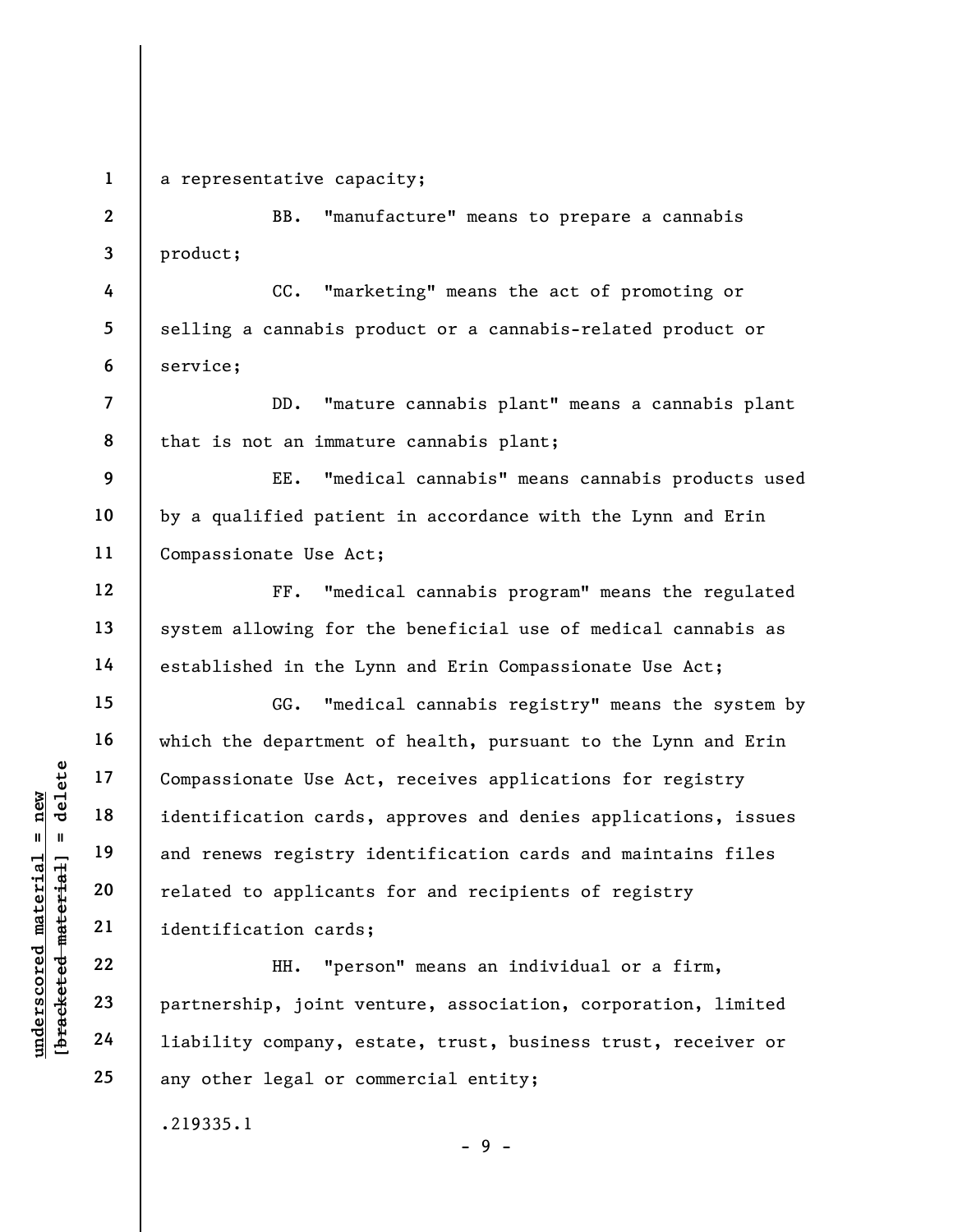II. "primary caregiver" means a resident of New Mexico who is at least eighteen years of age and who has been designated by the qualified patient's practitioner as being necessary to take responsibility for managing the well-being of a qualified patient with respect to the medical use of cannabis pursuant to the provisions of the Lynn and Erin Compassionate Use Act;

8 9 JJ. "produce" or "production" means any activity involving the cultivation of cannabis;

KK. "public place" means a place to which the general public has access and includes hallways, lobbies and other parts of apartment houses and hotels that do not constitute rooms or apartments designed for actual residence; highways; streets; schools; places of amusement; parks; playgrounds; and places used in connection with public passenger transportation;

UNERET MATHER 19<br>
UNERET 19<br>
UNERET 19<br>
UNERET 19<br>
UNERET 19<br>
UNERET 19<br>
UNERET 19<br>
UNERET 19<br>
UNERET 19<br>
UNERET 19<br>
UNERET 19<br>
UNERET 19<br>
UNERET 19<br>
UNERET 19<br>
UNERET 19<br>
UNERET 19<br>
UNERET 19<br>
UNERET 19<br>
UNERET 19<br>
UNERET LL. "qualified patient" means a person who has been diagnosed by a practitioner as having a debilitating medical condition and has received written certification and a registry identification card as part of the medical cannabis program; and

MM. "superintendent" means the superintendent of regulation and licensing.

SECTION 3. [NEW MATERIAL] CANNABIS REGULATION DIVISION-- DUTIES--RULEMAKING--CANNABIS POLICY AND REGULATORY ADVISORY .219335.1  $- 10 -$ 

1

2

3

4

5

6

7

10

11

12

13

14

15

16

17

18

19

20

21

22

23

24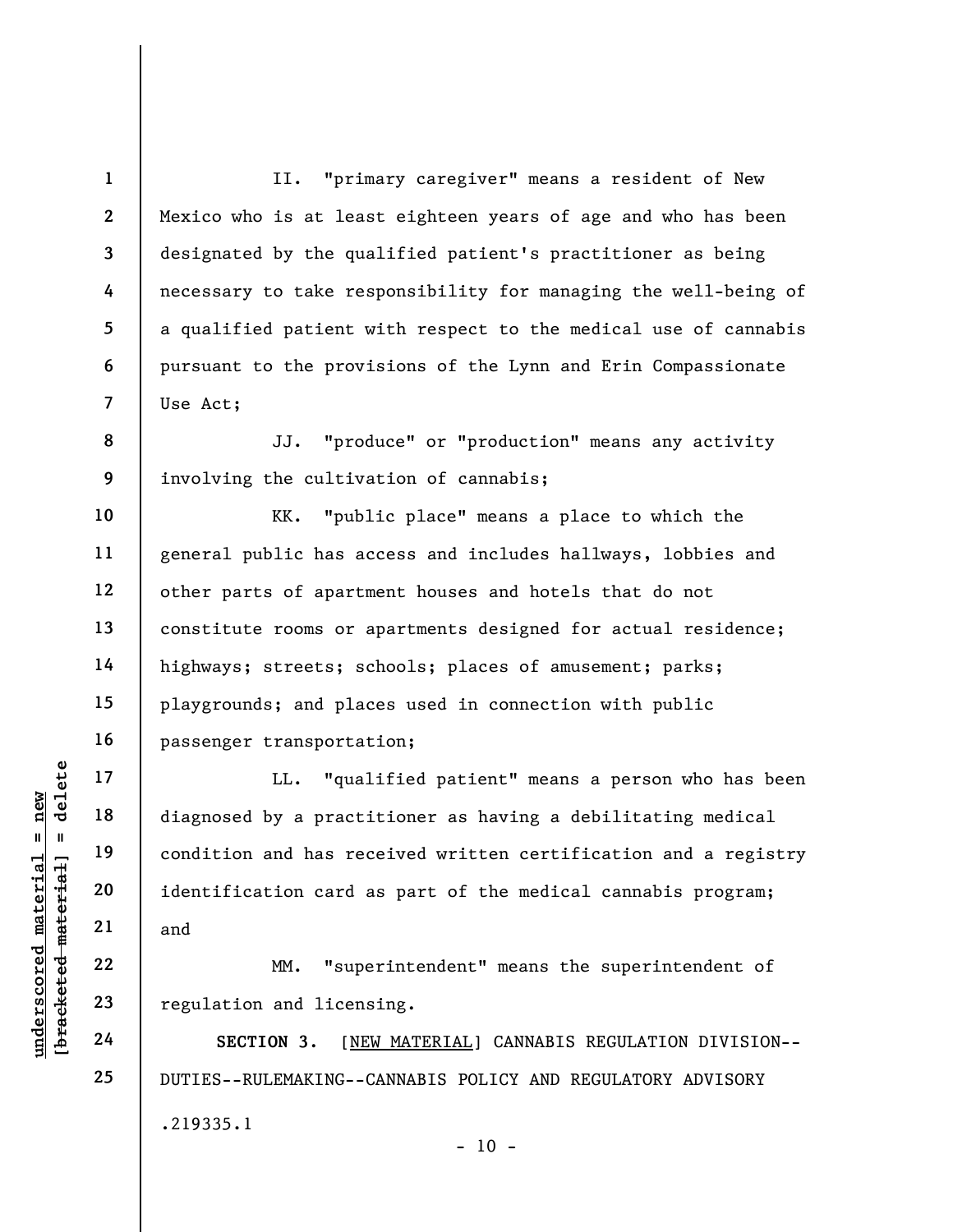underschied material material material material expression and revocal suspension and revocal (1)<br>
suspension and revocal<br>
directly and demonstr<br>
cannabis establishmen<br>
22<br>
23<br>
24<br>
24 (4) 1 2 3 4 5 6 7 8 9 10 11 12 13 14 15 16 17 18 19 20 21 22 23 24 25 COMMITTEE--CREATING THE CANNABIS REGULATION FUND.-- A. The "cannabis regulation division" is created in the regulation and licensing department. B. The division shall regulate and administer and collect fees and fines in connection with the administration of: (1) commercial cannabis activity and licensing related to the activity; (2) the medical cannabis program, except for the medical cannabis registry and qualifying conditions; and (3) all aspects of cannabis relating to occupational licensure and training. C. No later than July 1, 2022 or earlier by executive order, the division shall promulgate rules necessary for the division to carry out its duties provided in the Cannabis Regulation Act, including: (1) procedures for the issuance, renewal, suspension and revocation of a license; (2) qualifications for licensure that are directly and demonstrably related to the operation of a cannabis establishment; (3) security requirements for a cannabis establishment; (4) requirements related to: (a) inspection and monitoring of a .219335.1 - 11 -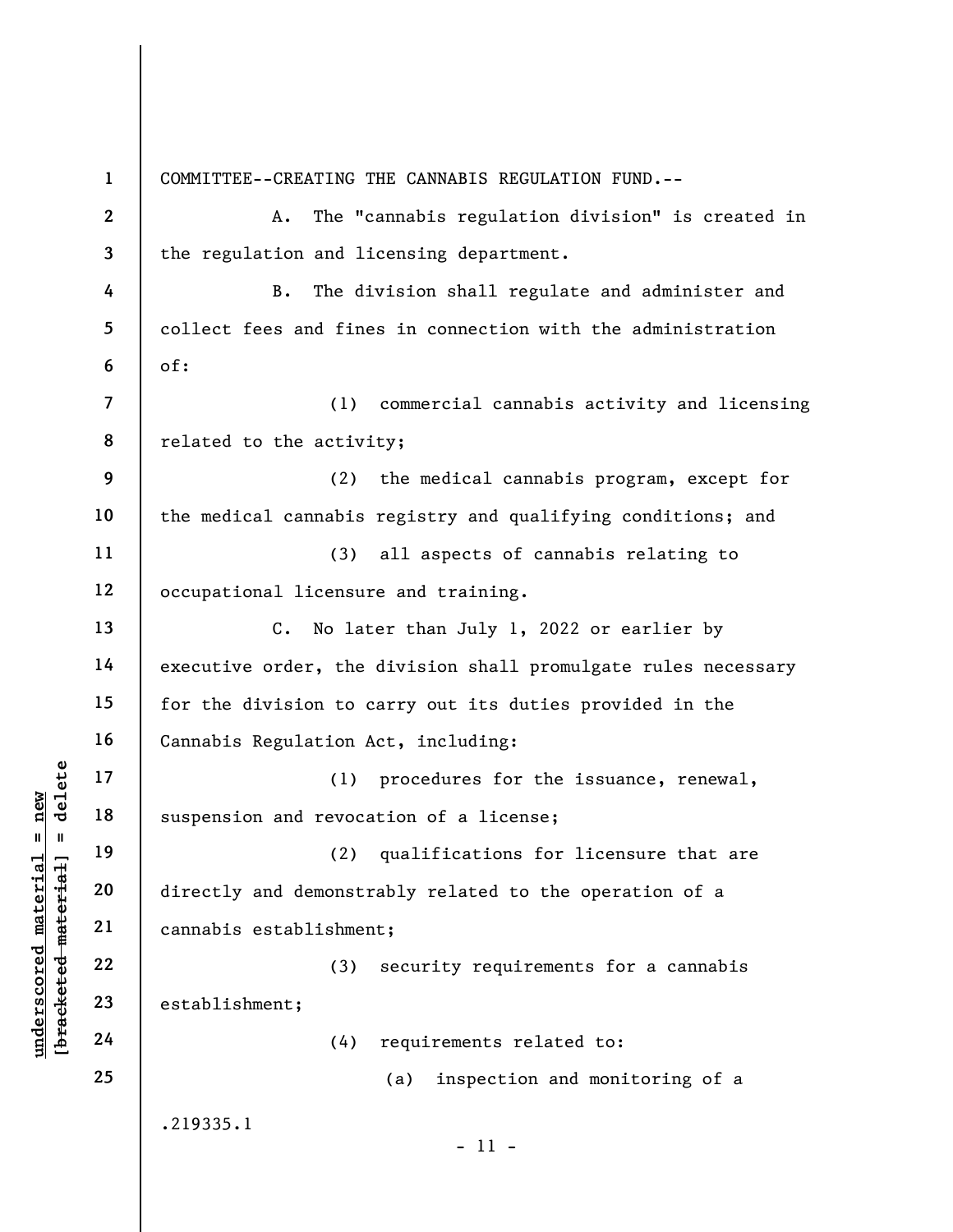underscored material material experience of the set of the set of the set of the set of the set of the medical cannabis use receiving division ap<br>
wedged the set of medical cannabis use receiving division ap<br>
wedged the se 1 2 3 4 5 6 7 8 9 10 11 12 13 14 15 16 17 18 19 20 21 22 23 24 25 cannabis establishment; (b) a cannabis establishment's recordkeeping and tracking of cannabis from seed until sale; (c) prevention of the diversion and illegal sales of cannabis products in commercial cannabis activity to a person under the age of twenty-one; (d) labeling of cannabis products packaged, sold or distributed by a cannabis establishment; and (e) language for labels of cannabis products regarding potential adverse effects; (5) a provision requiring that each cannabis retailer maintain at all times a supply of medical cannabis products suitable and sufficient to meet the reasonably foreseeable needs of qualified patients as determined by the cannabis policy and regulatory advisory committee; provided that in the event of a shortage of cannabis products, qualified patients shall be served before commercial consumers; and further provided that unused plants or products reserved for medical cannabis use may be offered to other consumers upon receiving division approval that all reasonably foreseeable medical cannabis needs have been met; (6) rules on advertising and marketing of cannabis products; (7) rules on how a licensee may display cannabis products for sale; .219335.1

 $- 12 -$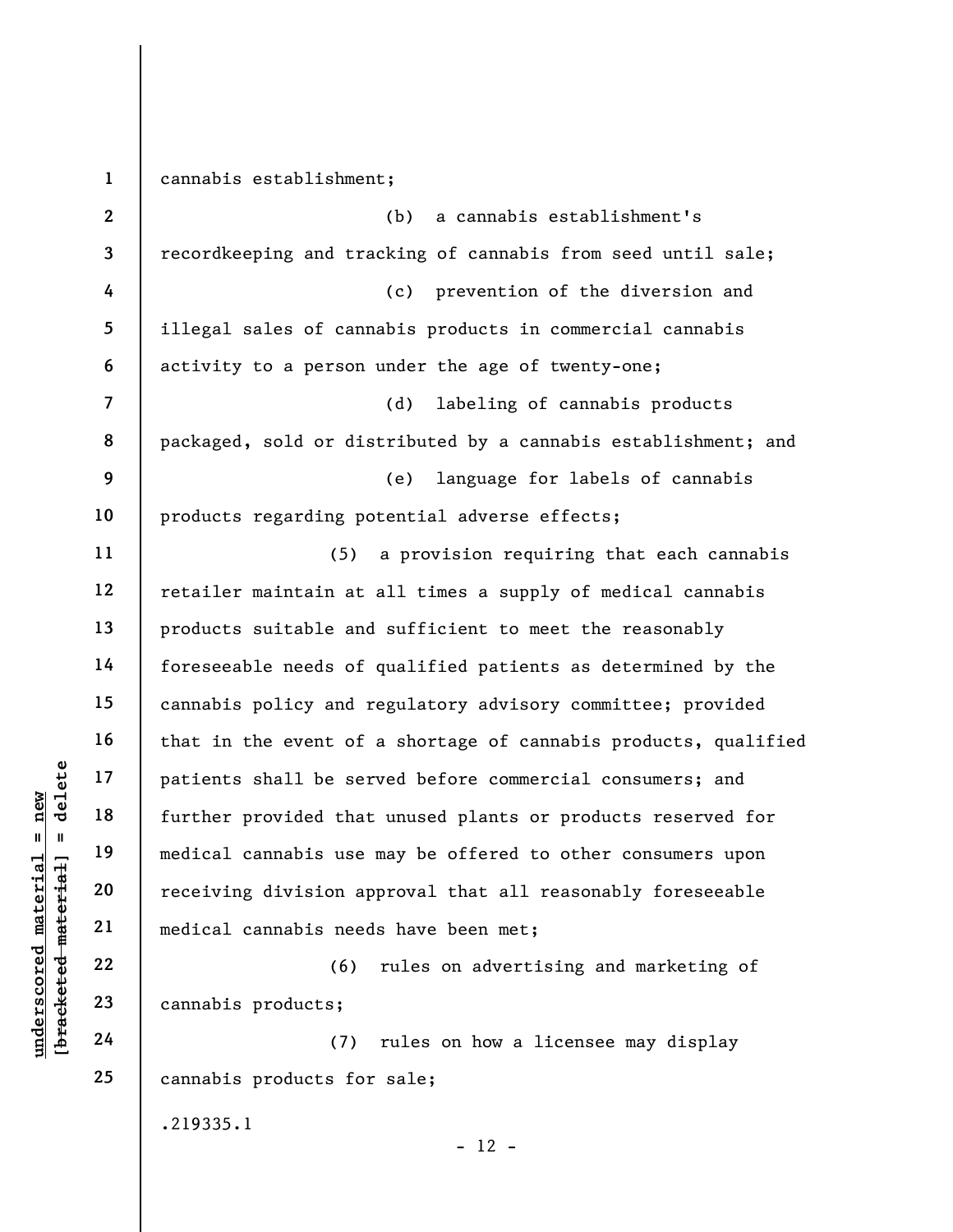understand of the production of the production of the production of the production of the production of the production of the production of the production of the production of the production of the production of the produc 1 2 3 4 5 6 7 8 9 10 11 12 13 14 15 16 17 18 19 20 21 22 23 24 25 (8) rules developed in consultation with the department of environment and the cannabis policy and regulatory advisory committee to establish: (a) health and safety standards applicable to the research and production of cannabis and the manufacture of cannabis products; (b) standards for quality control, inspection and testing of cannabis products; (c) standards for food and product safety applicable to cannabis products; and (d) which additives and ingredients are approved for and prohibited from inclusion in cannabis products; provided that nicotine shall be prohibited; (9) health and safety standards developed in consultation with the department of health to meet the needs of qualified patients, including those who are immunosuppressed; (10) rules developed in consultation with the New Mexico department of agriculture and the department of environment to establish: (a) standards for the use of pesticides in the production of cannabis, including the maximum allowances for pesticides and other foreign material, such as hair, insects or other similar adulterants, in harvested cannabis, except for cannabis produced or harvested for research purposes and not for ingestion; .219335.1

 $- 13 -$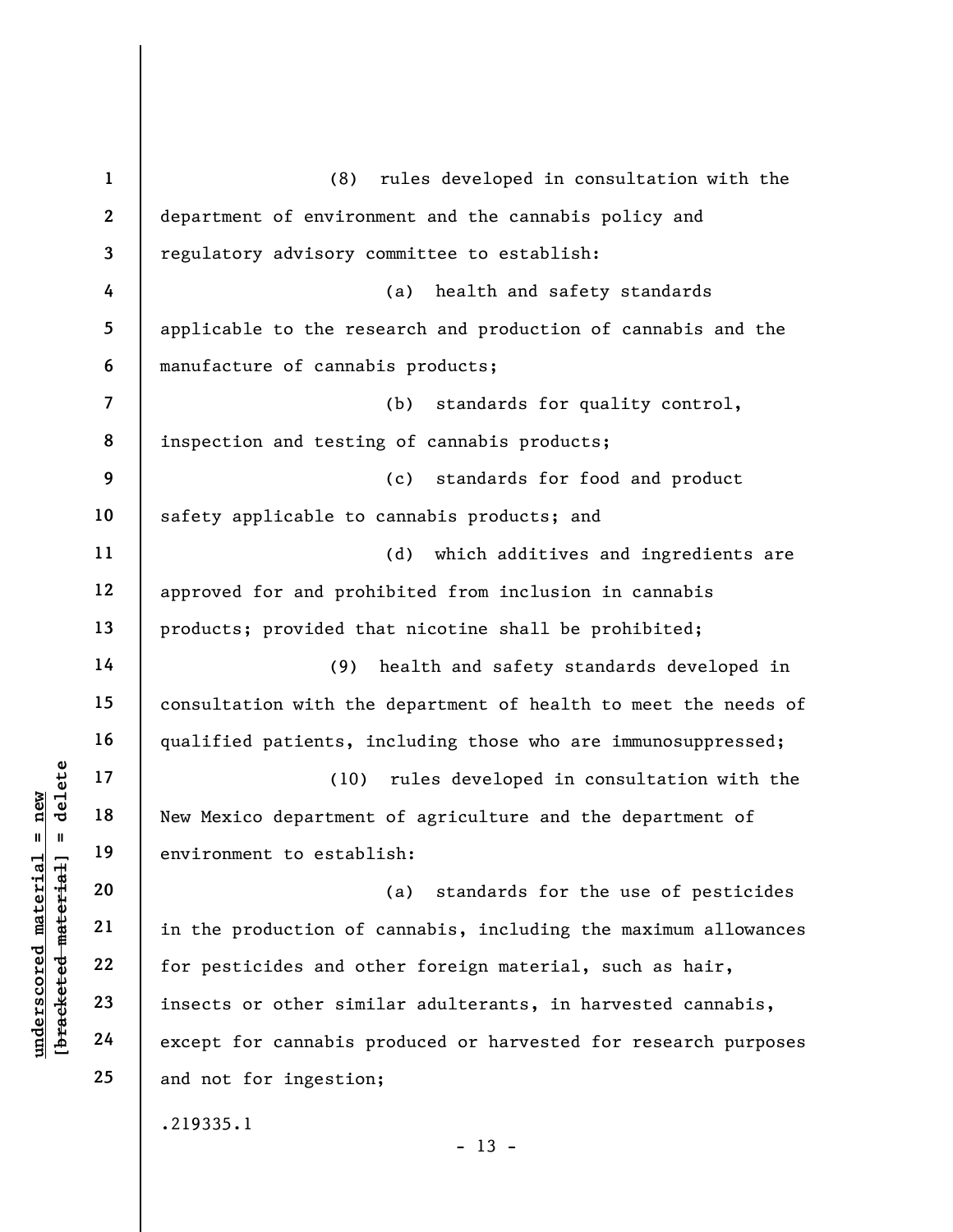1 2 (b) environmental protections that apply to all licensees; and

3 4 5 6 7 (c) protocols to ensure licensees' compliance with federal, state and local laws and ordinances governing environmental impacts, natural resource protection, water quality, water supply, hazardous materials, pesticide use and wastewater discharge; and

(11) a rule providing that each person to whom a license is issued shall be fully liable and accountable for the use of the license, including liability for all violations of the Cannabis Regulation Act and for all taxes charged in connection with the license.

D. The division shall collect and publish no less than annually to the appropriate committees of the legislature and on the division's website a report including aggregate data regarding demographics on license applicants, controlling persons and employees of cannabis establishments.

understand material material material experiences<br>
we have the dependence of the development of runding best p<br>
we were also and regulatory advised and regulatory advised<br>
22 Act, including best p<br>
23 economic and cultural E. No later than the effective date of the Cannabis Regulation Act, the division shall convene the "cannabis policy and regulatory advisory committee" to advise the division on the development of rules pursuant to the Cannabis Regulation Act, including best practices and guidelines that promote economic and cultural diversity in licensing and employment opportunities and protect public health and safety while ensuring a regulated environment for commercial cannabis .219335.1

8

9

10

11

12

13

14

15

16

17

18

19

20

21

22

23

24

25

 $- 14 -$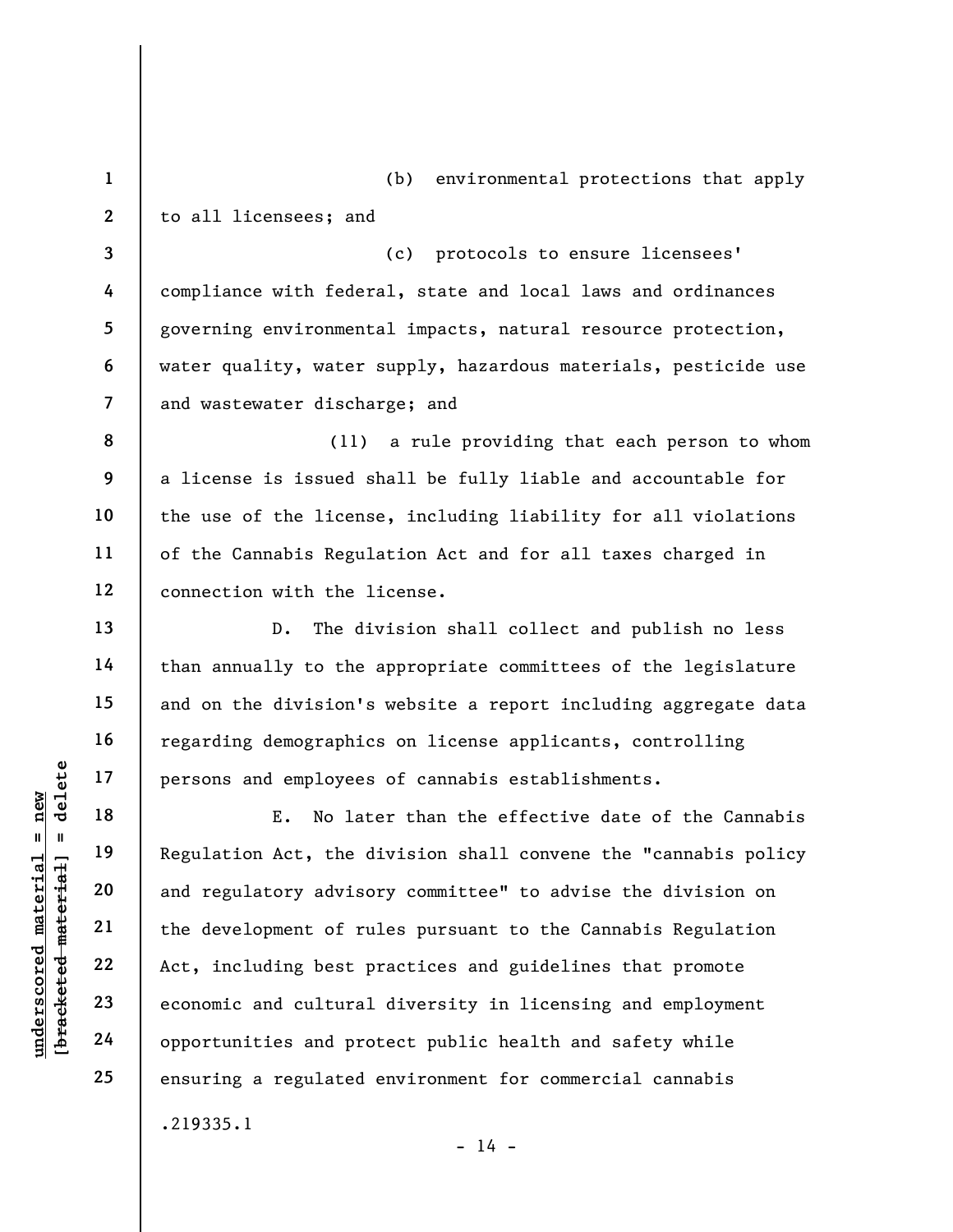underscored material = new [bracketed material] = delete 1 2 3 4 5 6 7 8 9 10 11 12 13 14 15 16 17 18 19 20 21 22 23 24 25 activity that does not impose unreasonable barriers that would perpetuate, rather than reduce and eliminate, the illicit market for cannabis. The cannabis policy and regulatory advisory committee shall consist of the following individuals or their designees: (1) two members who work as law enforcement officers, one representing the state and one from a local government; (2) a representative from the department of health; (3) a medical cannabis licensee; (4) two commercial cannabis licensees; (5) a member of the judiciary recommended by the supreme court; (6) a representative from the New Mexico department of agriculture; (7) a representative from the department of environment; (8) two members recommended by the speaker of the house of representatives; (9) two members appointed by the president pro tempore of the senate; (10) a member representing cannabis consumers; and (11) a commercial cannabis microbusiness .219335.1  $- 15 -$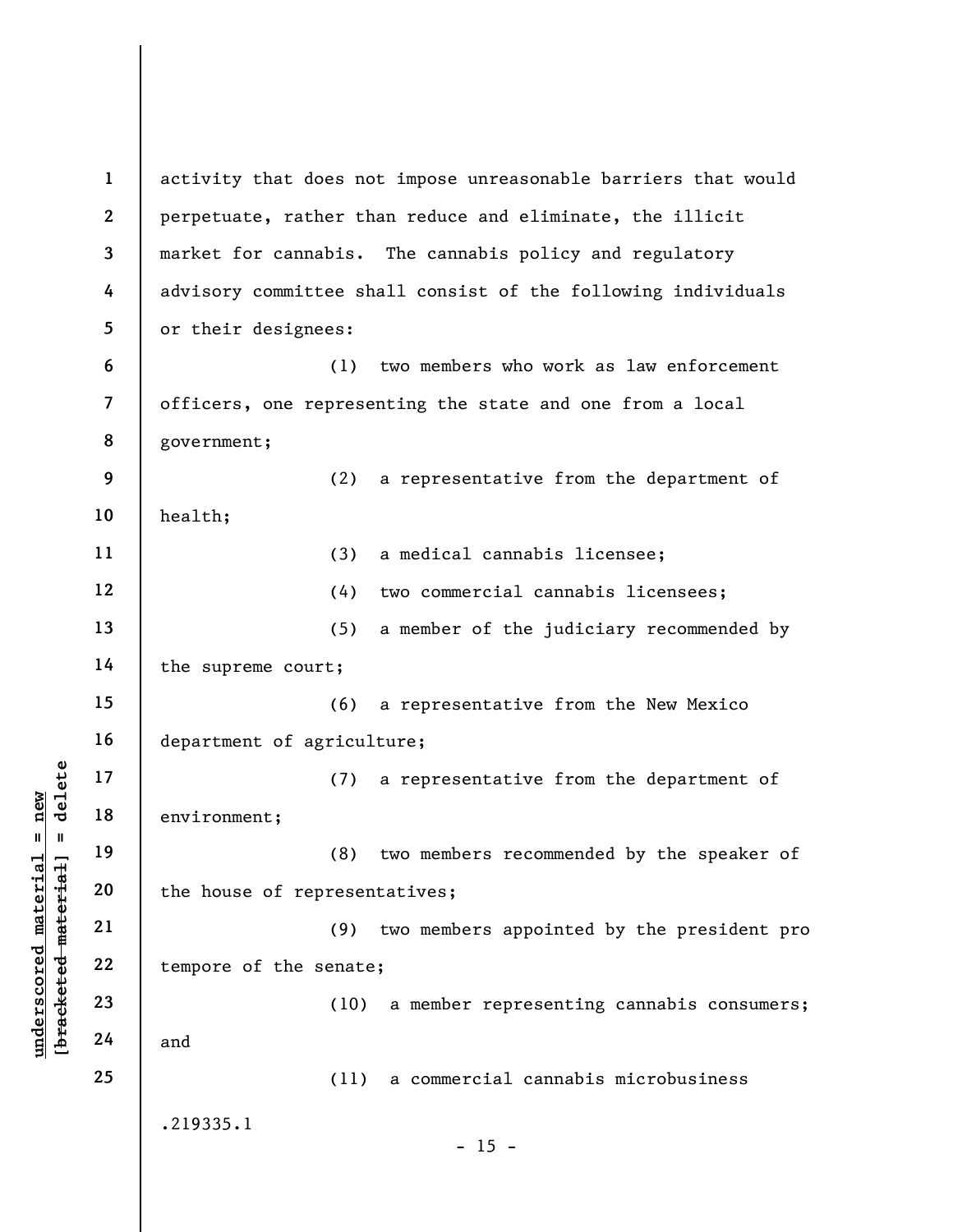licensee.

1

underscored material = new [bracketed material] = delete 2 3 4 5 6 7 8 9 10 11 12 13 14 15 16 17 18 19 20 21 22 23 24 25 F. Beginning January 1, 2023, and each January 1 thereafter, the cannabis policy and regulatory advisory committee shall publish and provide to the superintendent and the legislature a report detailing its activities and recommendations made to the division during the preceding year and noting whether the division implemented the recommendations. The report shall include a review of the demographics and geographic diversity of the cannabis industry workforce and licensees and shall include recommendations, if necessary, to promote diversity of the workforce and licensees. The report shall include a recommendation on whether the legislature should adjust the cannabis sales tax based on the following considerations: (1) demand for and supply of cannabis products; (2) controlling and curtailing the illicit cannabis market; (3) preventing the commercial cannabis market from negatively impacting the medical cannabis market; (4) preventing cannabis use by a person younger than twenty-one years of age; (5) preventing cannabis use disorder; and (6) results from an independent market and economic analysis relative to market conditions, tax policy, .219335.1  $- 16 -$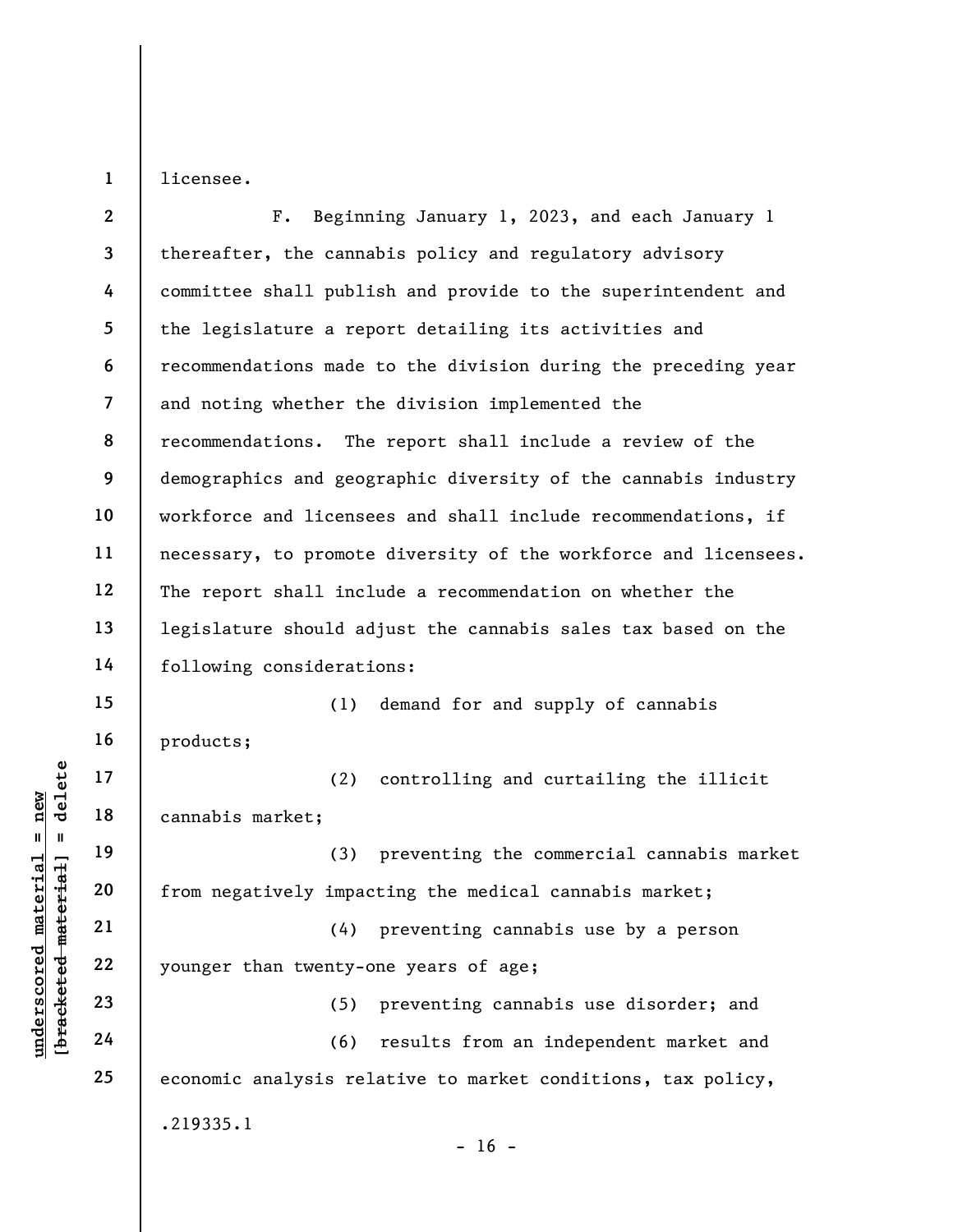consumption and production trends and conditions.

G. Public members of the cannabis policy and regulatory advisory committee shall not be paid but are entitled to receive per diem and mileage as provided for state employees in the Per Diem and Mileage Act.

H. At least biannually, the division shall convene public meetings to review developments and to coordinate efforts to improve economic and social outcomes related to the legalization and use of commercial cannabis and the medical cannabis program.

I. The "cannabis regulation fund" is created in the state treasury. The fund consists of appropriations, gifts, grants, donations and fees collected by the division pursuant to the Cannabis Regulation Act and the medical cannabis program administered by the division. Any unexpended or unencumbered balances remaining in the fund at the end of a fiscal year shall not revert, but may be subjected to reappropriation by the legislature to specific cannabis-related programs.

understand material shall not revert, but<br>  $\begin{array}{c|c|c|c} \hline \text{u} & \text{u} & \text{u} & \text{u} \\ \hline \text{u} & \text{u} & \text{u} & \text{u} \\ \hline \text{u} & \text{u} & \text{u} & \text{u} \\ \hline \text{u} & \text{u} & \text{u} & \text{u} \\ \hline \text{u} & \text{u} & \text{u} & \text{u} \\ \hline \text{u} & \text{u} & \text{u} & \text{u} \\ \hline$ J. Money in the cannabis regulation fund is subject to appropriation by the legislature to fund the division, the department of health, the department of environment, the New Mexico department of agriculture, the taxation and revenue department and the department of public safety for the purposes of carrying out the provisions of the Cannabis Regulation Act and the Lynn and Erin Compassionate Use Act.

- 17 -

.219335.1

1

2

3

4

5

6

7

8

9

10

11

12

13

14

15

16

17

18

19

20

21

22

23

24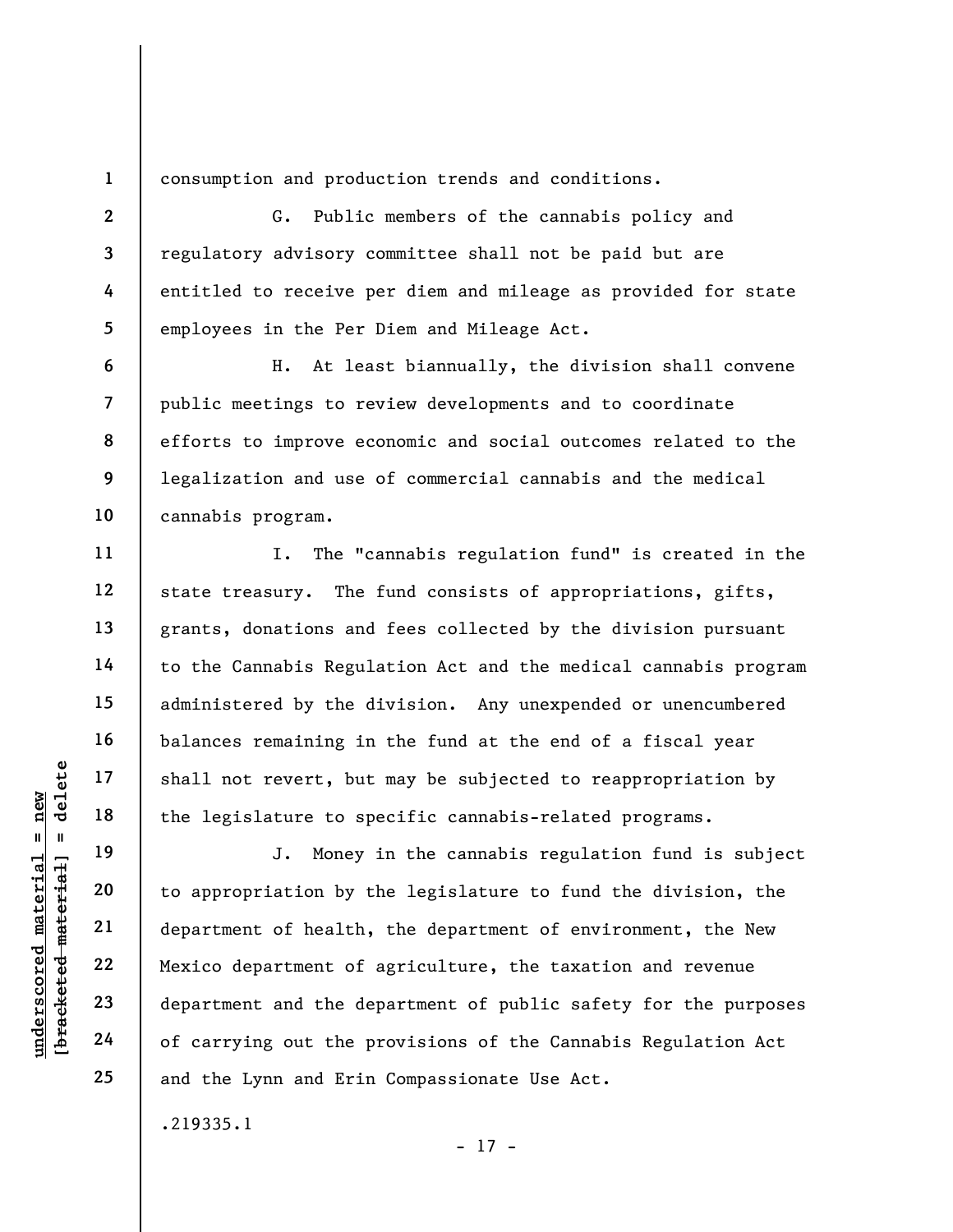underscored material material end at a mind-<br>  $\begin{bmatrix}\n1 & 1 & 1 & 1 \\
0 & 1 & 1 & 1 \\
0 & 0 & 0 & 0 \\
0 & 0 & 0 & 0 \\
0 & 0 & 0 & 0 \\
0 & 0 & 0 & 0 \\
0 & 0 & 0 & 0 \\
0 & 0 & 0 & 0 \\
0 & 0 & 0 & 0 \\
0 & 0 & 0 & 0 \\
0 & 0 & 0 & 0 \\
0 & 0 & 0 & 0 \\
0 & 0 & 0 & 0 \\
0 & 0 & 0 & 0 \\
0 & 0 & 0 & 0 \\
0 &$ 1 2 3 4 5 6 7 8 9 10 11 12 13 14 15 16 17 18 19 20 21 22 23 24 25 SECTION 4. [NEW MATERIAL] DEPARTMENT OF HEALTH--DUTIES-- MEDICAL CANNABIS ASSISTANCE PROGRAM.-- A. No later than the effective date of the Cannabis Regulation Act, the department of health shall: (1) establish the "medical cannabis assistance program", by which the department of health shall make distributions to provide medical cannabis or financial assistance to qualified patients who are New Mexico residents and who are sick and indigent persons and low-income and higher-use patients who need assistance in obtaining medical cannabis; and (2) promulgate rules to govern the medical cannabis assistance program. B. In consultation with qualified patients and primary caregivers, the department of health shall produce a report annually, which shall be available to the public and shall include at a minimum an evaluation of the: (1) affordability and accessibility of medical cannabis pursuant to the Lynn and Erin Compassionate Use Act; (2) needs of qualified patients who live in rural areas; and (3) results of a survey of qualified patients, caregivers and medical cannabis licensees to assess program weaknesses and strengths. SECTION 5. [NEW MATERIAL] DEPARTMENT OF PUBLIC SAFETY-- .219335.1 - 18 -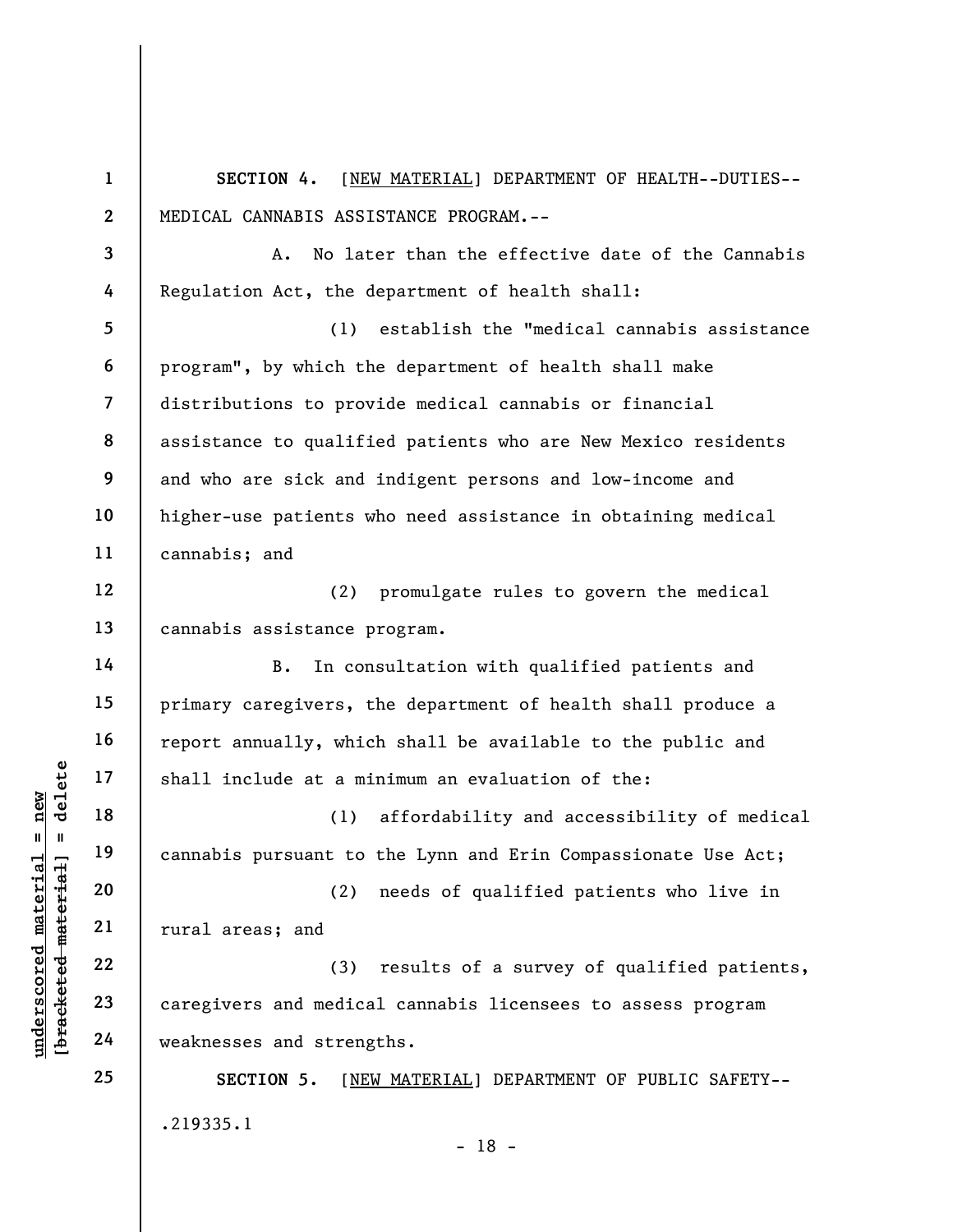1 REPORTING REQUIREMENTS.--

|                                        | $\boldsymbol{2}$ | Within sixty days following the end of each<br>Α.                |
|----------------------------------------|------------------|------------------------------------------------------------------|
|                                        | $\mathbf{3}$     | fiscal year, the department of public safety in conjunction      |
|                                        | 4                | with the administrative office of the courts shall compile a     |
|                                        | 5                | report on the total number of arrests, citations and penalty     |
|                                        | 6                | assessments for cannabis-related violations broken down by:      |
|                                        | $\overline{7}$   | (1)<br>category and penalty level;                               |
|                                        | 8                | (2)<br>race, ethnicity, age and gender; and                      |
|                                        | 9                | jurisdiction.<br>(3)                                             |
|                                        | 10               | The department of public safety shall make all<br><b>B.</b>      |
|                                        | 11               | past and current annual reports available on the department of   |
|                                        | 12               | public safety's website.                                         |
|                                        | 13               | $C_{\bullet}$<br>For purposes of this section, "cannabis-related |
|                                        | 14               | violation" means a violation of any of Sections 20 through 24    |
|                                        | 15               | of the Cannabis Regulation Act or a violation of Section         |
|                                        | 16               | 66-8-102 or 66-13-3 NMSA 1978 if the basis for the arrest or     |
| delete                                 | 17               | citation is intoxication due to the use of cannabis.             |
| new                                    | 18               | SECTION 6.<br>[NEW MATERIAL] CANNABIS REGULATION DIVISION--      |
| Ш                                      | 19               | LICENSING CANNABIS ACTIVITIES--LIMITATIONS--MEDICAL CANNABIS     |
| erial<br>rial                          | 20               | LICENSING.--                                                     |
| mate<br>mat                            | 21               | Except as otherwise provided in Subsection H of<br>Α.            |
|                                        | 22               | this section, the division shall begin issuing transitional      |
| $underscore$<br>[ <del>bracketed</del> | 23               | licenses for commercial cannabis activities no later than July   |
|                                        | 24               | 1, 2021; provided that a person that is not licensed pursuant    |
|                                        | 25               | to Subsection H of this section shall not courier or sell        |
|                                        |                  | .219335.1<br>$-19 -$                                             |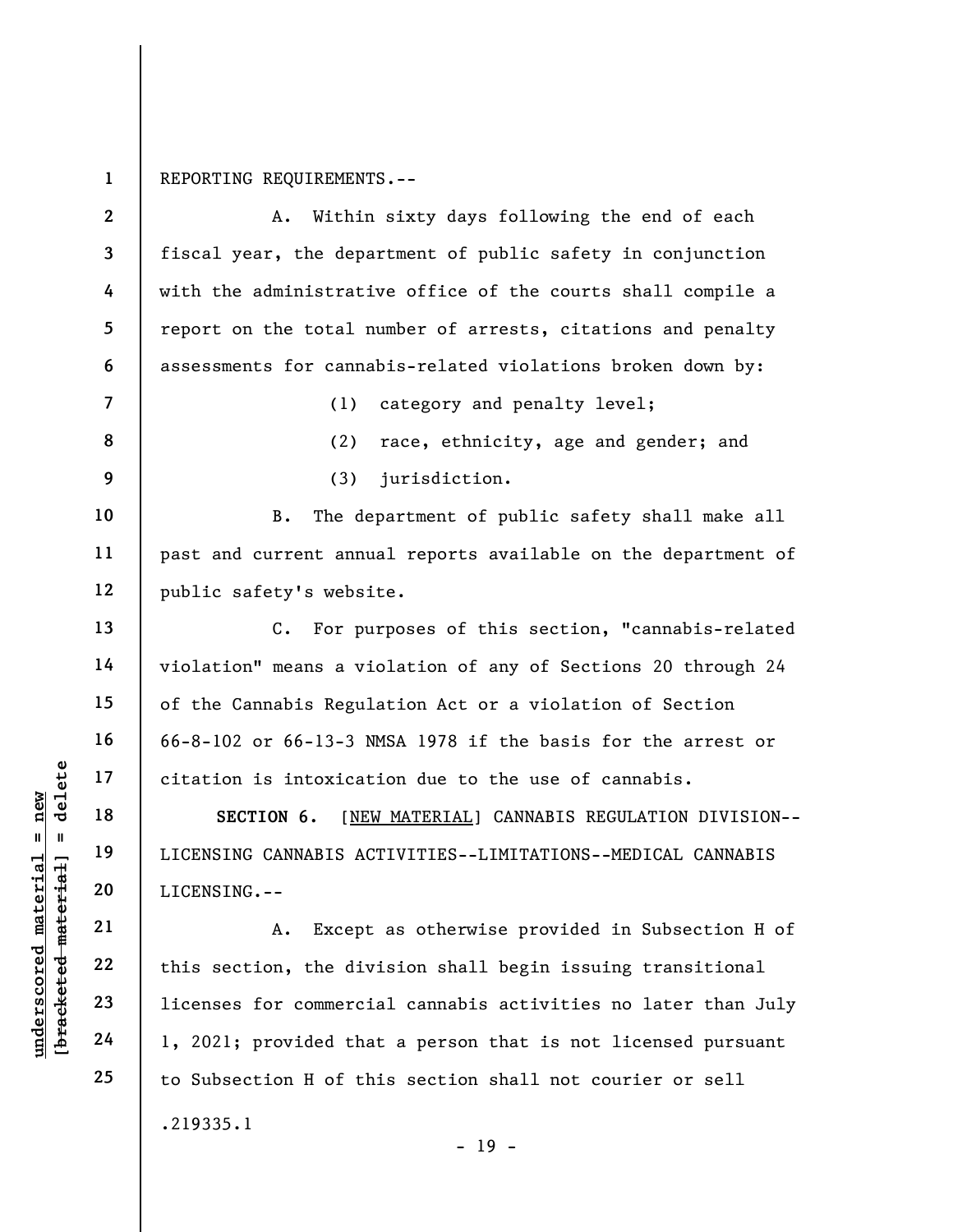underscored material = new [bracketed material] = delete 1 2 3 4 5 6 7 8 9 10 11 12 13 14 15 16 17 18 19 20 21 22 23 24 25 cannabis products until January 1, 2022. B. The division shall administer a licensing program for commercial cannabis activities provided for in the Cannabis Regulation Act and the medical cannabis program provided for in the Lynn and Erin Compassionate Use Act, which shall include licenses for: (1) cannabis manufacturers; (2) cannabis testing laboratories; (3) cannabis research laboratories; (4) cannabis couriers; (5) integrated cannabis businesses and microbusinesses; (6) cannabis producers; (7) cannabis producer microbusinesses; and (8) cannabis retailers. C. The division shall include a clear designation on all licenses that indicates whether the license is for medical cannabis activity or for medical and commercial cannabis activity. D. A license is valid for two years from the date the license is issued and may be renewed unless suspended or revoked by the division for cause. E. The division shall not issue a license to a natural person who cannot demonstrate continuous residency in New Mexico for at least two years prior to the date on which .219335.1  $- 20 -$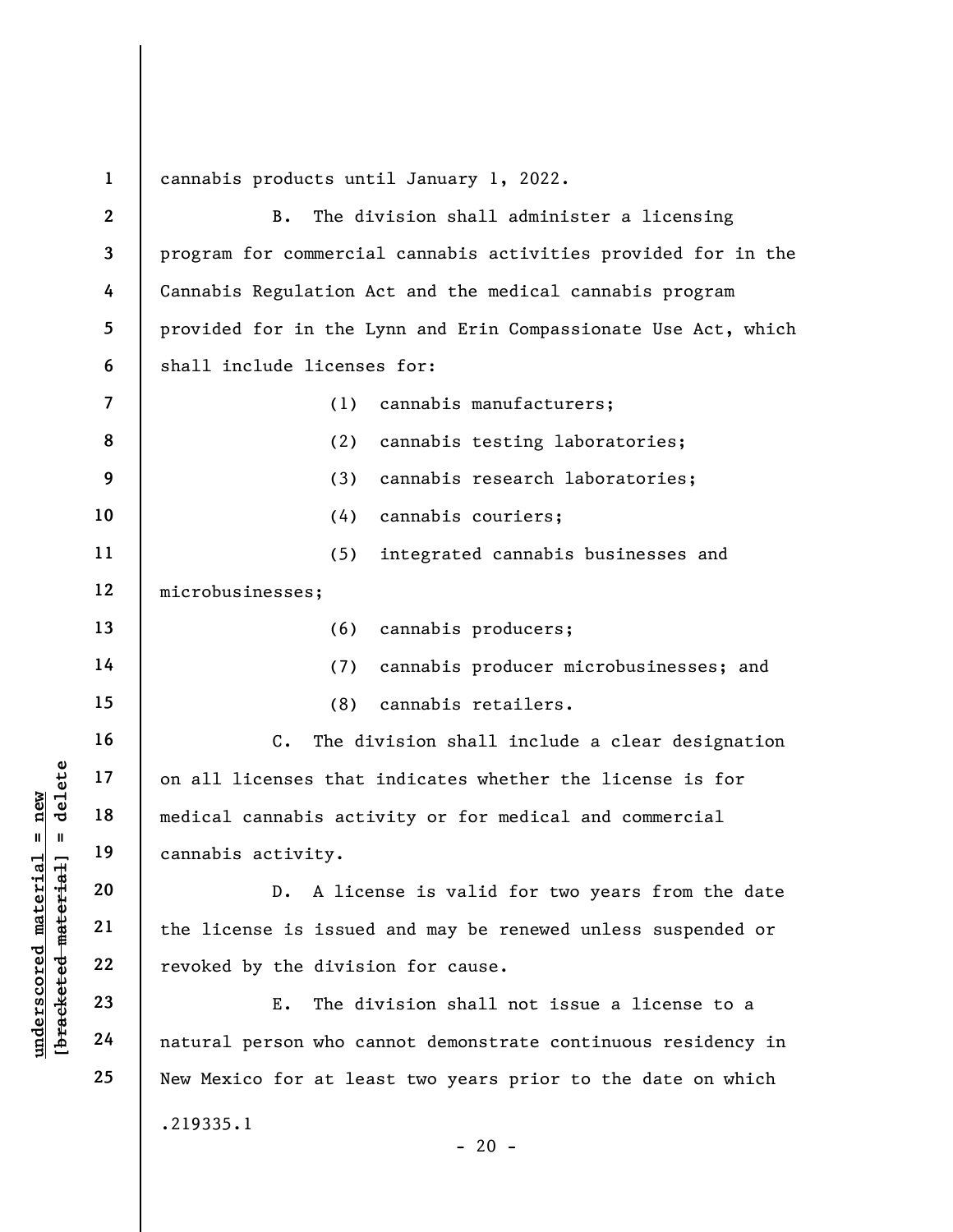1 2 3 4 5 6 7 8 9 10 the person submits a license application. If an applicant is an entity, at least sixty percent of the ownership in the entity shall be held by persons who shall demonstrate continuous residency in New Mexico for two years prior to the date on which the entity submits the license application; provided that the provisions of this subsection shall not apply to an applicant for a cannabis research laboratory or cannabis testing laboratory or a person licensed pursuant to the Lynn and Erin Compassionate Use Act prior to the effective date of the Cannabis Regulation Act.

F. A person may demonstrate continuous residency by providing to the division the following indicating at least two years of residency in the state:

(1) a current license, permit or identification card issued by the motor vehicle division of the taxation and revenue department;

understand material material of licenses that a limit of the correction of the discussion.<br>
The material of the correct material correct material correct material correct material correct material correct material correct (2) proof of voter registration, business pursuits, employment, income sources, marital status, leaseholds, situs of personal and real property, motor vehicle registration or residence of parents, spouse and children; and

(3) other evidence as determined by the division.

G. The division shall not limit the type or number of licenses that a licensee may be issued pursuant to the Cannabis Regulation Act; provided that, upon a finding and the .219335.1  $-21 -$ 

11

12

13

14

15

16

17

18

19

20

21

22

23

24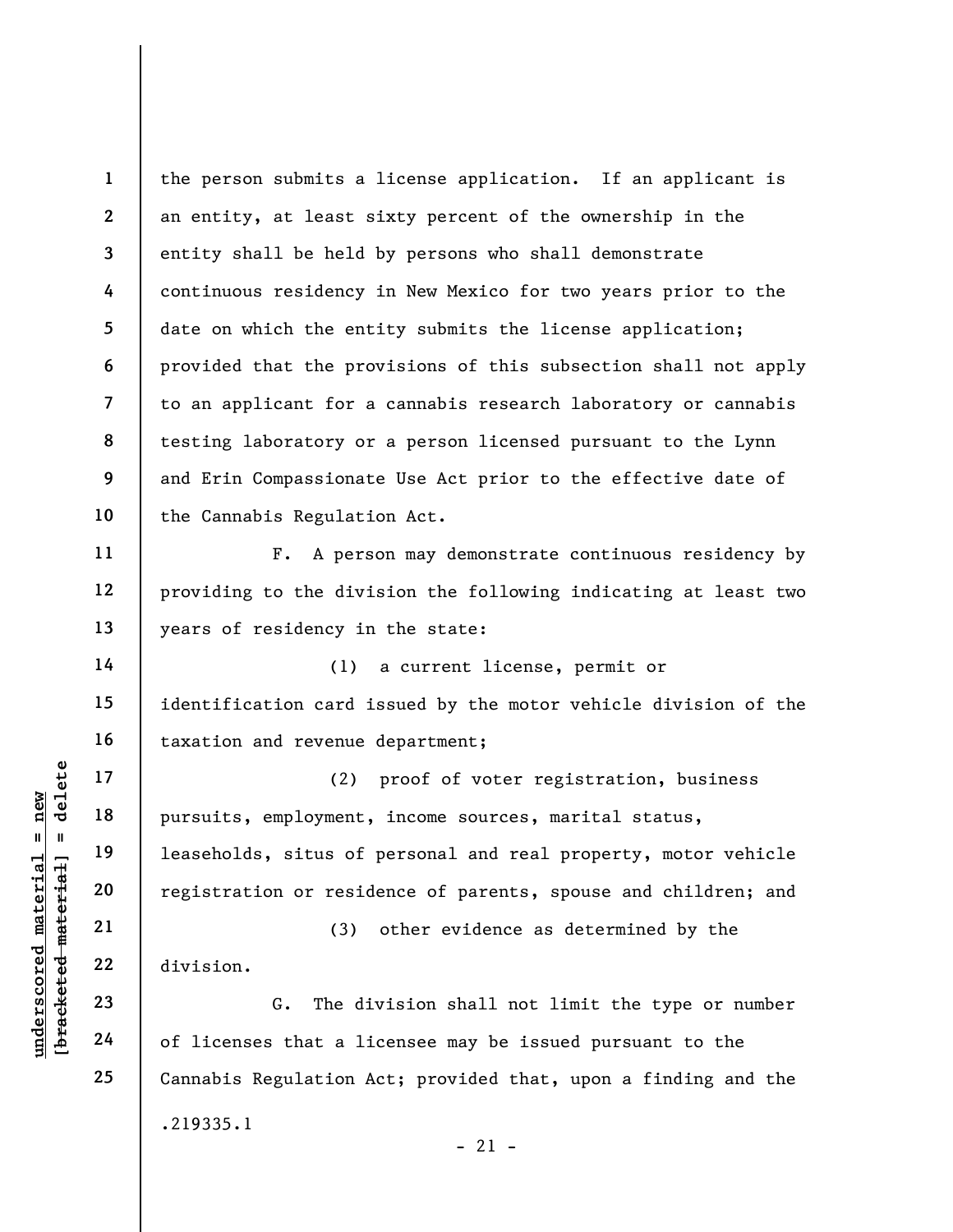recommendation of the cannabis policy and regulatory advisory committee that market equilibrium is deficient and threatens the economic viability of the industry or adequate supply of cannabis, the division may impose temporary moratoria on new licensure and impose production limitations, issue new licenses or allow greater production by current licensees.

8 9 10 12 H. Any person properly licensed and in good standing pursuant to the Lynn and Erin Compassionate Use Act on the effective date of the Cannabis Regulation Act and who meets the criteria for licensure under the Cannabis Regulation Act shall be issued a transitional license or licenses, as available, pursuant to the provisions of the Cannabis Regulation Act to allow the licensee to conduct medical and commercial cannabis activity.

SECTION 7. [NEW MATERIAL] LICENSEES--SANCTIONS--CIVIL PENALTY.--

underscored material material material expedience issued pursed material and a license issued pursed material and a license issued pursed material cannabis Regulation A cannabis Regulation A cannabis Regulation A cannabis A. Any violation of a provision of the Cannabis Regulation Act or a rule adopted by the division by a holder of a license issued pursuant to Subsection B of Section 6 of the Cannabis Regulation Act is grounds for disciplinary action. The division may:

(1) suspend or revoke a license;

(2) impose any intermediate sanction established by rule;

(3) impose a directed plan of correction; or .219335.1  $- 22 -$ 

24 25

1

2

3

4

5

6

7

11

13

14

15

16

17

18

19

20

21

22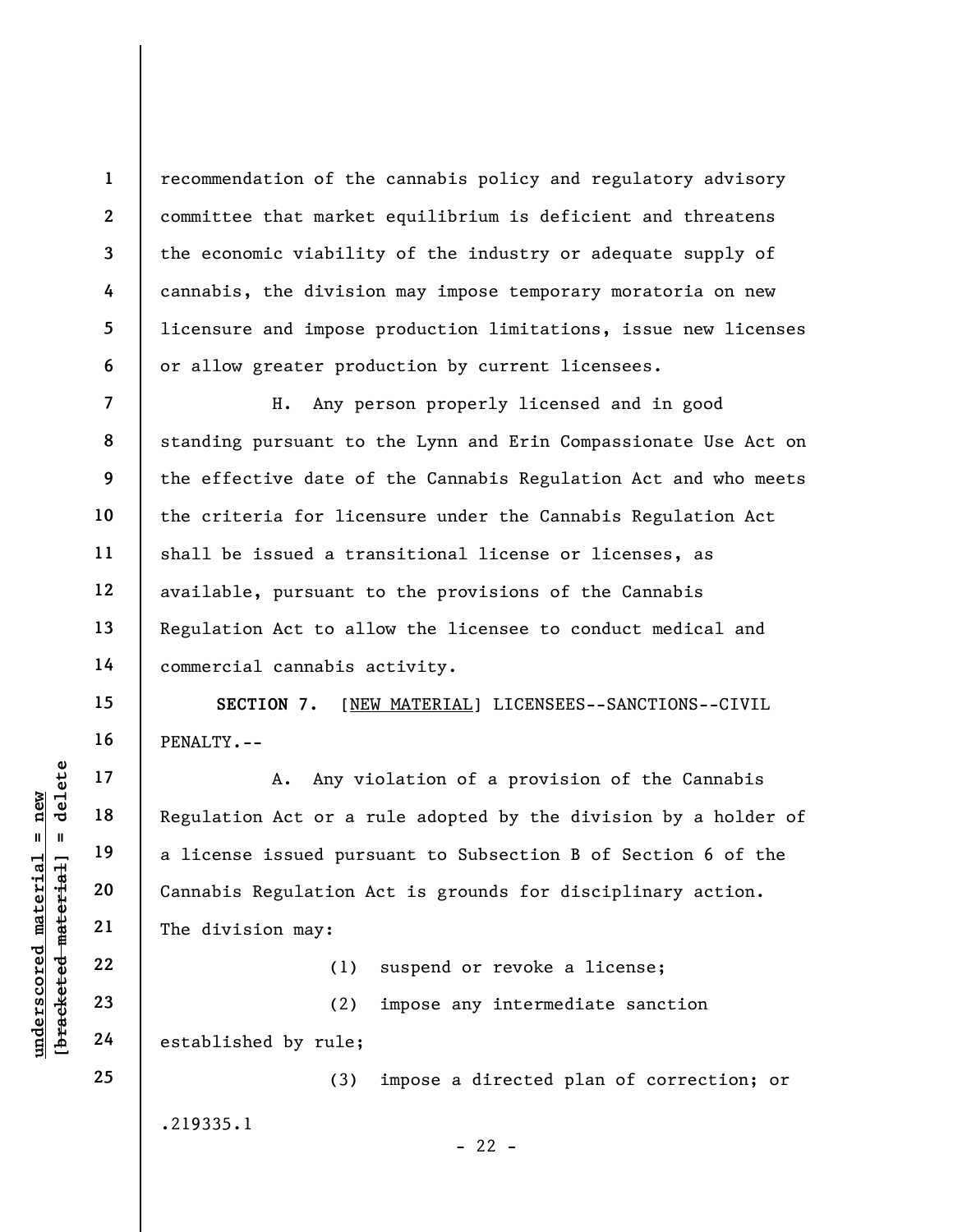2 3 5 7 (4) assess a civil monetary penalty established by rule; provided that a civil monetary penalty shall not exceed a total of ten thousand dollars (\$10,000) per violation, and penalties and interest recovered pursuant to the Cannabis Regulation Act on behalf of the state shall be remitted to the state treasurer for deposit in the general fund.

8 9 10 B. The division shall adopt and promulgate rules specifying the criteria for imposition of any sanction and civil monetary penalty.

C. A licensee is liable for the reasonable costs of enforcing a directed plan of correction developed pursuant to rule.

D. The provisions of this section do not apply to occupational health and safety rules promulgated pursuant to Section 14 of the Cannabis Regulation Act.

SECTION 8. [NEW MATERIAL] COMMERCIAL CANNABIS ACTIVITY LICENSING--TRANSITIONAL LICENSING--APPLICATION--ISSUANCE AND DENIAL OF A LICENSE.--

UNDERTRANSITION 8. [NET UNE 17]<br>
18 18 LICENSING--TRANSITION<br>
19 DENIAL OF A LICENSE.-<br>
20 A. The ho<br>
22 Cannabis Regulation A<br>
22 DENIAL OF A LICENSE.-<br>
22 Cannabis Regulation A<br>
23 Pursuant to the Canna<br>
24 From person t A. The holder of a license issued pursuant to the Cannabis Regulation Act has no vested property right in the license, which is the property of the state. A license issued pursuant to the Cannabis Regulation Act is not transferrable from person to person, shall not be leased and shall not be considered property subject to execution, attachment, a .219335.1

 $- 23 -$ 

1

4

6

11

12

13

14

15

16

17

18

19

20

21

22

23

24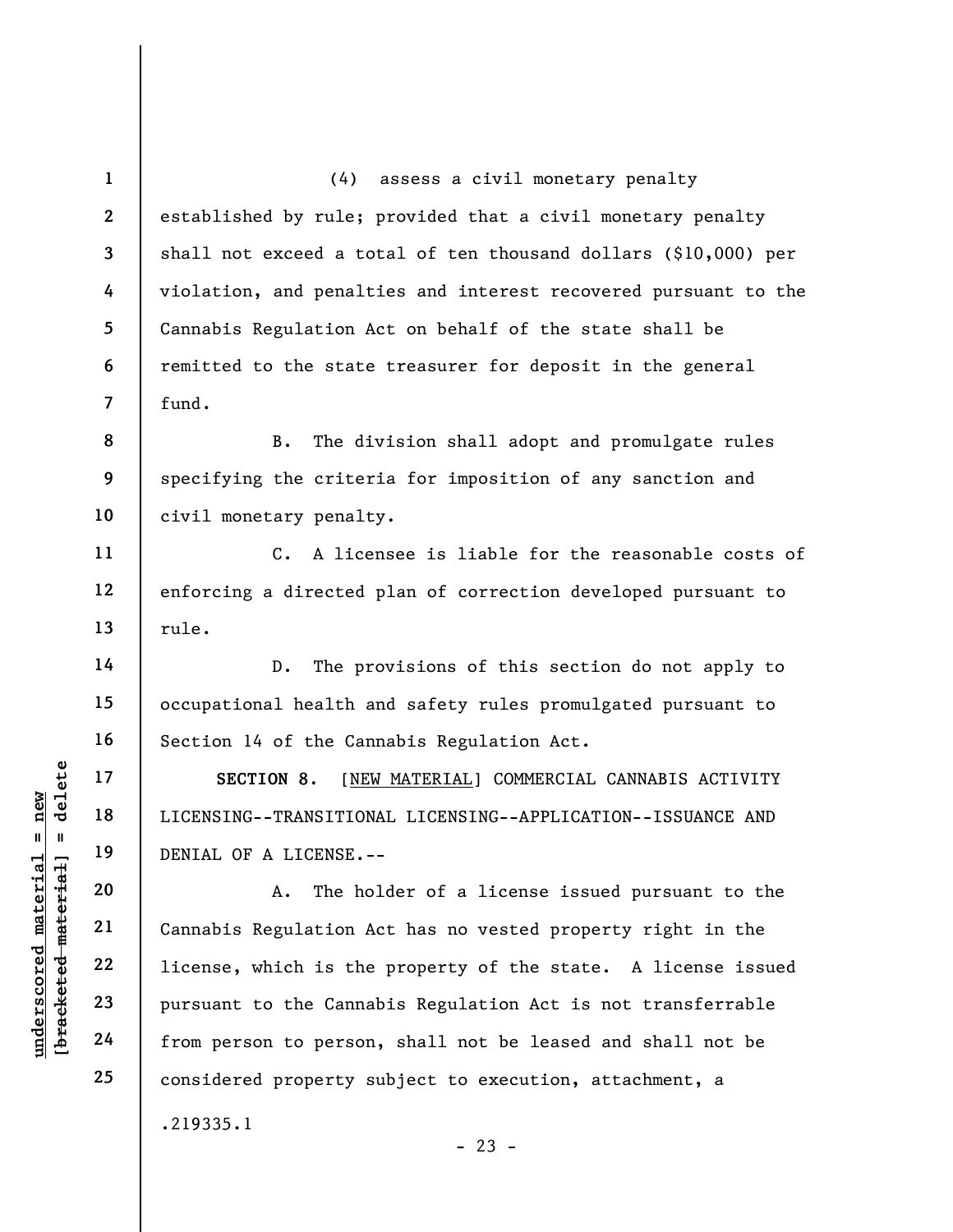security transaction, liens, receivership or all other incidents of tangible personal property under the laws of this state.

understand material shall expire on the d<br>
and the transitional lice<br>
this section.<br>
20<br>
10<br>
10<br>
22<br>
22<br>
23<br>
24<br>
24<br>
22<br>
24<br>
24<br>
22<br>
24<br>
22<br>
24<br>
22<br>
24<br>
22<br>
24<br>
22<br>
24<br>
22<br>
24<br>
22<br>
24<br>
22<br>
24<br>
22<br>
24<br>
22<br>
24<br>
22<br>
24<br>
22<br>
2 7 8 9 12 B. Beginning no later than July 1, 2021, the division shall issue a transitional license or licenses to conduct commercial cannabis activity to a person that holds a license issued pursuant to Subsection H of Section 6 of the Cannabis Regulation Act that has applied for a license pursuant to Subsection C of this section. The requirements to be a licensee shall include standards for determining whether the person has the financial and operational ability to engage in commercial cannabis activities. A person operating under a transitional license shall continue to operate under rules promulgated for the medical cannabis program until the division promulgates rules for commercial cannabis activity. A transitional license to conduct commercial cannabis activity shall expire on the date that a license is issued or denied to the transitional license holder pursuant to Subsection C of this section.

C. In carrying out its commercial cannabis activity licensing duties, the division shall:

(1) no later than the effective date of the Cannabis Regulation Act, accept and begin processing transitional and regular license applications;

(2) issue a license, or a written notice .219335.1

 $- 24 -$ 

24 25

1

2

3

4

5

6

10

11

13

14

15

16

17

18

19

20

21

22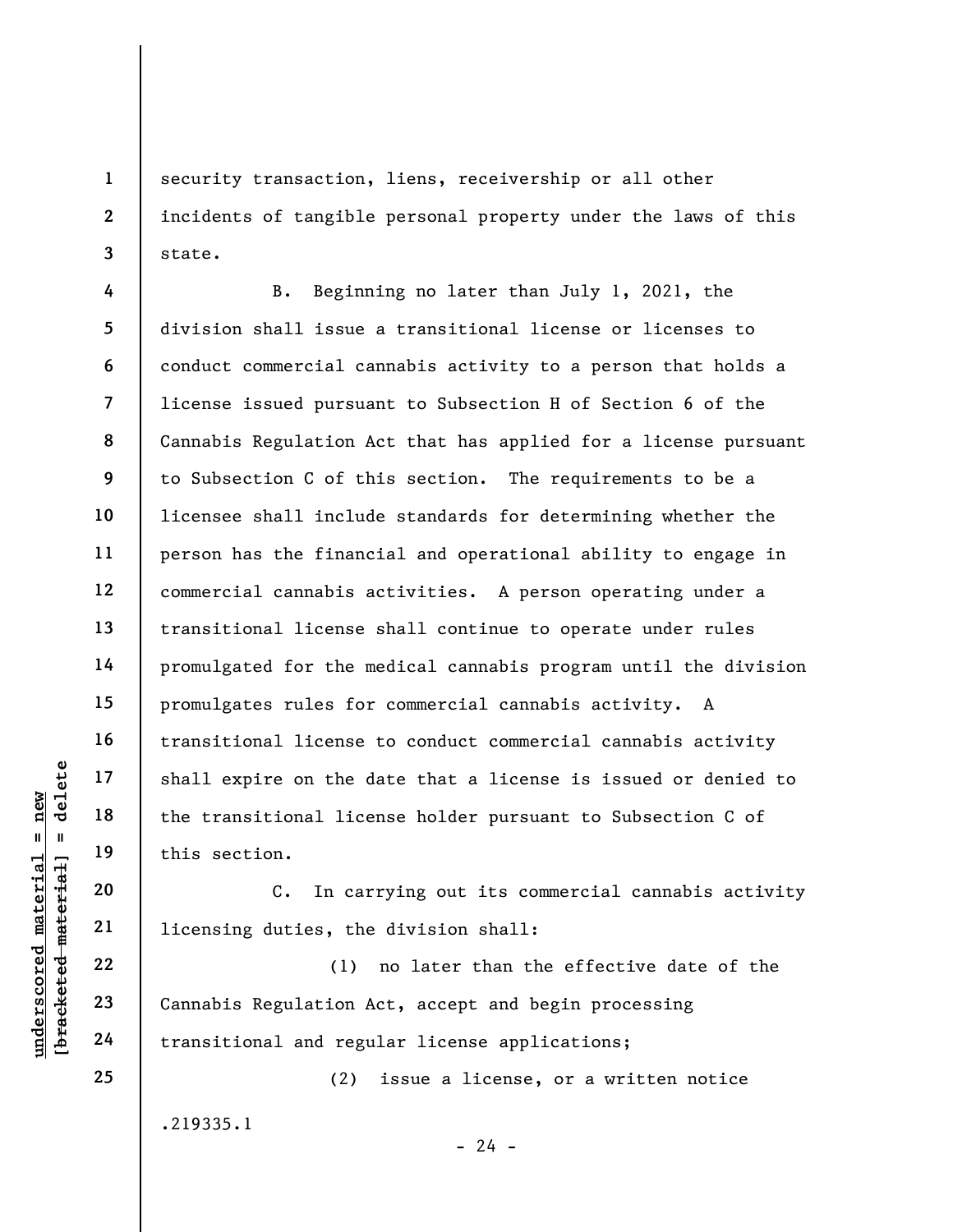understand material material of the applicant of the applicant of the applicant of the applicant of the applicant control of the applicant control of the applicant control of the applicant control of the applicant control 1 2 3 4 5 6 7 8 9 10 11 12 13 14 15 16 17 18 19 20 21 22 23 24 25 detailing why an application was denied, no later than forty-five days following the day on which the complete application was submitted to the division; and (3) require as a condition of licensing that the applicant: (a) comply with all applicable state and local laws and ordinances; (b) if applying for a cannabis producer license or cannabis manufacturer license, submit a plan to utilize energy and water conservation measures; and (c) document that the applicant has a legal right and access to a public or private commercial water supply, owned or leased water rights or another source of water sufficient to meet the water needs related to the license. D. The division shall deny an application for an initial license or renewal if: (1) the application does not include all information required by the division; (2) the applicant or a controlling person in the applicant's entity has been convicted of an offense that is substantially related to the qualifications, functions or duties of the applicant entity's business; provided that if the division determines that the controlling person and the applicant entity are otherwise qualified for a license and that issuing a license to the applicant entity would not compromise .219335.1  $- 25 -$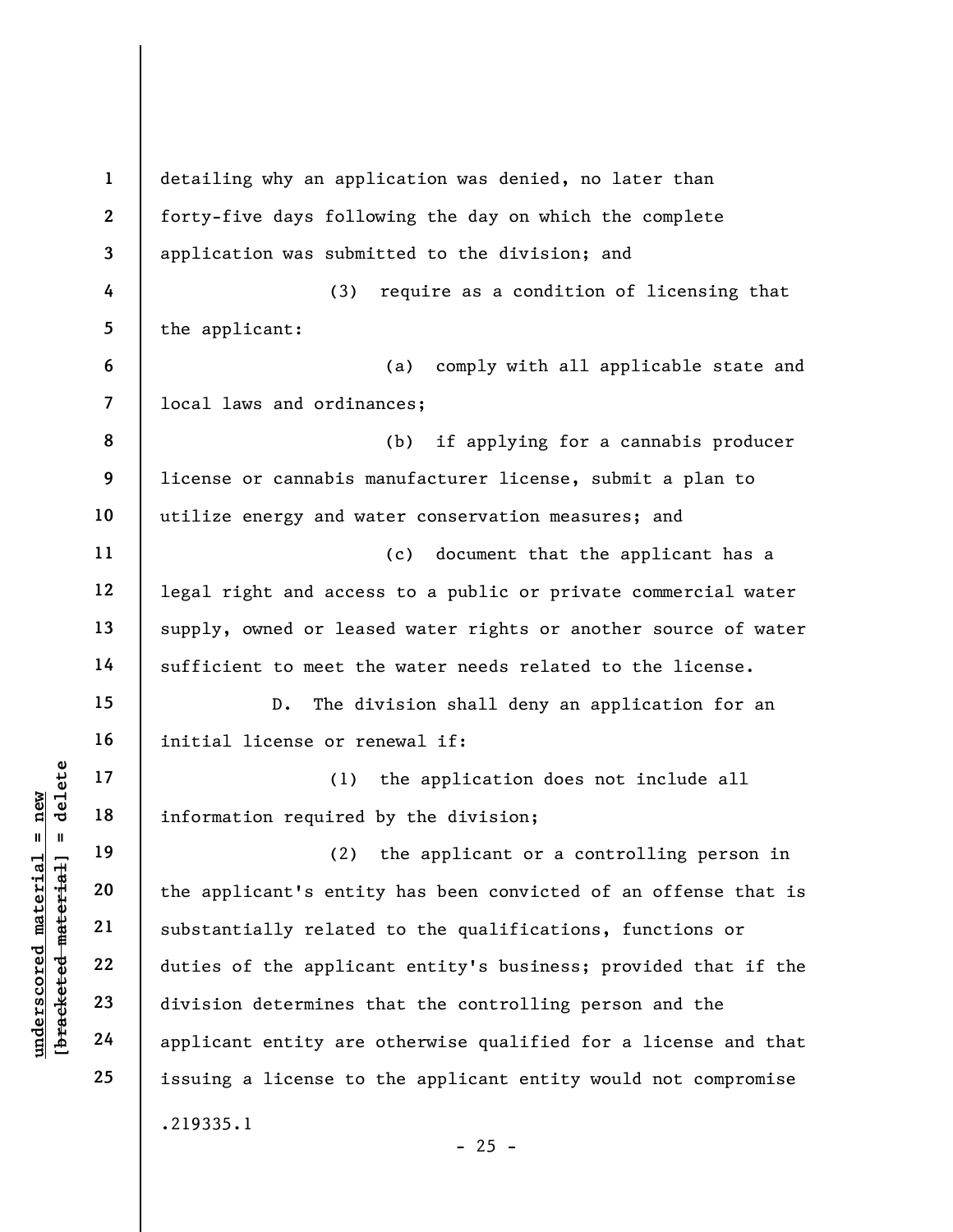underscored material = new [bracketed material] = delete 1 2 3 4 5 6 7 8 9 10 11 12 13 14 15 16 17 18 19 20 21 22 23 24 25 public safety, the division shall conduct a thorough review of the conviction, including the nature of the offense, surrounding circumstances and any evidence of the controlling person's rehabilitation following the conviction, and based on that review, determine whether the applicant entity should be issued a license; or (3) the applicant or a controlling person in the applicant's entity has had a license issued pursuant to the Cannabis Regulation Act or the Lynn and Erin Compassionate Use Act revoked by the division or the department of health in the three years immediately preceding the date on which the application was filed. E. For the purposes of Subsection D of this section: (1) the following are considered substantially related to the qualifications, functions or duties of a business seeking a license: (a) a felony conviction involving fraud, deceit or embezzlement; (b) a felony conviction for hiring, employing or otherwise using a person younger than eighteen years of age to: 1) prepare for sale, transport or carry a controlled substance; or 2) sell, give away or offer to sell a controlled substance to any person; and (c) any other offense as determined by .219335.1  $- 26 -$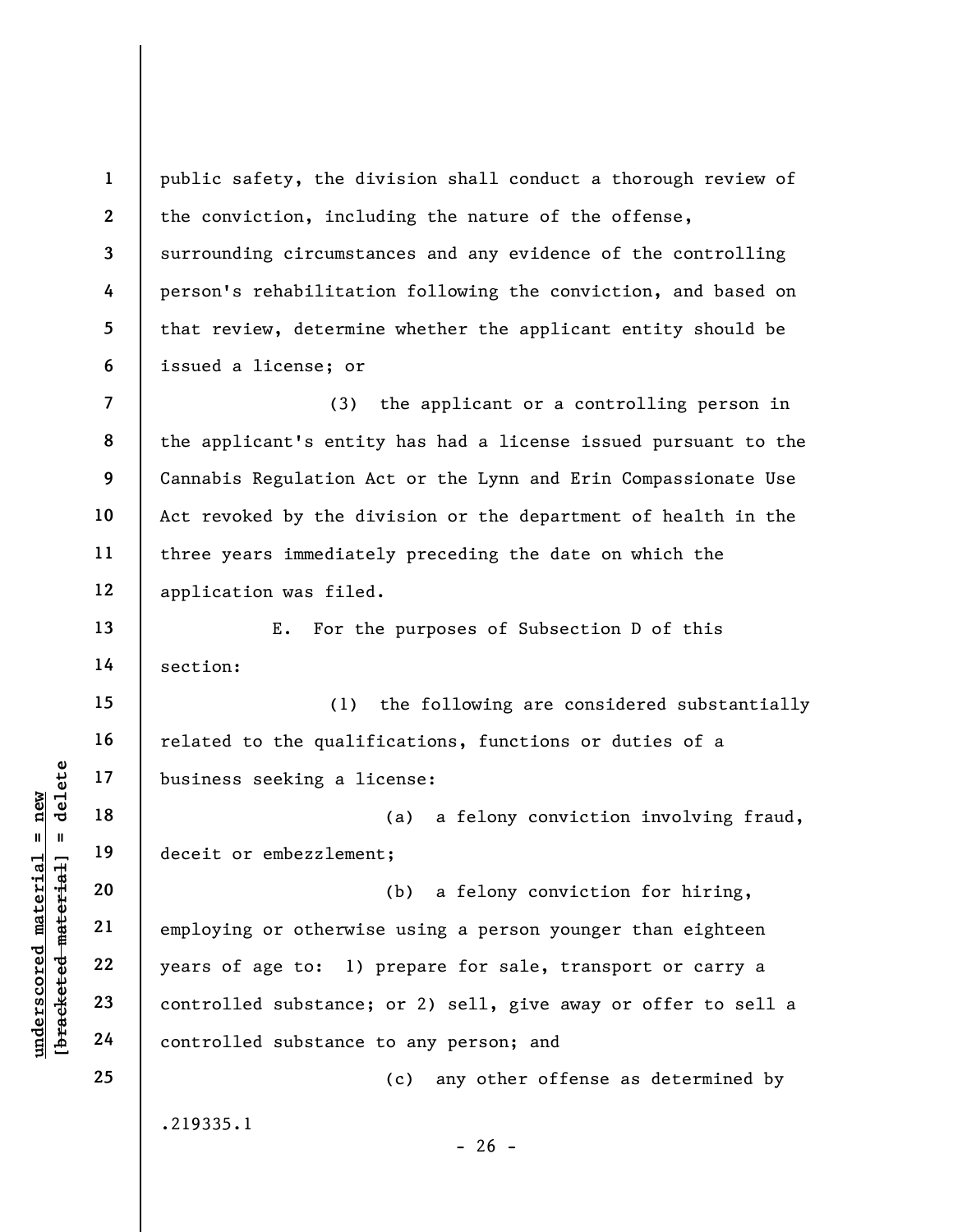1 2 the division, except as provided in Paragraph (2) of this subsection; and

3 4 5 6 7 8 9 10 (2) a conviction for which the related sentence, including any term of probation or parole, is completed for the possession, use, manufacture, distribution or dispensing or the possession with the intent to manufacture, distribute or dispense cannabis is not considered substantially related to the qualifications, functions or duties of a business seeking a license and shall not be the sole ground on which an application is denied.

F. The division shall deny an application if an applicant, a controlling person in an applicant's entity or the premises for which a license is sought does not qualify for licensure pursuant to the Cannabis Regulation Act.

SECTION 9. [NEW MATERIAL] LICENSING FEES.--

underscored material = new [bracketed material] = delete A. The division shall establish application and licensing fees applicable to licenses for commercial cannabis activity and activity related to medical cannabis; provided that the fees shall be scaled based primarily on cannabis production and annual actual or, in the case of new licensees, projected revenues. For a license or renewal of a license that authorizes only medical cannabis activity, the fee shall not exceed one-half of the fee charged for a license or renewal of a license for a similarly sized business that authorizes commercial cannabis activities.

- 27 -

.219335.1

11

12

13

14

15

16

17

18

19

20

21

22

23

24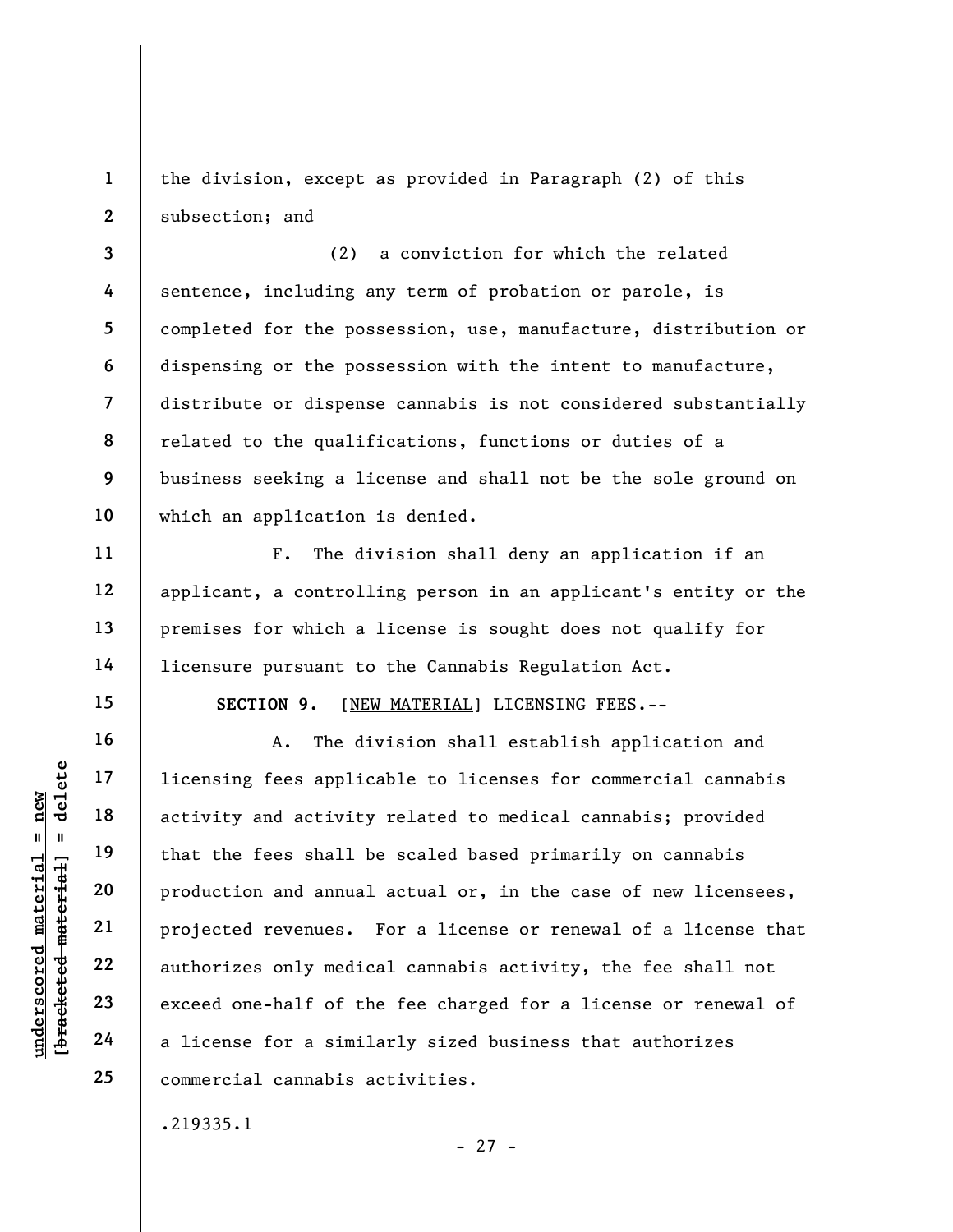underscore of cannabi<br>
underscore material of the Canadian service of cannabi<br>
underscore and the Canadian Service of canadian service of cannabis<br>
underscore and the Canadian Service of cannabis<br>
understanding the Canadia 1 2 3 4 5 6 7 8 9 10 11 12 13 14 15 16 17 18 19 20 21 22 23 24 B. License fees shall be recommended to the division annually by the cannabis policy and regulatory advisory committee. SECTION 10. [NEW MATERIAL] CANNABIS OCCUPATIONAL LICENSE.-- A. As used in this section, "cannabis occupational license" means a license issued by the director to allow a person to offer, sell, serve, dispense, cultivate, manufacture, test or transport cannabis or cannabis products. B. Beginning on the effective date of the Cannabis Regulation Act, no person shall offer, sell, serve, dispense, cultivate, manufacture, test or transport cannabis or cannabis products in connection with a commercial cannabis activity unless that person has obtained a cannabis occupational license issued pursuant to this section; provided that a cannabis research laboratory or an employee of a cannabis research laboratory is not required to obtain or possess a cannabis occupational license while performing activities authorized pursuant to a cannabis research laboratory. C. Beginning no later than the effective date of the Cannabis Regulation Act, the division shall begin the issuance of cannabis occupational licenses to persons twentyone years of age or older who satisfy the requirements for licensure as determined by rule of the division. Requirements

25

.219335.1

- 28 -

shall include a requirement for cannabis occupational license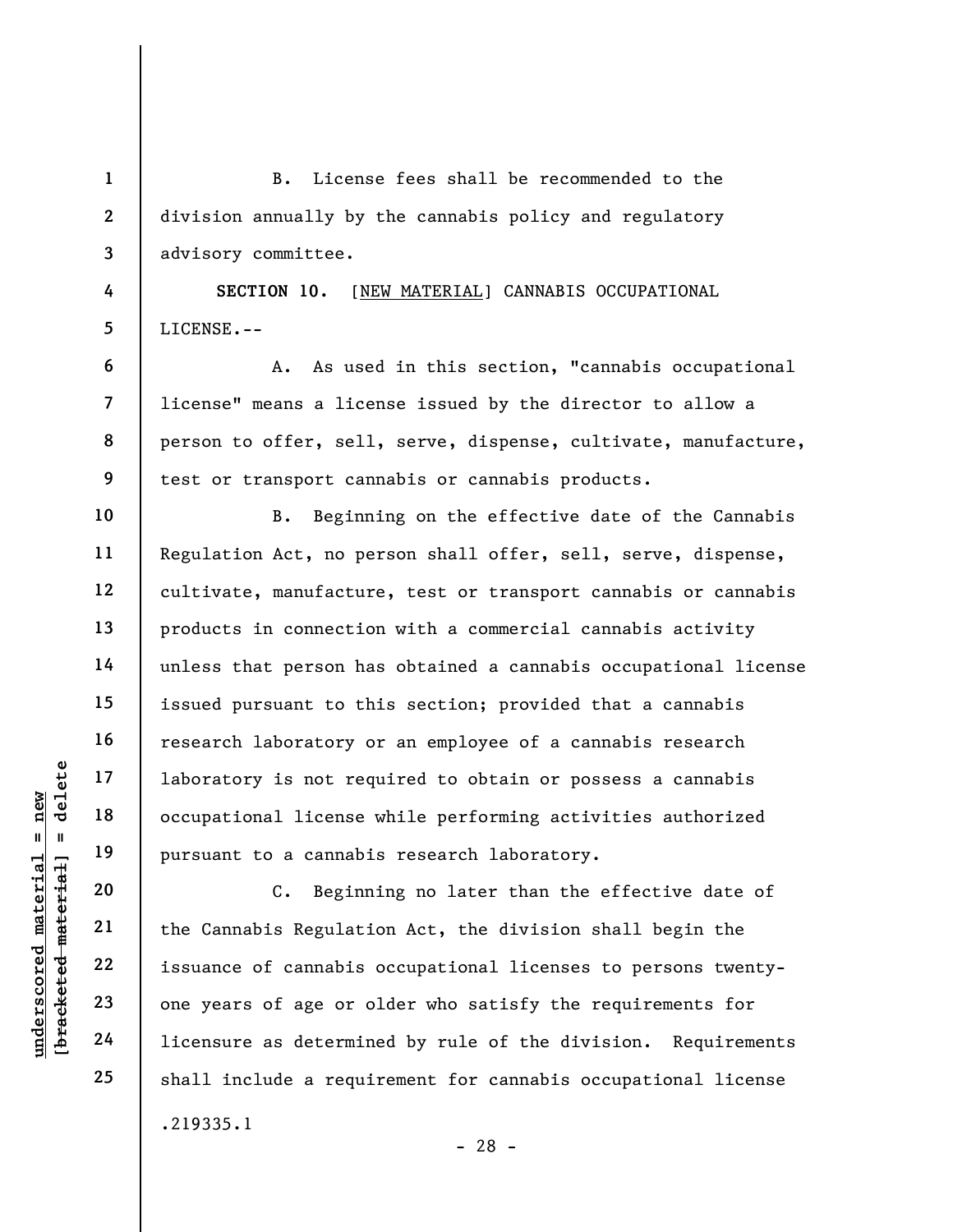1 2 3 4 applicants to have completed online training by the division that ensures that cannabis occupational licensees have a basic knowledge of the laws and rules governing the cannabis business in the state.

5 6 7 D. The director shall within ten business days of receipt of a completed application issue or deny a cannabis occupational license.

E. The division shall maintain a public registry of all persons with valid cannabis occupational licenses.

F. The division may stratify the types of cannabis occupational licenses based on the types of jobs and duties related to cannabis employees and establish fees for licenses sufficient to cover the cost of issuance and administration of the cannabis occupational licensing program.

SECTION 11. [NEW MATERIAL] TRANSPORT VIA COURIER.--

A. Only a cannabis retailer, cannabis manufacturer, integrated cannabis microbusiness or cannabis courier may courier cannabis products.

understand material material courier cannabis product that<br>
we were the duration of the duration of the duration of the duration of the duration of the duration of the duration of the duration of the duration of the durati B. A consumer who requests courier service shall maintain a physical or electronic copy of the courier request for the duration of time that the consumer possesses the cannabis product that was purchased and received from the courier and shall make the copy available upon request by the division or a law enforcement officer.

> SECTION 12. [NEW MATERIAL] PACKAGING AND LABELING.-- .219335.1

8

9

10

11

12

13

14

15

16

17

18

19

20

21

22

23

24

25

- 29 -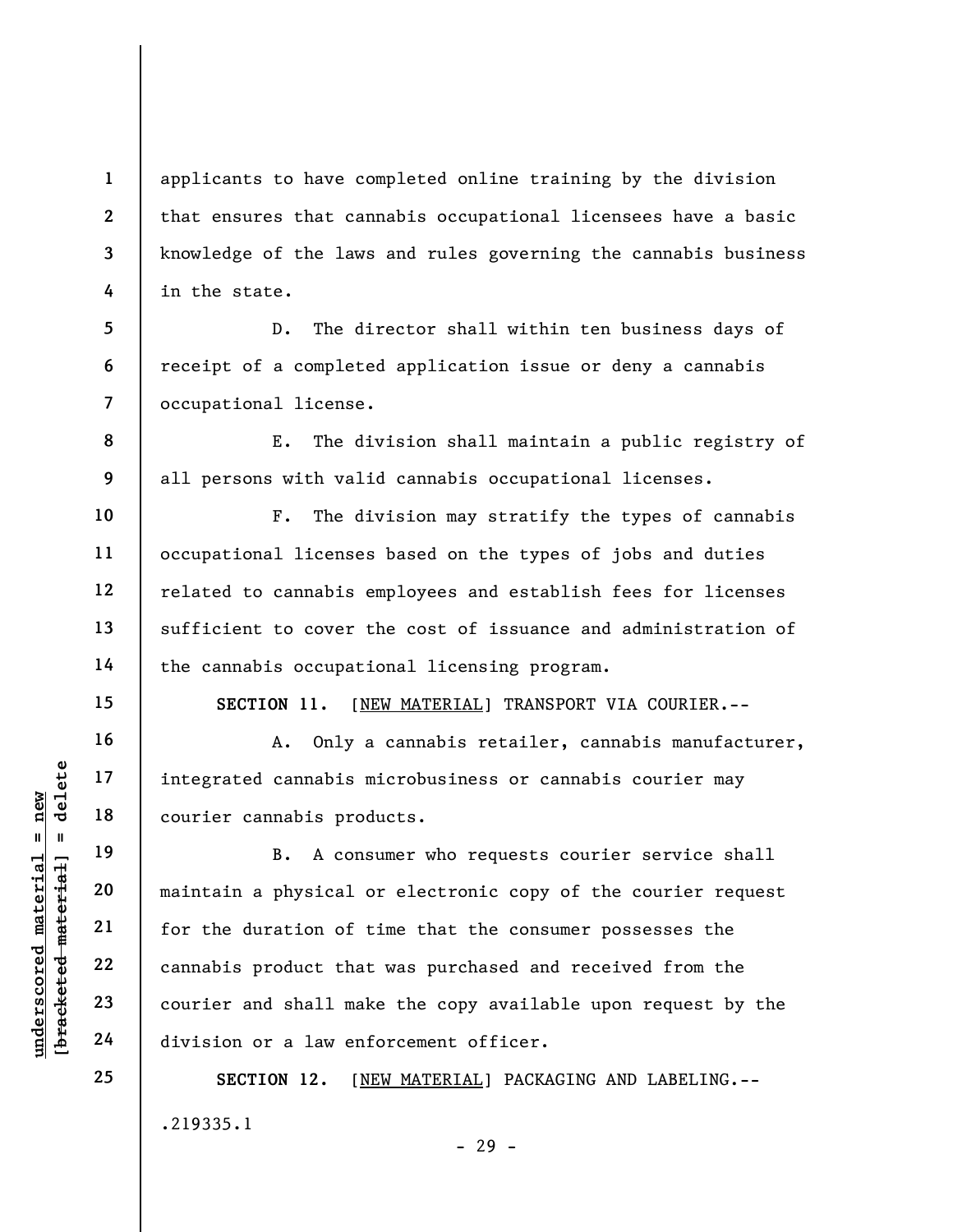underscored material = new [bracketed material] = delete 1 2 3 4 5 6 7 8 9 10 11 12 13 14 15 16 17 18 19 20 21 22 23 24 25 Before sale or transport via cannabis courier of a cannabis product, the cannabis product shall be labeled and packaged as provided in Section 13 of the Cannabis Regulation Act. SECTION 13. [NEW MATERIAL] CANNABIS PRODUCTS--PACKAGING AND LABELING--DEPARTMENT OF ENVIRONMENT.-- A. Cannabis products shall be homogenized to ensure uniform disbursement of cannabinoids throughout the product. B. Cannabis or cannabis extracts included in a cannabis product that is manufactured in compliance with applicable law are not considered to be an adulterant under state law. C. The department of environment shall adopt and promulgate rules for cannabis products that establish labeling and packaging requirements, including that: (1) packages shall be resealable, childresistant, compostable or recyclable or made from recycled materials; (2) packages and labels shall not be designed to be appealing to a child; and (3) labels shall include: (a) for a package containing only cannabis leaf or flower, the net weight of cannabis in the package; (b) identification of the licensee or licensees that produced or manufactured the cannabis product, .219335.1  $-30 -$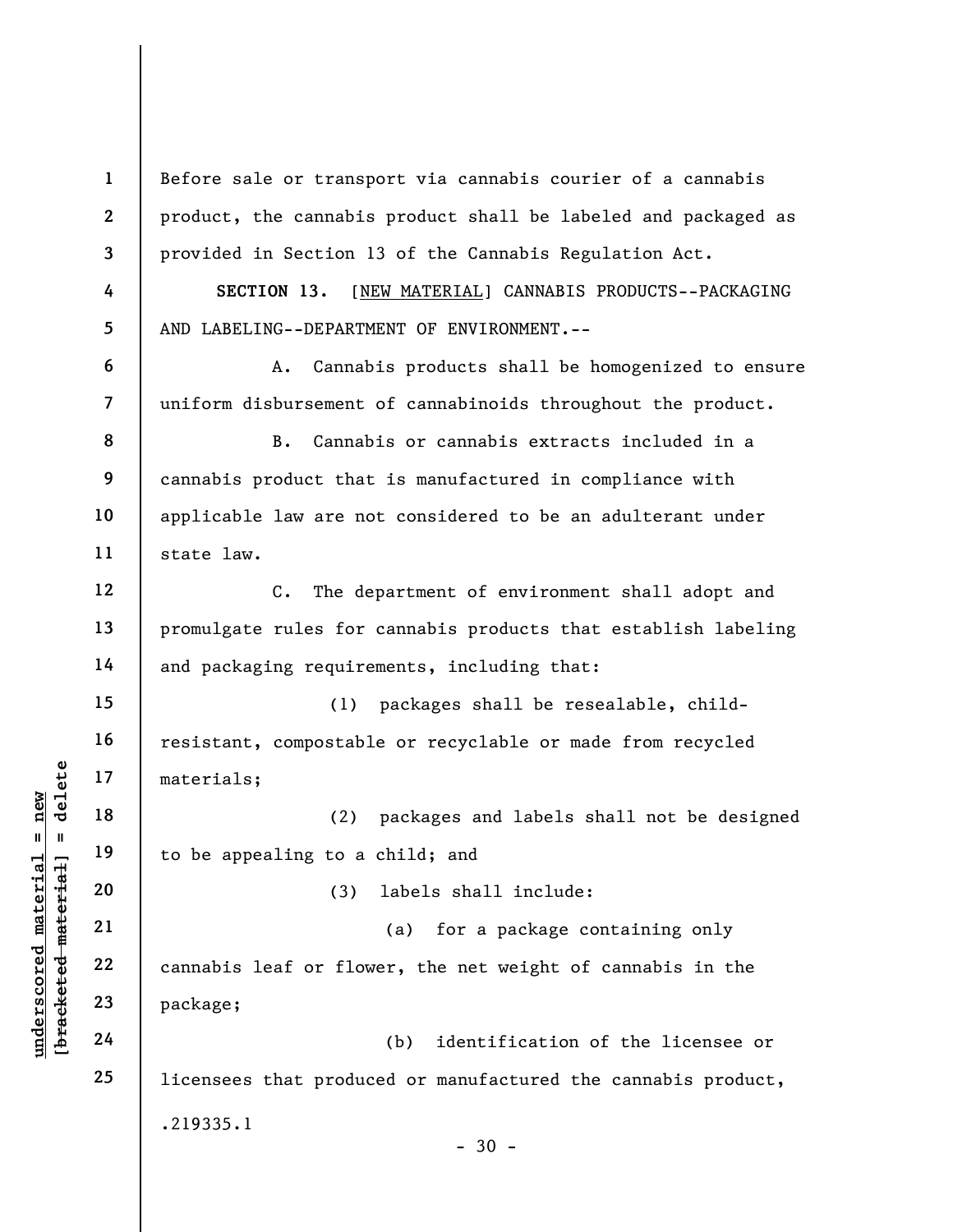underscored material effects of consumption<br>
with 19<br>
understand<br>
20<br>
understand<br>
21<br>
understand<br>
22<br>
23<br>
24<br>
24<br>
22<br>
24<br>
22<br>
24<br>
22<br>
24<br>
22<br>
24<br>
22<br>
24<br>
22<br>
24<br>
22<br>
24<br>
22<br>
24<br>
22<br>
24<br>
22<br>
24<br>
22<br>
24<br>
22<br>
24<br>
22<br>
24<br>
22<br> 1 2 3 4 5 6 7 8 9 10 11 12 13 14 15 16 17 18 19 20 21 22 23 24 25 the date on which the cannabis was harvested, the type of cannabis product and the date on which the cannabis product was manufactured and packaged; (c) serving size, potency and pesticide use; (d) a list of pharmacologically active ingredients; (e) for cannabis products containing non-cannabis ingredients, a list of all ingredients and a disclosure of nutritional information for the product or cannabis extract, disclosed in the same manner required under federal law for nutritional labeling for food for human consumption; (f) a warning if nuts or other known allergens are used in the item or in its manufacture; (g) a logo designed by the division that is distinctive in design, color, size and location such that the logo notifies a reasonable person that the package contains cannabis; and (h) a warning of possible adverse effects of consumption and the New Mexico poison and drug information center phone number. SECTION 14. [NEW MATERIAL] DEPARTMENT OF ENVIRONMENT-- OCCUPATIONAL HEALTH AND SAFETY.--The department of environment shall review and, if necessary, prepare proposed occupational .219335.1 - 31 -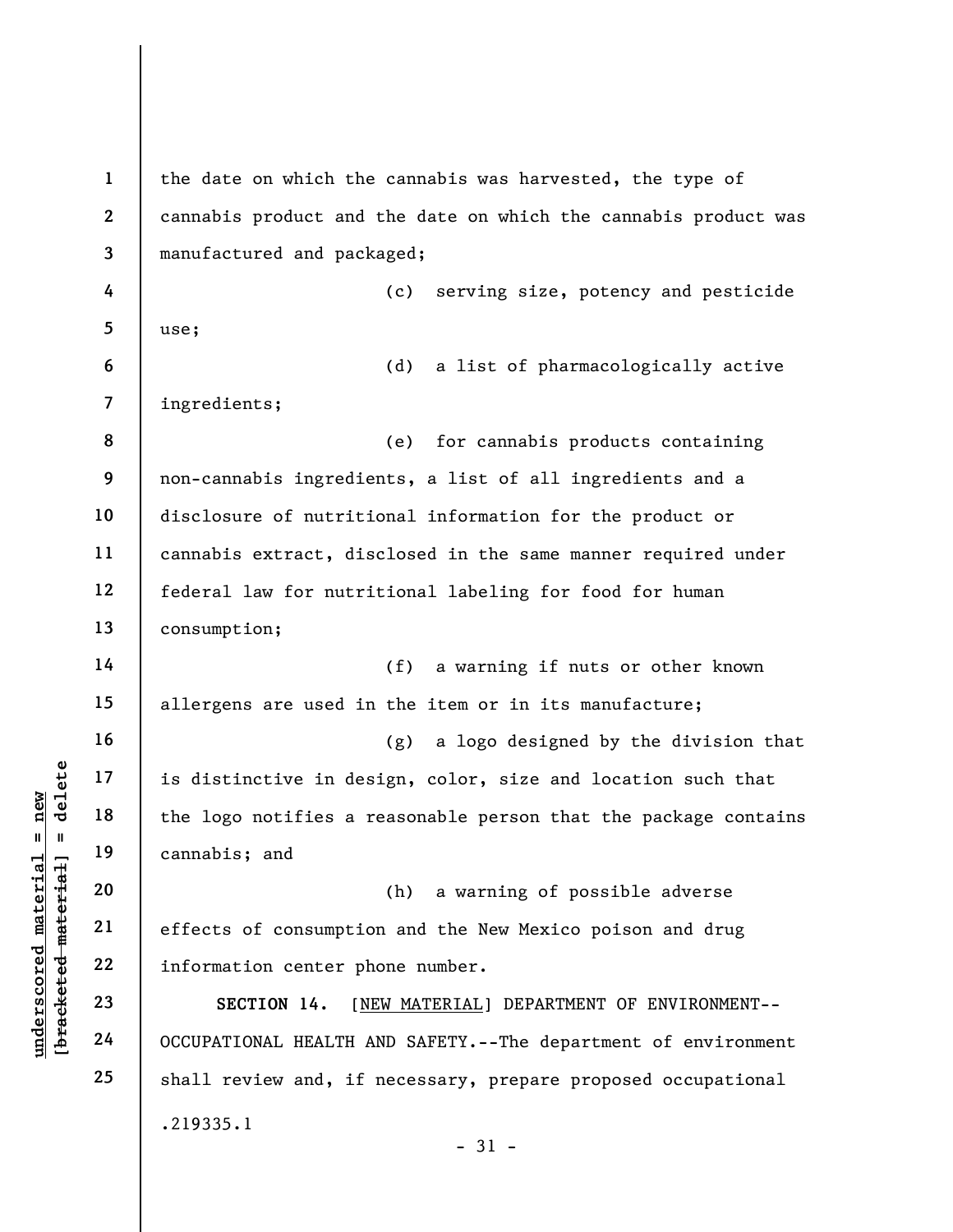1 2 3 health and safety rules for persons working in the cannabis industry for consideration by the environmental improvement board.

SECTION 15. [NEW MATERIAL] CANNABIS MANUFACTURERS AND RESEARCH AND TESTING LABORATORIES--DEPARTMENT OF ENVIRONMENT-- RULEMAKING--LICENSING.--

7 8 9 10 A. The division, with the assistance of the department of environment, shall promulgate rules to govern the licensing of a cannabis manufacturer, a cannabis research laboratory and a cannabis testing laboratory.

B. The division shall issue licenses as follows: (1) "cannabis manufacturer" for a site that manufactures cannabis products;

underscored material = new [bracketed material] = delete (2) "cannabis research laboratory" for a facility that produces or possesses cannabis, including all parts of the plant genus Cannabis, for the purpose of studying cannabis cultivation, characteristics or uses. An owner or person with an ownership interest in a cannabis research laboratory license shall not own or have ownership interest in a non-laboratory cannabis establishment licensed pursuant to the Cannabis Regulation Act; and

(3) "cannabis testing laboratory" for a licensee that tests cannabis products. An owner or person with an ownership interest in a cannabis testing laboratory license shall not own or have ownership interest in a non-laboratory .219335.1 - 32 -

4

5

6

11

12

13

14

15

16

17

18

19

20

21

22

23

24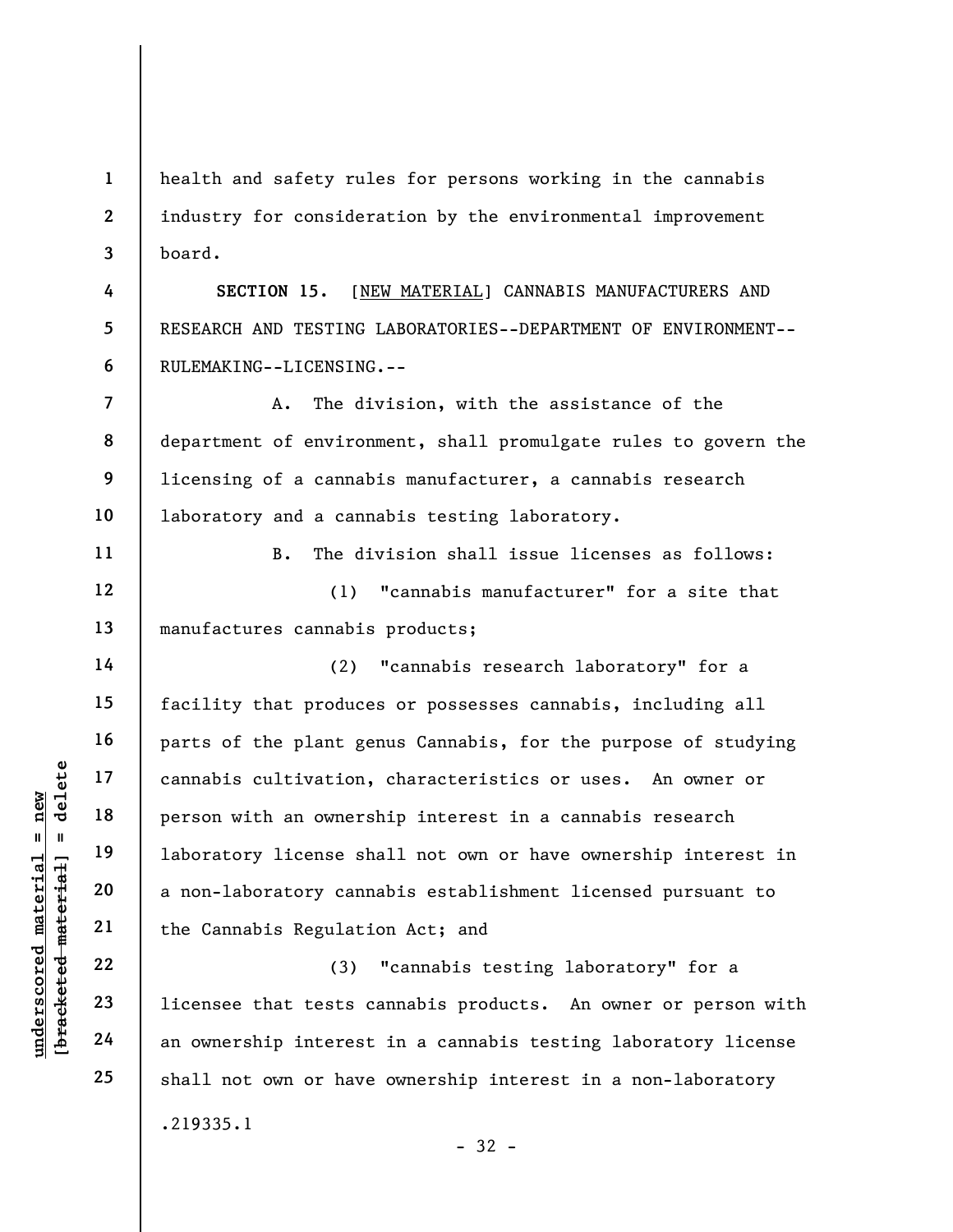1 2 cannabis establishment licensed pursuant to the Cannabis Regulation Act.

3 4 5 6 C. Except as otherwise provided by law, a cannabis product shall not be sold by a licensee unless a representative sample of the cannabis product has been tested by a cannabis testing laboratory to determine:

7 8 9 10 11 12 13 14 (1) whether the chemical profile of the sample conforms to the labeled content of compounds, including: (a) delta-9-tetrahydrocannabinol; (b) delta-9-tetrahydrocannabinolic acid; (c) cannabidiol; (d) cannabidiolic acid; (e) cannabigerol; and (f) cannabinol; and

(2) that the presence of contaminants does not exceed harmful levels, including:

underschied material explosive process or other simi<br>
weight a control of the section of the section of the section of the section of the section of the sector of the sector of the sector of the sector of the sector of the 17 18 19 20 21 22 23 24 25 (a) residual solvents or chemicals, including explosive gases such as butane and propane, and poisons, toxins or carcinogens, such as methanol, methylene chloride, acetone, benzene, toluene and trichloroethylene; (b) foreign material, including hair, insects or other similar adulterants; and (c) microbiological impurity, including total aerobic microbial count; total yeast mold count; pseudomonas aeruginosa; aspergillus species; staphylococcus .219335.1

15

16

- 33 -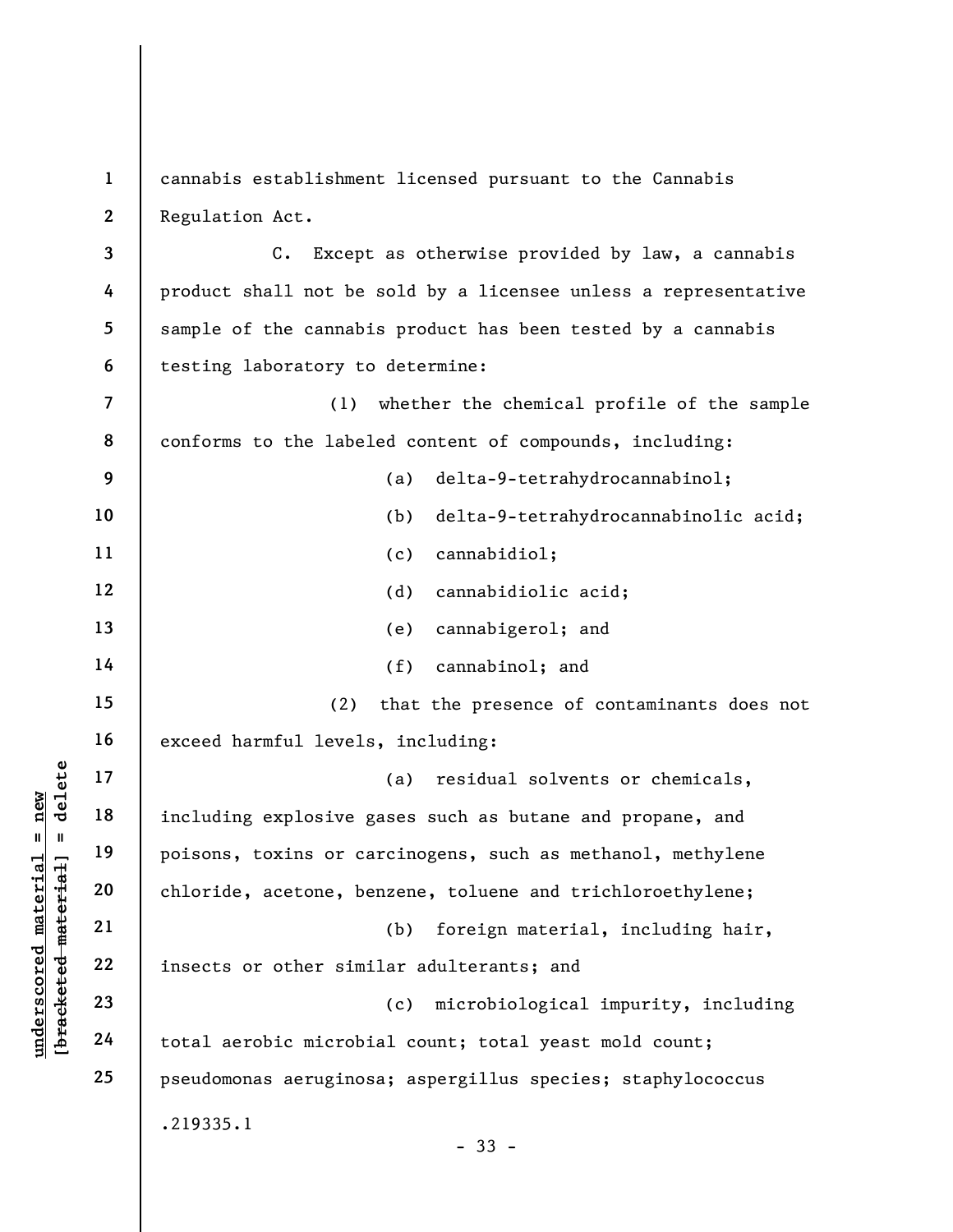under 17<br>
and 17<br>
and 18<br>
integrated cannabis π<br>
integrated cannabis π<br>
(2)<br>
cannabis products;<br>
21<br>
22<br>
testing cannabis prod<br>
23<br>
24<br>
(5)<br>
24 1 2 3 4 5 6 7 8 9 10 11 12 13 14 15 16 17 18 19 20 21 22 23 24 25 aureus; aflatoxin B1, B2, G1 or G2; or ochratoxin A. D. Residual levels of volatile organic compounds shall not exceed harmful levels. E. The testing required by this section shall be performed in a manner consistent with general requirements for the competence of testing and calibration activities, including sampling, using standard methods to ensure conformity, competence and impartiality to test cannabis products. SECTION 16. [NEW MATERIAL] TESTING CANNABIS PRODUCTS-- DEPARTMENT OF ENVIRONMENT.-- A. A cannabis testing laboratory's testing and sampling of cannabis products shall comply with the requirements set forth in applicable law and rules. B. The department shall develop rules and procedures to: (1) ensure that testing of cannabis products occurs prior to distribution to cannabis retailers or sales by integrated cannabis microbusinesses; (2) specify how often licensees shall test cannabis products; (3) specify which entities bear the cost of testing cannabis products and medical cannabis; (4) provide for recordkeeping; (5) establish chain of custody protocols for testing sample transportation; .219335.1  $-34 -$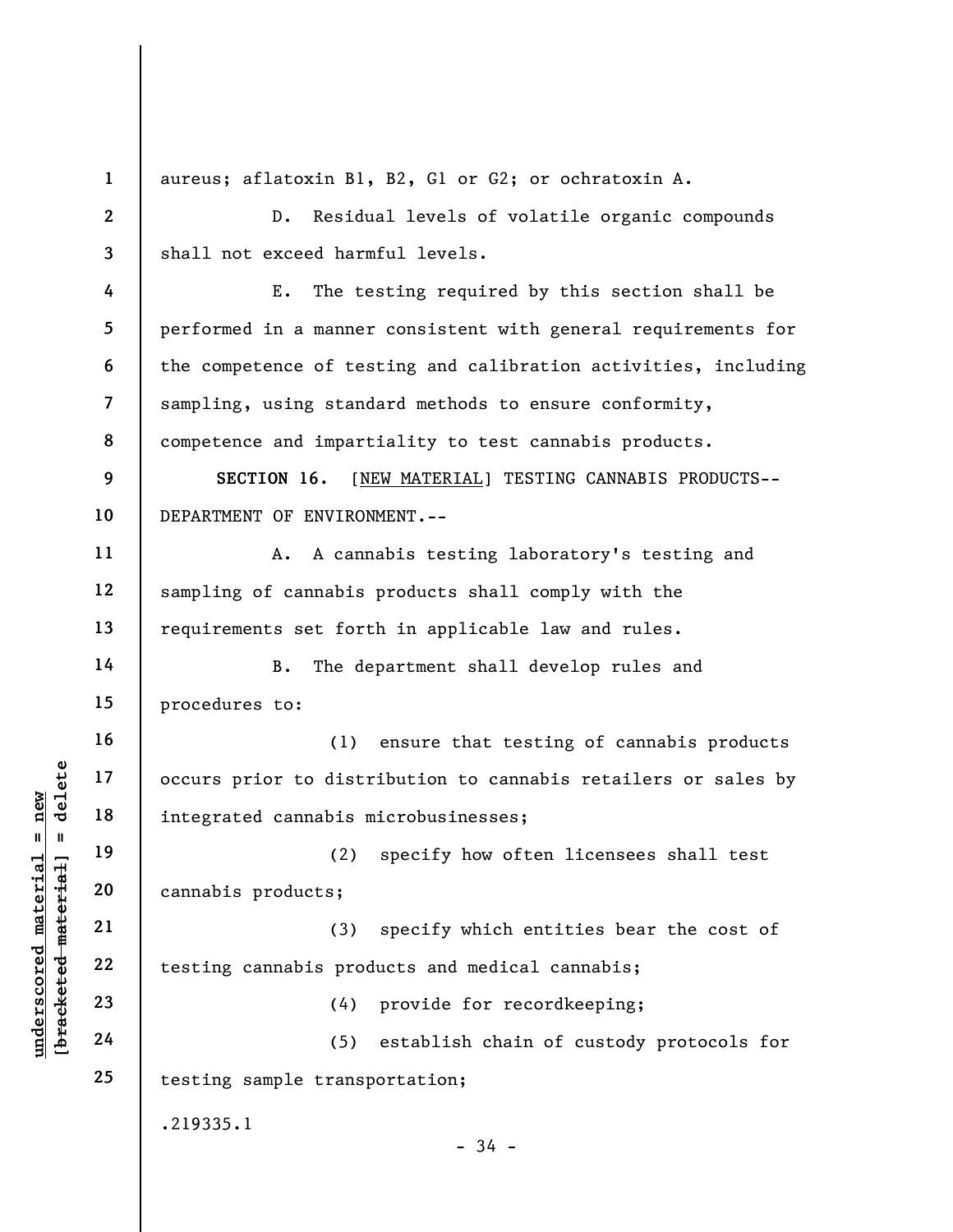1 2 3 4 5 6 7 8 9 10 11 12 13 14 15 16 (6) ensure that testing samples are transported and stored in a manner that prevents degradation, contamination, tampering or diversion; (7) specify protocols for testing sample collection that ensure accurate test results, including requiring that testing samples be collected by laboratory staff trained in testing sample collection; and (8) require destruction and specify allowable means of destruction of a harvested batch of cannabis or of cannabis products if the testing samples from the batch or items indicate noncompliance with applicable health and safety standards promulgated by the division, unless remedial measures can bring the cannabis or cannabis products into compliance with the standards. C. Beginning no later than July 1, 2021, the department of environment shall identify and annually provide

to the division a set of updated certified reference materials for laboratory testing to be measured against.

SECTION 17. [NEW MATERIAL] RESEARCHING CANNABIS-- RULEMAKING.--

UN EXECTION 17. [N]<br>
19 18 for laboratory testin<br>
19 SECTION 17. [N]<br>
20 RULEMAKING.--<br>
21 A. A cann<br>
22 cannabis shall comply<br>
23 applicable law and runged 24 B. The di A. A cannabis research laboratory's research of cannabis shall comply with the requirements set forth in applicable law and rules.

B. The division shall develop rules and procedures to provide for recordkeeping to ensure that cannabis is not .219335.1  $-35 -$ 

17

18

19

20

21

22

23

24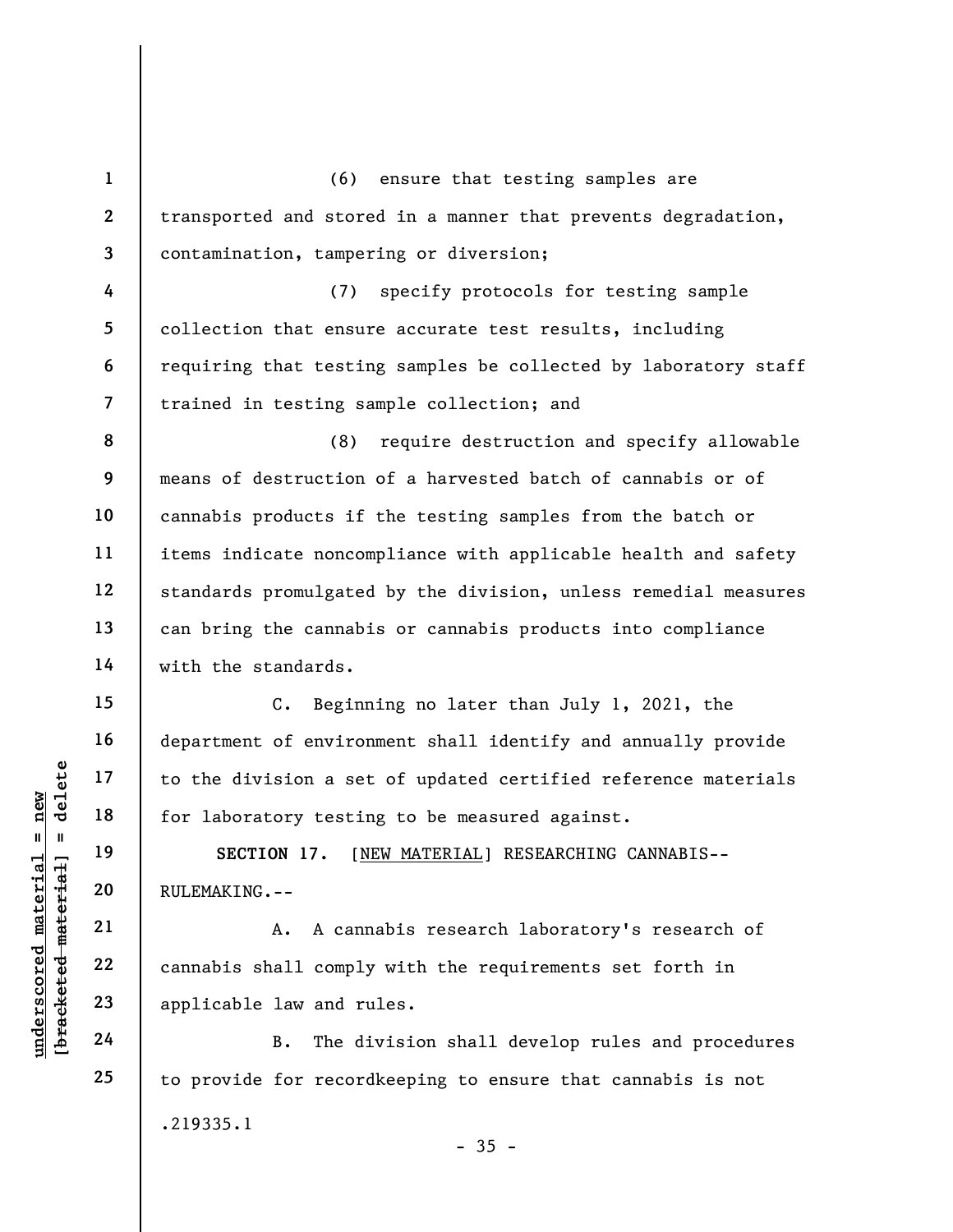underscored material = new [bracketed material] = delete 1 2 3 4 5 6 7 8 9 10 11 12 13 14 15 16 17 18 19 20 21 22 23 24 25 removed from the cannabis research laboratory premises. SECTION 18. [NEW MATERIAL] PERSONAL USE OF CANNABIS.-- A. Notwithstanding any other provision of law, the following conduct is lawful for a person who is twenty-one years of age or older and shall not constitute grounds for detention, search or arrest of a person or for a violation of probation or parole, and cannabis products that relate to the conduct are not contraband or subject to seizure or forfeiture pursuant to the Controlled Substances Act or the Forfeiture Act: (1) possessing, using, being under the influence of, displaying, purchasing, obtaining or transporting not more than two ounces of cannabis flowers or sixteen grams of cannabis extract; (2) transferring, without financial consideration, to a person who is twenty-one years of age or older not more than two ounces of cannabis flowers or sixteen grams of cannabis extract; (3) possessing not more than two ounces of cannabis flowers and sixteen grams of cannabis extract within the person's private residence; (4) smoking, ingesting or otherwise consuming cannabis or cannabis products; (5) possessing, using, displaying, purchasing, obtaining, manufacturing, transporting or giving away to a

.219335.1

 $-36 -$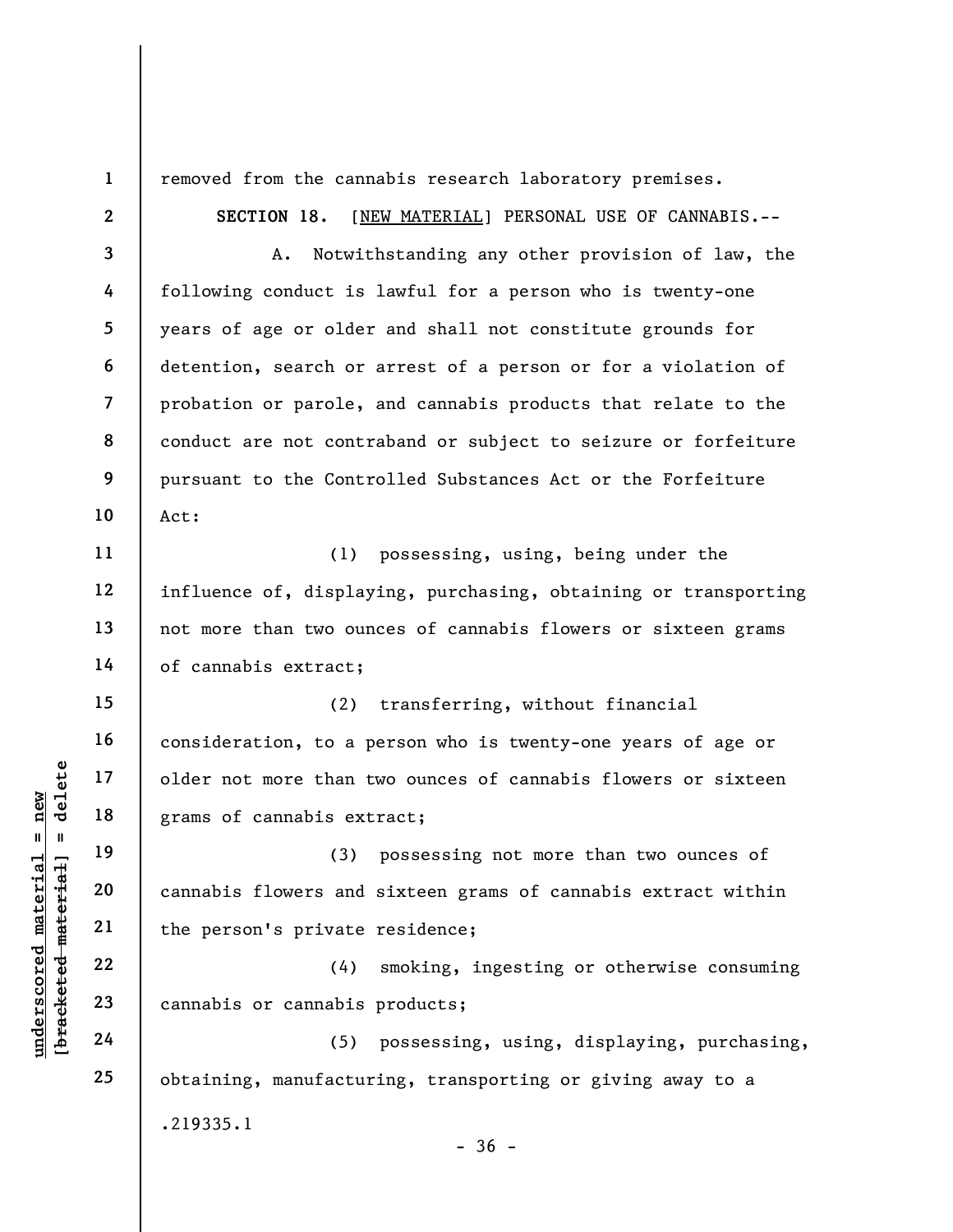1 2 person twenty-one years of age or older cannabis paraphernalia; and

(6) assisting another person who is twenty-one years of age or older in, or allowing property to be used in, any of the acts described in Paragraphs (1) through (5) of this subsection.

7 8 9 10 11 B. Paragraphs (5) and (6) of Subsection A of this section are intended to meet the requirements of 21 U.S.C. Section 863(f) by authorizing, under state law, any person in compliance with this section to manufacture, possess or distribute cannabis paraphernalia.

C. Except as provided in Subsection D of this section, none of the following shall, individually or in combination with each other, constitute reasonable articulable suspicion of a crime:

(1) the odor of cannabis or cannabis extracts or of burnt cannabis or cannabis extracts;

underscored material and the set of two ounces of cannot annual set of two ounces of cannot cannot cannot contain the set of cannot cannot cannot cannot cannot cannot cannot cannot cannot cannot cannot cannot cannot cannot (2) the possession of or the suspicion of possession of cannabis without evidence of quantity in excess of two ounces of cannabis flowers;

(3) the possession of multiple containers of cannabis without evidence of quantity in excess of two ounces of cannabis flowers;

(4) the possession of or the suspicion of possession of cannabis extracts without evidence of quantity in .219335.1 - 37 -

3

4

5

6

12

13

14

15

16

17

18

19

20

21

22

23

24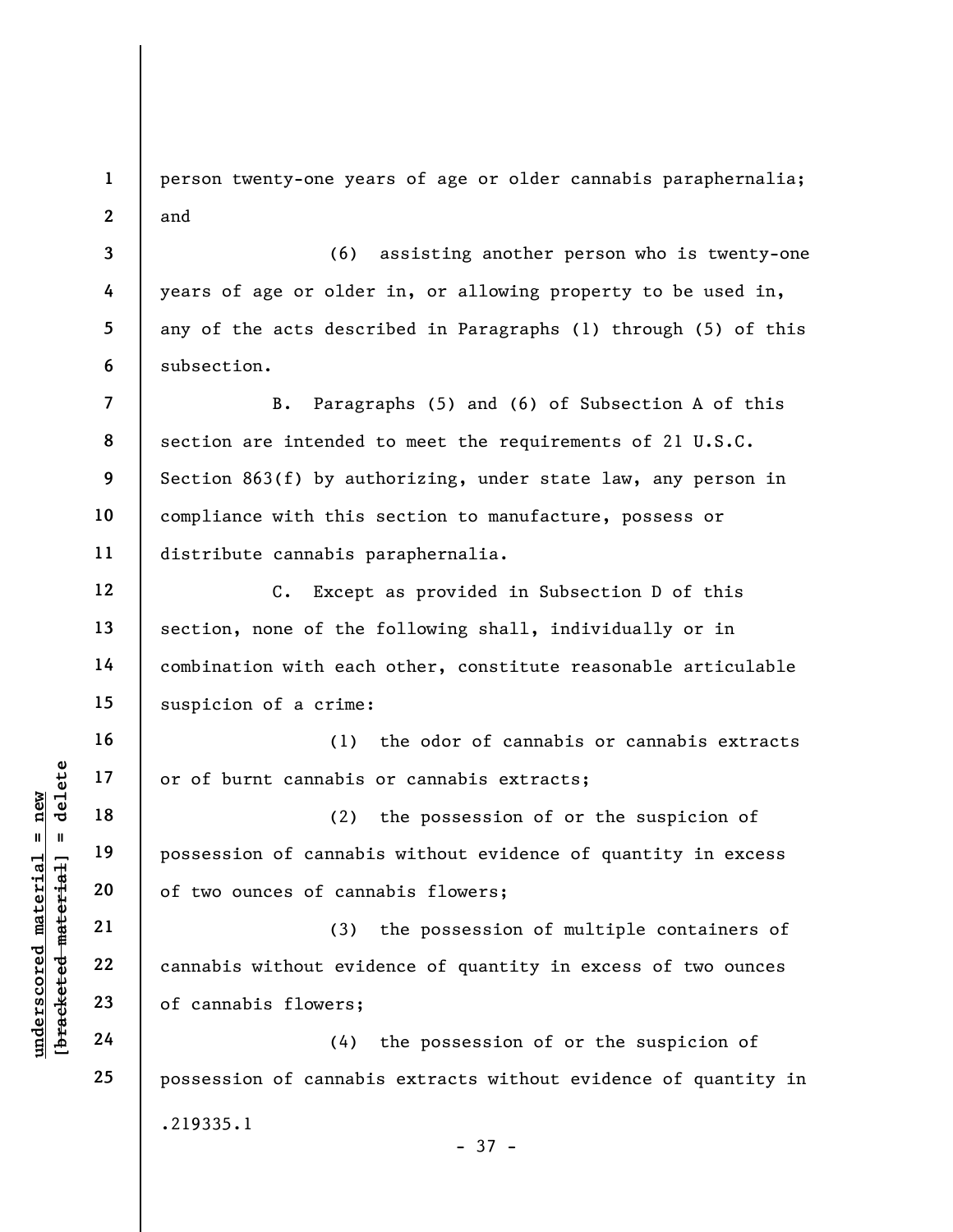1

excess of sixteen grams;

2 3 4 (5) the possession of multiple containers of cannabis extracts without evidence of quantity in excess of sixteen grams; or

5 6 7 8 9 (6) the possession of cannabis or cannabis extracts in proximity to any amount of cash or currency without evidence of cannabis quantity in excess of two ounces of cannabis flowers or cannabis extracts quantity in excess of sixteen grams.

10 11 12 13 14 15 D. Subsection C of this section shall not apply when a law enforcement officer is investigating whether a person is operating or in physical control of a vehicle or watercraft while intoxicated, under the influence of or impaired by alcohol or a drug or any combination thereof in violation of Section 66-8-102 or 66-13-3 NMSA 1978.

SECTION 19. [NEW MATERIAL] LIMITS ON PERSONAL CONSUMPTION--PENALTIES.--

A. Nothing in Section 18 of the Cannabis Regulation Act shall be construed to:

(1) allow a person to smoke cannabis or cannabis products in a public place; or

UNDER 17<br>
UNDER 18<br>
UNDER 19<br>
UNDER 19<br>
20<br>
UNDER 19<br>
21<br>
22<br>
23<br>
Private entity to products in<br>
24<br>
18 of the Cannabis Re (2) restrict the ability of an individual or private entity to prohibit conduct otherwise allowed in Section 18 of the Cannabis Regulation Act on the individual's or private entity's privately owned property.

.219335.1

- 38 -

16

17

18

19

20

21

22

23

24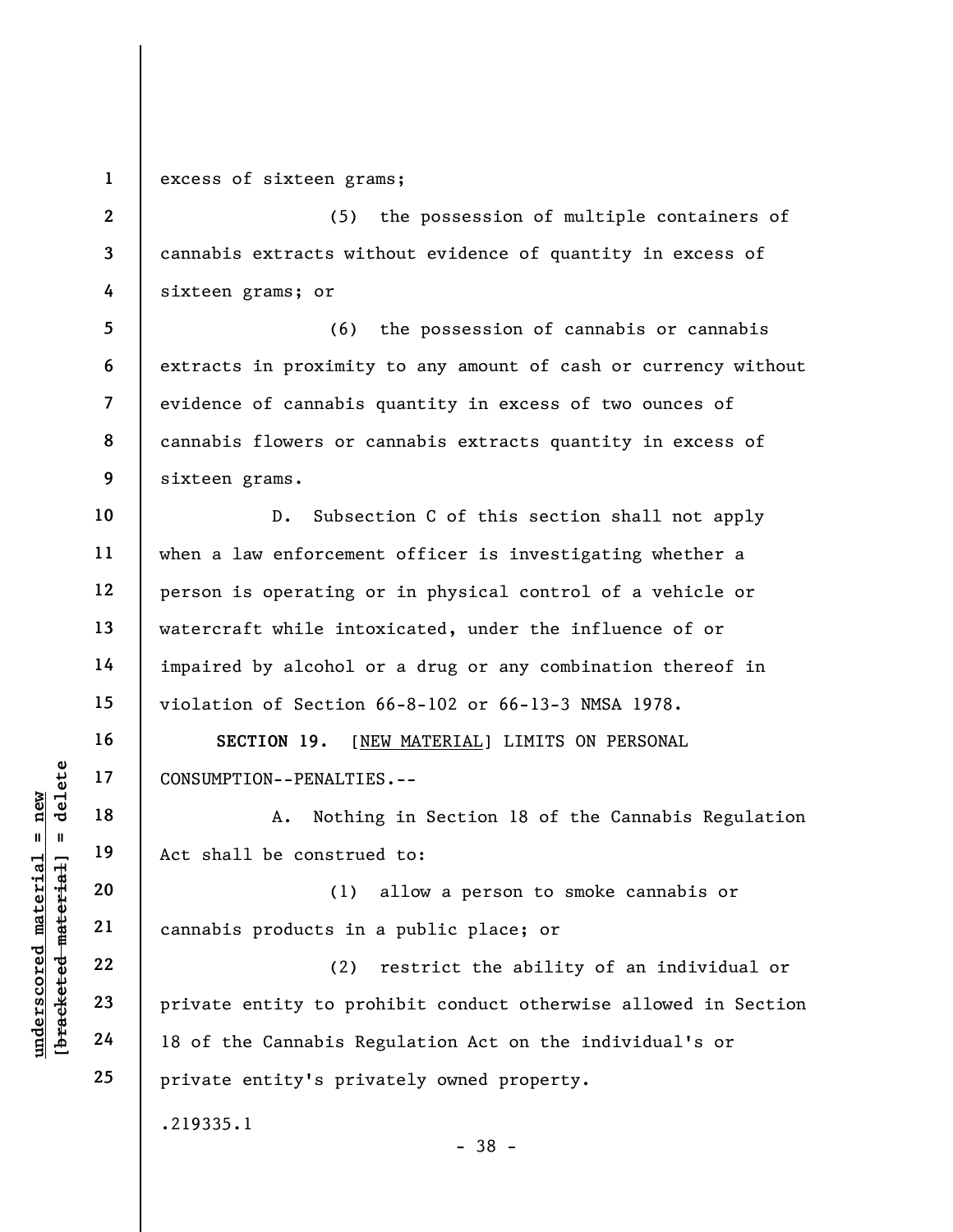underscored material = new [bracketed material] = delete 1 2 3 4 5 6 7 8 9 10 11 12 13 14 15 16 17 18 19 20 21 22 23 24 25 B. A person who violates Paragraph (1) of Subsection A of this section shall be subject to a civil penalty of fifty dollars (\$50.00). C. As used in this section, "smoke" means to inhale, exhale, burn or carry any lighted or heated device or pipe or any other lighted or heated cannabis product intended for inhalation in any manner or in any form. SECTION 20. [NEW MATERIAL] PERSONAL PRODUCTION OF CANNABIS PROHIBITED--PENALTIES.-- A. Except as provided in the Lynn and Erin Compassionate Use Act and the Cannabis Regulation Act, it is unlawful for a person intentionally to produce cannabis. B. A person who violates this section with respect to: (1) up to three mature female cannabis plants and any combination of six seedlings or male plants shall be issued a penalty assessment pursuant to Section 31-19A-1 NMSA 1978 and is subject to a fine of five hundred dollars (\$500); and (2) more than three mature female cannabis plants and any combination of six seedlings or male plants is guilty of a fourth degree felony and shall be sentenced pursuant to the provisions of Section 31-18-15 NMSA 1978. C. A minor who violates this section with respect to: .219335.1

- 39 -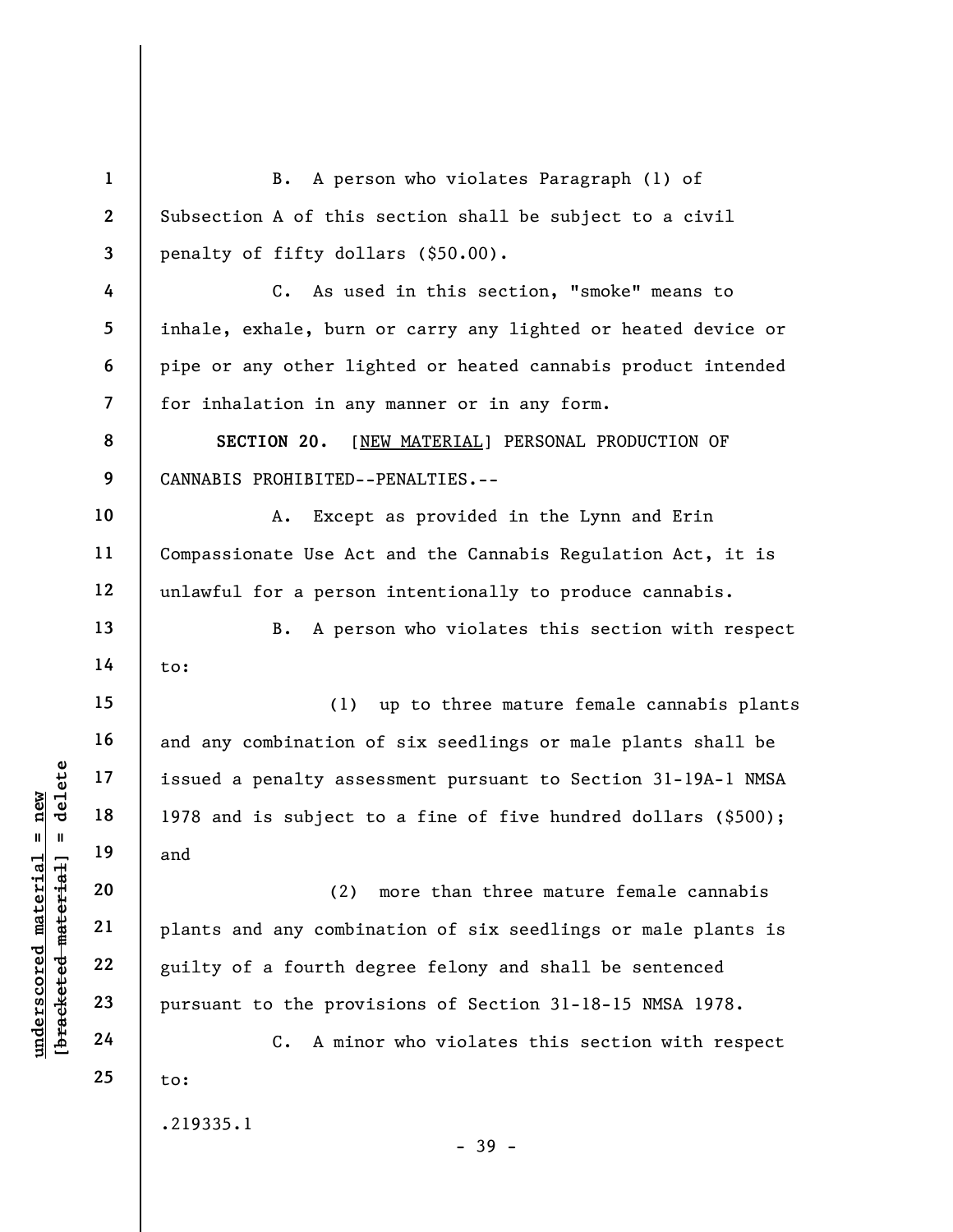underschied material material except<br>
a person without a lie products.<br>
B. A person and Erin and Erin and Erin and Erin and Erin and Erin and Erin and Erin and Erin and Erin and Erin<br>
20 products.<br>
B. A person (1)<br>
24 (2) 1 2 3 4 5 6 7 8 9 10 11 12 13 14 15 16 17 18 19 20 21 22 23 24 25 (1) up to three mature female cannabis plants and any combination of six seedlings or male plants shall be issued a penalty assessment pursuant to Section 31-19A-1 NMSA 1978 and is subject to a fine of five hundred dollars (\$500); and (2) more than three mature female cannabis plants and any combination of six seedlings or male plants shall be punished pursuant to the provisions of Section 32A-2-19 NMSA 1978. D. As used in this section: (1) "mature female cannabis plant" means a female cannabis plant that has an observable flower or bud; and (2) "minor" means a person who is less than eighteen years of age. SECTION 21. [NEW MATERIAL] UNLICENSED SALES OF CANNABIS-- PENALTIES.-- A. Except as allowed in the Cannabis Regulation Act and the Lynn and Erin Compassionate Use Act, it is unlawful for a person without a license to intentionally traffic cannabis products. B. A person under eighteen years of age who violates Subsection A of this section shall be subject to: (1) a fine of one hundred dollars (\$100); (2) attendance at a four-hour evidence-based drug education program; .219335.1  $- 40 -$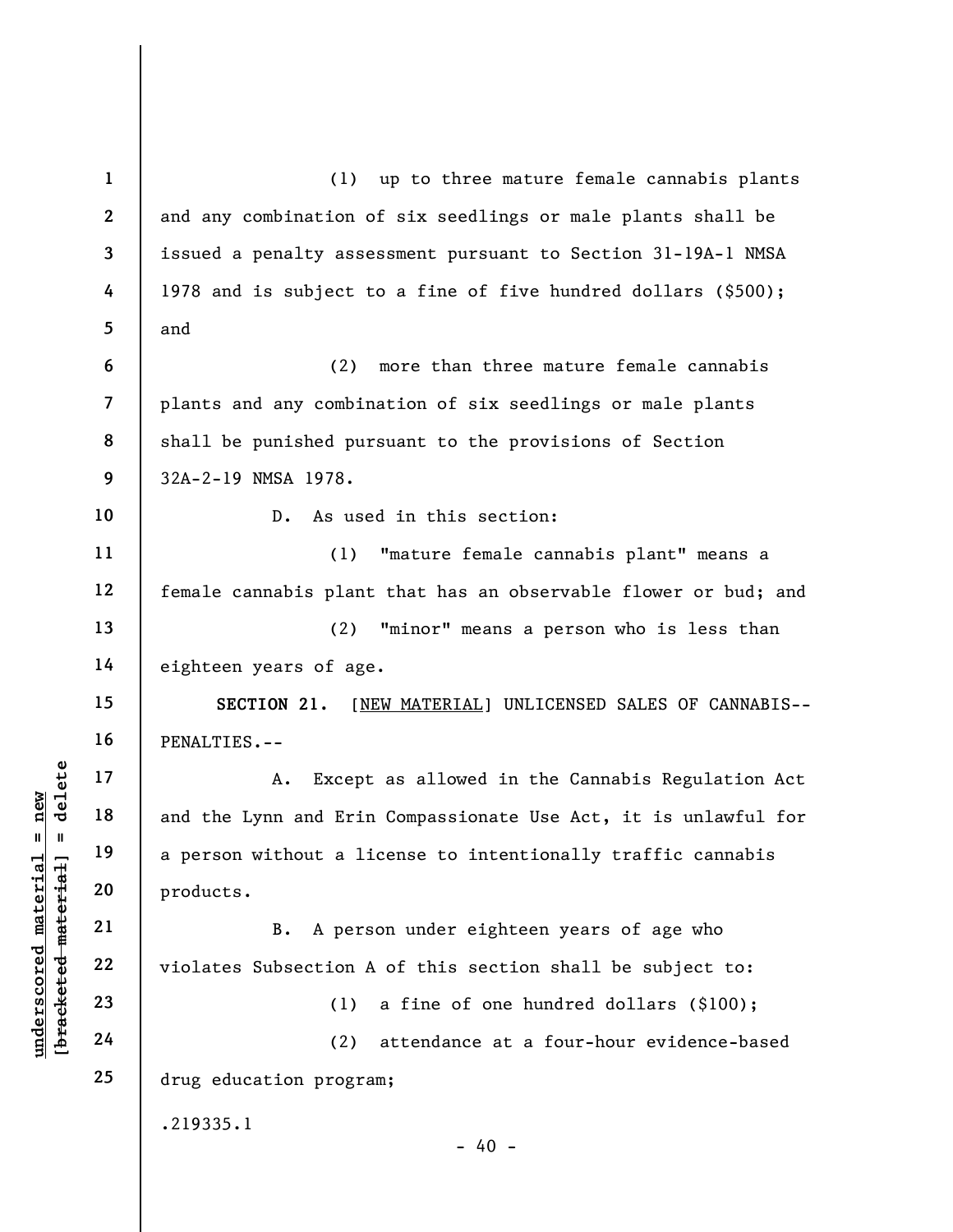UN EXECTION 22<br>
UN EXECTION 22<br>
UN EXECTION 22. [N]<br>
UN EXECTION 22. [N]<br>
UN EXECTION 22. [N]<br>
UN EXECTION 22. [N]<br>
UN EXECTION 22. [N]<br>
23<br>
AREA--PENALTY.--Excep<br>
24<br>
not possess or intent 1 2 3 4 5 6 7 8 9 10 11 12 13 14 15 16 17 18 19 20 21 22 23 24 25 (3) four hours of community service; or (4) restorative justice mediation. C. Except as otherwise provided in Section 18 of the Cannabis Regulation Act, a person eighteen years of age or older who violates Subsection A of this section is guilty of a misdemeanor and shall be sentenced pursuant to the provisions of Section 31-19-1 NMSA 1978. D. A person eighteen years of age or older who violates Subsection A of this section and who conducts unlicensed cannabis product sales from a building, room or other area open to the public in a manner that would lead a reasonable person to believe that the area is a cannabis establishment licensed pursuant to the Cannabis Regulation Act is guilty of a fourth degree felony and shall be sentenced pursuant to the provisions of Section 31-18-15 NMSA 1978. E. As used in this section, "traffic" means the: (1) distribution, sale, barter or giving away of cannabis products; or (2) possession with intent to distribute, sell, barter or give away cannabis products. SECTION 22. [NEW MATERIAL] CANNABIS WITHIN RESTRICTED AREA--PENALTY.--Except as allowed in the Cannabis Regulation Act and the Lynn and Erin Compassionate Use Act, a person shall not possess or intentionally distribute any amount of a cannabis product on the premises of a school, church or daycare .219335.1  $- 41 -$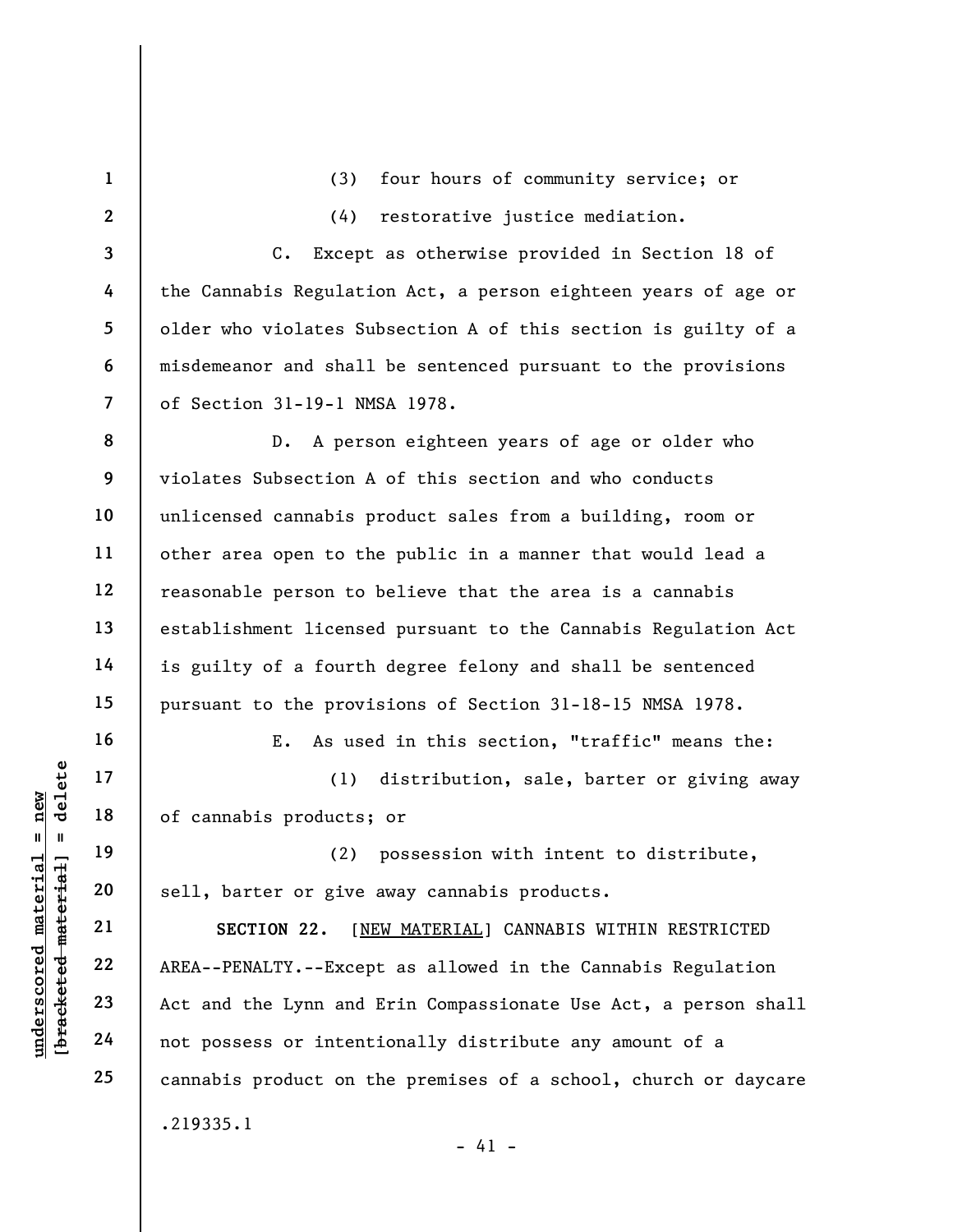underschied material material et al. 17<br>  $\begin{bmatrix}\n1 & 1 & 18 \\
0 & 1 & 19 \\
0 & 2 & 20 \\
0 & 0 & 21 \\
0 & 0 & 22 \\
0 & 0 & 22 \\
0 & 0 & 23 \\
0 & 0 & 24\n\end{bmatrix}$  (1)<br>  $\begin{bmatrix}\n1 & 19 \\
21 & 22 \\
4 \end{bmatrix}$  (2)<br>  $\begin{bmatrix}\n1 & 2 & 2 \\
0 & 1 & 2 \\
0 & 0 & 2 \\
0 & 2 & 3 \\
0 & 24 & 4\n\end{b$ 1 2 3 4 5 6 7 8 9 10 11 12 13 14 15 16 17 18 19 20 21 22 23 24 25 center unless the person is a qualified patient or a qualified patient's primary caregiver. A person who violates this section is guilty of a misdemeanor and shall be sentenced pursuant to the provisions of Section 31-19-1 NMSA 1978. SECTION 23. [NEW MATERIAL] UNLAWFUL POSSESSION OF CANNABIS--PENALTIES.--Except as allowed in the Cannabis Regulation Act and the Lynn and Erin Compassionate Use Act: A. a person eighteen years of age or older and younger than twenty-one years of age shall not possess cannabis products. A person who violates this subsection shall be subject to: (1) a fine of one hundred dollars (\$100); (2) attendance at a four-hour evidence-based drug education program; (3) four hours of community service; or (4) restorative justice mediation; B. a person younger than eighteen years of age shall not possess cannabis products. A person who violates this subsection shall be subject to: (1) a fine of fifty dollars (\$50.00); (2) attendance at a four-hour evidence-based drug education program; (3) four hours of community service; or (4) restorative justice mediation; and C. a person twenty-one years of age or older shall .219335.1  $- 42 -$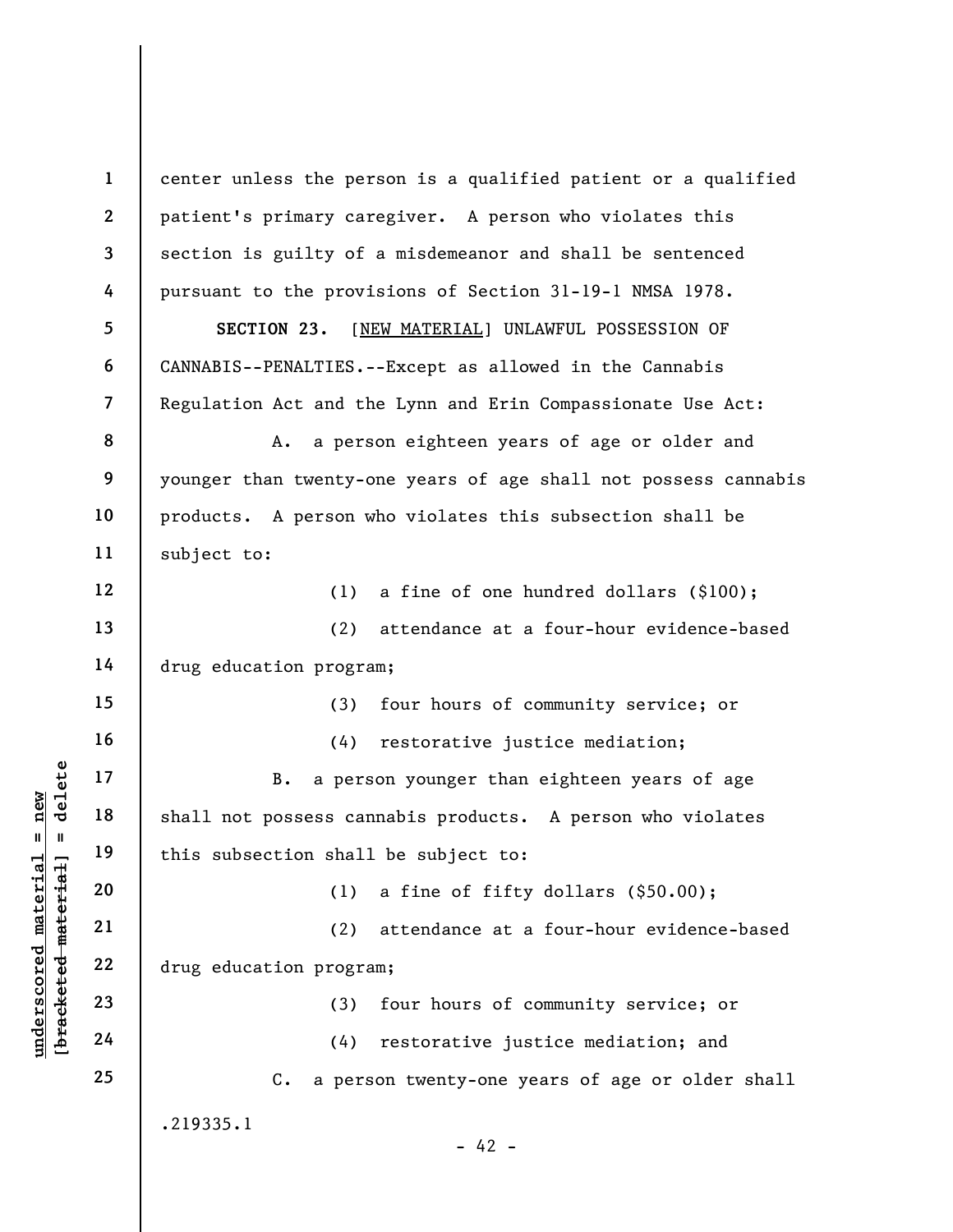not possess more than two ounces of cannabis flowers or more than sixteen grams of cannabis extracts. A person who violates this subsection with respect to:

(1) more than two and up to eight ounces of cannabis flowers or more than sixteen and up to sixty-four grams of cannabis extracts is guilty of a misdemeanor and shall be sentenced pursuant to the provisions of Section 31-19-1 NMSA 1978; or

(2) more than eight ounces of cannabis flowers or more than sixty-four grams of cannabis extracts is guilty of a fourth degree felony and shall be sentenced pursuant to the provisions of Section 31-18-15 NMSA 1978.

underscored material = new [bracketed material] = delete SECTION 24. [NEW MATERIAL] UNLICENSED MANUFACTURING OF CANNABIS EXTRACTS--PENALTY.--It is unlawful for a person to manufacture cannabis extracts without a license issued pursuant to the Cannabis Regulation Act or the Lynn and Erin Compassionate Use Act. A person who violates this section is guilty of a fourth degree felony and shall be sentenced pursuant to the provisions of Section 31-18-15 NMSA 1978.

SECTION 25. [NEW MATERIAL] LOW-INCOME MEDICAL PATIENT ASSISTANCE FUND.--

A. The "low-income medical patient assistance fund" is created in the state treasury. The fund consists of appropriations, other money deposited in the fund and money otherwise accruing to the fund. Income from the fund shall be .219335.1

 $- 43 -$ 

1

2

3

4

5

6

7

8

9

10

11

12

13

14

15

16

17

18

19

20

21

22

23

24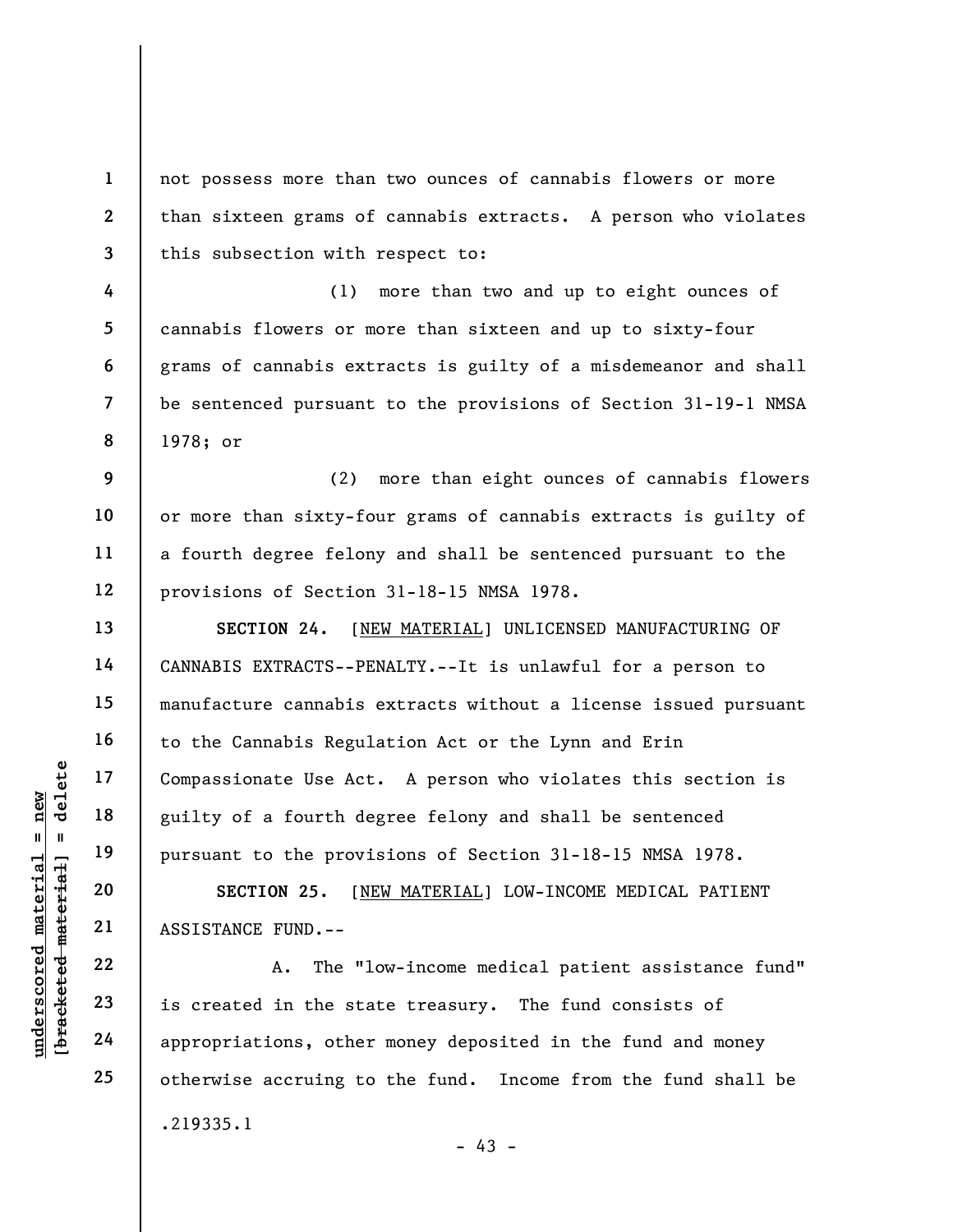credited to the fund. The department of health shall administer the fund, and money in the fund is subject to appropriation to the department of health. Any unexpended or unencumbered balance remaining at the end of a fiscal year shall not revert to the general fund.

B. The low-income medical patient assistance fund is created for the purpose of assisting qualified patients participating in the medical cannabis program in accordance with the Lynn and Erin Compassionate Use Act who also participate in the medical cannabis assistance program created pursuant to the Cannabis Regulation Act.

C. Money in the low-income medical patient assistance fund shall be disbursed monthly to medical cannabis licensees on warrants signed by the secretary of finance and administration pursuant to vouchers signed by the secretary of health or the secretary's authorized representative.

D. The department of health in consultation with the division shall promulgate rules to govern the eligibility and process for determining the amounts of assistance for eligible patients and the method for administering the program.

UNDERETENTIES --RESE SECTION 26. [NEW MATERIAL] EXEMPTION FROM CRIMINAL AND CIVIL PENALTIES--RESEARCHERS.--A person shall not be subject to arrest or prosecution, penalized in any manner or denied any right or privilege solely because the person produced, possessed, distributed, dispensed or purchased cannabis from a .219335.1

- 44 -

1

2

3

4

5

6

7

8

9

10

11

12

13

14

15

16

17

18

19

20

21

22

23

24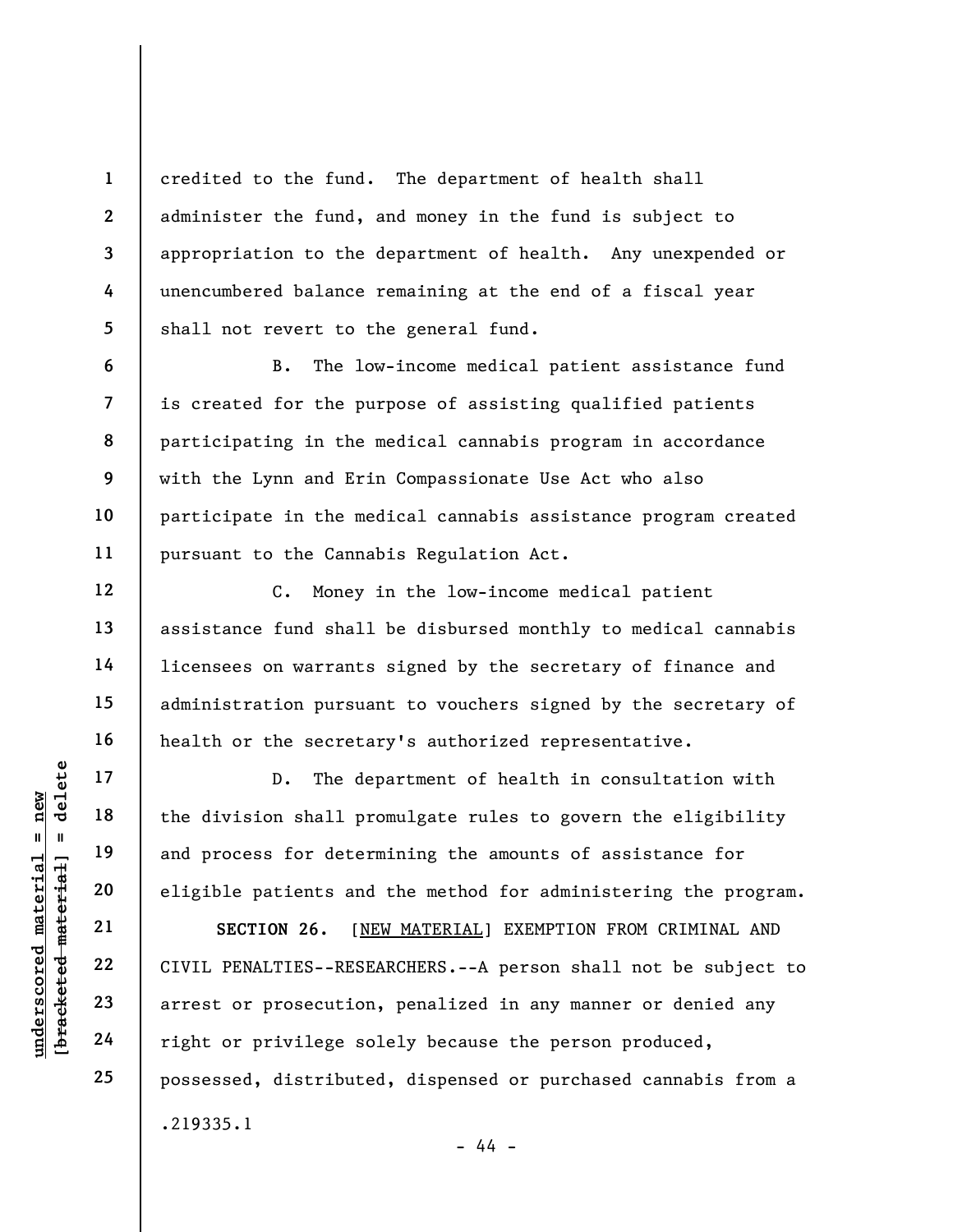person licensed pursuant to the Lynn and Erin Compassionate Use Act or the Cannabis Regulation Act if the person produced, possessed, distributed, dispensed or purchased the cannabis solely for the purpose of research conducted pursuant to the Lynn and Erin Compassionate Use Act or the Cannabis Regulation Act.

SECTION 27. [NEW MATERIAL] CONTRACTS.--A contract, including contracts with persons holding licenses for the provision of professional services and licensed pursuant to state law or rule, related to the operation of a license is enforceable, and a contract entered into by a licensee or a licensee representative for conduct allowed pursuant to a license or entered into by a person who allows property to be used by a licensee or a licensee representative for conduct allowed pursuant to a license shall not be deemed unenforceable on the basis that the conduct allowed pursuant to the license is prohibited by federal law.

underscored material material scores in the section of the regularity of the section of the regularity of the regularity of the regularity of the regularity of the regularity of the regularity of the regularity of the regu SECTION 28. [NEW MATERIAL] COOPERATION OF AGENCIES.--All state agencies shall cooperate with the cannabis regulation division of the regulation and licensing department in carrying out the provisions of the Cannabis Regulation Act.

SECTION 29. [NEW MATERIAL] SHORT TITLE. -- Sections 29 through 34 of this act may be cited as the "Cannabis Tax Act".

SECTION 30. [NEW MATERIAL] DEFINITIONS.--As used in the Cannabis Tax Act:

 $- 45 -$ 

.219335.1

1

2

3

4

5

6

7

8

9

10

11

12

13

14

15

16

17

18

19

20

21

22

23

24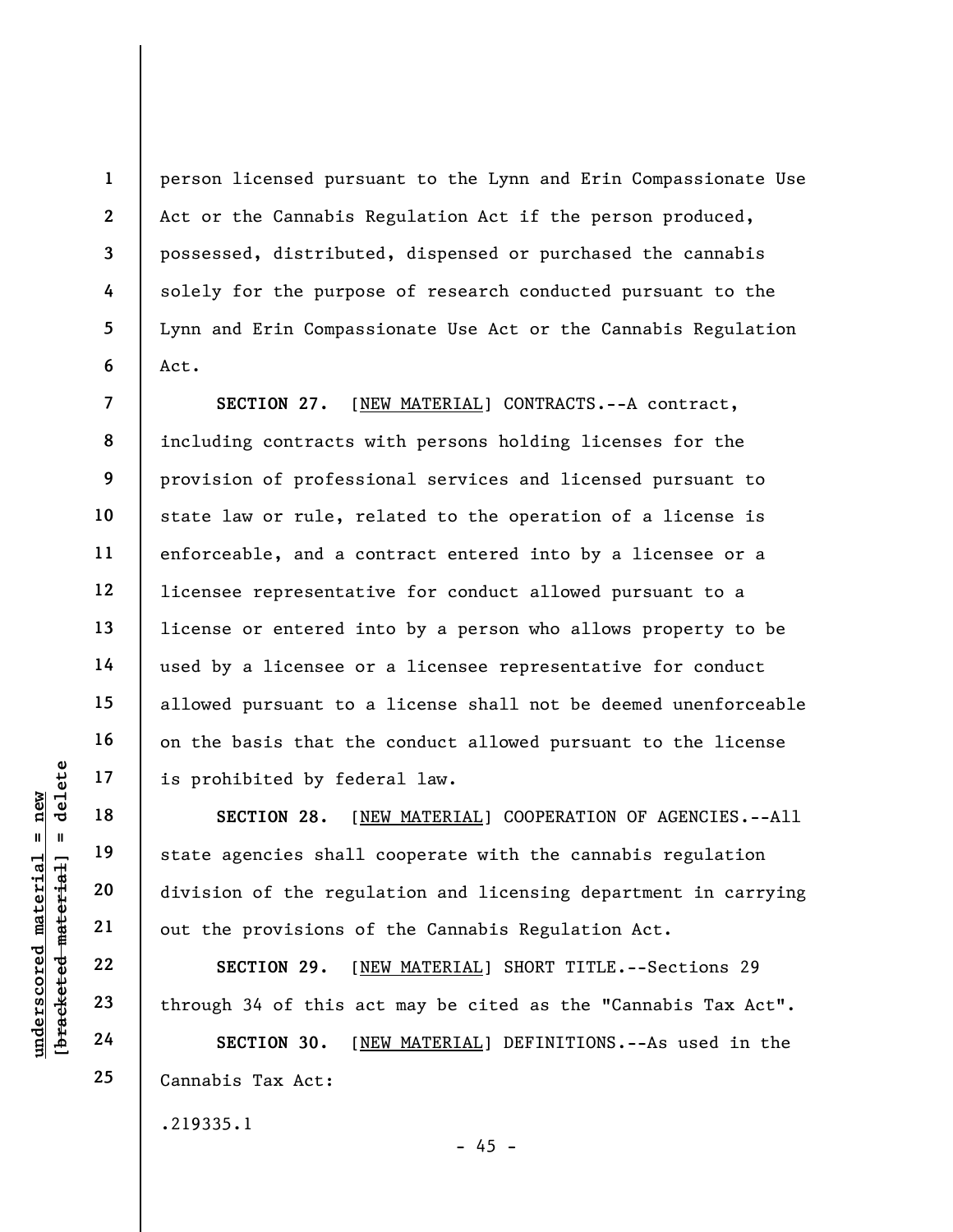underscored material = new [bracketed material] = delete 1 2 3 4 5 6 7 8 9 10 11 12 13 14 15 16 17 18 19 20 21 22 23 24 25 A. "cannabis": (1) means all parts of the plant genus cannabis containing a delta-9-tetrahydrocannabinol concentration of more than three-tenths percent on a dry weight basis, whether growing or not; the seeds of the plant; the resin extracted from any part of the plant; and every compound, manufacture, salt, derivative, mixture or preparation of the plant, its seeds or its resin; and (2) does not include: (a) the mature stalks of the plant; fiber produced from the stalks; oil or cake made from the seeds of the plant; any other compound, manufacture, salt, derivative, mixture or preparation of the mature stalks, fiber, oil or cake; or the sterilized seed of the plant that is incapable of germination; (b) the weight of any other ingredient combined with cannabis to prepare topical or oral administrations, food, drink or another product; or (c) any cannabis product sold for medical purposes under the provisions of the Lynn and Erin Compassionate Use Act; B. "cannabis extract": (1) means a product obtained by separating resins from cannabis by solvent extraction using solvents other than vegetable glycerin, such as butane, hexane, isopropyl .219335.1  $- 46 -$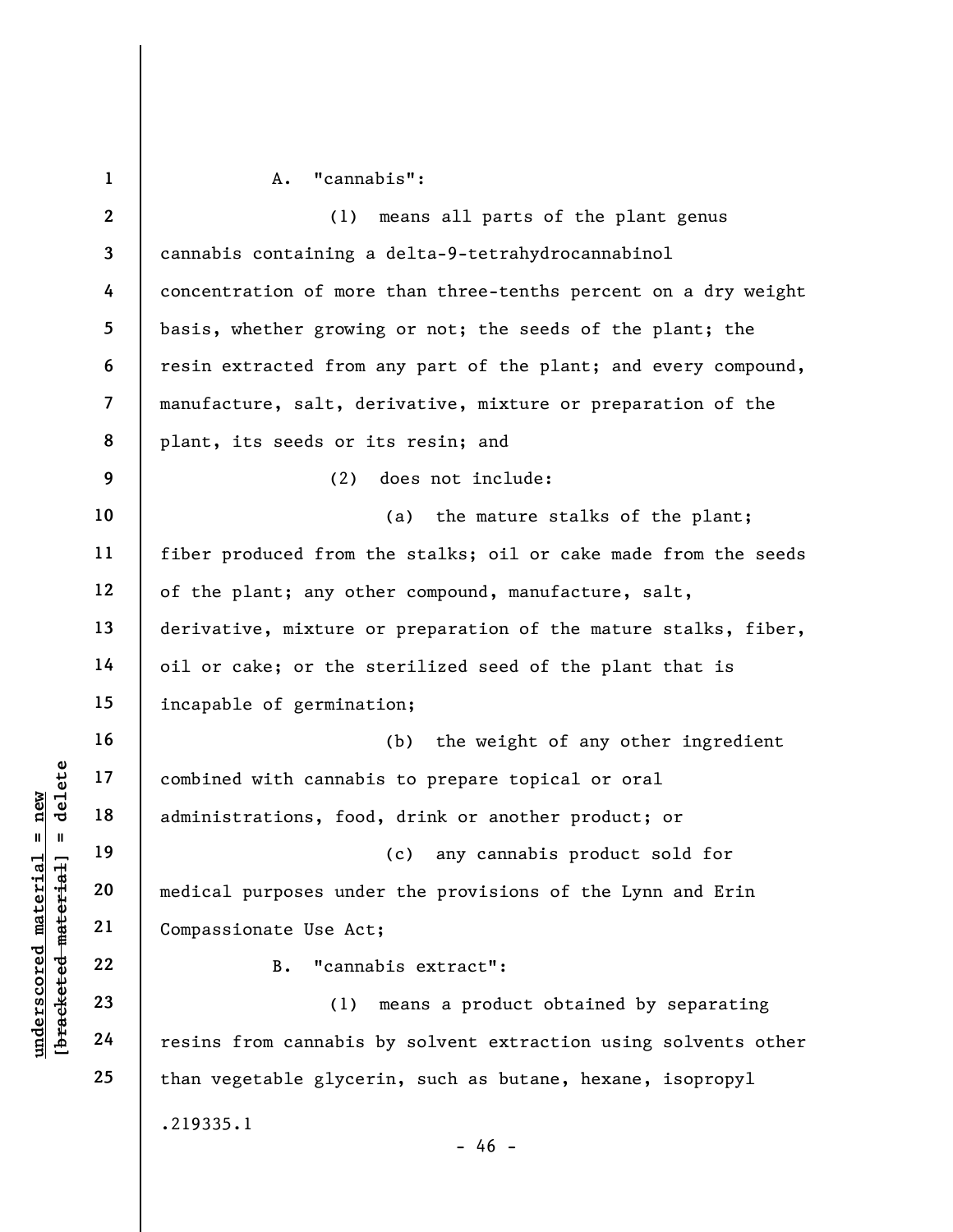1 alcohol, ethanol or carbon dioxide; and

2 3 4 (2) does not include the weight of any other ingredient combined with cannabis extract to prepare topical or oral administrations, food, drink or another product;

C. "cannabis product":

(1) means a product that is or that contains cannabis or cannabis extracts, including edible or topical products that may also contain other ingredients; and

9 10 11 12 (2) does not include the weight of any other ingredient combined with cannabis or cannabis extracts to prepare topical or oral administrations, food, drink or another product;

D. "cannabis retailer" means a person that is licensed by the cannabis regulation division of the regulation and licensing department to sell and courier cannabis products to a person who purchases, acquires, possesses or uses a cannabis product for a purpose other than resale;

understand material material material end of the set of the set of the set of the set of the set of the set of the set of the set of the set of the set of the set of the set of the set of the set of the set of the set of t E. "county area" means that portion of a county located outside the boundaries of any municipality, except that for H class counties, "county area" means the entire county;

F. "department" means the taxation and revenue department; and

G. "licensee" means a person who holds a license issued pursuant to the Cannabis Regulation Act.

SECTION 31. [NEW MATERIAL] CANNABIS SALES TAX.-- .219335.1 - 47 -

5

6

7

8

13

14

15

16

17

18

19

20

21

22

23

24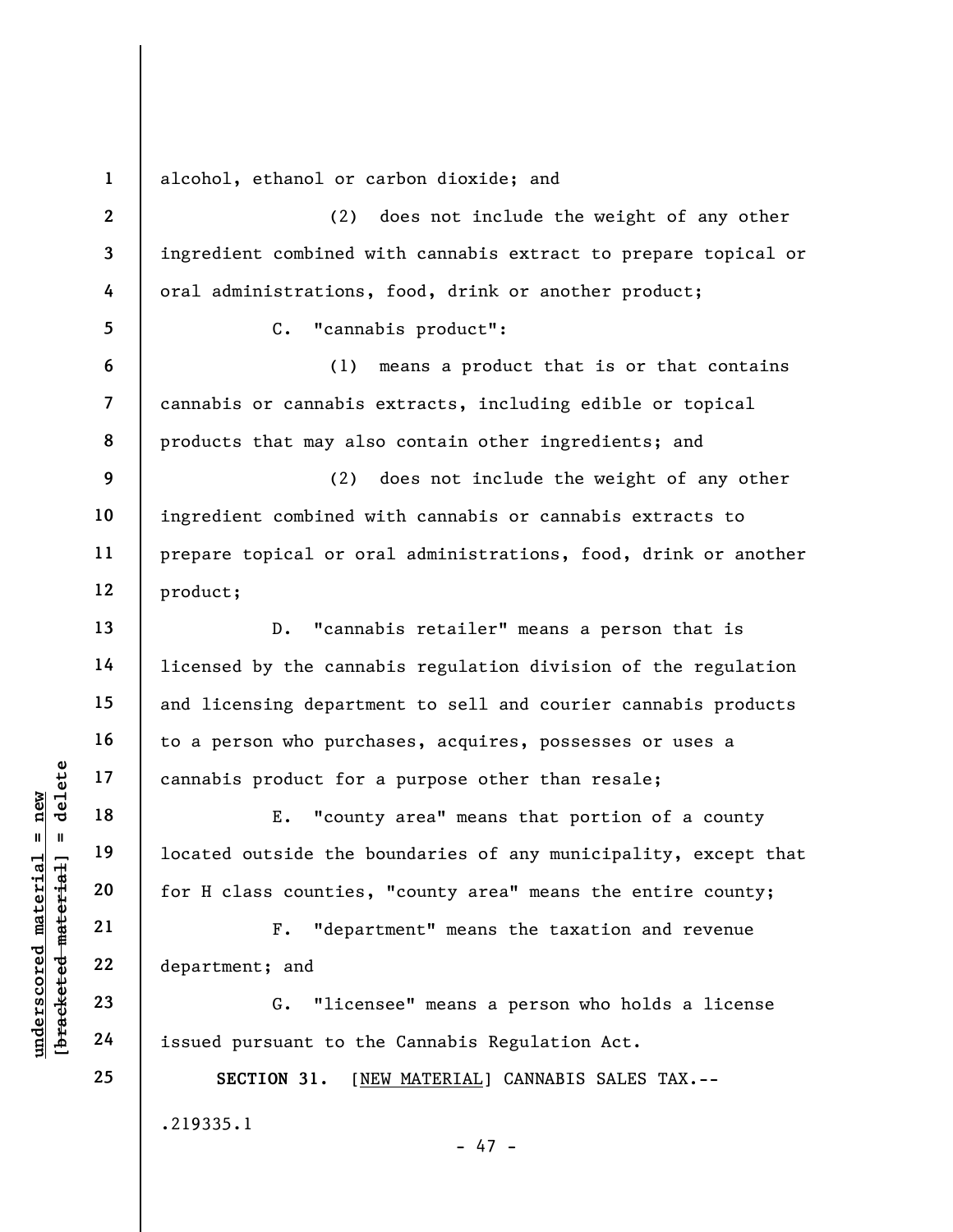A. A sales tax is imposed on a cannabis retailer that sells cannabis products in this state on which the tax imposed by this section has not been paid. The tax imposed by this section may be referred to as the "cannabis sales tax".

B. The rate of the cannabis sales tax is twenty percent and is applied to the price paid for the cannabis product. The state rate is thirteen percent. The local government rate is seven percent.

C. The cannabis sales tax shall not apply to retail sales of medical cannabis products sold to a qualified patient or to a primary caregiver who presents a registry identification card issued pursuant to the Lynn and Erin Compassionate Use Act at the time of the sale.

D. As used in this section, "local government rate" means a cannabis sales tax rate of seven percent within the boundaries of an incorporated municipality or in counties outside the boundaries of incorporated municipalities.

understand material material of the section of the set of the set of the proceeds of the set of the set of the set of the set of the set of the set of the set of the set of the set of the set of the set of the set of the s SECTION 32. [NEW MATERIAL] DATE PAYMENT DUE.--The taxes imposed pursuant to the Cannabis Tax Act are to be paid on or before the twenty-fifth day of the month following the month in which the taxable event occurred.

SECTION 33. [NEW MATERIAL] ADMINISTRATIVE CHARGE.--The department may deduct an amount not to exceed one percent of the proceeds of the state, municipal and county cannabis sales taxes as a charge for the administrative costs of collection, .219335.1 - 48 -

1

2

3

4

5

6

7

8

9

10

11

12

13

14

15

16

17

18

19

20

21

22

23

24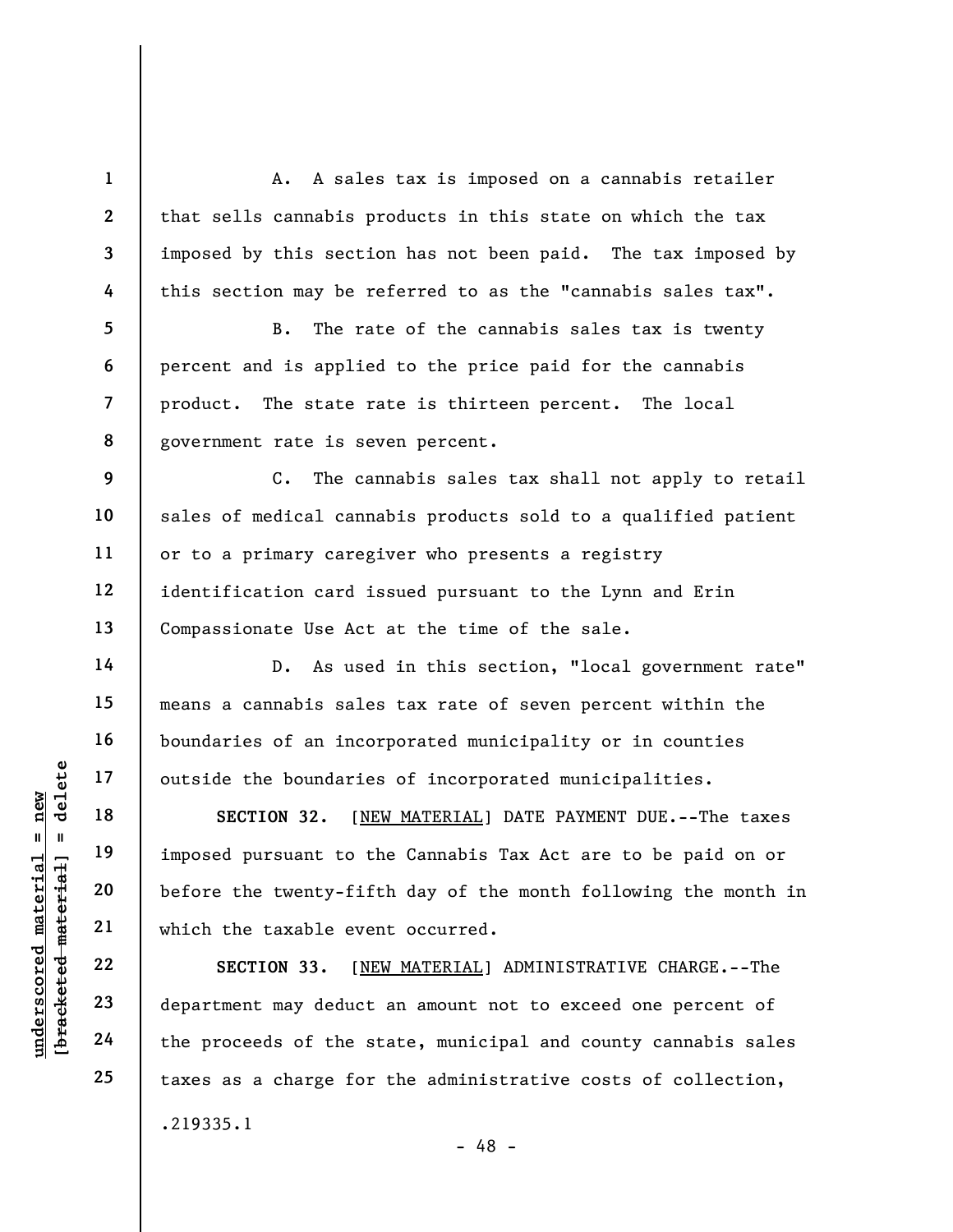1 2 which amount shall be retained by the department for use in administration of those taxes.

3 4 5 6 7 SECTION 34. [NEW MATERIAL] INTERPRETATION OF ACT-- ADMINISTRATION AND ENFORCEMENT OF TAX.--The department shall administer and enforce the collection of the cannabis sales tax, municipal cannabis tax and county cannabis tax pursuant to the Tax Administration Act.

8 9 SECTION 35. A new section of the Tax Administration Act is enacted to read:

10 11 12 13 14 "[NEW MATERIAL] MUNICIPAL CANNABIS TAX.--The department under the provisions of the Tax Administration Act shall distribute thirty-five percent of the tax revenue from the retail sales of commercial cannabis within the boundaries of a municipality to that municipality."

SECTION 36. A new section of the Tax Administration Act is enacted to read:

UNDERTALL POLITY TO THE MATERIAL POLITY 18<br>
UNDERTALL POLITY 19<br>
UNDERTALL POLITY 19<br>
UNDERTALL POLITY 19<br>
UNDERTALL POLITY 19<br>
UNDERTALL POLITY 19<br>
UNDERTALL POLITY 19<br>
UNDERTALL POLITY 19<br>
UNDERTALL POLITY 19<br>
UNDERTALL "[NEW MATERIAL] COUNTY CANNABIS TAX.--The department under the provisions of the Tax Administration Act shall distribute thirty-five percent of the tax revenue from the retail sales of commercial cannabis within the unincorporated county area to that county."

SECTION 37. A new section of the Tax Administration Act is enacted to read:

"[NEW MATERIAL] TRANSFER--REVENUES FROM MUNICIPAL CANNABIS TAX AND COUNTY CANNABIS TAX.--

- 49 -

.219335.1

15

16

17

18

19

20

21

22

23

24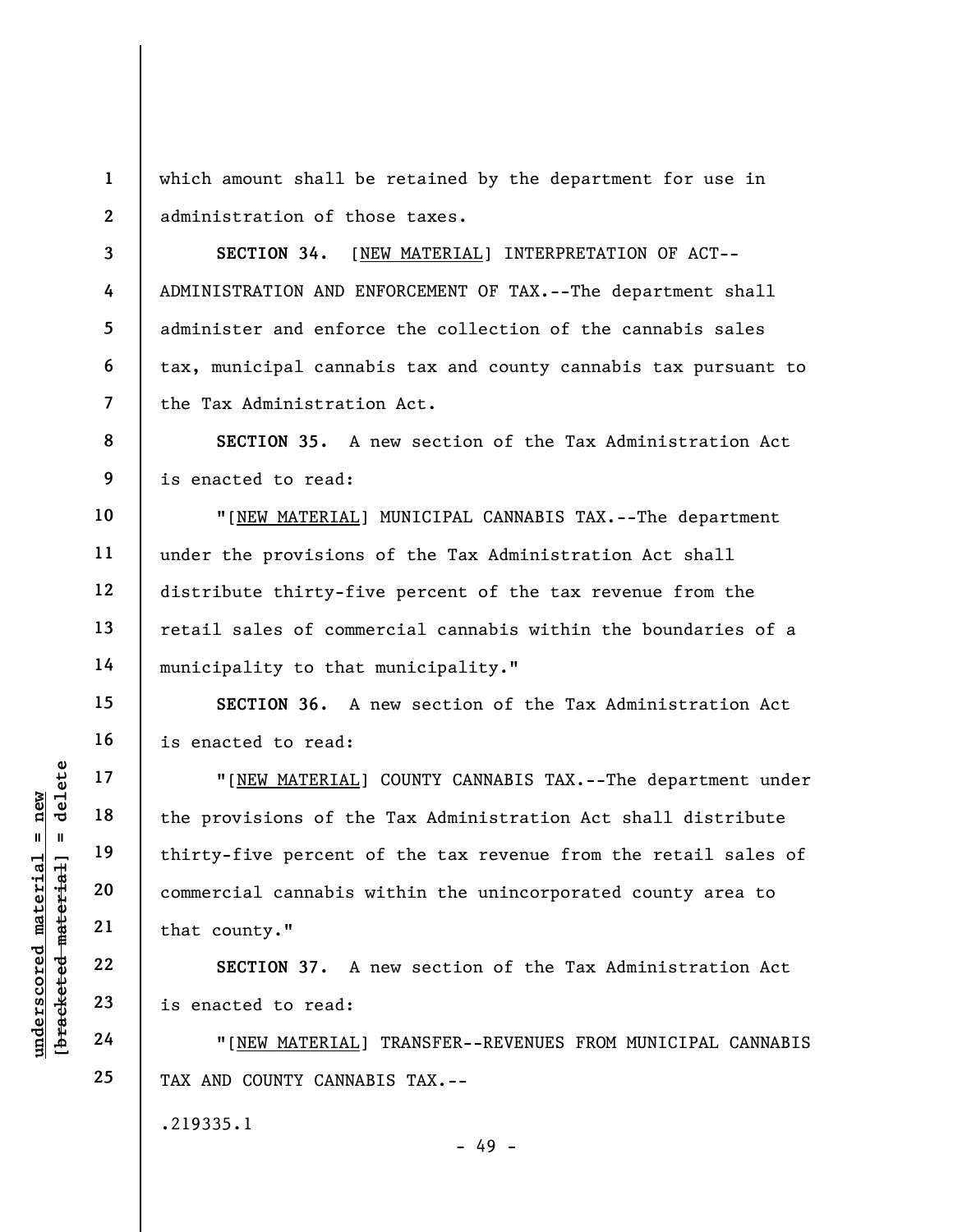A. A transfer pursuant to Section 7-1-6.1 NMSA 1978 shall be made to each municipality in which the department is collecting a municipal cannabis tax, set at seven percent less any deduction for administrative costs determined and made by the department pursuant to the Cannabis Tax Act. B. A transfer pursuant to Section 7-1-6.1 NMSA 1978

shall be made to each county in which the department is collecting a county cannabis tax in an amount set at seven percent and subject to any increase or decrease made pursuant to Section 7-1-6.15 NMSA 1978, less any deduction for administrative costs determined and made by the department pursuant to the Cannabis Tax Act."

SECTION 38. Section 7-1-2 NMSA 1978 (being Laws 1965, Chapter 248, Section 2, as amended by Laws 2019, Chapter 47, Section 1 and by Laws 2019, Chapter 53, Section 10 and also by Laws 2019, Chapter 270, Section 1) is amended to read:

"7-1-2. APPLICABILITY.--The Tax Administration Act applies to and governs:

underscored material material applies to and govern<br>
applies to and govern<br>
applies to and govern<br>
4. the ad<br>
deletering taxes or ta<br>
21<br>
be amended:<br>
22<br>
23<br>
24<br>
(3) A. the administration and enforcement of the following taxes or tax acts as they now exist or may hereafter be amended:

(1) Income Tax Act;

(2) Withholding Tax Act;

 $-50 -$ 

24 25 (3) Oil and Gas Proceeds and Pass-Through Entity Withholding Tax Act;

.219335.1

1

2

3

4

5

6

7

8

9

10

11

12

13

14

15

16

17

18

19

20

21

22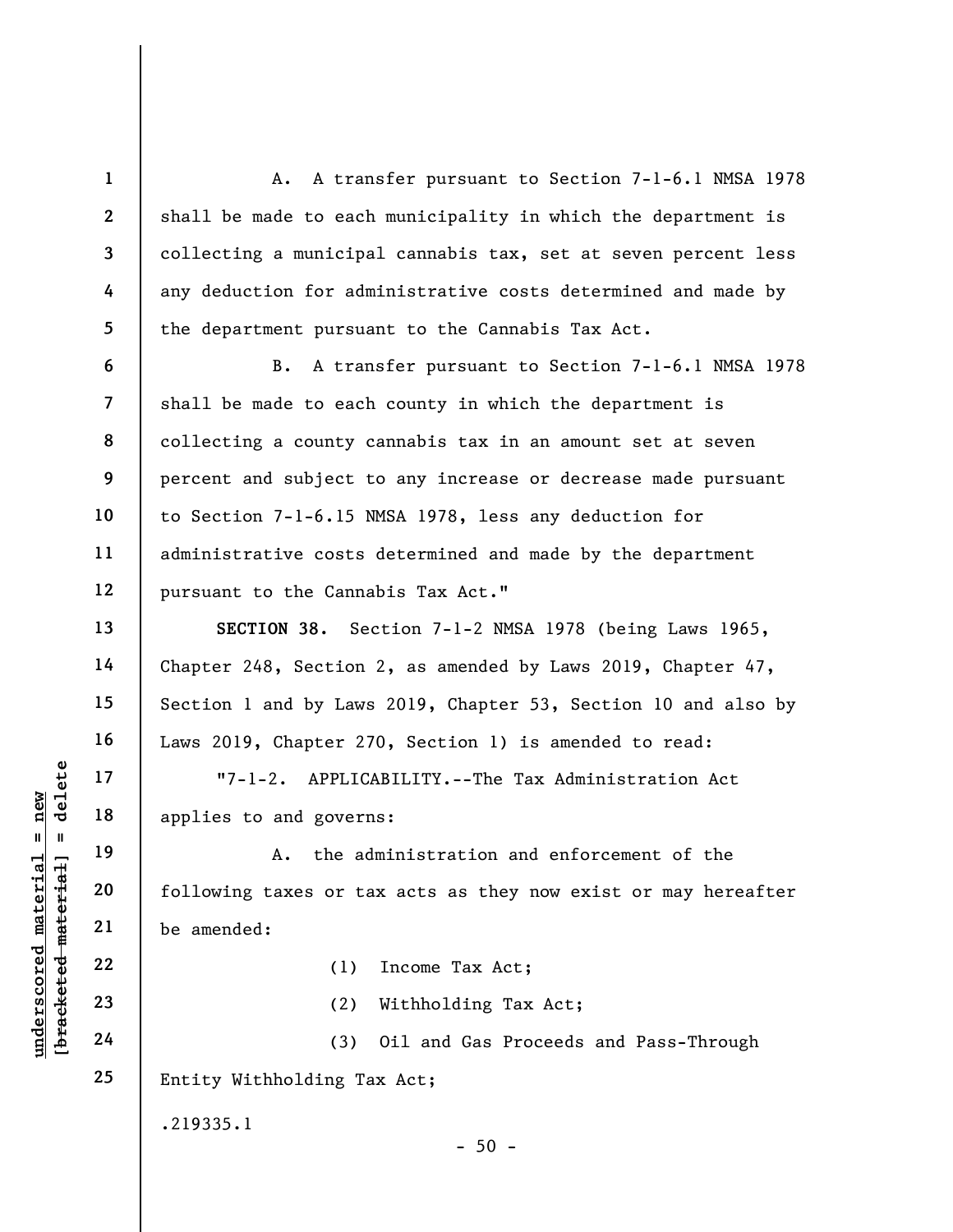|                                                           | $\mathbf{1}$             | Gross Receipts and Compensating Tax Act,<br>(4)                 |
|-----------------------------------------------------------|--------------------------|-----------------------------------------------------------------|
|                                                           | $\overline{2}$           | Interstate Telecommunications Gross Receipts Tax Act and Leased |
|                                                           | 3                        | Vehicle Gross Receipts Tax Act;                                 |
|                                                           | 4                        | (5)<br>Liquor Excise Tax Act;                                   |
|                                                           | 5                        | (6)<br>Local Liquor Excise Tax Act;                             |
|                                                           | 6                        | (7)<br>any municipal local option gross receipts                |
|                                                           | $\overline{\mathcal{L}}$ | tax or municipal compensating tax;                              |
|                                                           | 8                        | any county local option gross receipts tax<br>(8)               |
|                                                           | 9                        | or county compensating tax;                                     |
|                                                           | 10                       | Special Fuels Supplier Tax Act;<br>(9)                          |
|                                                           | 11                       | (10)<br>Gasoline Tax Act;                                       |
|                                                           | 12                       | petroleum products loading fee, which fee<br>(11)               |
|                                                           | 13                       | shall be considered a tax for the purpose of the Tax            |
|                                                           | 14                       | Administration Act;                                             |
|                                                           | 15                       | Alternative Fuel Tax Act;<br>(12)                               |
|                                                           | 16                       | Cigarette Tax Act;<br>(13)                                      |
| delete                                                    | 17                       | (14)<br>Estate Tax Act;                                         |
| new                                                       | 18                       | (15)<br>Railroad Car Company Tax Act;                           |
| Ш<br>Ш                                                    | 19                       | Investment Credit Act, rural job tax<br>(16)                    |
|                                                           | 20                       | credit, Laboratory Partnership with Small Business Tax Credit   |
|                                                           | 21                       | Act, Technology Jobs and Research and Development Tax Credit    |
| underscored material<br>[ <del>bracketed material</del> ] | 22                       | Act, Film Production Tax Credit Act, Affordable Housing Tax     |
|                                                           | 23                       | Credit Act and high-wage jobs tax credit;                       |
|                                                           | 24                       | Corporate Income and Franchise Tax Act;<br>(17)                 |
|                                                           | 25                       | (18)<br>Uniform Division of Income for Tax                      |
|                                                           |                          | .219335.1                                                       |
|                                                           |                          | $-51 -$                                                         |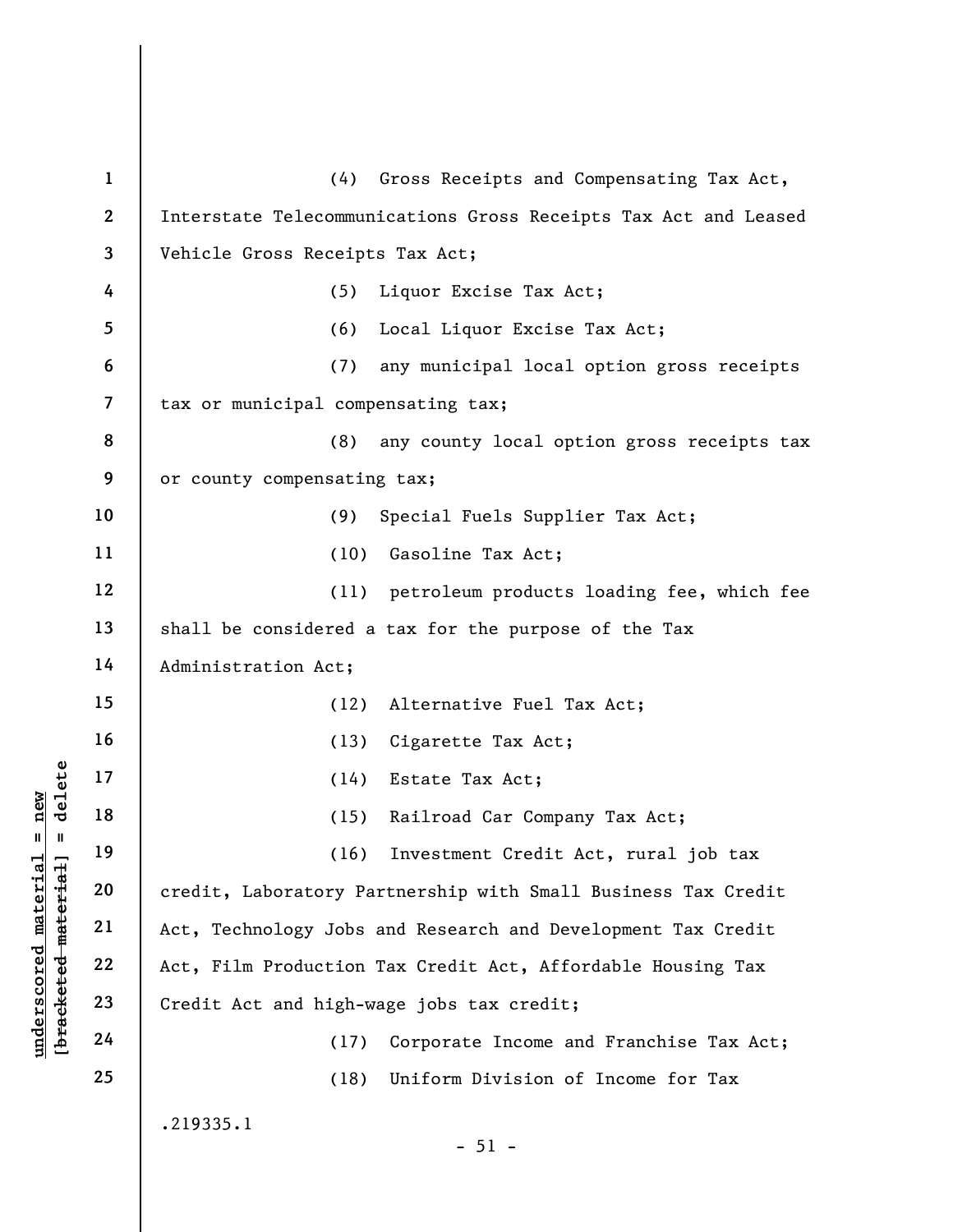underscored material = new core of the core of the core of the core of the core of the core of the core of the<br>discrete material and core of the core of the core of the core of the core of the core of the core of the core 1 2 3 4 5 6 7 8 9 10 11 12 13 14 15 16 17 18 19 20 21 22 23 24 25 Purposes Act; (19) Multistate Tax Compact; (20) Tobacco Products Tax Act; (21) the telecommunications relay service surcharge imposed by Section 63-9F-11 NMSA 1978, which surcharge shall be considered a tax for the purposes of the Tax Administration Act; [and] (22) the Insurance Premium Tax Act; (23) the Health Care Quality Surcharge Act; and (24) the Cannabis Tax Act; B. the administration and enforcement of the following taxes, surtaxes, advanced payments or tax acts as they now exist or may hereafter be amended: (1) Resources Excise Tax Act; (2) Severance Tax Act; (3) any severance surtax; (4) Oil and Gas Severance Tax Act; (5) Oil and Gas Conservation Tax Act; (6) Oil and Gas Emergency School Tax Act; (7) Oil and Gas Ad Valorem Production Tax Act; (8) Natural Gas Processors Tax Act; (9) Oil and Gas Production Equipment Ad Valorem Tax Act; (10) Copper Production Ad Valorem Tax Act; .219335.1  $-52 -$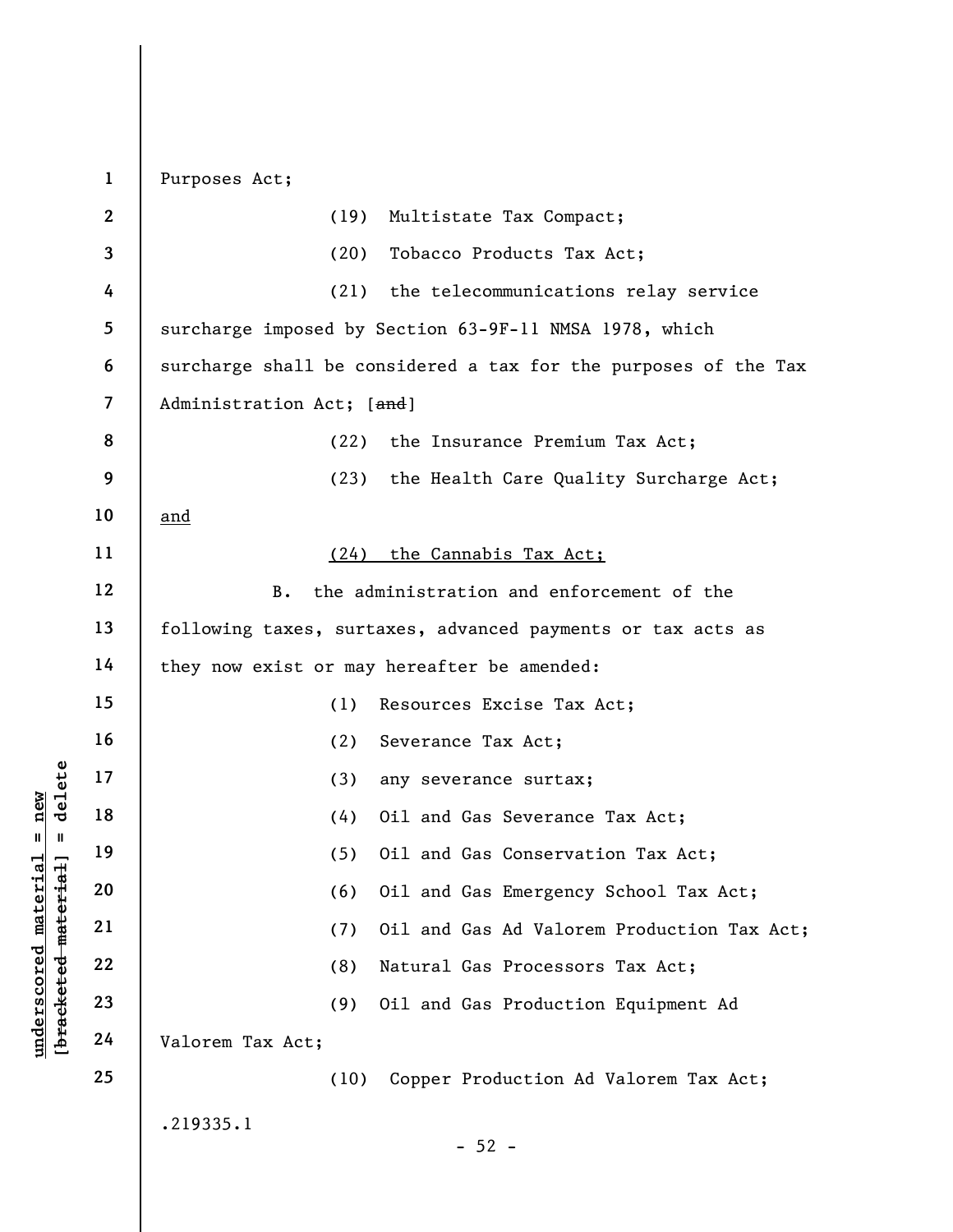|                                            | $\mathbf{1}$             | (11) any advance payment required to be made                    |
|--------------------------------------------|--------------------------|-----------------------------------------------------------------|
|                                            | $\mathbf{2}$             | by any act specified in this subsection, which advance payment  |
|                                            | 3                        | shall be considered a tax for the purposes of the Tax           |
|                                            | 4                        | Administration Act;                                             |
|                                            | 5                        | Enhanced Oil Recovery Act;<br>(12)                              |
|                                            | 6                        | Natural Gas and Crude Oil Production<br>(13)                    |
|                                            | $\overline{\mathcal{L}}$ | Incentive Act; and                                              |
|                                            | 8                        | intergovernmental production tax credit<br>(14)                 |
|                                            | 9                        | and intergovernmental production equipment tax credit;          |
|                                            | 10<br>11                 | the administration and enforcement of the<br>$C_{\bullet}$      |
|                                            |                          | following taxes, surcharges, fees or acts as they now exist or  |
|                                            | 12                       | may hereafter be amended:                                       |
|                                            | 13                       | (1)<br>Weight Distance Tax Act;                                 |
|                                            | 14                       | the workers' compensation fee authorized<br>(2)                 |
|                                            | 15                       | by Section 52-5-19 NMSA 1978, which fee shall be considered a   |
|                                            | 16                       | tax for purposes of the Tax Administration Act;                 |
| delete                                     | 17                       | Uniform Unclaimed Property Act (1995);<br>(3)                   |
| new                                        | 18                       | 911 emergency surcharge and the network<br>(4)                  |
| II<br>- II                                 | 19                       | and database surcharge, which surcharges shall be considered    |
|                                            | 20                       | taxes for purposes of the Tax Administration Act;               |
|                                            | 21                       | the solid waste assessment fee authorized<br>(5)                |
| underscored materia<br>[bracketed material | 22                       | by the Solid Waste Act, which fee shall be considered a tax for |
|                                            | 23                       | purposes of the Tax Administration Act;                         |
|                                            | 24                       | (6)<br>the water conservation fee imposed by                    |
|                                            | 25                       | Section 74-1-13 NMSA 1978, which fee shall be considered a tax  |
|                                            |                          | .219335.1<br>$-53 -$                                            |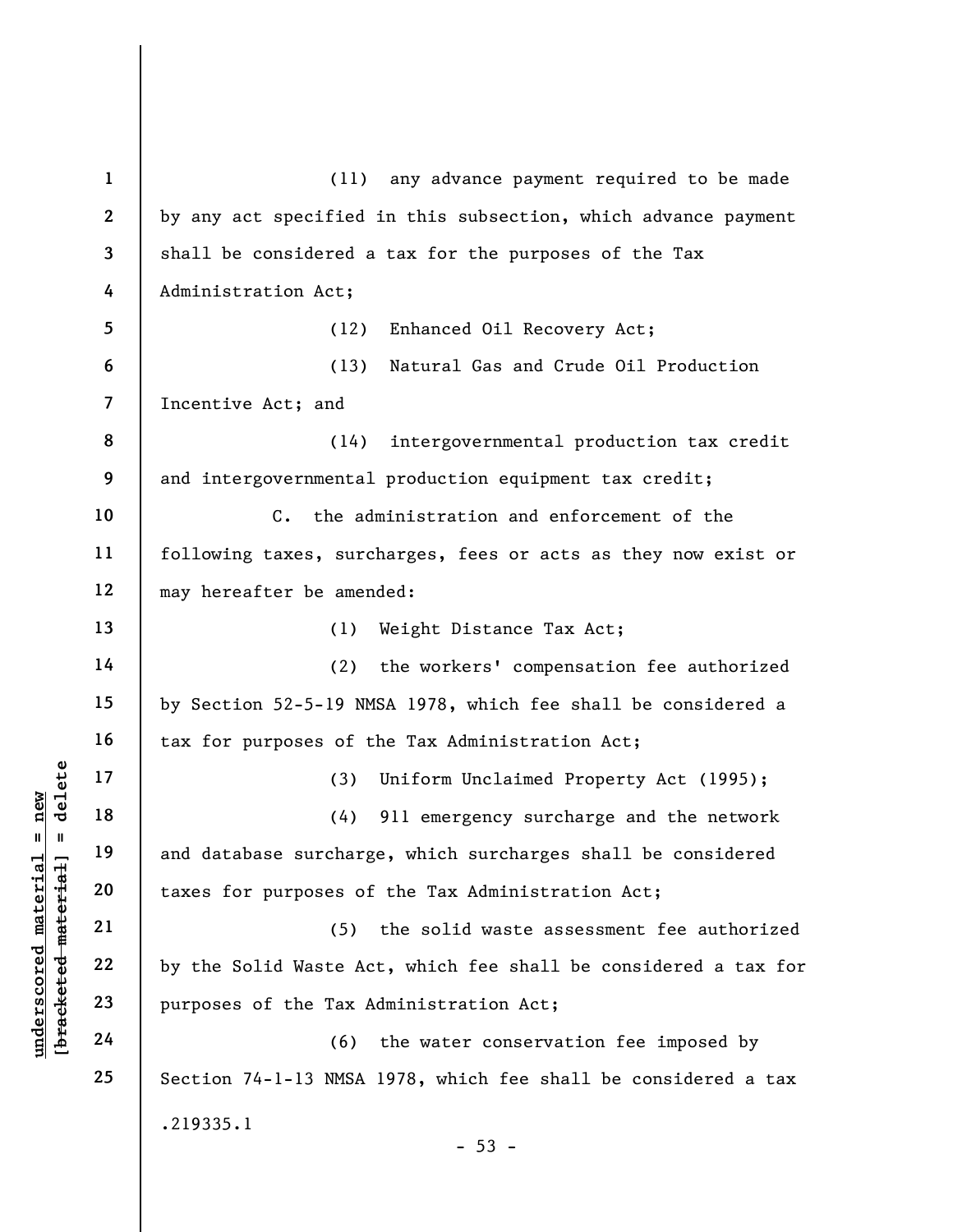1

4

5

6

7

8

13

14

15

16

17

18

19

20

21

22

23

24

25

for the purposes of the Tax Administration Act; and

2 3 (7) the gaming tax imposed pursuant to the Gaming Control Act; and

D. the administration and enforcement of all other laws, with respect to which the department is charged with responsibilities pursuant to the Tax Administration Act, but only to the extent that the other laws do not conflict with the Tax Administration Act."

9 10 11 12 SECTION 39. Section 7-1-3 NMSA 1978 (being Laws 1965, Chapter 248, Section 3, as amended by Laws 2019, Chapter 270, Section 2 and by Laws 2019, Chapter 274, Section 10) is amended to read:

"7-1-3. DEFINITIONS.--Unless the context clearly indicates a different meaning, the definitions of words and phrases as they are stated in this section are to be used, and whenever in the Tax Administration Act these words and phrases appear, the singular includes the plural and the plural includes the singular:

under 17<br>
appear, the singular<br>
includes the singular<br>
includes the singular<br>
a. "autom<br>
electronic credit or<br>
electronic credit or<br>
clearinghouse payable<br>
the fiscal agent of N<br>
23<br>
24<br>
taxpayer's gross rece A. "automated clearinghouse transaction" means an electronic credit or debit transmitted through an automated clearinghouse payable to the state treasurer and deposited with the fiscal agent of New Mexico;

B. "business location" means the location where a taxpayer's gross receipts and deductions are required to be reported pursuant to Section 7-1-14 NMSA 1978;

 $-54 -$ 

.219335.1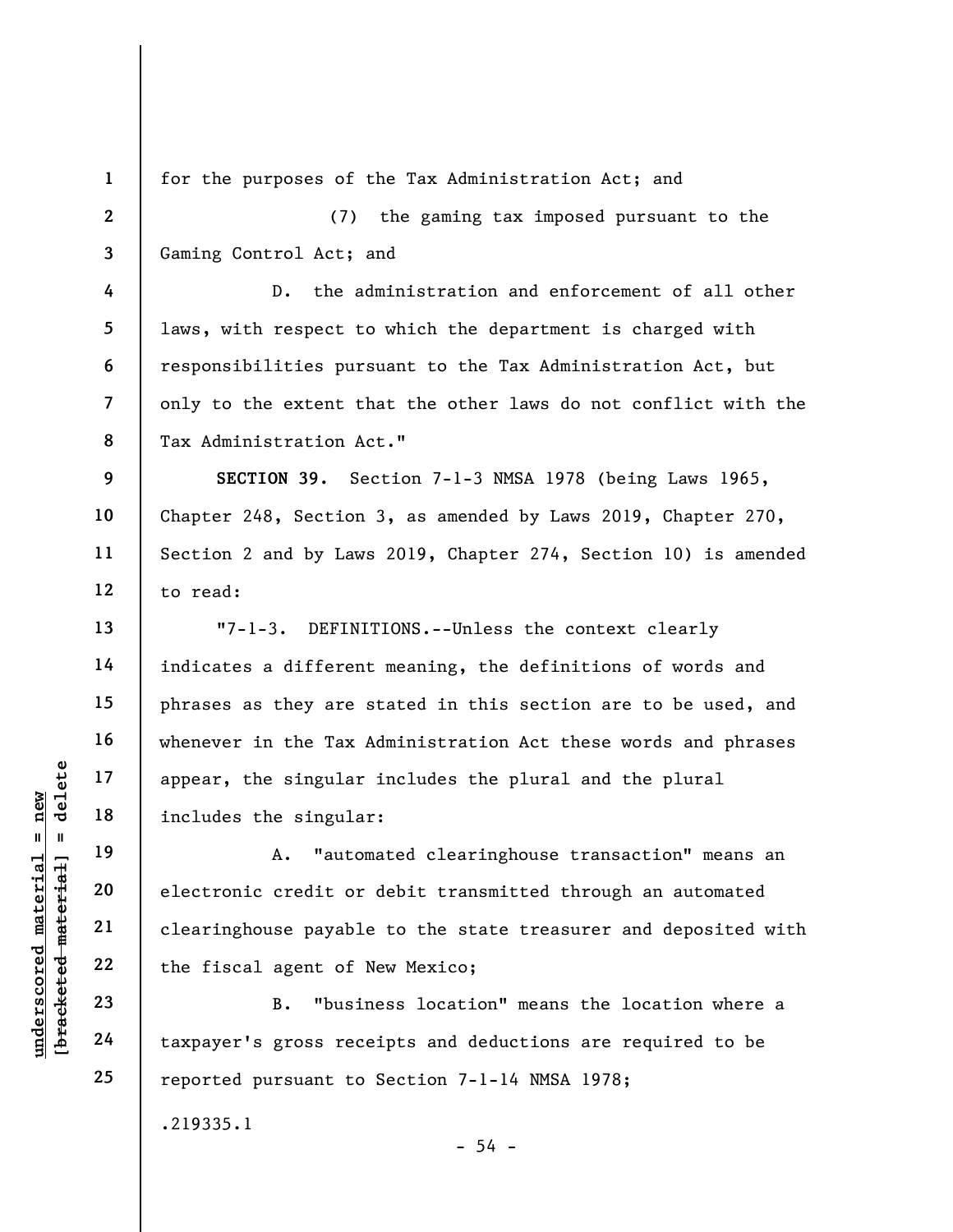underscored material = new [bracketed material] = delete 1 2 3 4 5 6 7 8 9 10 11 12 13 14 15 16 17 18 19 20 21 22 23 24 25 C. "county cannabis tax" means a sales tax of seven percent of the retail sales of commercial cannabis in the county area;  $[G<sub>r</sub>]$  D. "department" means the taxation and revenue department, the secretary or any employee of the department exercising authority lawfully delegated to that employee by the secretary;  $[\frac{D-1}{2}]$  E. "electronic payment" means a payment made by automated clearinghouse deposit, any funds wire transfer system or a credit card, debit card or electronic cash transaction through the internet; [E.] F. "employee of the department" means any employee of the department, including the secretary, or any person acting as agent or authorized to represent or perform services for the department in any capacity with respect to any law made subject to administration and enforcement under the provisions of the Tax Administration Act; [ $F -$ ] G. "financial institution" means any state or federally chartered, federally insured depository institution;  $[G<sub>r</sub>]$  H. "hearing officer" means a person who has been designated by the chief hearing officer to serve as a hearing officer and who is: (1) the chief hearing officer; (2) an employee of the administrative hearings office; or .219335.1  $- 55 -$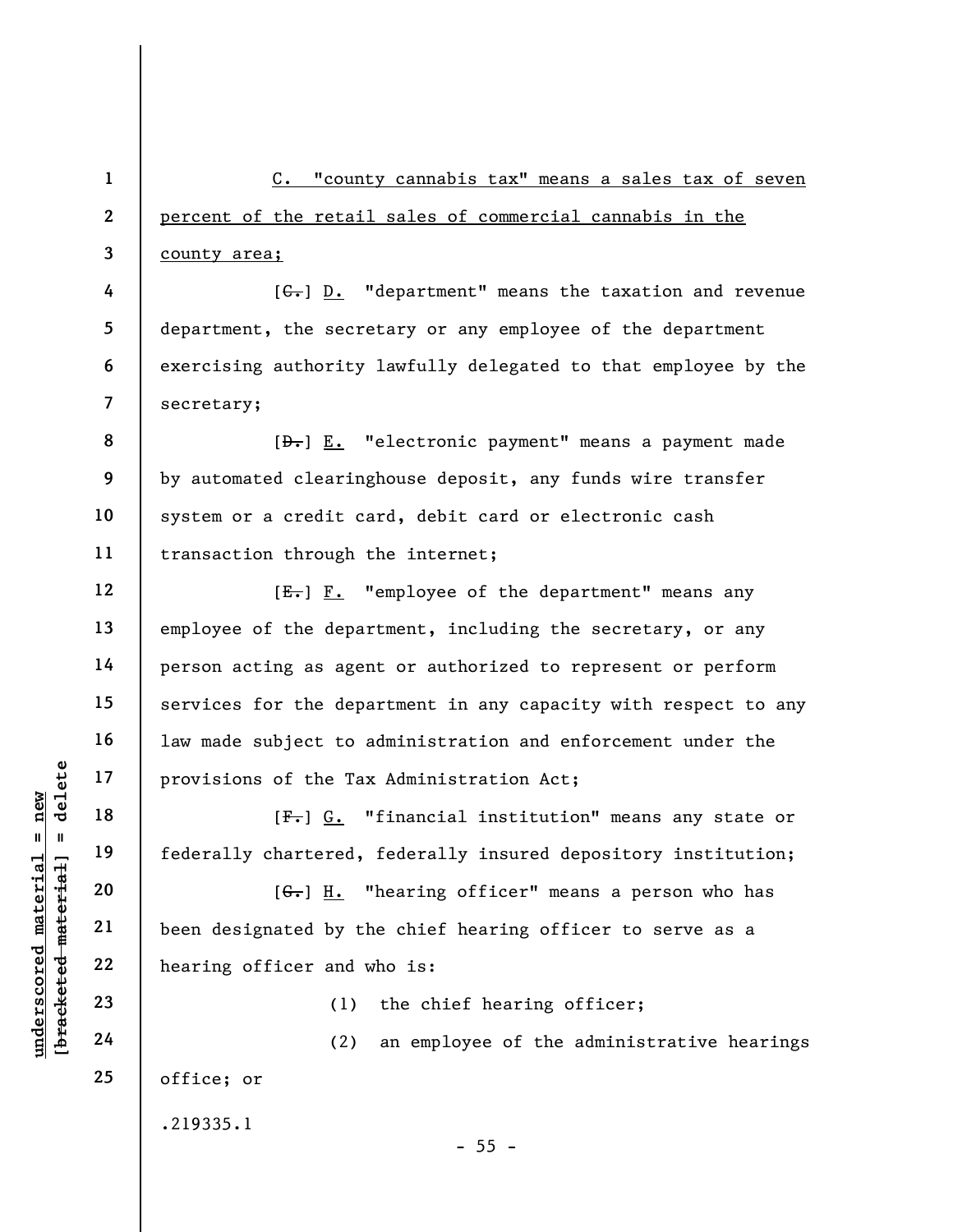1 2 (3) a contractor of the administrative hearings office;

3 4 5 [H.] I. "Internal Revenue Code" means the Internal Revenue Code of 1986, as that code may be amended or its sections renumbered;

6 7 8 9 10 [ $\overline{1}$ .] J. "levy" means the lawful power, hereby invested in the secretary, to take into possession or to require the present or future surrender to the secretary or the secretary's delegate of any property or rights to property belonging to a delinquent taxpayer;

 $[\frac{1}{\sqrt{1}}]$  K. "local option gross receipts tax" means a tax authorized to be imposed by a county or municipality upon a taxpayer's gross receipts, as that term is defined in the Gross Receipts and Compensating Tax Act, and required to be collected by the department at the same time and in the same manner as the gross receipts tax;

understand material material of the seven percent of the<br>diagonal material conducted by a taxpay<br>be determine the taxp<br>pursuant to the Tax A<br>pursuant to the Tax A<br>the results to the de<br>due;<br> $\frac{22}{24}$ <br>due;<br> $\frac{10}{24}$ <br>eve [K.] L. "managed audit" means a review and analysis conducted by a taxpayer under an agreement with the department to determine the taxpayer's compliance with a tax administered pursuant to the Tax Administration Act and the presentation of the results to the department for assessment of tax found to be due;

M. "municipal cannabis tax" means a sales tax of seven percent of the retail sales of commercial cannabis inside the boundaries of an incorporated municipality;

.219335.1

 $-56 -$ 

11

12

13

14

15

16

17

18

19

20

21

22

23

24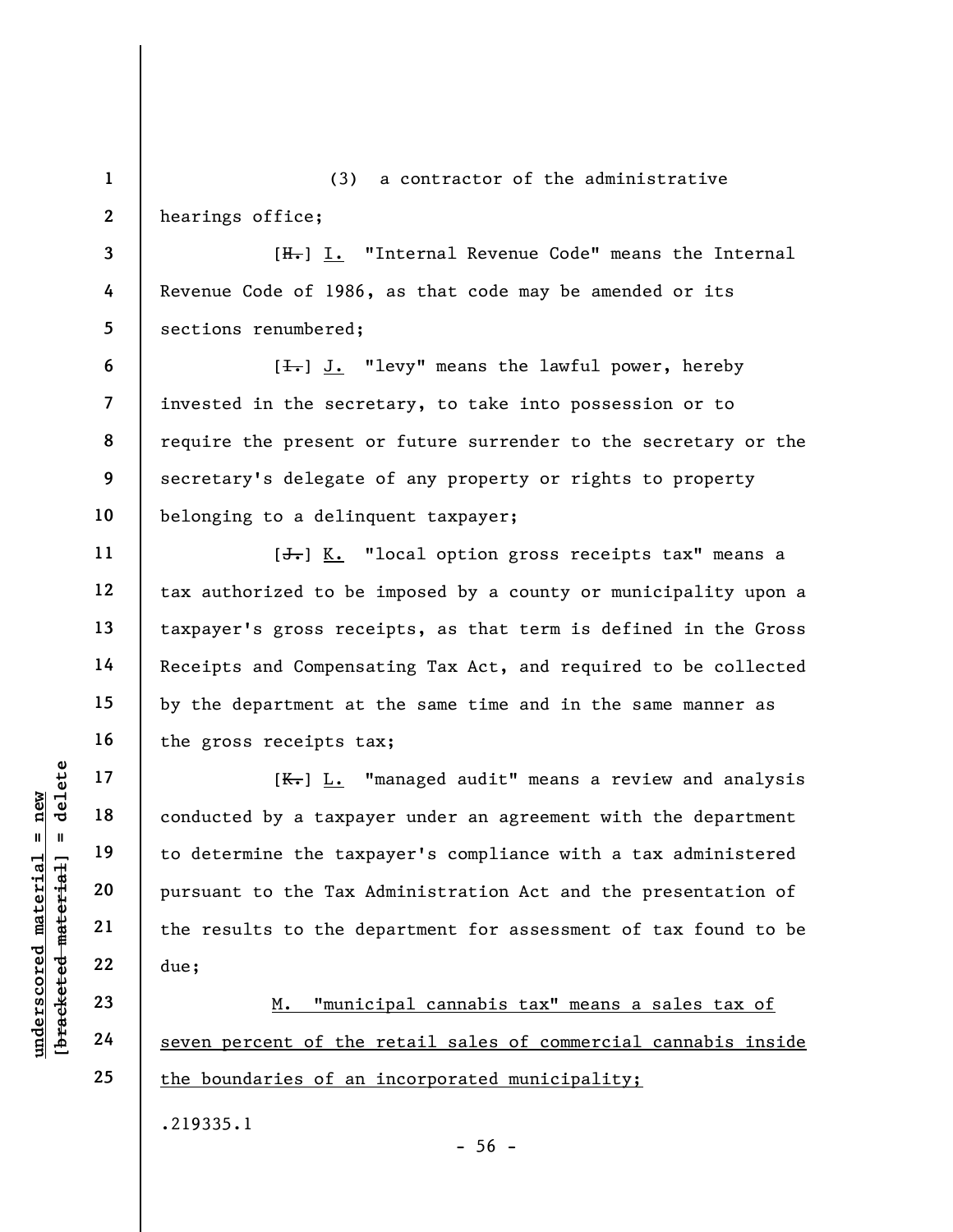$[\frac{L}{\sqrt{L}}]$  N. "net receipts" means the total amount of money paid by taxpayers to the department in a month pursuant to a tax or tax act less any refunds disbursed in that month with respect to that tax or tax act;

7 8 9 10 [M.] O. "overpayment" means an amount paid, pursuant to any law subject to administration and enforcement under the provisions of the Tax Administration Act, by a person to the department or withheld from the person in excess of tax due from the person to the state at the time of the payment or at the time the amount withheld is credited against tax due;

> [N.] P. "paid" includes the term "paid over";  $[0, 0, 0]$  "pay" includes the term "pay over"; [P.] R. "payment" includes the term "payment over";

underscored material = new [bracketed material] = delete  $[Q_{\tau}]$  S. "person" means any individual, estate, trust, receiver, cooperative association, club, corporation, company, firm, partnership, limited liability company, limited liability partnership, joint venture, syndicate, other association or gas, water or electric utility owned or operated by a county or municipality; "person" also means, to the extent permitted by law, a federal, state or other governmental unit or subdivision, or an agency, department or instrumentality thereof; and "person", as used in Sections 7-1-72 through 7-1-74 NMSA 1978, also includes an officer or employee of a corporation, a member or employee of a partnership or any individual who, as such, is under a duty to perform any act in .219335.1

 $-57 -$ 

1

2

3

4

5

6

11

12

13

14

15

16

17

18

19

20

21

22

23

24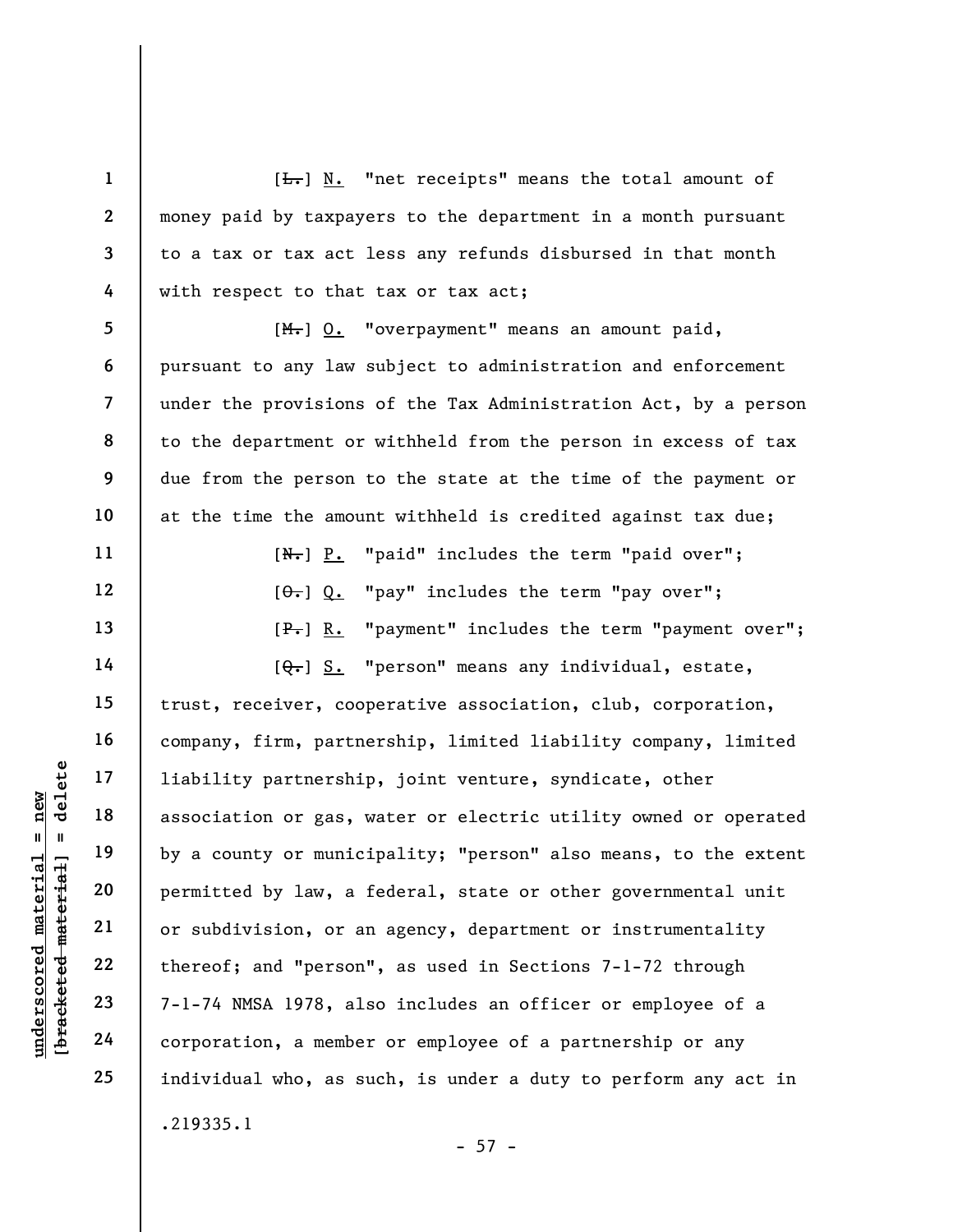1

2

3

4

5

6

7

8

9

10

11

12

13

14

15

16

17

18

19

20

21

22

23

24

25

respect of which a violation occurs;

 $[R_r]$  T. "property" means property or rights to property;

 $[**S**$ . "property or rights to property" means any tangible property, real or personal, or any intangible property of a taxpayer;

 $[T_{\bullet}]$  V. "return" means any tax or information return, application or form, declaration of estimated tax or claim for refund, including any amendments or supplements to the return, required or permitted pursuant to a law subject to administration and enforcement pursuant to the Tax Administration Act and filed with the secretary or the secretary's delegate by or on behalf of any person;

underscored material = new [bracketed material] = delete [U.] W. "return information" means a taxpayer's name, address, government-issued identification number and other identifying information; any information contained in or derived from a taxpayer's return; any information with respect to any actual or possible administrative or legal action by an employee of the department concerning a taxpayer's return, such as audits, managed audits, denial of credits or refunds, assessments of tax, penalty or interest, protests of assessments or denial of refunds or credits, levies or liens; or any other information with respect to a taxpayer's return or tax liability that was not obtained from public sources or that was created by an employee of the department; but "return .219335.1

- 58 -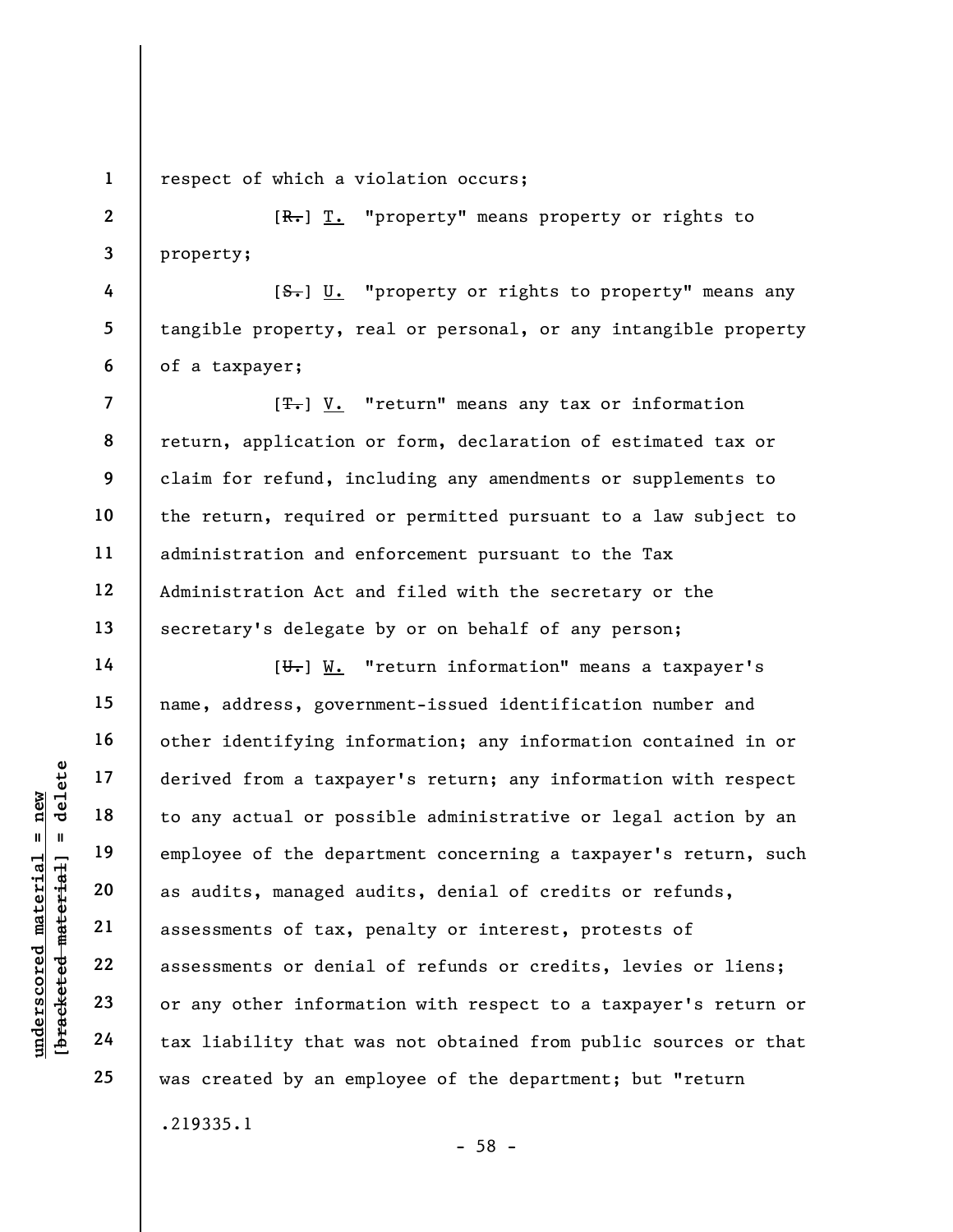1 2 3 information" does not include statistical data or other information that cannot be associated with or directly or indirectly identify a particular taxpayer;

 $[\mathcal{F}_{\bullet}]$  X. "secretary" means the secretary of taxation and revenue and, except for purposes of Subsection B of Section 7-1-4 NMSA 1978, also includes the deputy secretary or a division director or deputy division director delegated by the secretary;

9 10 11 12  $[\overline{\mathbf{W}_{\bullet}}]$  Y. "secretary or the secretary's delegate" means the secretary or any employee of the department exercising authority lawfully delegated to that employee by the secretary;

 $[\frac{X-}{X}]$  Z. "security" means money, property or rights to property or a surety bond;

 $[\frac{V}{N}]$  AA. "state" means any state of the United States, the District of Columbia, the commonwealth of Puerto Rico and any territory or possession of the United States;

underscored material = new [bracketed material] = delete  $[**Z**$ .  $B$ B. "tax" means the total amount of each tax imposed and required to be paid, withheld and paid or collected and paid under provision of any law made subject to administration and enforcement according to the provisions of the Tax Administration Act, including the amount of any interest or civil penalty relating thereto; "tax" also means any amount of any abatement of tax made or any credit, rebate or refund paid or credited by the department under any law .219335.1 - 59 -

4

5

6

7

8

13

14

15

16

17

18

19

20

21

22

23

24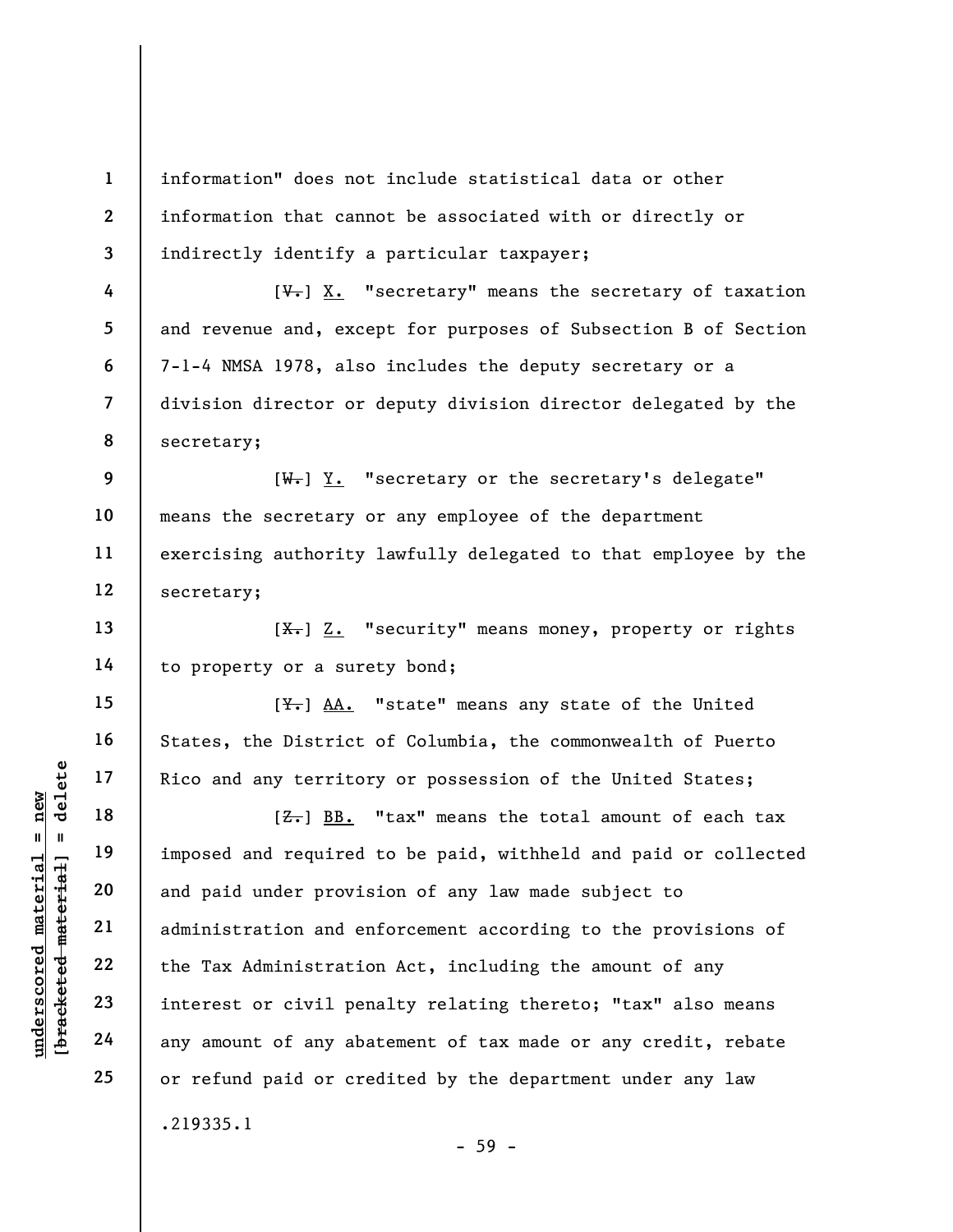subject to administration and enforcement under the provisions of the Tax Administration Act to any person contrary to law, including the amount of any interest or civil penalty relating thereto;

5 6 7 8 9 10 11 12 [AA.] CC. "tax return preparer" means a person who prepares for others for compensation or who employs one or more persons to prepare for others for compensation any return of income tax, a substantial portion of any return of income tax, any claim for refund with respect to income tax or a substantial portion of any claim for refund with respect to income tax; provided that a person shall not be a "tax return preparer" merely because such person:

(1) furnishes typing, reproducing or other mechanical assistance;

(2) is an employee who prepares an income tax return or claim for refund with respect to an income tax return of the employer, or of an officer or employee of the employer, by whom the person is regularly and continuously employed; or

(3) prepares as a trustee or other fiduciary an income tax return or claim for refund with respect to income tax for any person; and

Understand material englished material englished material englished material contractions of the employer, or of<br>  $\begin{array}{c|c|c|c|c} \hline \text{u} & \text{u} & \text{u} & \text{u} \\ \hline \text{u} & \text{u} & \text{u} & \text{u} & \text{u} \\ \hline \text{u} & \text{u} & \text{u} & \text{u} & \text{u}$ [BB.] DD. "taxpayer" means a person liable for payment of any tax; a person responsible for withholding and payment or for collection and payment of any tax; a person to whom an assessment has been made, if the assessment remains .219335.1

1

2

3

4

13

14

15

16

17

18

19

20

21

 $- 60 -$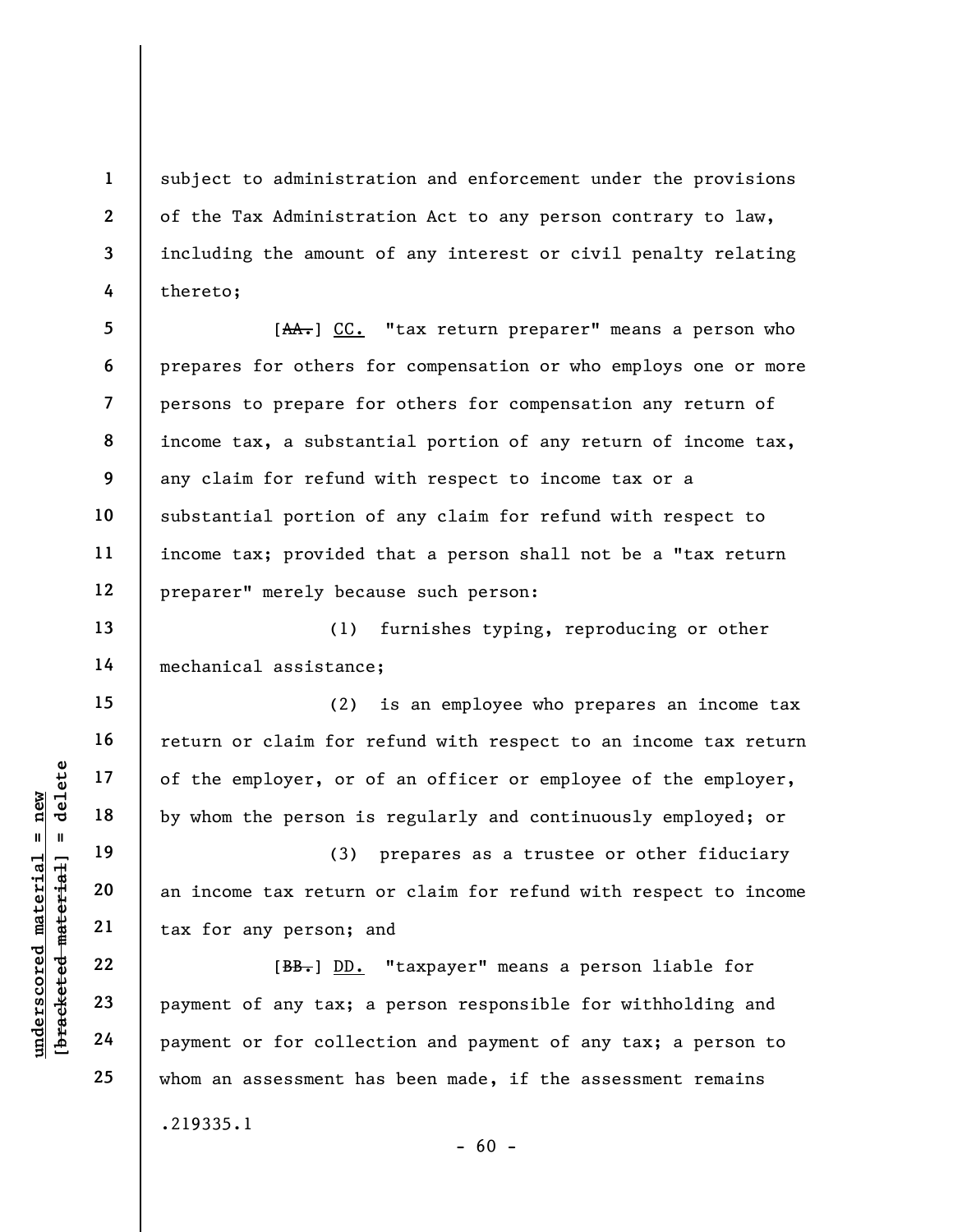unabated or the amount thereof has not been paid; or a person who entered into a special agreement pursuant to Section 7-1-21.1 NMSA 1978 to assume the liability of gross receipts tax or governmental gross receipts tax of another person and the special agreement was approved by the secretary pursuant to the Tax Administration Act."

SECTION 40. Section 7-2A-2 NMSA 1978 (being Laws 1986, Chapter 20, Section 33, as amended) is amended to read:

"7-2A-2. DEFINITIONS.--For the purpose of the Corporate Income and Franchise Tax Act and unless the context requires otherwise:

A. "bank" means any national bank, national banking association, state bank or bank holding company;

underscored material material eductions of that the set of that the set of that the set of that the set of thing group;<br>
we will be also that the set of the set of the set of the set of the set of the set of the set of the B. "apportioned net income" or "apportioned net loss" means net income allocated and apportioned to New Mexico pursuant to the provisions of the Corporate Income and Franchise Tax Act or the Uniform Division of Income for Tax Purposes Act, but excluding from the sales factor any sales that represent intercompany transactions between members of the filing group;

C. "base income" means the federal taxable income or the federal net operating loss of a corporation for the taxable year calculated pursuant to the Internal Revenue Code, after special deductions provided in Sections 241 through 249 of the Internal Revenue Code but without any deduction for net .219335.1  $- 61 -$ 

1

2

3

4

5

6

7

8

9

10

11

12

13

14

15

16

17

18

19

20

21

22

23

24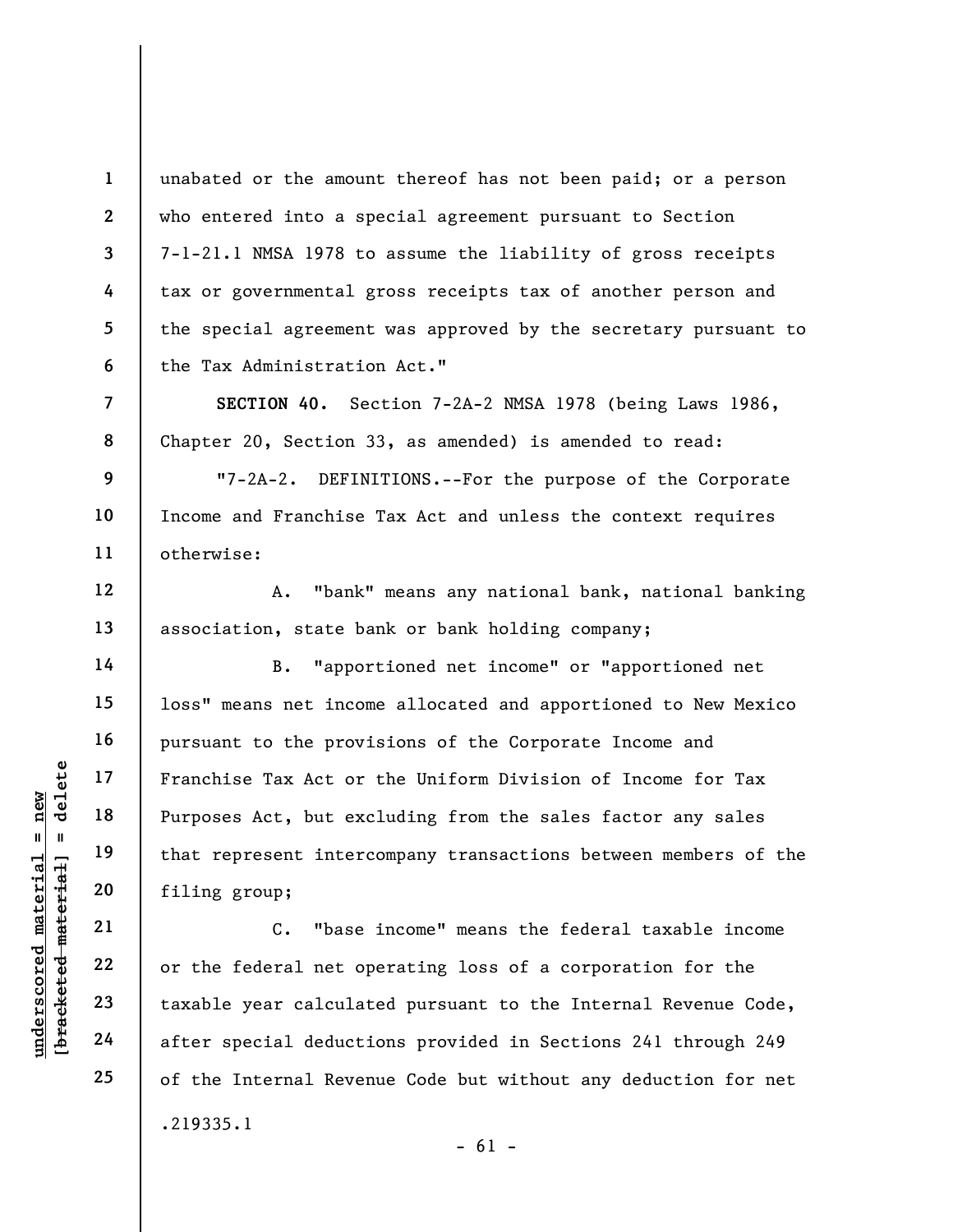|                                                           | $\mathbf{1}$             | operating losses, as if the corporation filed a federal tax     |
|-----------------------------------------------------------|--------------------------|-----------------------------------------------------------------|
|                                                           | $\mathbf{2}$             | return as a separate domestic entity, modified as follows:      |
|                                                           | 3                        | adding to that income:<br>(1)                                   |
|                                                           | 4                        | interest received on a state or<br>(a)                          |
|                                                           | 5                        | local bond exempt under the Internal Revenue Code;              |
|                                                           | 6                        | the amount of any deduction claimed<br>(b)                      |
|                                                           | $\overline{\mathcal{L}}$ | in calculating taxable income for all expenses and costs        |
|                                                           | 8                        | directly or indirectly paid, accrued or incurred to a captive   |
|                                                           | 9                        | real estate investment trust; and                               |
|                                                           | 10                       | the amount of any deduction, other<br>(c)                       |
|                                                           | 11                       | than for premiums, for amounts paid directly or indirectly to a |
|                                                           | 12                       | commonly controlled entity that is exempt from corporate income |
|                                                           | 13                       | tax pursuant to Section 7-2A-4 NMSA 1978;                       |
|                                                           | 14                       | (2)<br>subtracting from that income:                            |
|                                                           | 15                       | income from obligations of the<br>(a)                           |
|                                                           | 16                       | United States net of expenses incurred to earn that income;     |
| delete                                                    | 17                       | (b)<br>other amounts that the state is                          |
| nev                                                       | 18                       | prohibited from taxing because of the laws or constitution of   |
| Ш<br>H                                                    | 19                       | this state or the United States net of any related expenses;    |
|                                                           | 20                       | an amount equal to one hundred<br>(c)                           |
|                                                           | 21                       | percent of the subpart F income, as that term is defined in     |
|                                                           | 22                       | Section 952 of the Internal Revenue Code, as that section may   |
| underscored material<br>[ <del>bracketed material</del> ] | 23                       | be amended or renumbered, included in the income of the         |
|                                                           | 24                       | corporation; [and]                                              |
|                                                           | 25                       | (d)<br>an amount equal to one hundred                           |
|                                                           |                          | .219335.1                                                       |
|                                                           |                          | $-62 -$                                                         |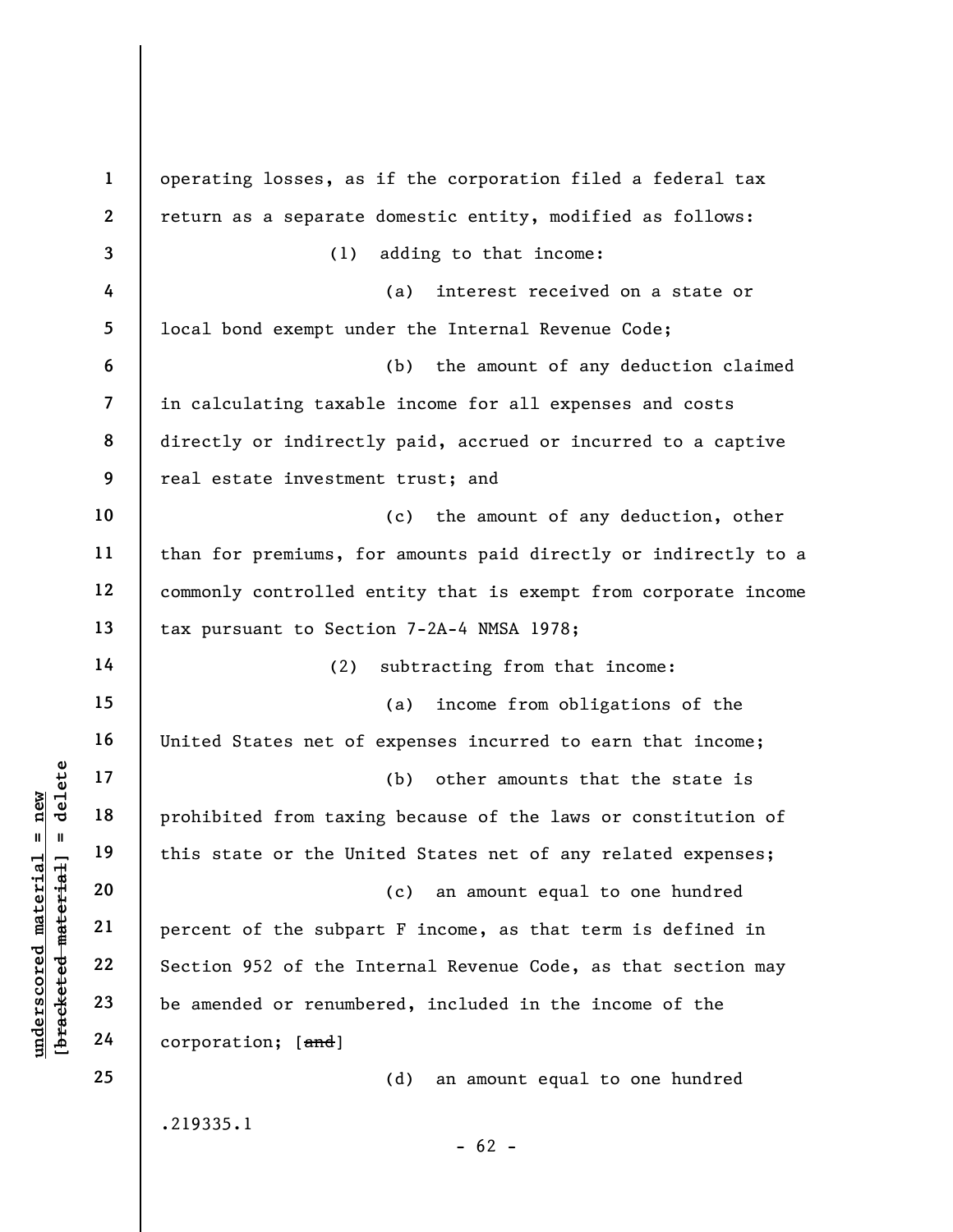underscored material specifies of the specified material interests<br>
and the specified material interests<br>  $\begin{array}{r|l}\n\text{u}^{\text{u}} & \text{u}^{\text{u}} & \text{u}^{\text{u}}\n\end{array}$  and the specified interests<br>  $\begin{array}{r|l}\n\text{u}^{\text{u}}\text{u}^{\text{u$ 1 2 3 4 5 6 7 8 9 10 11 12 13 14 15 16 17 18 19 20 21 22 23 24 25 percent of the income of the corporation under Section 951A of the Internal Revenue Code, after allowing the deduction provided in Section 250 of the Internal Revenue Code; and (e) for cannabis businesses licensed under state law, an amount equal to any expenditures disallowed by Section 280e of the Internal Revenue Code due to the designation of cannabis as a controlled substance under federal law; and (3) making other adjustments deemed necessary to properly reflect income of the unitary group, including attribution of income or expense related to unitary assets held by related corporations that are not part of the filing group; D. "captive real estate investment trust" means a corporation, trust or association taxed as a real estate investment trust pursuant to Section 857 of the Internal Revenue Code, the shares or beneficial interests of which are not regularly traded on an established securities market; provided that more than fifty percent of any class of beneficial interests or shares of the real estate investment trust are owned directly, indirectly or constructively by the taxpayer during all or a part of the taxpayer's taxable year; E. "common ownership" means the direct or indirect control or ownership of more than fifty percent of the outstanding voting stock, ownership of which is determined pursuant to Section 1563 of the Internal Revenue Code, as that .219335.1

 $- 63 -$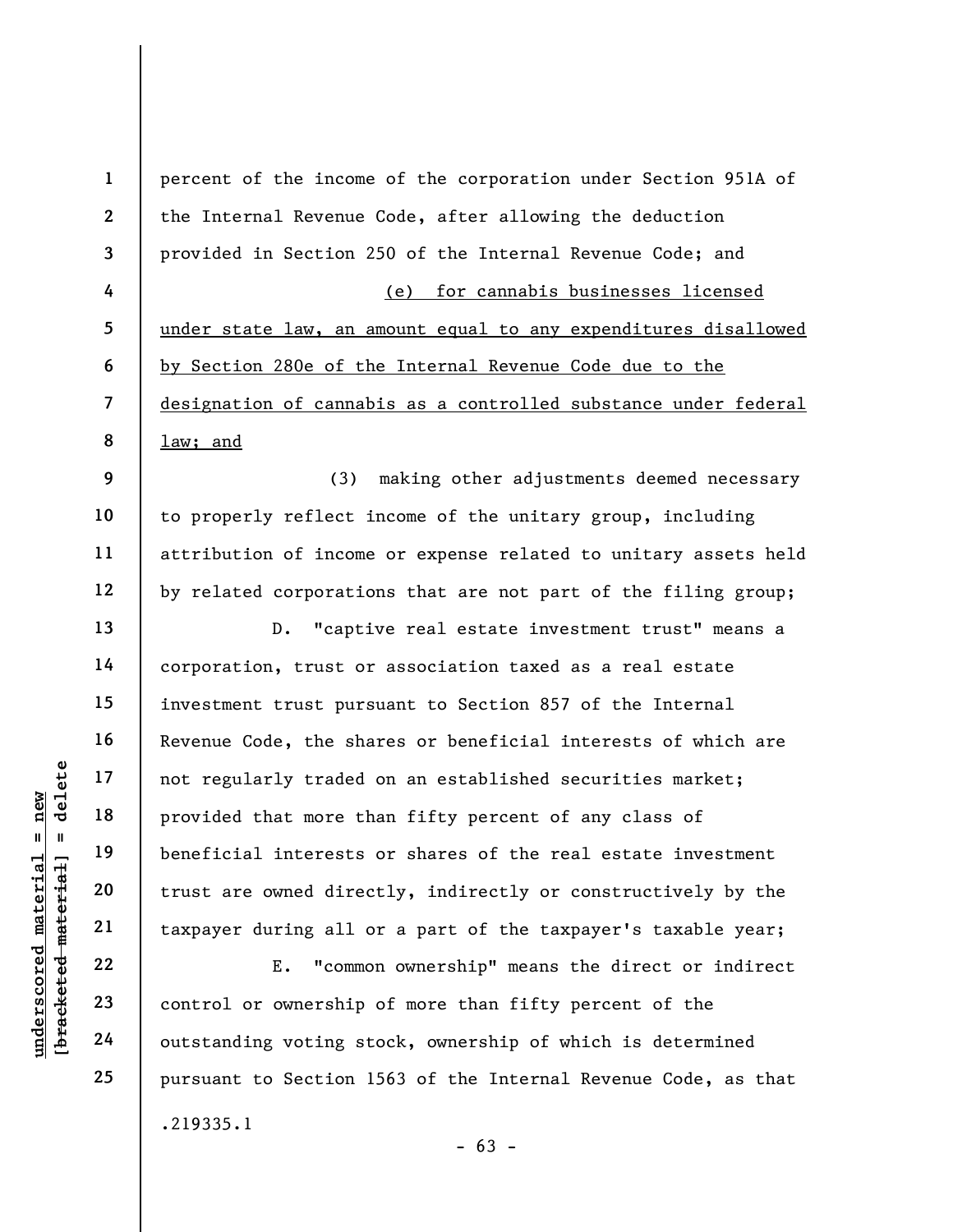underschied material state<br>
17 18 18 6. "corpo<br>
18 19 companies, real estat<br>
20 Real Estate Trust Act<br>
21 business associations<br>
22 partnerships and limi<br>
24 H. "departnerships"<br>
24 H. "departnerships"<br>
24 H. "departnershi 1 2 3 4 5 6 7 8 9 10 11 12 13 14 15 16 17 18 19 20 21 22 23 24 25 section may be amended or renumbered, of: (1) a parent-subsidiary controlled group as defined in Section 1563 of the Internal Revenue Code, except that fifty percent shall be substituted for eighty percent; (2) a brother-sister controlled group as defined in Section 1563 of the Internal Revenue Code; or (3) three or more corporations each of which is a member of a group of corporations described in Paragraph (1) or (2) of this subsection, and one of which is: (a) a common parent corporation included in a group of corporations described in Paragraph (1) of this subsection; and (b) included in a group of corporations described in Paragraph (2) of this subsection; F. "consolidated group" means the group of entities properly filing a federal consolidated return under the Internal Revenue Code for the taxable year; G. "corporation" means corporations, joint stock companies, real estate trusts organized and operated under the Real Estate Trust Act, financial corporations and banks, other business associations and, for corporate income tax purposes, partnerships and limited liability companies taxed as corporations under the Internal Revenue Code; H. "department" means the taxation and revenue department, the secretary of taxation and revenue or any .219335.1  $- 64 -$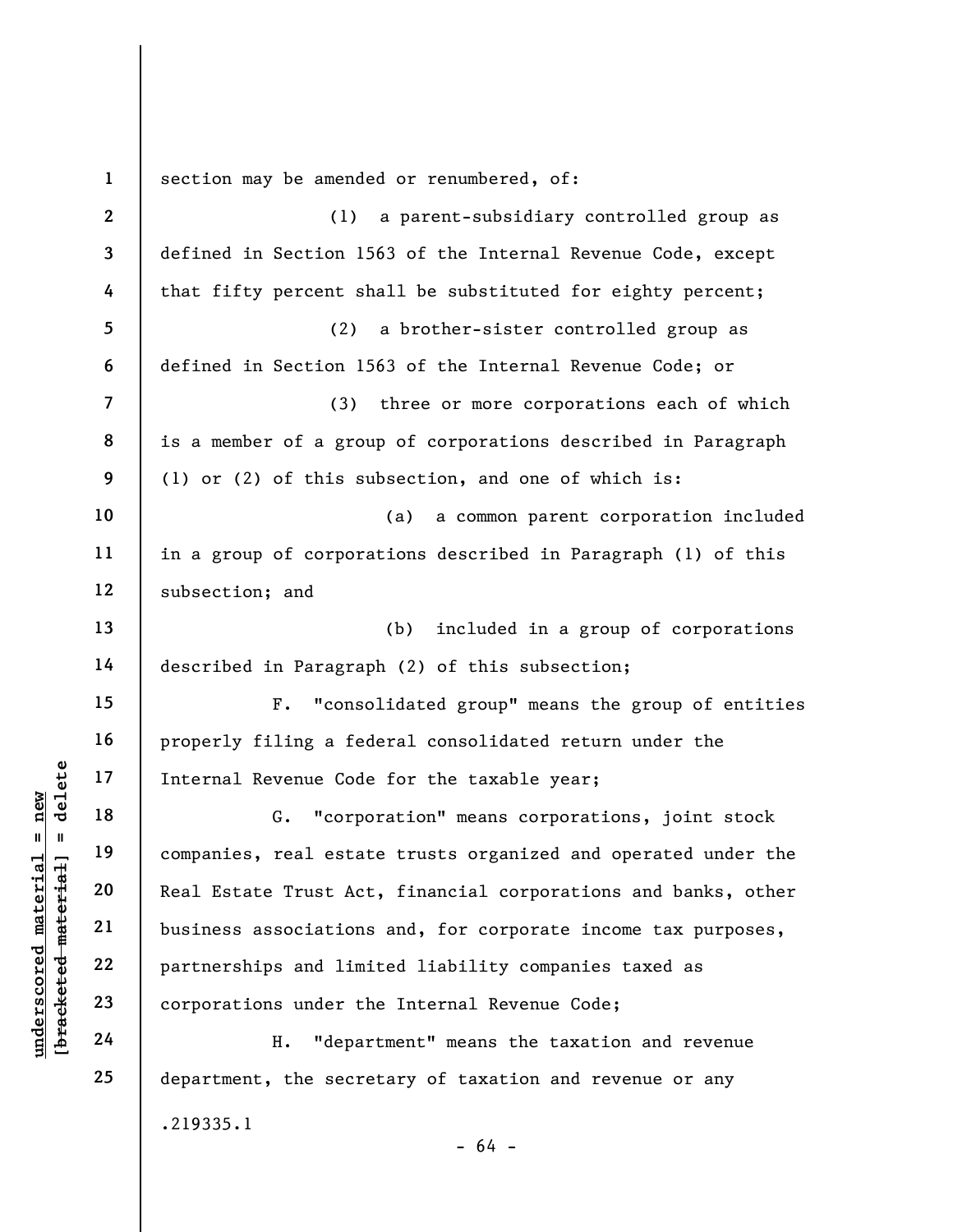understand material material extent that such gradient 24 and the extent that such such related corporates.<br>
The corporation of the corporation of the corporation of the corporation of the extent that such such related cor 1 2 3 4 5 6 7 8 9 10 11 12 13 14 15 16 17 18 19 20 21 22 23 24 25 employee of the department exercising authority lawfully delegated to that employee by the secretary; I. "filing group" means a group of corporations properly included in a return pursuant to Section 7-2A-8.3 NMSA 1978 for a particular taxable year; J. "fiscal year" means any accounting period of twelve months ending on the last day of any month other than December; K. "grandfathered net operating loss carryover" means: (1) the amount of net loss properly reported to New Mexico for taxable years beginning January 1, 2013 and prior to January 1, 2020 as part of a timely filed original return, or an amended return for those taxable years filed prior to January 1, 2020, to the extent such loss can be attributed to one or more corporations that are properly included in the taxpayer's return for the first taxable year beginning on or after January 1, 2020; (2) reduced by: (a) adding back deductions that were taken by the corporation or corporations for royalties or interest paid to one or more related corporations, but only to the extent that such adjustment would not create a net loss for such related corporations; and (b) the amount of net operating loss .219335.1  $- 65 -$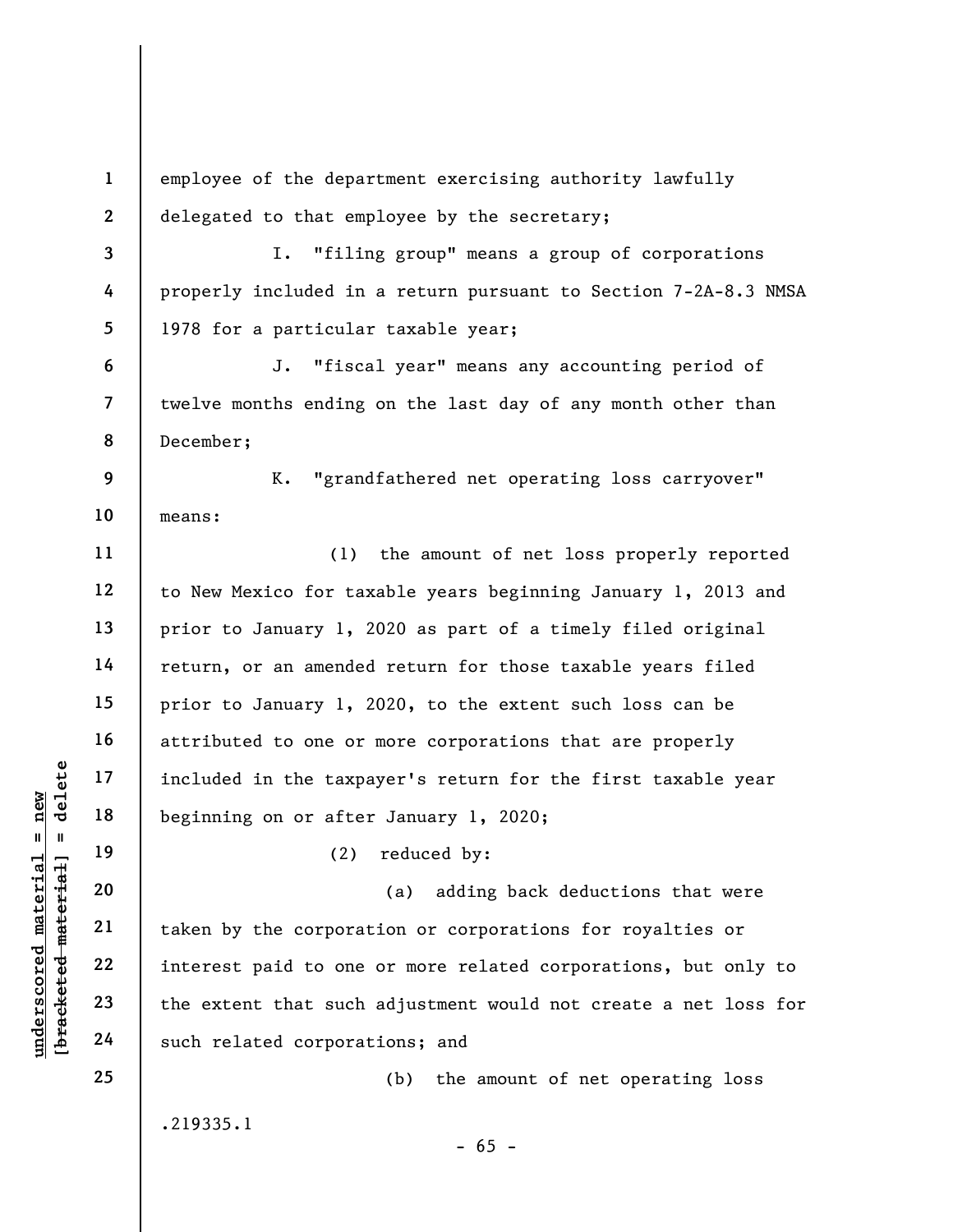underscore of the material sevenue Code<br>  $\begin{array}{c|c|c|c} \n\text{u} & \text{u} & \text{u} & \text{u} & \text{u} & \text{u} & \text{u} & \text{u} & \text{u} & \text{u} & \text{u} & \text{u} & \text{u} & \text{u} & \text{u} & \text{u} & \text{u} & \text{u} & \text{u} & \text{u} & \text{u} & \text{u} & \text{u} & \text{u} & \text{u} & \text{u} & \text{u} & \text{$ 1 2 3 4 5 6 7 8 9 10 11 12 13 14 15 16 17 18 19 20 21 22 23 24 25 deductions taken prior to January 1, 2020 that would be charged against those losses consistent with the Internal Revenue Code and provisions of the Corporate Income and Franchise Tax Act applicable to the year of the deduction; and (3) apportioned to New Mexico using the apportionment factors that can properly be attributed to the corporation or corporations for the year of the net loss; L. "Internal Revenue Code" means the United States Internal Revenue Code of 1986, as amended; M. "net income" means: (1) the base income of a corporation properly filing a tax return as a separate entity; or (2) the combined base income and losses of corporations that are part of a filing group that is computed after eliminating intercompany income and expense in a manner consistent with the consolidated filing requirements of the Internal Revenue Code and the Corporate Income and Franchise Tax Act; N. "net operating loss carryover" means the apportioned net loss properly reported on an original or amended tax return for taxable years beginning on or after January 1, 2020 by the taxpayer: (1) plus: (a) the portion of an apportioned net loss properly reported to New Mexico for a taxable year .219335.1 - 66 -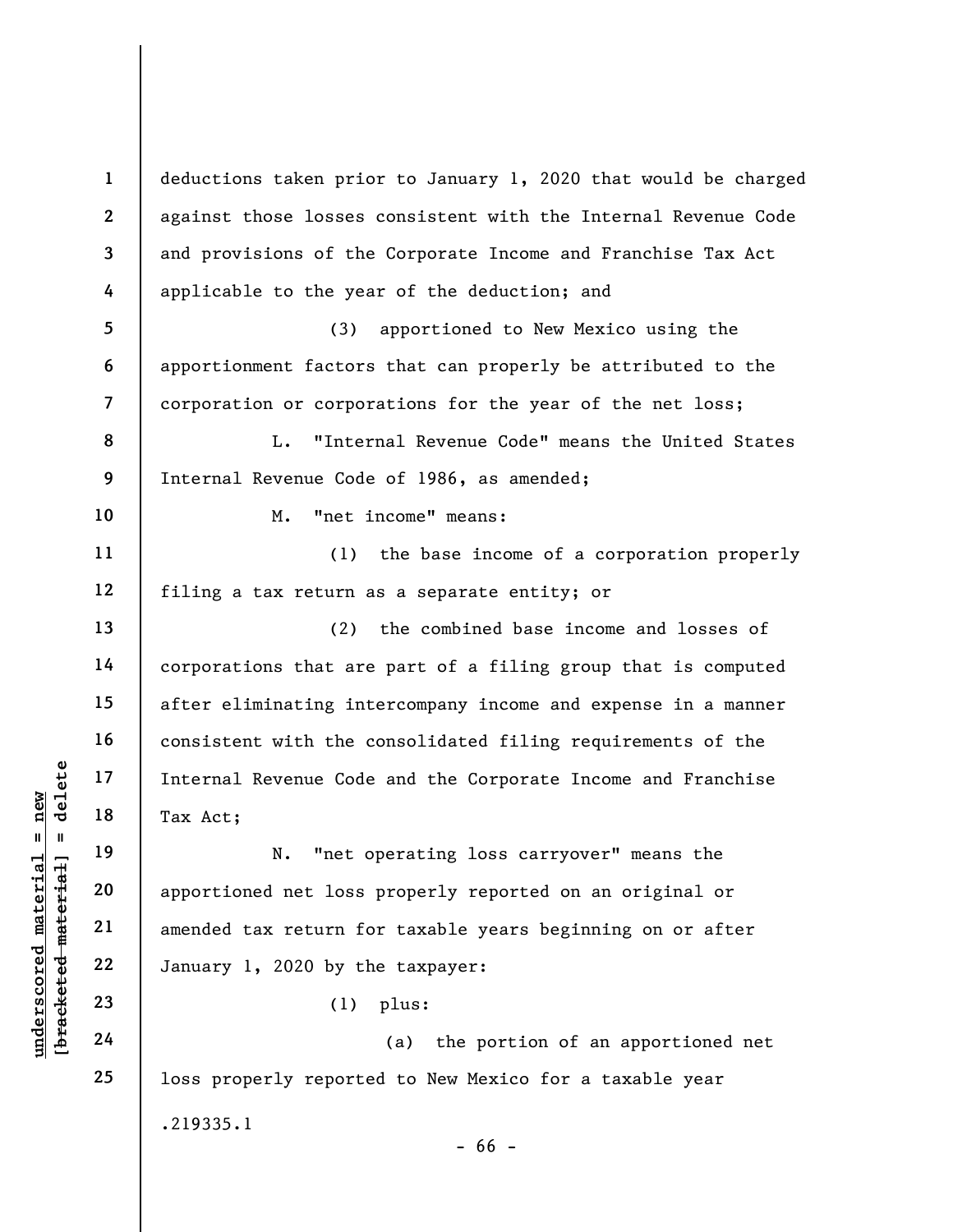understand material material eductions properly to the deductions of the net operating<br>deductions of the net operating<br>deduction 21<br>and 22<br>which the deduction is<br>deduction 23<br>diagonal material material deviation of Section 1 2 3 4 5 6 7 8 9 10 11 12 13 14 15 16 17 18 19 20 21 22 23 24 25 beginning on or after January 1, 2020, on a separate year return, to the extent the taxpayer would have been entitled to include the portion of such apportioned net loss in the taxpayer's consolidated net operating loss carryforward under the Internal Revenue Code if the taxpayer filed a consolidated federal return; and (b) the taxpayer's grandfathered net operating loss carryover; and (2) minus: (a) the amount of the net operating loss carryover attributed to an entity that has left the filing group, computed in a manner consistent with the consolidated filing requirements of the Internal Revenue Code and applicable regulations, as if the taxpayer were filing a consolidated return; and (b) the amount of net operating loss deductions properly taken by the taxpayer; O. "net operating loss deduction" means the portion of the net operating loss carryover that may be deducted from the taxpayer's apportioned net income under the Internal Revenue Code as of January 1, 2018 for the taxable year in which the deduction is taken, including the eighty percent limitation of Section 172(a) of the Internal Revenue Code as of January 1, 2018 calculated on the basis of the taxpayer's apportioned net income; .219335.1

- 67 -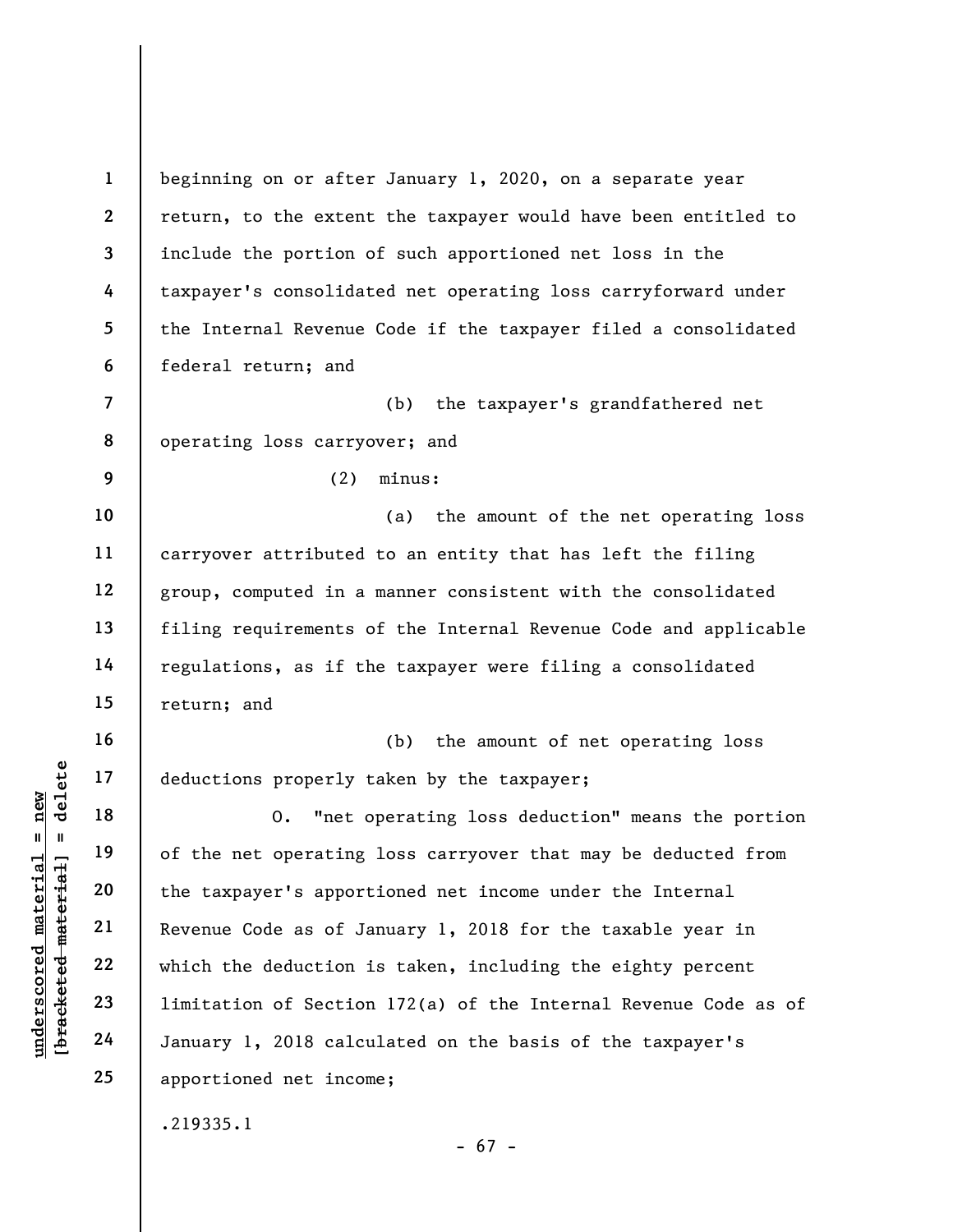7 P. "person" means any individual, estate, trust, receiver, cooperative association, club, corporation, company, firm, partnership, limited liability company, joint venture, syndicate or other association; "person" also means, to the extent permitted by law, any federal, state or other governmental unit or subdivision or agency, department or instrumentality thereof;

Q. "real estate investment trust" has the meaning ascribed to the term in Section 856 of the Internal Revenue Code, as that section may be amended or renumbered;

R. "related corporation" means a corporation that is under common ownership with one or more corporations but that is not included in the same tax return;

under 17<br>
and 18<br>
19<br>
19<br>
19<br>
administration and energies<br>
21<br>
22<br>
23<br>
19<br>
24<br>
24<br>
24<br>
20<br>
24<br>
24<br>
20<br>
24<br>
24<br>
20<br>
24<br>
24<br>
20<br>
24<br>
24<br>
20<br>
24<br>
24<br>
20<br>
24<br>
24<br>
20<br>
24<br>
24<br>
24<br>
24<br>
24<br>
24<br>
24<br>
24<br>
24<br>
20<br>
24<br>
24<br>
20<br>
24<br>
24<br> S. "return" means any tax or information return, including a water's-edge or worldwide combined return, a consolidated return, a declaration of estimated tax or a claim for refund, including any amendments or supplements to the return, required or permitted pursuant to a law subject to administration and enforcement pursuant to the Tax Administration Act and filed with the department by or on behalf of any person;

T. "secretary" means the secretary of taxation and revenue or the secretary's delegate;

U. "separate year return" means a properly filed original or amended return for a taxable year beginning on or .219335.1 - 68 -

1

2

3

4

5

6

8

9

10

11

12

13

14

15

16

17

18

19

20

21

22

23

24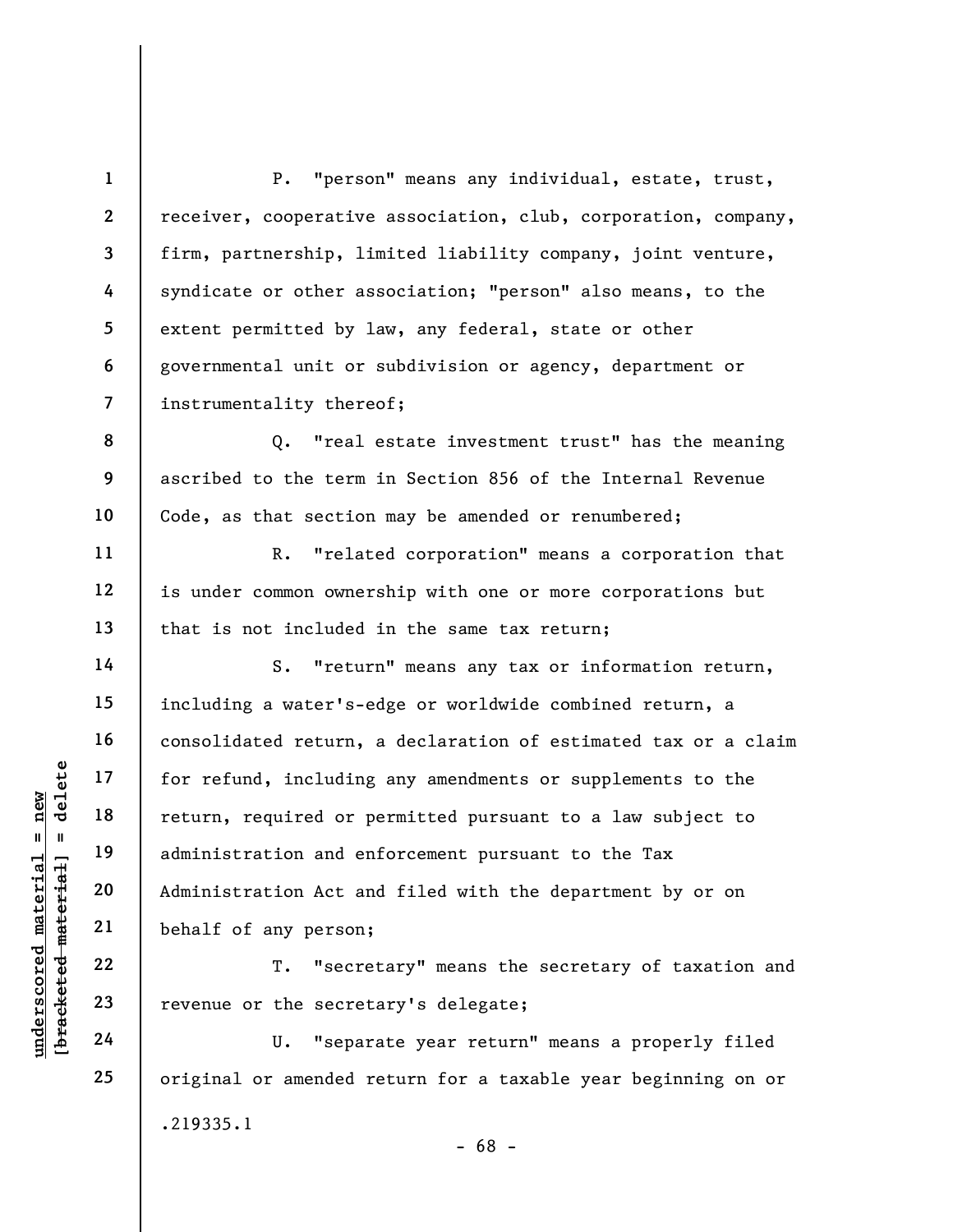after January 1, 2020 by a taxpayer reporting a loss, a portion of which is claimed as part of the net operating loss carryover by another taxpayer in a subsequent return period;

V. "state" means any state of the United States, the District of Columbia, the commonwealth of Puerto Rico, any territory or possession of the United States or political subdivision thereof or any political subdivision of a foreign country;

W. "state or local bond" means a bond issued by a state other than New Mexico or by a local government other than one of New Mexico's political subdivisions, the interest from which is excluded from income for federal income tax purposes under Section 103 of the Internal Revenue Code, as that section may be amended or renumbered;

X. "taxable income" means a taxpayer's apportioned net income minus the net operating loss deduction for the taxable year;

understand material material example and the Corporate Income<br>
with the Corporate Income<br>
with the Corporate Income<br>
case of the return material<br>
with the provisions of the<br>
23<br>
unde:<br>
24<br>
24<br>
22<br>
24<br>
22<br>
24<br>
22<br>
24<br>
22<br>
2 Y. "taxable year" means the calendar year or fiscal year upon the basis of which the net income is computed under the Corporate Income and Franchise Tax Act and includes, in the case of the return made for a fractional part of a year under the provisions of that act, the period for which the return is made;

Z. "taxpayer" means any corporation or group of corporations filing a return pursuant to Section 7-2A-8.3 NMSA .219335.1 - 69 -

1

2

3

4

5

6

7

8

9

10

11

12

13

14

15

16

17

18

19

20

21

22

23

24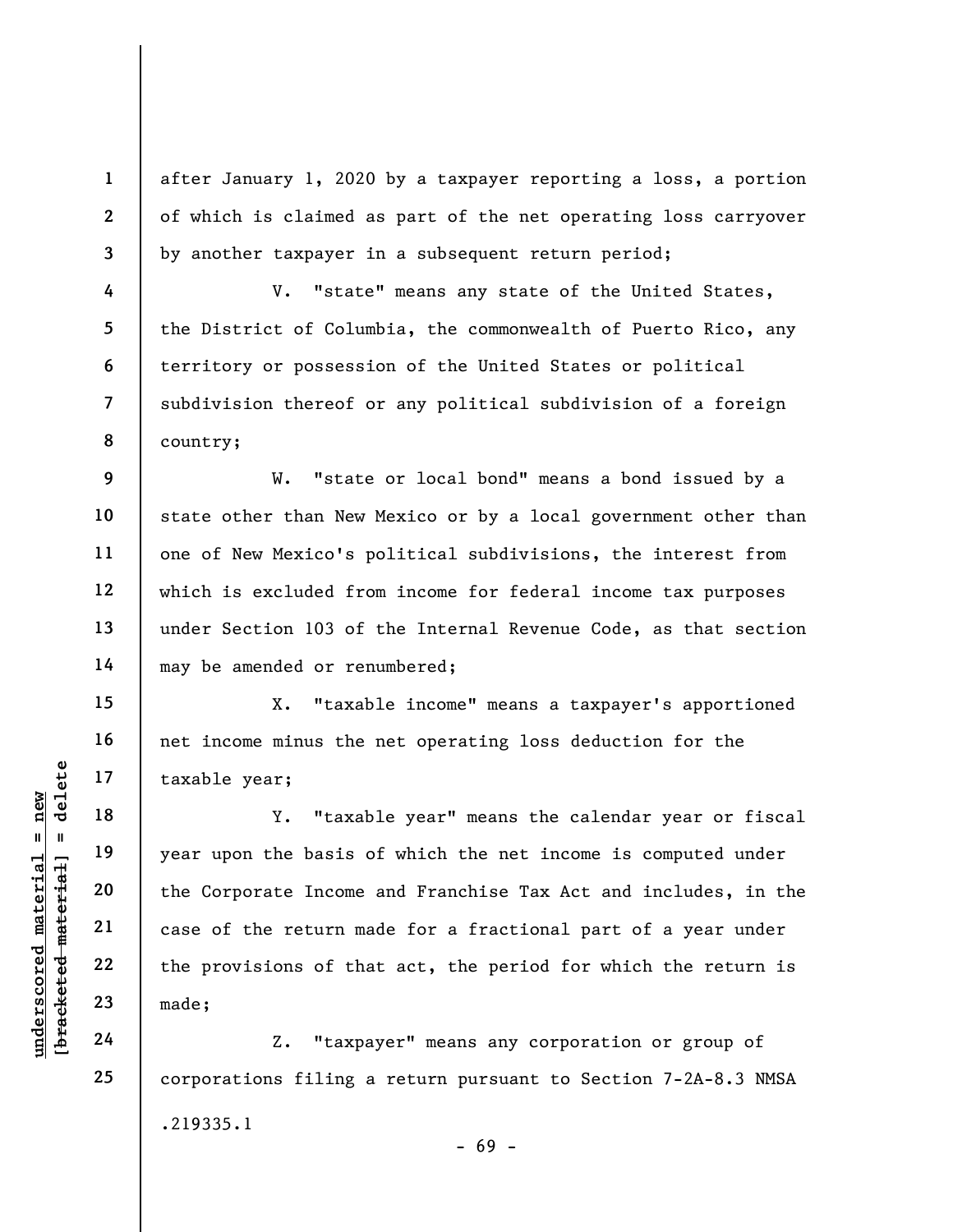1 2 1978 subject to the taxes imposed by the Corporate Income and Franchise Tax Act;

understand material material of a set of a unique that incorporate income tax<br>defined a 21 capacity of a set of a unique that is a corporate income tax<br>dependence a capacity of a corporate income tax<br>dependence material co 3 4 5 6 7 8 9 10 11 12 13 14 15 16 17 18 19 20 21 22 23 24 25 AA. "unitary group" means a group of two or more corporations, including a captive real estate investment trust, but not including an S corporation, an insurance company subject to the provisions of the New Mexico Insurance Code, an insurance company that would be subject to the New Mexico Insurance Code if the insurance company engaged in business in this state or a real estate investment trust that is not a captive real estate investment trust, that are: (1) related through common ownership; and (2) economically interdependent with one another as demonstrated by the following factors: (a) centralized management; (b) functional integration; and (c) economies of scale; BB. "water's-edge group" means all corporations that are part of a unitary group, except: (1) corporations that are exempt from corporate income tax pursuant to Section 7-2A-4 NMSA 1978; and (2) corporations wherever organized or incorporated that have less than twenty percent of their property, payroll and sales sourced to locations within the United States, following the sourcing rules of the Uniform Division of Income for Tax Purposes Act; and .219335.1

 $- 70 -$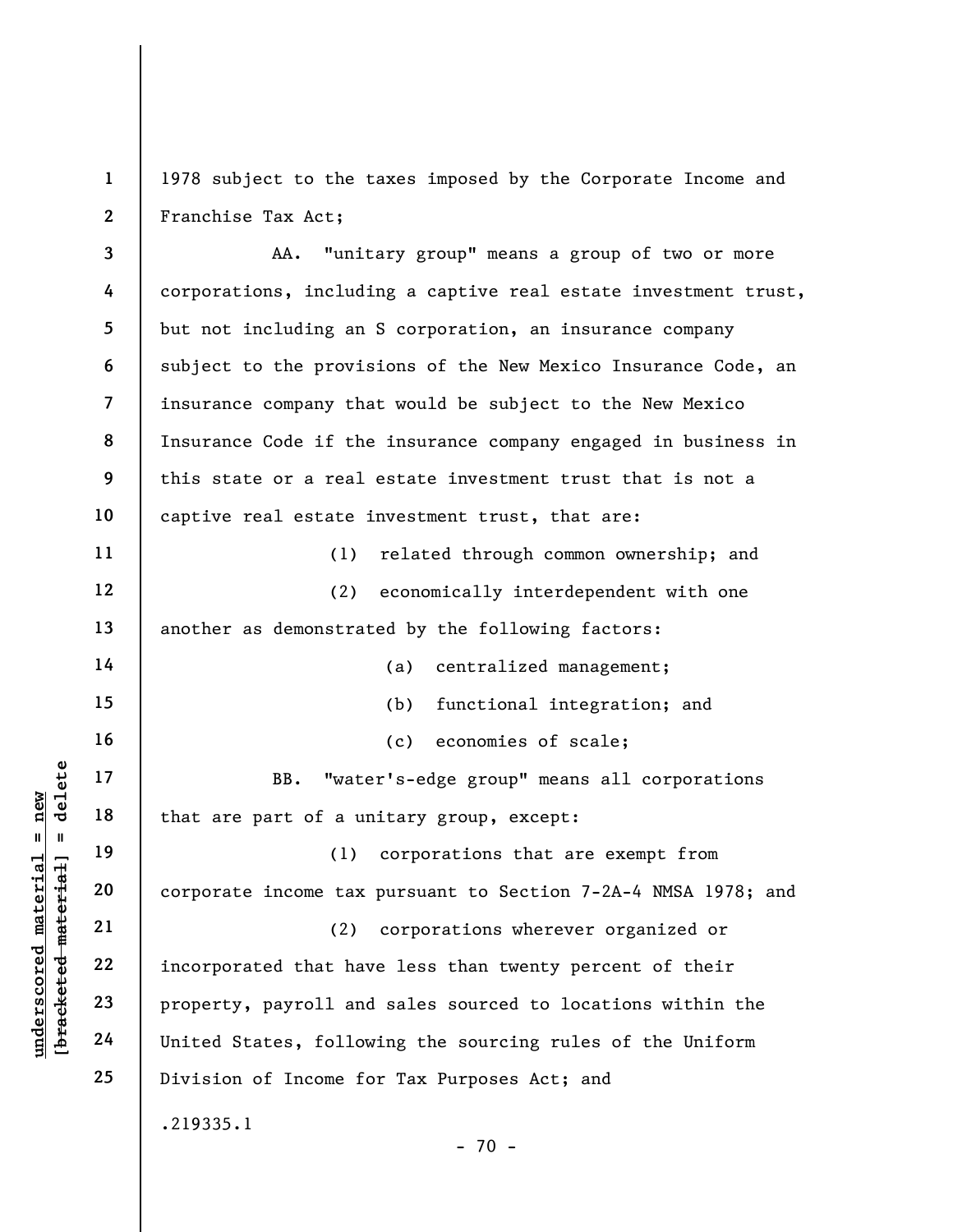understand material material material material material material material material material material material material material material material material material material material material material material material mate 1 2 3 4 5 6 7 8 9 10 11 12 13 14 15 16 17 18 19 20 21 22 23 24 25 CC. "worldwide combined group" means all members of a unitary group, except members that are exempt from corporate income tax pursuant to Section 7-2A-4 NMSA 1978, irrespective of the country in which the corporations are incorporated or conduct business activity." SECTION 41. Section 7-9-3.5 NMSA 1978 (being Laws 2003, Chapter 272, Section 3, as amended) is amended to read: "7-9-3.5. DEFINITION--GROSS RECEIPTS.-- A. As used in the Gross Receipts and Compensating Tax Act: (1) "gross receipts" means the total amount of money or the value of other consideration received from selling property in New Mexico, from leasing or licensing property employed in New Mexico, from granting a right to use a franchise employed in New Mexico, from selling services performed outside New Mexico, the product of which is initially used in New Mexico, or from performing services in New Mexico. In an exchange in which the money or other consideration received does not represent the value of the property or service exchanged, "gross receipts" means the reasonable value of the property or service exchanged; (2) "gross receipts" includes: (a) any receipts from sales of tangible personal property handled on consignment; (b) the total commissions or fees .219335.1

- 71 -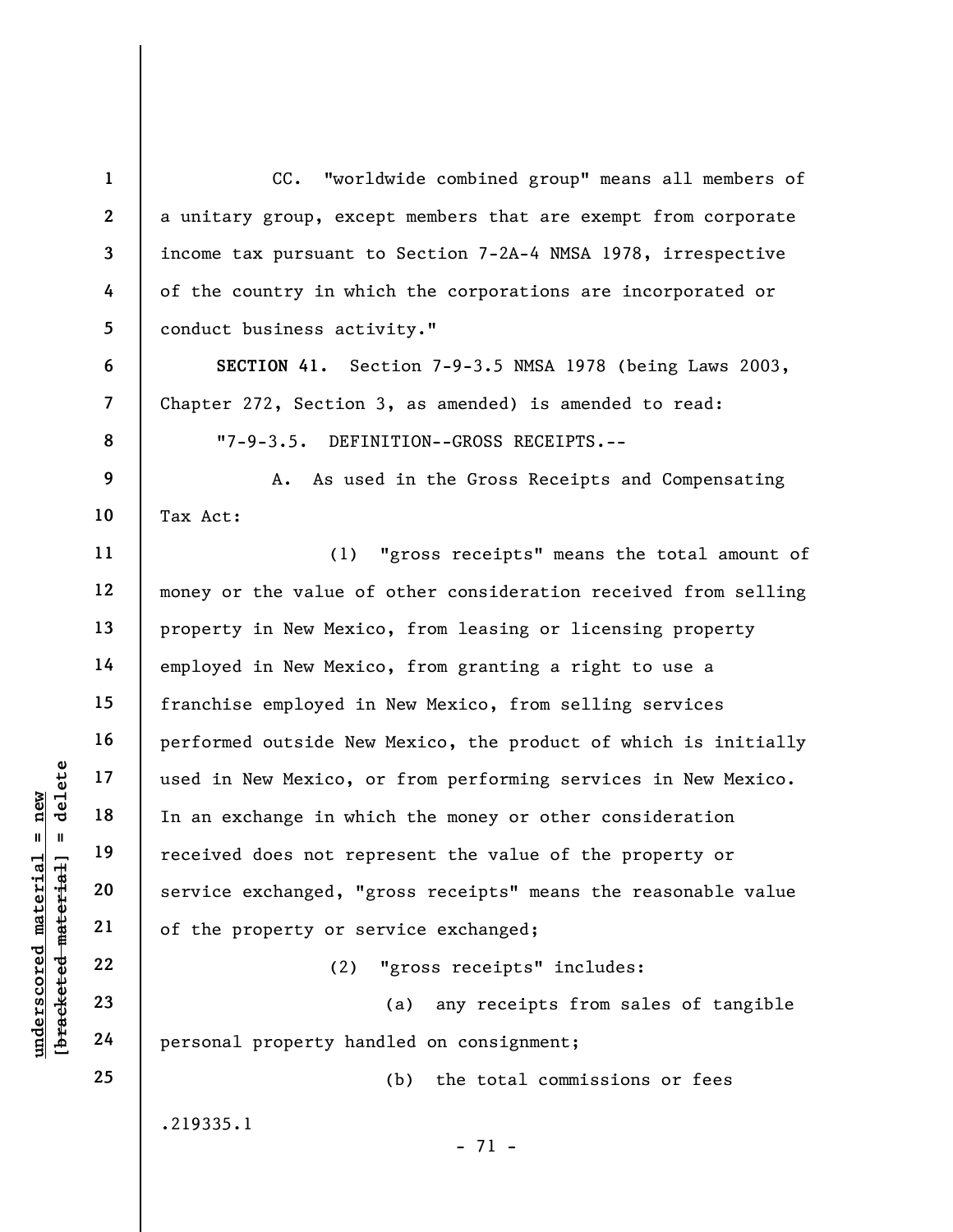underscored material = new [bracketed material] = delete 1 2 3 4 5 6 7 8 9 10 11 12 13 14 15 16 17 18 19 20 21 22 23 24 25 derived from the business of buying, selling or promoting the purchase, sale or lease, as an agent or broker on a commission or fee basis, of any property, service, stock, bond or security; (c) amounts paid by members of any cooperative association or similar organization for sales or leases of personal property or performance of services by such organization; (d) amounts received from transmitting messages or conversations by persons providing telephone or telegraph services; (e) amounts received by a New Mexico florist from the sale of flowers, plants or other products that are customarily sold by florists where the sale is made pursuant to orders placed with the New Mexico florist that are filled and delivered outside New Mexico by an out-of-state florist; (f) the receipts of a home service provider from providing mobile telecommunications services to customers whose place of primary use is in New Mexico if: 1) the mobile telecommunications services originate and terminate in the same state, regardless of where the services originate, terminate or pass through; and 2) the charges for mobile telecommunications services are billed by or for a customer's home service provider and are deemed provided by the home .219335.1

- 72 -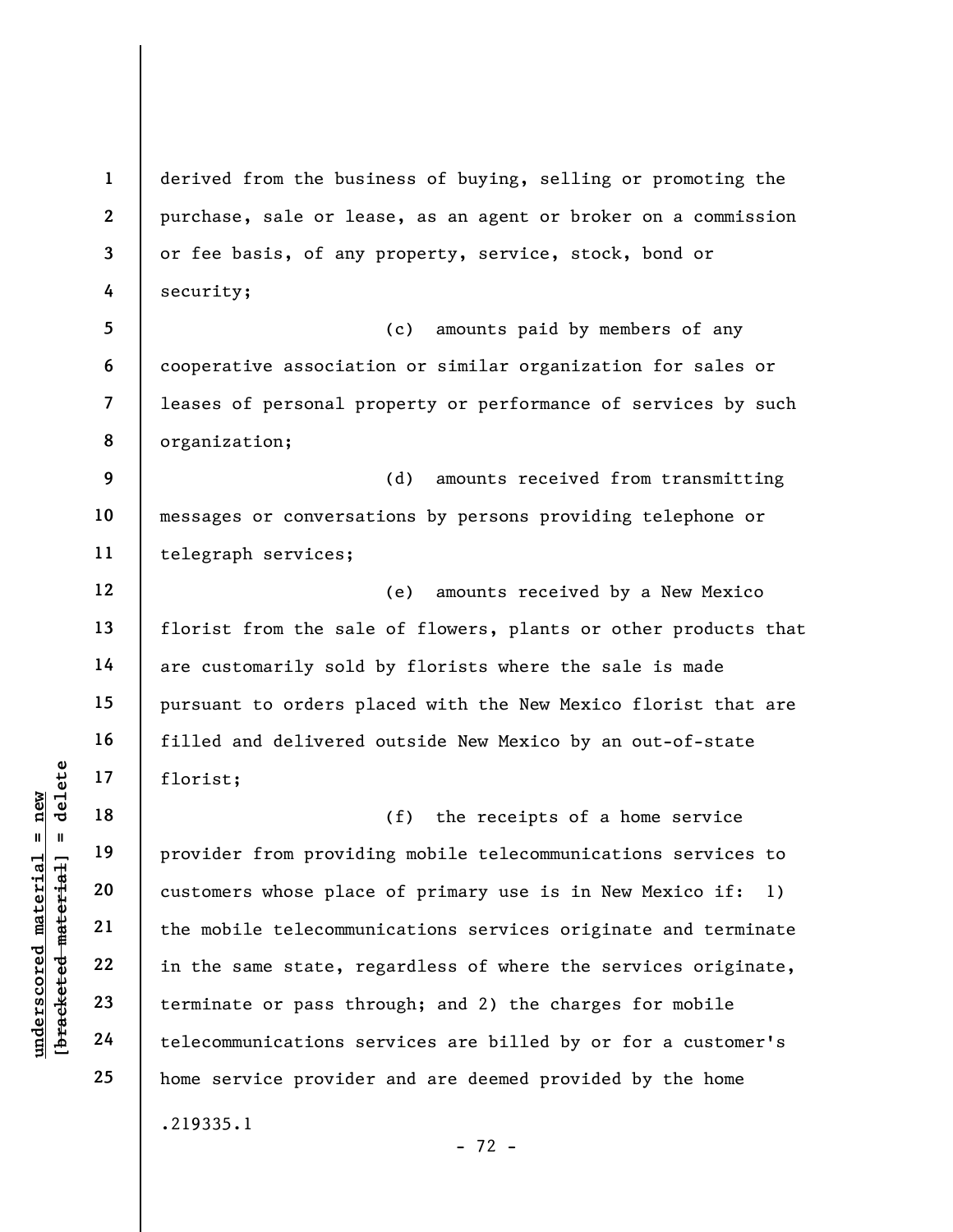under 17<br>
= 18<br>
= 18<br>
= 19<br>
= 19<br>
= 19<br>
= 19<br>
= 19<br>
= 19<br>
= 19<br>
= 19<br>
= 19<br>
= 19<br>
= 19<br>
= 19<br>
= 19<br>
21<br>
22<br>
= 10<br>
= 10<br>
= 10<br>
= 10<br>
= 10<br>
= 10<br>
= 10<br>
= 10<br>
= 10<br>
= 10<br>
= 10<br>
= 10<br>
= 10<br>
= 10<br>
= 10<br>
= 10<br>
= 10<br>
= 10<br>
= 10<br> 1 2 3 4 5 6 7 8 9 10 11 12 13 14 15 16 17 18 19 20 21 22 23 24 25 service provider. For the purposes of this section, "home service provider", "mobile telecommunications services", "customer" and "place of primary use" have the meanings given in the federal Mobile Telecommunications Sourcing Act; and (g) receipts collected by a marketplace provider engaging in business in the state from sales, leases and licenses of tangible personal property, sales of licenses and sales of services or licenses for use of real property that are sourced to this state and are facilitated by the marketplace provider on behalf of marketplace sellers, regardless of whether the marketplace sellers are engaging in business in the state; and (3) "gross receipts" excludes: (a) cash discounts allowed and taken; (b) New Mexico gross receipts tax, governmental gross receipts tax and leased vehicle gross receipts tax payable on transactions for the reporting period; (c) taxes imposed pursuant to the provisions of any local option gross receipts tax that is payable on transactions for the reporting period; (d) any tax imposed pursuant to the Lynn and Erin Compassionate Use Act and the Cannabis Tax Act;  $[\frac{d}{d}]$  (e) any gross receipts or sales taxes imposed by an Indian nation, tribe or pueblo; provided that the tax is approved, if approval is required by federal .219335.1 - 73 -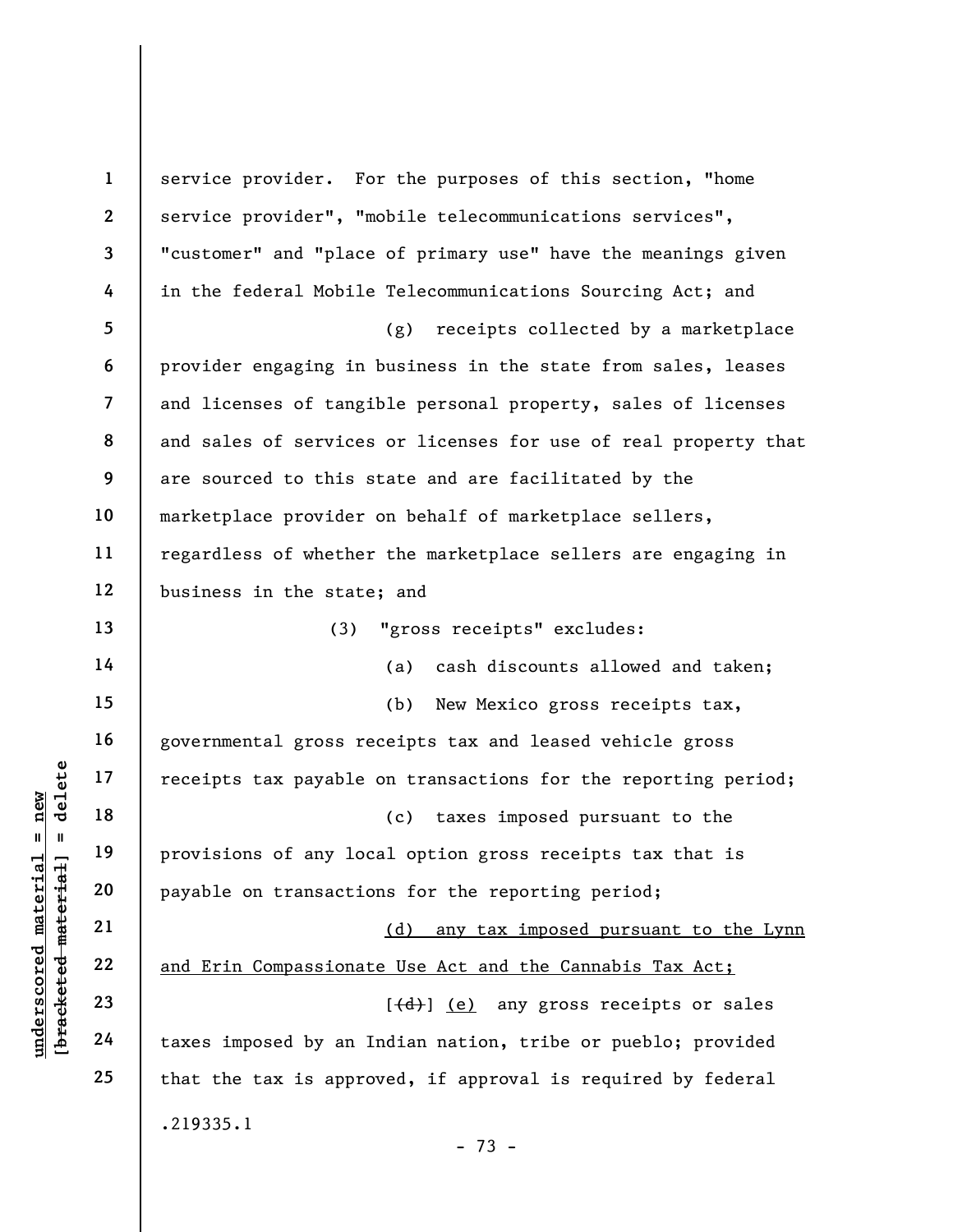law or regulation, by the secretary of the interior of the United States; and provided further that the gross receipts or sales tax imposed by the Indian nation, tribe or pueblo provides a reciprocal exclusion for gross receipts, sales or gross receipts-based excise taxes imposed by the state or its political subdivisions;

 $[\frac{1}{e}]$  (f) any type of time-price differential;

 $[\frac{f(f)}{f}]$  (g) amounts received solely on behalf of another in a disclosed agency capacity; and  $[\frac{1}{2}, \frac{1}{2}]$  (h) amounts received by a New Mexico florist from the sale of flowers, plants or other products that are customarily sold by florists where the sale is made pursuant to orders placed with an out-of-state florist for filling and delivery in New Mexico by a New Mexico florist.

under any type of cha<br>
and the leasing of proper<br>
seller or lessor may<br>
type of time-price di<br>
receipts as and when<br>
the seller or lessor<br>
22<br>
the seller or lessor<br>
the seller or lessor<br>
23<br>
interest in any such<br>
24<br>
lesso B. When the sale of property or service is made under any type of charge, conditional or time-sales contract or the leasing of property is made under a leasing contract, the seller or lessor may elect to treat all receipts, excluding any type of time-price differential, under such contracts as gross receipts as and when the payments are actually received. If the seller or lessor transfers the seller's or lessor's interest in any such contract to a third person, the seller or lessor shall pay the gross receipts tax upon the full sale or leasing contract amount, excluding any type of time-price .219335.1

- 74 -

1

2

3

4

5

6

7

8

9

10

11

12

13

14

15

16

17

18

19

20

21

22

23

24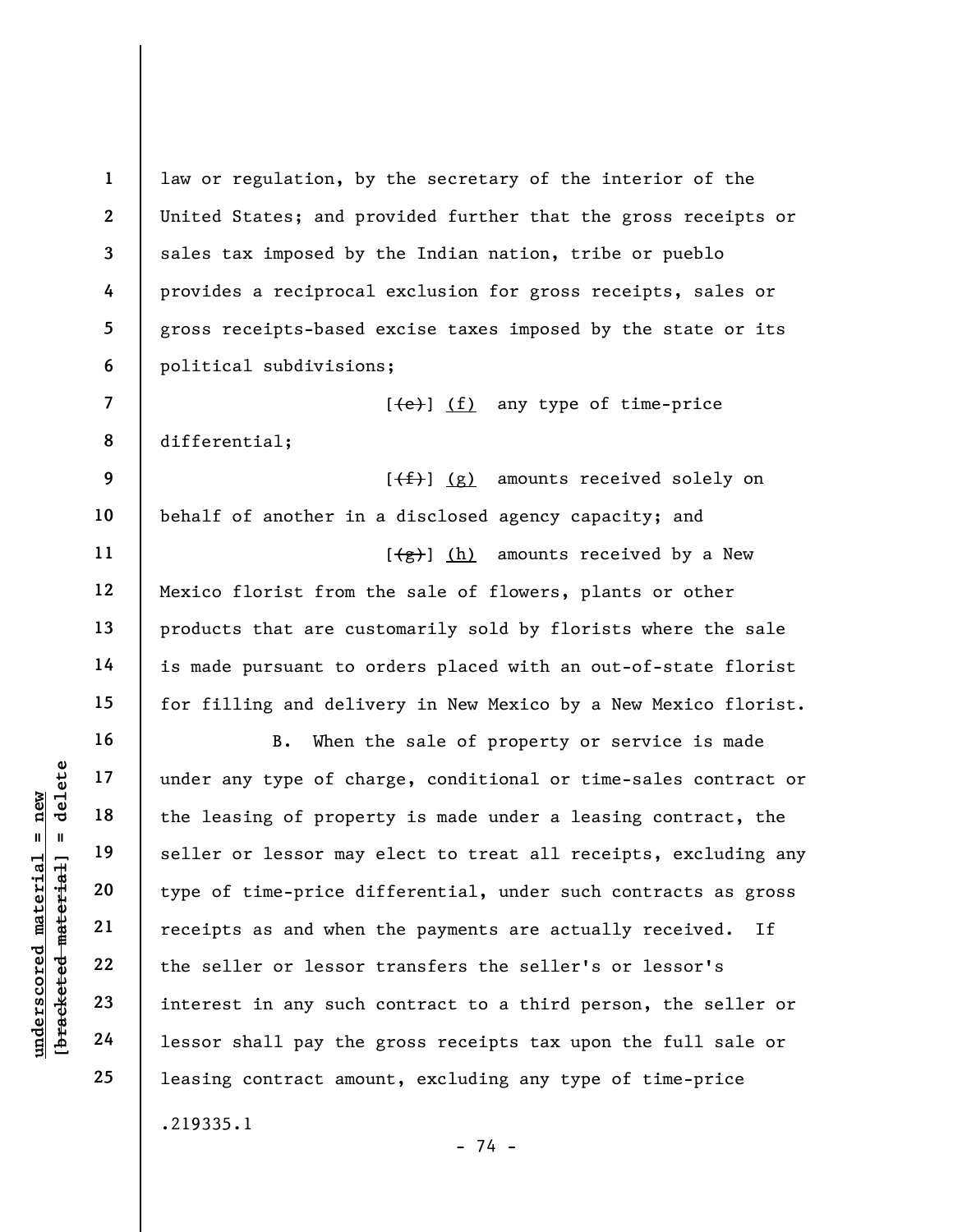1 differential."

5

6

7

8

9

10

11

12

13

14

18

19

20

21

22

23

24

2 3 4 SECTION 42. Section 7-9-73.2 NMSA 1978 (being Laws 1998, Chapter 95, Section 2 and Laws 1998, Chapter 99, Section 4, as amended) is amended to read:

"7-9-73.2. DEDUCTION--GROSS RECEIPTS TAX AND GOVERNMENTAL GROSS RECEIPTS TAX--PRESCRIPTION DRUGS--OXYGEN--CANNABIS.--

A. Receipts from the sale of prescription drugs, [and] oxygen and oxygen services provided by a licensed medicare durable medical equipment provider and cannabis that is purchased in accordance with the Lynn and Erin Compassionate Use Act and the Cannabis Regulation Act may be deducted from gross receipts and governmental gross receipts.

B. For the purposes of this section, "prescription drugs" means insulin and substances that are:

15 16 17 (1) dispensed by or under the supervision of a licensed pharmacist or by a physician or other person authorized under state law to do so;

(2) prescribed for a specified person by a person authorized under state law to prescribe the substance; and

under stat<br>
and the stat<br>
in the stat<br>
in the stat<br>
in the stat<br>
in the stat<br>
is the stat<br>
in the stat<br>
in the stat<br>
in the stat (2)<br>
and<br>
21<br>
contained in Subparage<br>
23<br>
24<br>
Chapter 297, Section<br>
24<br>
29<br>
29<br>
29<br>
29<br>
29<br>
2 (3) subject to the restrictions on sale contained in Subparagraph 1 of Subsection (b) of 21 USCA 353." SECTION 43. Section 9-16-4 NMSA 1978 (being Laws 1983, Chapter 297, Section 20, as amended) is amended to read:

> "9-16-4. DEPARTMENT ESTABLISHED.--The "regulation and .219335.1  $- 75 -$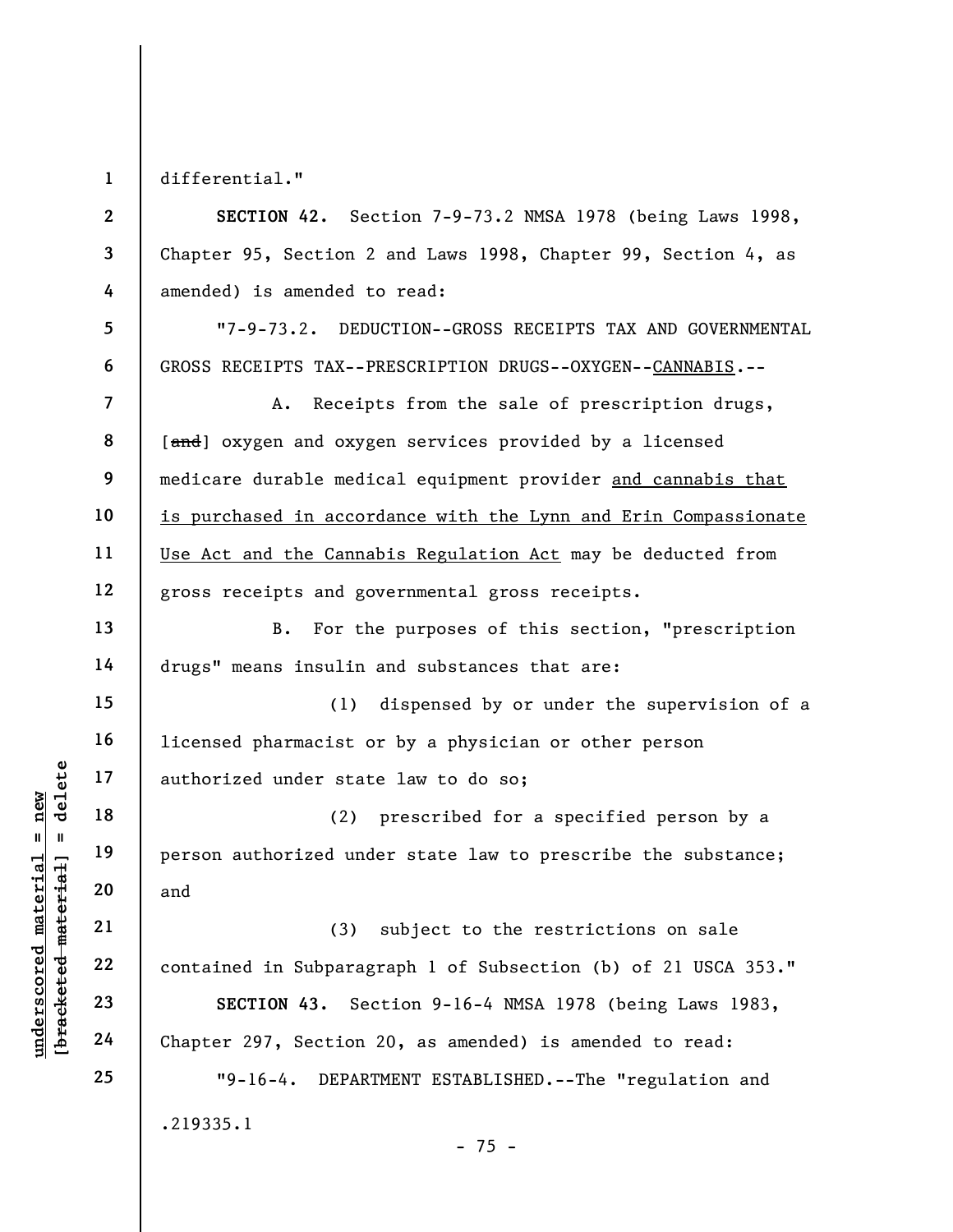understanding to the medical use<br>  $\begin{array}{c|c|c|c} \mathbf{u} & \mathbf{u} & \mathbf{u} & \mathbf{u} & \mathbf{u} & \mathbf{u} & \mathbf{u} & \mathbf{u} & \mathbf{u} & \mathbf{u} & \mathbf{u} & \mathbf{u} & \mathbf{u} & \mathbf{u} & \mathbf{u} & \mathbf{u} & \mathbf{u} & \mathbf{u} & \mathbf{u} & \mathbf{u} & \mathbf{u} & \mathbf{u} & \mathbf{u} & \mathbf{u} & \mathbf{u}$ 1 2 3 4 5 6 7 8 9 10 11 12 13 14 15 16 17 18 19 20 21 22 licensing department" is created in the executive branch. The department shall not be a cabinet department. The department shall consist of but not be limited to the following divisions: A. the administrative services division; B. the construction industries division; C. the financial institutions division; D. the securities division; E. the manufactured housing division; [and] F. the alcoholic beverage control division; and G. the cannabis regulation division." SECTION 44. Section 26-2B-4 NMSA 1978 (being Laws 2007, Chapter 210, Section 4, as amended) is amended to read: "26-2B-4. EXEMPTION FROM CRIMINAL AND CIVIL PENALTIES FOR THE MEDICAL USE OF CANNABIS.-- A. A qualified patient or a qualified patient's primary caregiver shall not be subject to arrest, prosecution or penalty in any manner for the possession of or the medical use of cannabis if the quantity of cannabis does not exceed an adequate supply; provided that a qualified patient or the qualified patient's primary caregiver may possess that qualified patient's harvest of cannabis. B. A reciprocal participant shall not be subject to

arrest, prosecution or penalty in any manner for the possession of or the medical use of cannabis if the quantity of cannabis does not exceed the limit identified by department rule.

.219335.1

23

24

25

- 76 -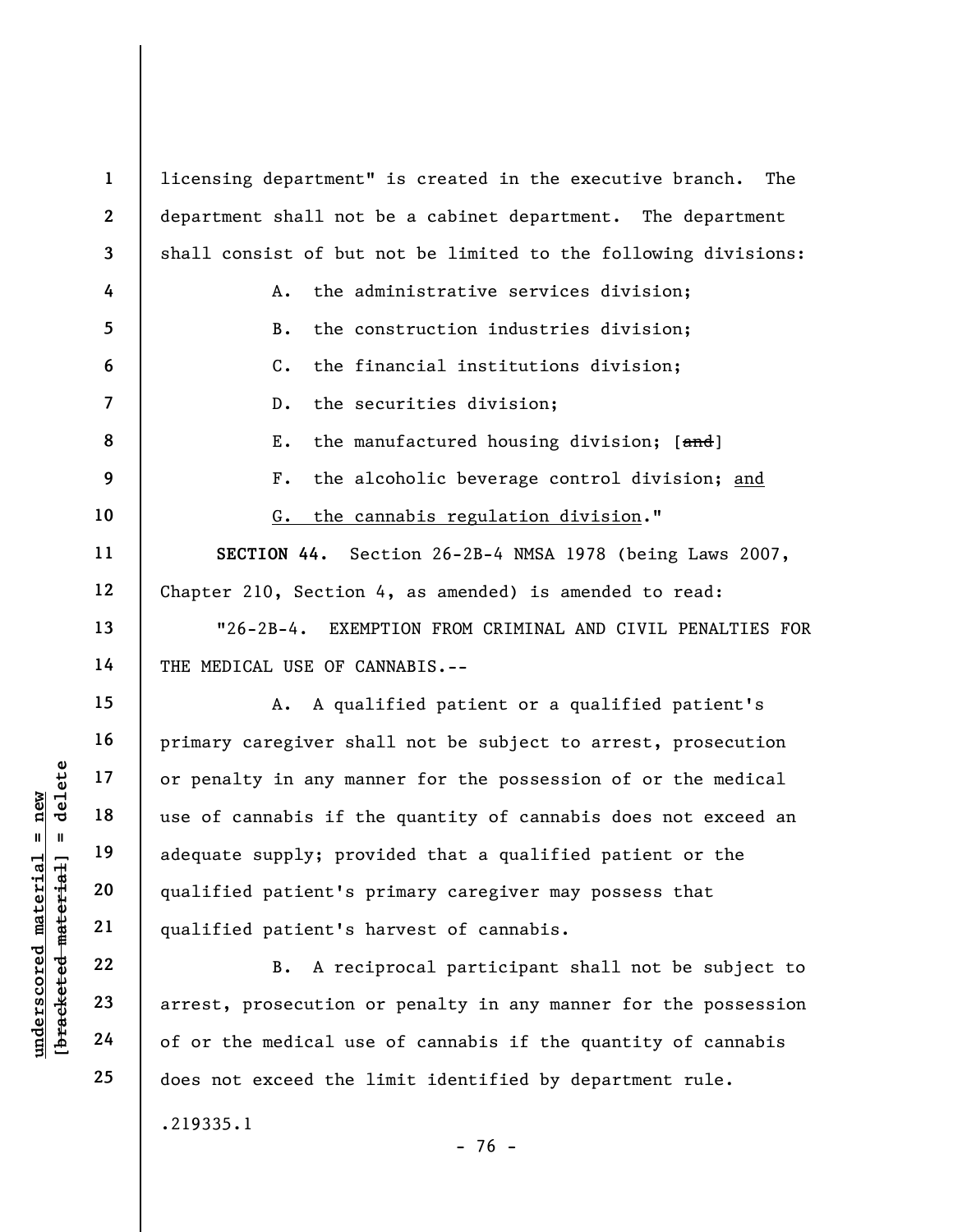understand material material states of cannot and the influence of cannot start is acting consistent (4)<br>
is acting consistent (4)<br>
deleted transferring, without<br>
patient or primary cannotis; or<br>
23<br>
deleted 22<br>
24 a perso 1 2 3 4 5 6 7 8 9 10 11 12 13 14 15 16 17 18 19 20 21 22 23 24 25 C. The following conduct is lawful and shall not constitute grounds for detention, search or arrest of a person or for a violation of probation or parole, and cannabis products that relate to the conduct are not contraband or subject to seizure or forfeiture pursuant to the Controlled Substances Act or the Forfeiture Act: (1) a qualified patient or primary caregiver possessing or transporting not more than an adequate supply or a reciprocal participant possessing or transporting not more than the limit identified by department rule; (2) a qualified patient or primary caregiver purchasing or obtaining not more than an adequate supply from a lawful source or a reciprocal participant purchasing or obtaining not more than the limit identified by department rule; (3) a qualified patient using or being under the influence of cannabis; provided that the qualified patient is acting consistent with law; (4) a qualified patient or primary caregiver transferring, without financial consideration, to a qualified patient or primary caregiver not more than two ounces of cannabis; or (5) with respect to cannabis cultivated under a personal production license, a qualified patient or primary caregiver possessing, planting, cultivating, harvesting, .219335.1

- 77 -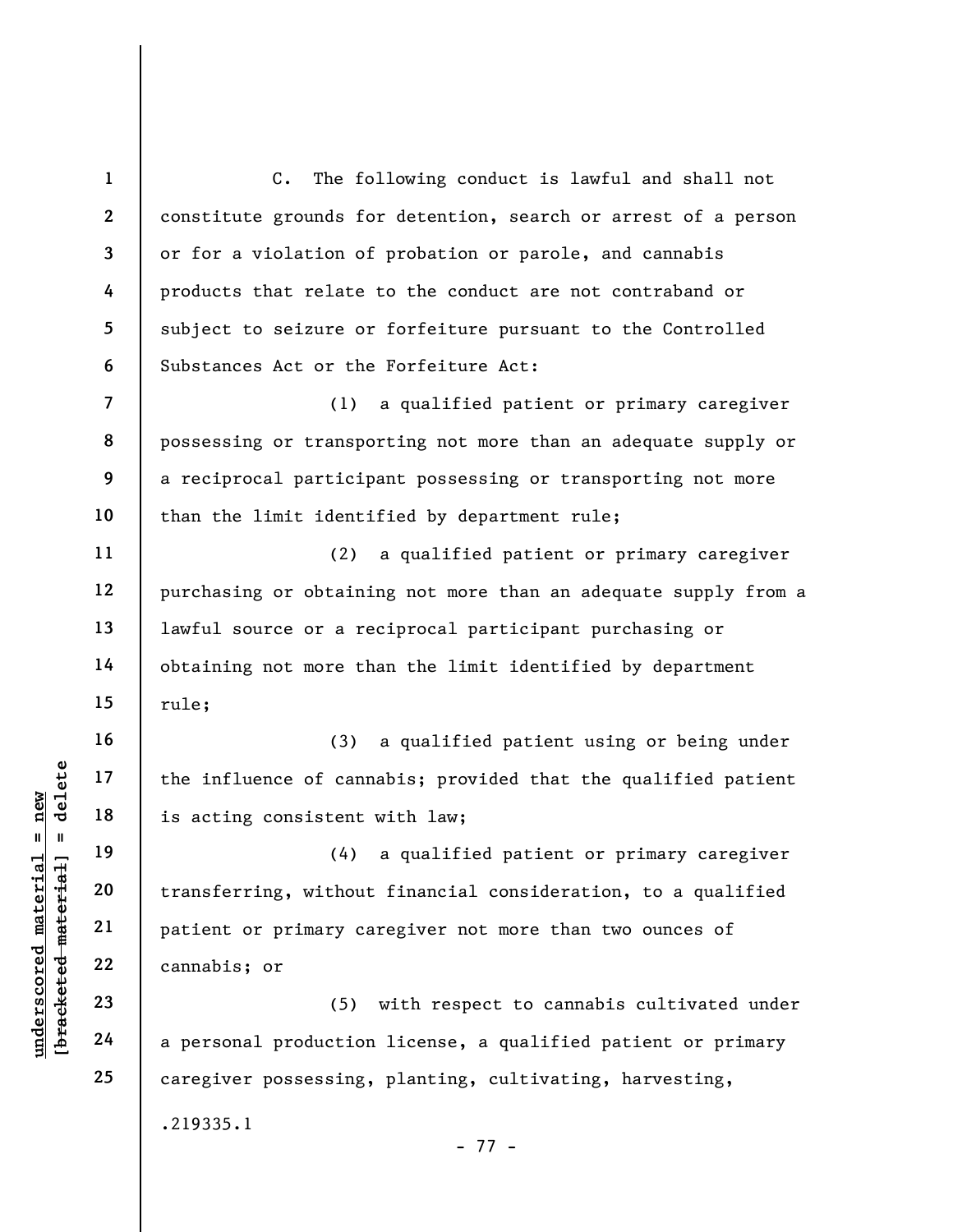understand material material experience in the medical use of cannab<br>
wedget that all medical use of cannab<br>
wedget material primary caregiver; an<br>
22<br>
understand 22<br>
23<br>
24<br>
24<br>
E. A qual 1 2 3 4 5 6 7 8 9 10 11 12 13 14 15 16 17 18 19 20 21 22 23 24 25 drying, manufacturing or transporting cannabis plants or cannabis products as allowed by department rule; provided that a qualified patient or primary caregiver who possesses a personal production license shall not manufacture cannabis products using an oil extractor solvent that is stored under pressure [unless the qualified patient or primary caregiver holds a separate license from the department permitting the person to manufacture cannabis products using an oil extractor solvent that is under pressure]. D. Subsection A of this section shall not apply to a qualified patient under the age of eighteen years, unless: (1) the qualified patient's practitioner has explained the potential risks and benefits of the medical use of cannabis to the qualified patient and to a parent, guardian or person having legal custody of the qualified patient; and (2) a parent, guardian or person having legal custody consents in writing to: (a) allow the qualified patient's medical use of cannabis; (b) serve as the qualified patient's primary caregiver; and (c) control the dosage and the frequency of the medical use of cannabis by the qualified patient. E. A qualified patient or a primary caregiver shall be granted the full legal protections provided in this section .219335.1 - 78 -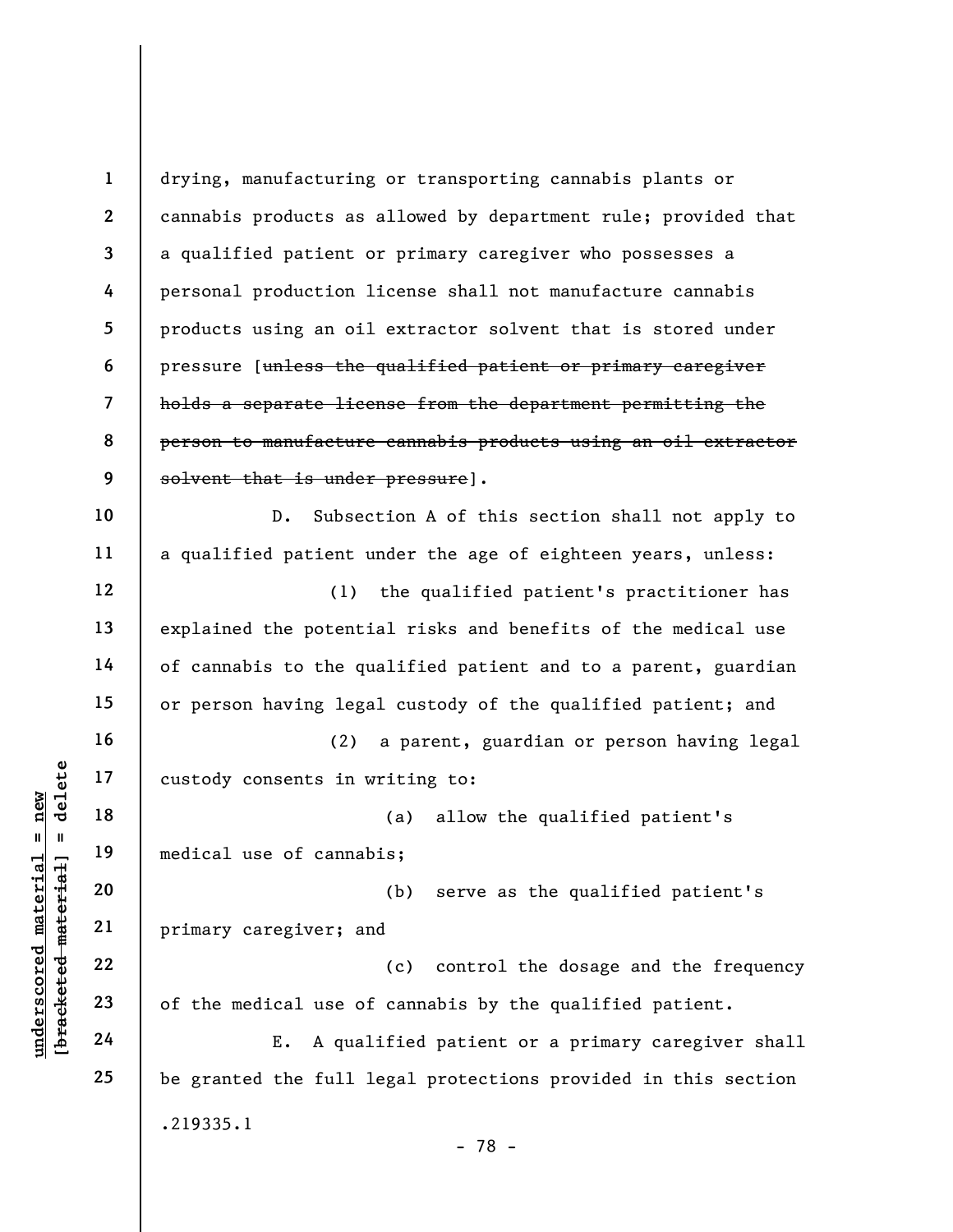if the qualified patient or primary caregiver is in possession of a registry identification card. If the qualified patient or primary caregiver is not in possession of a registry identification card, the qualified patient or primary caregiver shall be given an opportunity to produce the registry identification card before any arrest or criminal charges or other penalties are initiated.

F. A practitioner shall not be subject to arrest or prosecution, penalized in any manner or denied any right or privilege for recommending the medical use of cannabis or providing written certification for the medical use of cannabis pursuant to the Lynn and Erin Compassionate Use Act.

understative that<br>  $\begin{array}{c|c|c|c} \text{u} & \text{u} & \text{u} & \text{u} & \text{u} & \text{u} & \text{u} & \text{u} & \text{u} & \text{u} & \text{u} & \text{u} & \text{u} & \text{u} & \text{u} & \text{u} & \text{u} & \text{u} & \text{u} & \text{u} & \text{u} & \text{u} & \text{u} & \text{u} & \text{u} & \text{u} & \text{u} & \text{u} & \text{u} & \text{u} & \text{u} & \text{$ [G. A licensee or licensee representative shall not be subject to arrest, prosecution or penalty, in any manner, for the production, possession, manufacture, distribution, dispensing or testing of cannabis pursuant to the Lynn and Erin Compassionate Use Act. Conduct by a licensee or a licensee representative that is allowed pursuant to a license and conduct by a person that allows property to be used by a licensee or a licensee representative for conduct allowed pursuant to a license is lawful, is not a violation of state or local law and is not a basis for seizure or forfeiture of property or assets under state or local law.

H. G. Any property interest that is possessed, owned or used in connection with the medical use of cannabis, .219335.1 - 79 -

1

2

3

4

5

6

7

8

9

10

11

12

13

14

15

16

17

18

19

20

21

22

23

24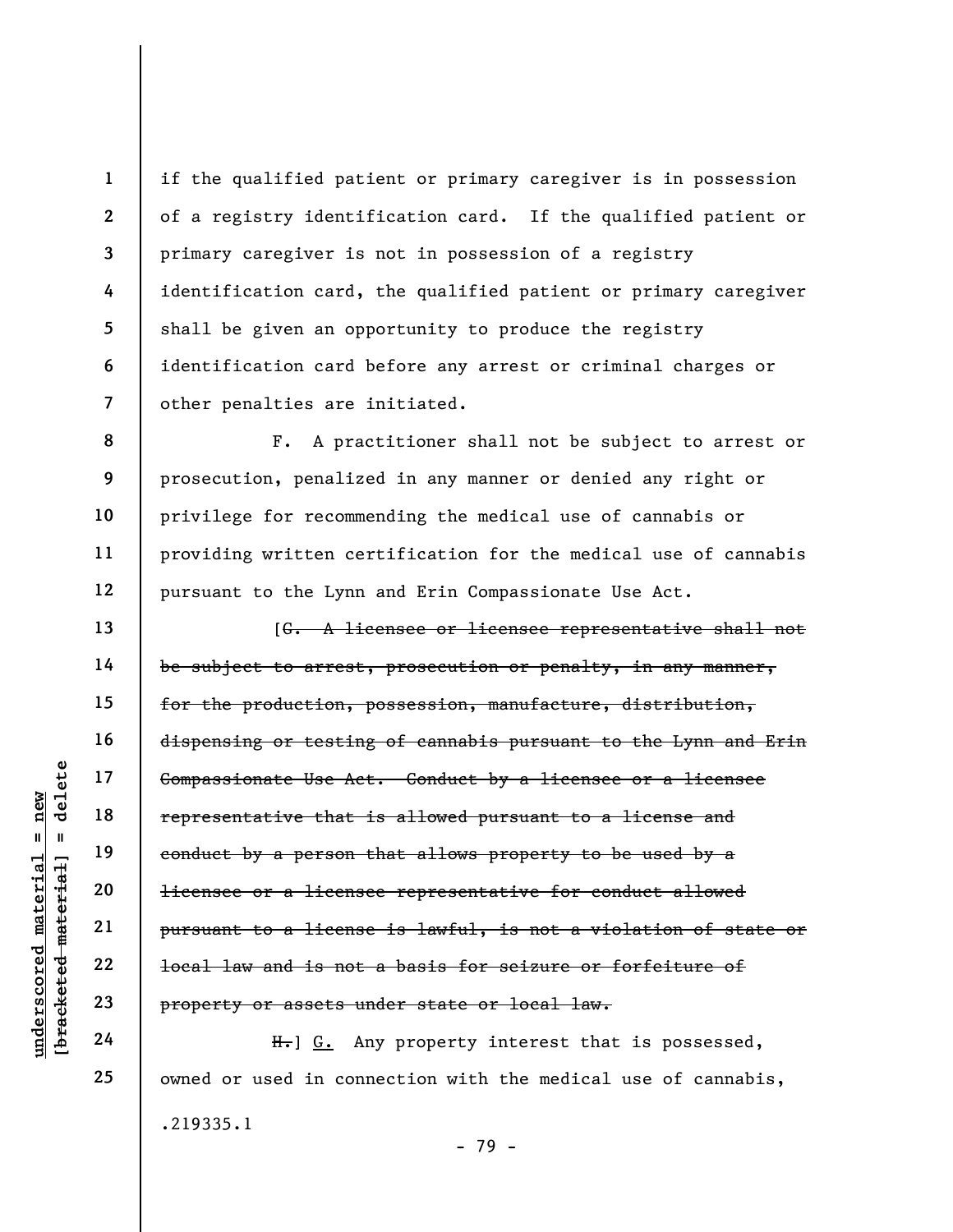1 2 3 4 5 6 7 8 9 10 11 12 13 14 or acts incidental to such use, shall not be harmed, neglected, injured or destroyed while in the possession of state or local law enforcement officials. Any such property interest shall not be forfeited under any state or local law providing for the forfeiture of property except as provided in the Forfeiture Act. Cannabis, paraphernalia or other property seized from a qualified patient or primary caregiver in connection with the claimed medical use of cannabis shall be returned immediately upon the determination by a court or prosecutor that the qualified patient or primary caregiver is entitled to the protections of the provisions of the Lynn and Erin Compassionate Use Act, as may be evidenced by a failure to actively investigate the case, a decision not to prosecute, the dismissal of charges or acquittal.

understand material material process of the material pair of the provisions of the<br>diagonal material pair is allowed pursuant to be<br>diagonal material pair is allowed pursuant to idea the prosecution for a can<br>diagonal mate  $[\frac{1}{\sqrt{1}}]$  H. A state or local government shall not impose a criminal, civil or administrative penalty on a licensee [or a licensee representative], or on a person that allows property to be used by a licensee [or a licensee representative] pursuant to a license, solely for conduct that is allowed pursuant to a license.

 $[\frac{1}{\sqrt{1}}]$  I. A person shall not be subject to arrest or prosecution for a cannabis-related offense for simply being in the presence of the medical use of cannabis as permitted under the provisions of the Lynn and Erin Compassionate Use Act."

SECTION 45. Section 26-2B-5 NMSA 1978 (being Laws 2007, .219335.1 - 80 -

15

16

17

18

19

20

21

22

23

24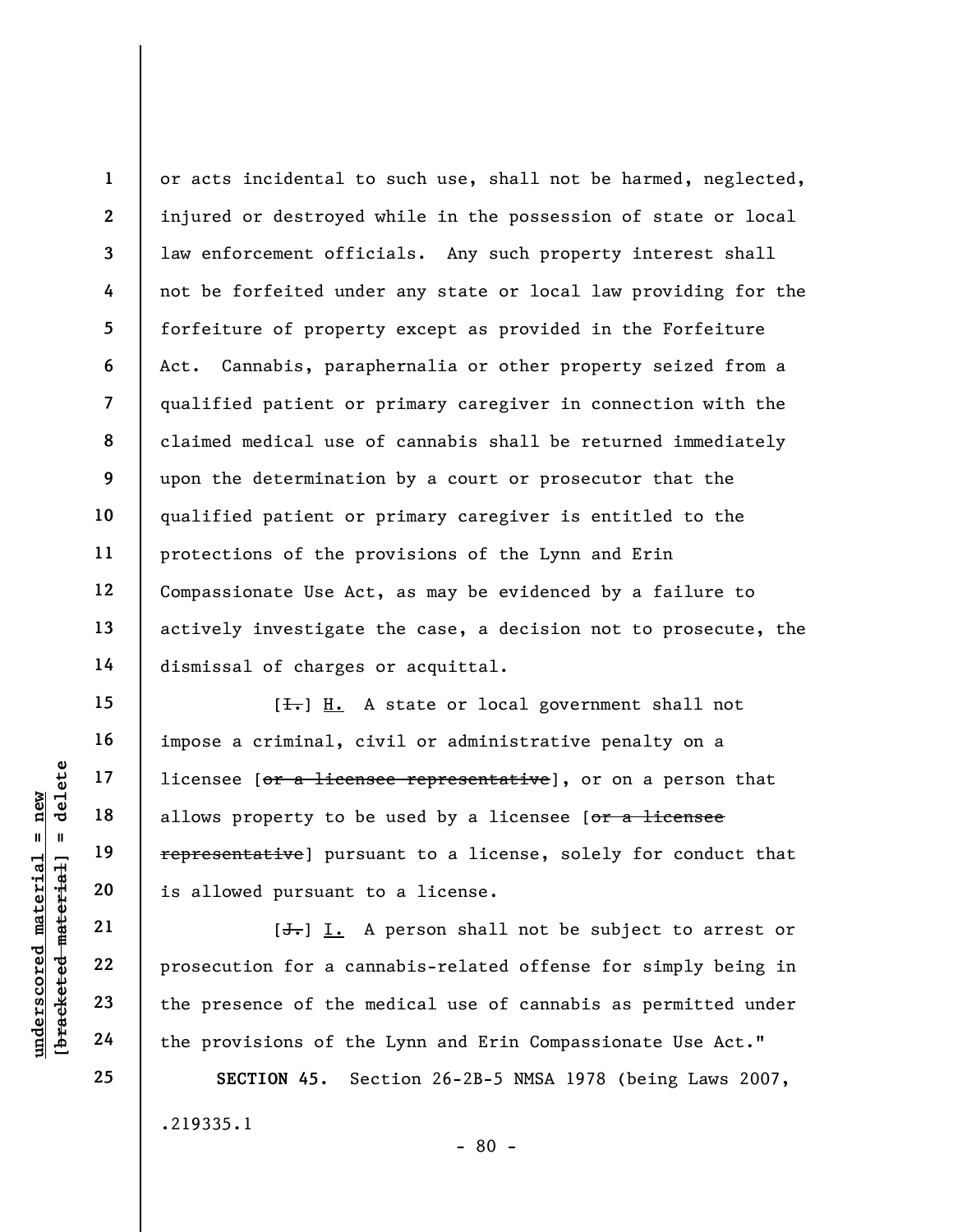|                                                           | $\mathbf{1}$             | Chapter 210, Section 5, as amended by Laws 2019, Chapter 247,   |
|-----------------------------------------------------------|--------------------------|-----------------------------------------------------------------|
|                                                           | $\mathbf{2}$             | Section 5 and by Laws 2019, Chapter 261, Section 2) is amended  |
|                                                           | 3                        | to read:                                                        |
|                                                           | 4                        | "26-2B-5. PROHIBITIONS, RESTRICTIONS AND LIMITATIONS ON         |
|                                                           | 5                        | THE MEDICAL USE OF CANNABIS--CRIMINAL PENALTIES.--              |
|                                                           | 6                        | Participation in a medical use of cannabis<br>Α.                |
|                                                           | $\overline{\mathcal{L}}$ | program by a qualified patient or primary caregiver does not    |
|                                                           | 8                        | relieve the qualified patient or primary caregiver from:        |
|                                                           | 9                        | criminal prosecution or civil penalties<br>(1)                  |
|                                                           | 10                       | for activities not authorized in the Lynn and Erin              |
|                                                           | 11                       | Compassionate Use Act;                                          |
|                                                           | 12                       | liability for damages or criminal<br>(2)                        |
|                                                           | 13                       | prosecution arising out of the operation of a vehicle while     |
|                                                           | 14                       | under the influence of cannabis; or                             |
|                                                           | 15                       | (3)<br>criminal prosecution or civil penalty for                |
|                                                           | 16                       | possession or use of cannabis:                                  |
| delete                                                    | 17                       | in the workplace of the qualified<br>(a)                        |
| nev<br>Ш<br>- 11                                          | 18                       | patient's or primary caregiver's employment; or                 |
|                                                           | 19                       | (b) at a public park, recreation center,                        |
|                                                           | 20                       | youth center or other public place.                             |
| underscored material<br>[ <del>bracketed material</del> ] | 21                       | A person who makes a fraudulent representation<br>B.            |
|                                                           | 22                       | to a law enforcement officer about the person's participation   |
|                                                           | 23                       | in a medical use of cannabis program to avoid arrest or         |
|                                                           | 24                       | prosecution for a cannabis-related offense is guilty of a petty |
|                                                           | 25                       | misdemeanor and shall be sentenced in accordance with the       |
|                                                           |                          | .219335.1<br>$-81 -$                                            |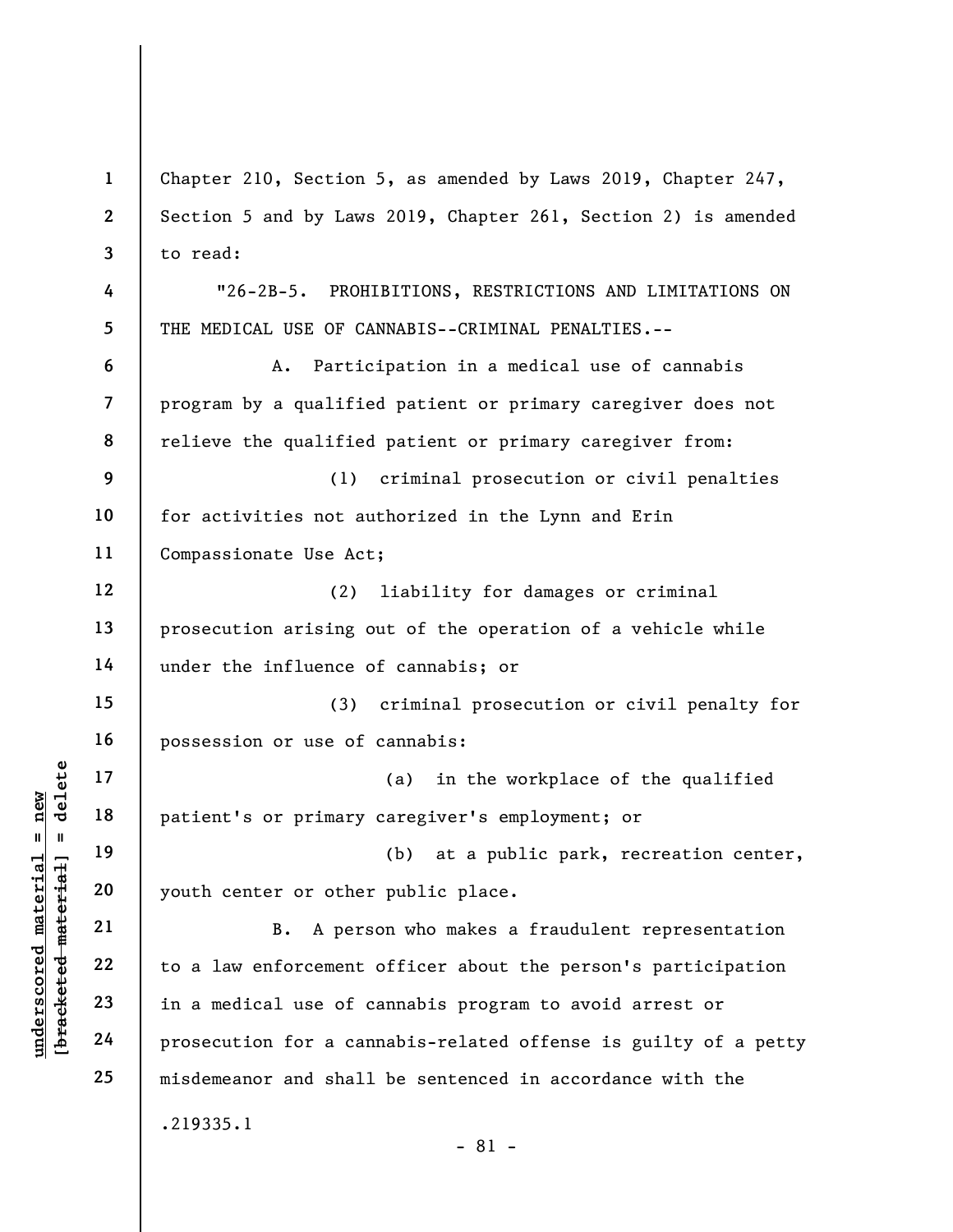|                                             | $\mathbf{1}$             | provisions of Section 31-19-1 NMSA 1978.                          |
|---------------------------------------------|--------------------------|-------------------------------------------------------------------|
|                                             | $\overline{2}$           | [C. If a licensee or the licensee's representative                |
|                                             | $\overline{\mathbf{3}}$  | sells, distributes, dispenses or transfers cannabis to a person   |
|                                             | 4                        | not approved by the department pursuant to the Lynn and Erin      |
|                                             | 5                        | Compassionate Use Act or obtains or transports cannabis outside   |
|                                             | 6                        | New Mexico, the licensee or the licensee's representative shall   |
|                                             | $\overline{\mathcal{L}}$ | be subject to arrest, prosecution and civil or criminal           |
|                                             | 8                        | penalties pursuant to state law.]"                                |
|                                             | 9                        | SECTION 46. Section 30-31-2 NMSA 1978 (being Laws 1972,           |
|                                             | 10                       | Chapter 84, Section 2, as amended) is amended to read:            |
|                                             | 11                       | "30-31-2. DEFINITIONS.--As used in the Controlled                 |
|                                             | 12                       | Substances Act:                                                   |
|                                             | 13                       | "administer" means the direct application of a<br>Α.              |
|                                             | 14                       | controlled substance by any means to the body of a patient or     |
|                                             | 15                       | research subject by a practitioner or the practitioner's agent;   |
|                                             | 16                       | B.<br>"agent" includes an authorized person who acts              |
| delete                                      | 17                       | on behalf of a manufacturer, distributor or dispenser.<br>It does |
| new                                         | 18                       | not include a common or contract carrier, public                  |
| Ш<br>H                                      | 19                       | warehouseperson or employee of the carrier or warehouseperson;    |
|                                             | 20                       | "board" means the board of pharmacy;<br>$\mathsf{C}$ .            |
| underscored material<br>[bracketed material | 21                       | "bureau" means the narcotic and dangerous drug<br>$D$ .           |
|                                             | 22                       | section of the criminal division of the United States             |
|                                             | 23                       | department of justice, or its successor agency;                   |
|                                             | 24                       | "controlled substance" means a drug or substance<br>Ε.            |
|                                             | 25                       | listed in Schedules I through V of the Controlled Substances      |
|                                             |                          | .219335.1                                                         |
|                                             |                          | $-82 -$                                                           |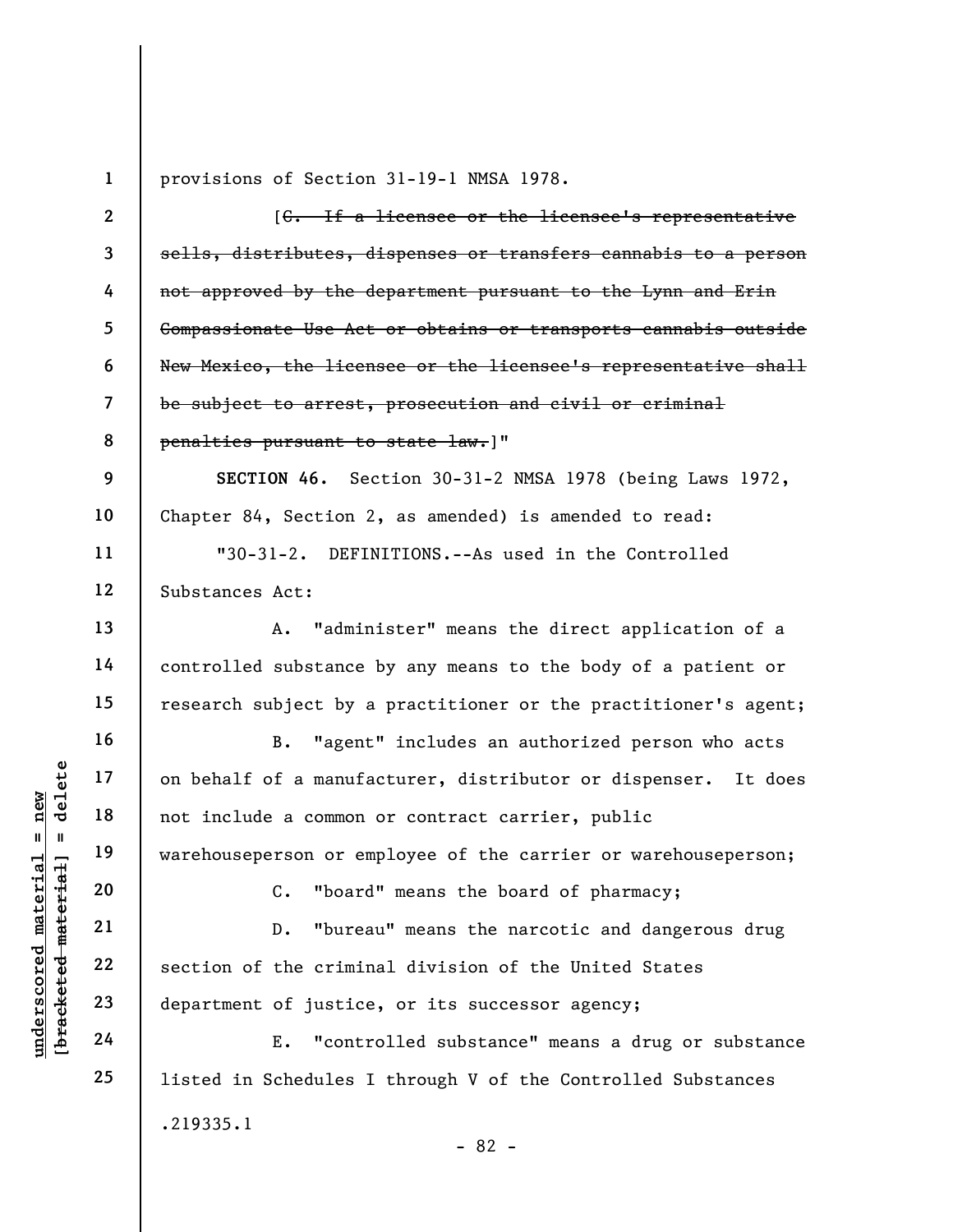1 Act or rules adopted thereto;

2

4

5

6

7

12

13

14

15

16

17

18

19

20

21

22

23

24

25

3 F. "counterfeit substance" means a controlled substance that bears the unauthorized trademark, trade name, imprint, number, device or other identifying mark or likeness of a manufacturer, distributor or dispenser other than the person who in fact manufactured, distributed or dispensed the controlled substance;

8 9 10 11 G. "deliver" means the actual, constructive or attempted transfer from one person to another of a controlled substance or controlled substance analog, whether or not there is an agency relationship;

H. "dispense" means to deliver a controlled substance to an ultimate user or research subject pursuant to the lawful order of a practitioner, including the administering, prescribing, packaging, labeling or compounding necessary to prepare the controlled substance for that delivery;

understand material material entity:<br>  $\begin{array}{c|c|c|c} \n\text{ucl } u & \text{ucl } u & \text{ucl } u & \text{ucl } u & \text{ucl } u & \text{ucl } u & \text{ucl } u & \text{ucl } u & \text{ucl } u & \text{ucl } u & \text{ucl } u & \text{ucl } u & \text{ucl } u & \text{ucl } u & \text{ucl } u & \text{ucl } u & \text{ucl } u & \text{ucl } u & \text{ucl } u & \text{ucl } u & \text{ucl } u &$ I. "dispenser" means a practitioner who dispenses and includes hospitals, pharmacies and clinics where controlled substances are dispensed;

J. "distribute" means to deliver other than by administering or dispensing a controlled substance or controlled substance analog;

K. "drug" or "substance" means substances recognized as drugs in the official United States .219335.1 - 83 -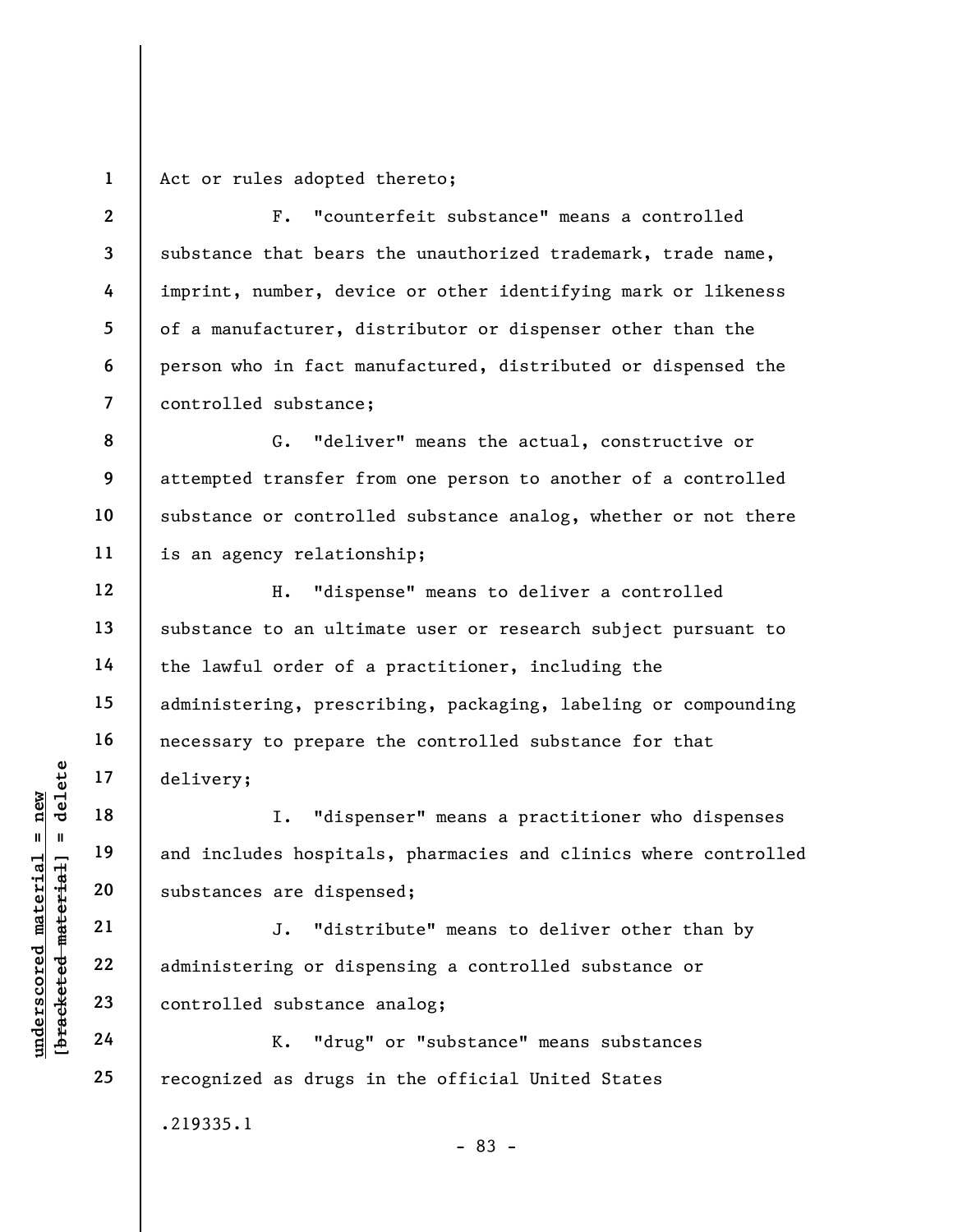pharmacopoeia, official homeopathic pharmacopoeia of the United States or official national formulary or any respective supplement to those publications. It does not include devices or their components, parts or accessories;

[L. "hashish" means the resin extracted from any part of marijuana, whether growing or not, and every compound, manufacture, salt, derivative, mixture or preparation of such resins;

12  $H_{\bullet}$ ] L. "hemp" means the plant Cannabis sativa L. and any part of that plant, including seeds and all derivatives, extracts, cannabinoids, isomers, acids, salts and salts of isomers, whether growing or not, with a delta-9 tetrahydrocannabinol concentration of not more than threetenths percent on a dry weight basis;

understand material extraction from substance<br>  $\begin{array}{c|c|c} \n\text{u} & \text{u} & \text{u} & \text{u} & \text{u} & \text{u} & \text{u} & \text{u} & \text{u} & \text{u} & \text{u} & \text{u} & \text{u} & \text{u} & \text{u} & \text{u} & \text{u} & \text{u} & \text{u} & \text{u} & \text{u} & \text{u} & \text{u} & \text{u} & \text{u} & \text{u} & \text{u}$  $[N<sub>1</sub>]$  M. "manufacture" means the production, preparation, compounding, conversion or processing of a controlled substance or controlled substance analog by extraction from substances of natural origin or independently by means of chemical synthesis or by a combination of extraction and chemical synthesis and includes any packaging or repackaging of the substance or labeling or relabeling of its container, except that this term does not include the preparation or compounding of a controlled substance:

(1) by a practitioner as an incident to administering or dispensing a controlled substance in the .219335.1 - 84 -

1

2

3

4

5

6

7

8

9

10

11

13

14

15

16

17

18

19

20

21

22

23

24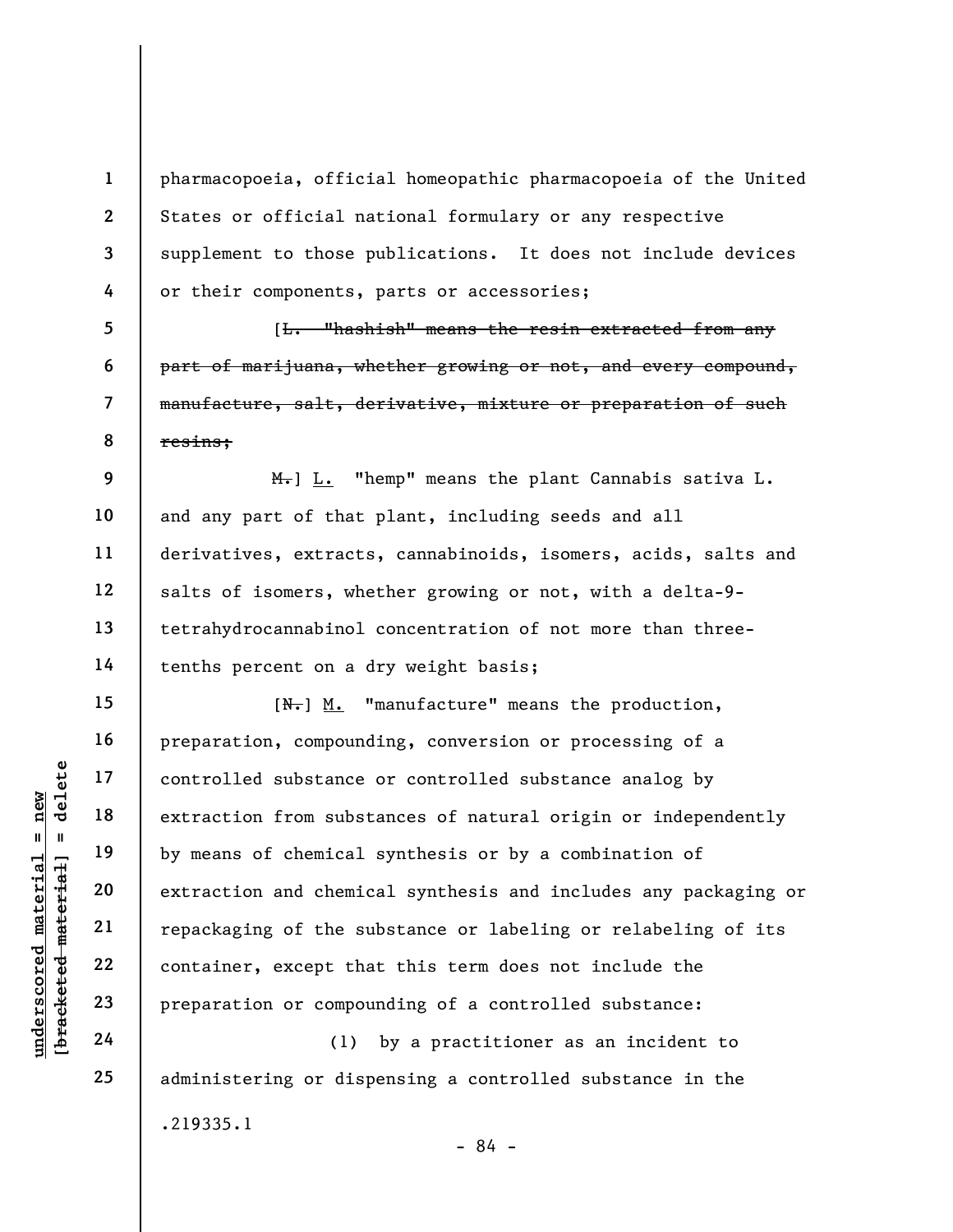|                |            | $\mathbf{1}$             | course of the practitioner's professional practice; or            |
|----------------|------------|--------------------------|-------------------------------------------------------------------|
|                |            | $\mathbf{2}$             | (2) by a practitioner, or by the                                  |
|                |            | 3                        | practitioner's agent under the practitioner's supervision, for    |
|                |            | 4                        | the purpose of or as an incident to research, teaching or         |
|                |            | 5                        | chemical analysis and not for sale;                               |
|                |            | 6                        | [0. "marijuana" means all parts of the plant                      |
|                |            | $\overline{\mathcal{L}}$ | cannabis, including any and all varieties, species and            |
|                |            | 8                        | subspecies of the genus Cannabis, whether growing or not, the     |
|                |            | 9                        | seeds thereof and every compound, manufacture, salt,              |
|                |            | 10                       | derivative, mixture or preparation of the plant or its seeds.     |
|                |            | 11                       | It does not include the mature stalks of the plant, hashish,      |
|                |            | 12                       | tetrahydrocannabinols extracted or isolated from marijuana,       |
|                |            | 13                       | fiber produced from the stalks, oil or cake made from the seeds   |
|                |            | 14                       | of the plant, any other compound, manufacture, salt,              |
|                |            | 15                       | derivative, mixture or preparation of the mature stalks, fiber,   |
|                |            | 16                       | oil or cake, or the sterilized seed of the plant that is          |
|                | delete     | 17                       | incapable of germination; or the plant Cannabis sativa L. and     |
| new            |            | 18                       | any part of the plant, whether growing or not, containing a       |
| Ш<br><b>LG</b> |            | 19                       | delta-9-tetrahydrocannabinol concentration of no more than        |
| materi         | material   | 20                       | three-tenths percent on a dry weight basis;                       |
|                |            | 21                       | "narcotic drug" means any of the following,<br>$P_{\bullet}$ ] N. |
|                |            | 22                       | whether produced directly or indirectly by extraction from        |
| underscored    | [bracketed | 23                       | substances of vegetable origin or independently by means of       |
|                |            | 24                       | chemical synthesis or by a combination of extraction and          |

substances of vegetable origin or independently by means of chemical synthesis or by a combination of extraction and chemical synthesis:

.219335.1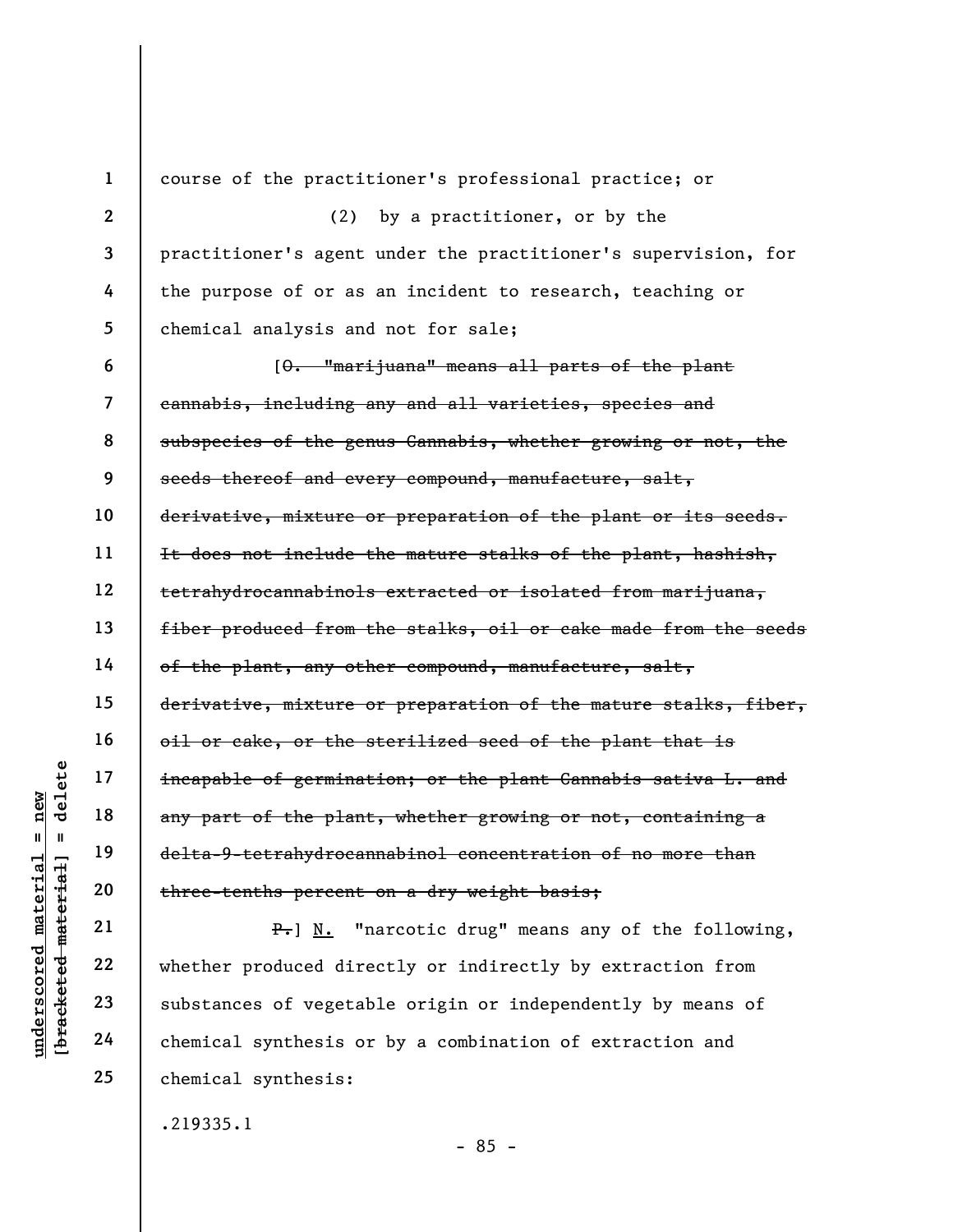under 17<br>
addiction-forming or<br>
morphine or being cap<br>
addiction-forming or<br>
addiction-forming or<br>
does not include, unl<br>
under Section 30-31-5<br>
22<br>
3-methoxy-n-methylmor<br>
23<br>
"Opiate" does include<br>
24<br>
[R.] P. 1 2 3 4 5 6 7 8 9 10 11 12 13 14 15 16 17 18 19 20 21 22 (1) opium and opiate and any salt, compound, derivative or preparation of opium or opiate; (2) any salt, compound, isomer, derivative or preparation that is a chemical equivalent of any of the substances referred to in Paragraph (1) of this subsection, except the isoquinoline alkaloids of opium; (3) opium poppy and poppy straw, including all parts of the plant of the species Papaver somniferum L. except its seeds; or (4) coca leaves and any salt, compound, derivative or preparation of coca leaves, any salt, compound, isomer, derivative or preparation that is a chemical equivalent of any of these substances except decocainized coca leaves or extractions of coca leaves that do not contain cocaine or ecgonine;  $[\theta_{\overline{\bullet}}]$  O. "opiate" means any substance having an addiction-forming or addiction-sustaining liability similar to morphine or being capable of conversion into a drug having addiction-forming or addiction-sustaining liability. "Opiate" does not include, unless specifically designated as controlled under Section 30-31-5 NMSA 1978, the dextrorotatory isomer of 3-methoxy-n-methylmorphinan and its salts, dextromethorphan.

[R.] P. "person" means an individual, partnership, corporation, association, institution, political subdivision, .219335.1 - 86 -

"Opiate" does include its racemic and levorotatory forms;

23 24 25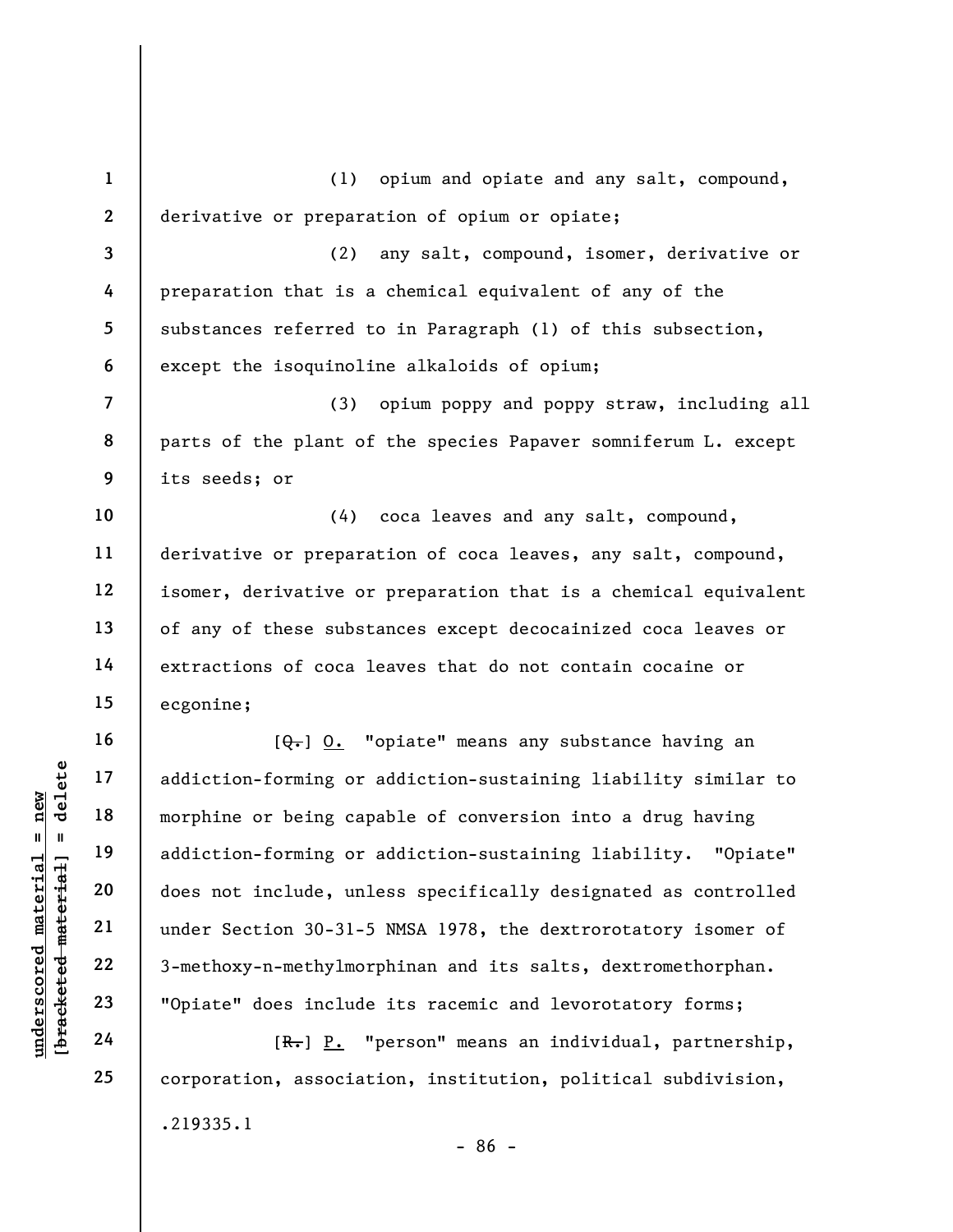1 government agency or other legal entity;

2 3 4 5 6 7 8 9 [ $S<sub>r</sub>$ ] Q. "practitioner" means a physician, certified advanced practice chiropractic physician, doctor of oriental medicine, dentist, physician assistant, certified nurse practitioner, clinical nurse specialist, certified nursemidwife, prescribing psychologist, veterinarian, euthanasia technician, pharmacist, pharmacist clinician or other person licensed or certified to prescribe and administer drugs that are subject to the Controlled Substances Act;

underscored material material material drug prescribed, directed material drug prescribed, directed material drug prescribed, directed material drug prescribed, directed material dependence with the adopted thereto;<br>adopte [<del>T.</del>] R. "prescription" means an order given individually for the person for whom is prescribed a controlled substance, either directly from a licensed practitioner or the practitioner's agent to the pharmacist, including by means of electronic transmission, or indirectly by means of a written order signed by the prescriber, bearing the name and address of the prescriber, the prescriber's license classification, the name and address of the patient, the name and quantity of the drug prescribed, directions for use and the date of issue and in accordance with the Controlled Substances Act or rules adopted thereto;

 $[\overline{\mathbf{u}}_r]$  S. "scientific investigator" means a person registered to conduct research with controlled substances in the course of the person's professional practice or research and includes analytical laboratories;

 $[\frac{V}{V}]$  T. "ultimate user" means a person who lawfully .219335.1 - 87 -

10

11

12

13

14

15

16

17

18

19

20

21

22

23

24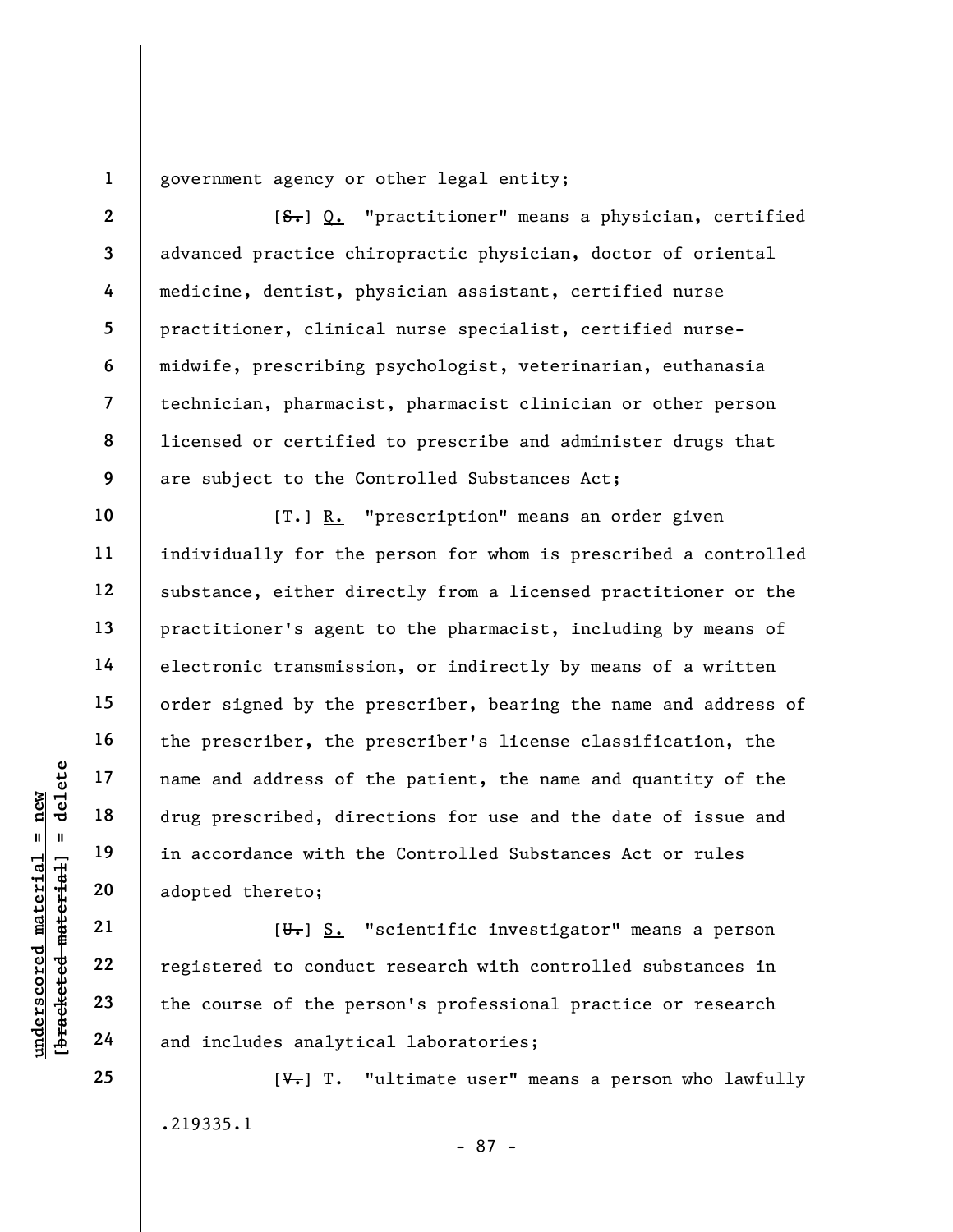underschied material engines is a material engineer of the transmission of the substance can be derived as a material of the substance can be derived when the substance can be derived when  $\begin{array}{c|l} \hline \text{real} & 19 \\ \text{real} &$ 1 2 3 4 5 6 7 8 9 10 11 12 13 14 15 16 17 18 19 20 21 22 23 24 25 possesses a controlled substance for the person's own use or for the use of a member of the person's household or for administering to an animal under the care, custody and control of the person or by a member of the person's household; [W. "drug paraphernalia" means all equipment, products and materials of any kind that are used, intended for use or designed for use in planting, propagating, cultivating, growing, harvesting, manufacturing, compounding, converting, producing, processing, preparing, testing, analyzing, packaging, repackaging, storing, containing, concealing, injecting, ingesting, inhaling or otherwise introducing into the human body a controlled substance or controlled substance analog in violation of the Controlled Substances Act. It includes: (1) kits used, intended for use or designed for use in planting, propagating, cultivating, growing or harvesting any species of plant that is a controlled substance or controlled substance analog or from which a controlled substance can be derived; (2) kits used, intended for use or designed for use in manufacturing, compounding, converting, producing, processing or preparing controlled substances or controlled substance analogs; (3) isomerization devices used, intended for use or designed for use in increasing the potency of any .219335.1

- 88 -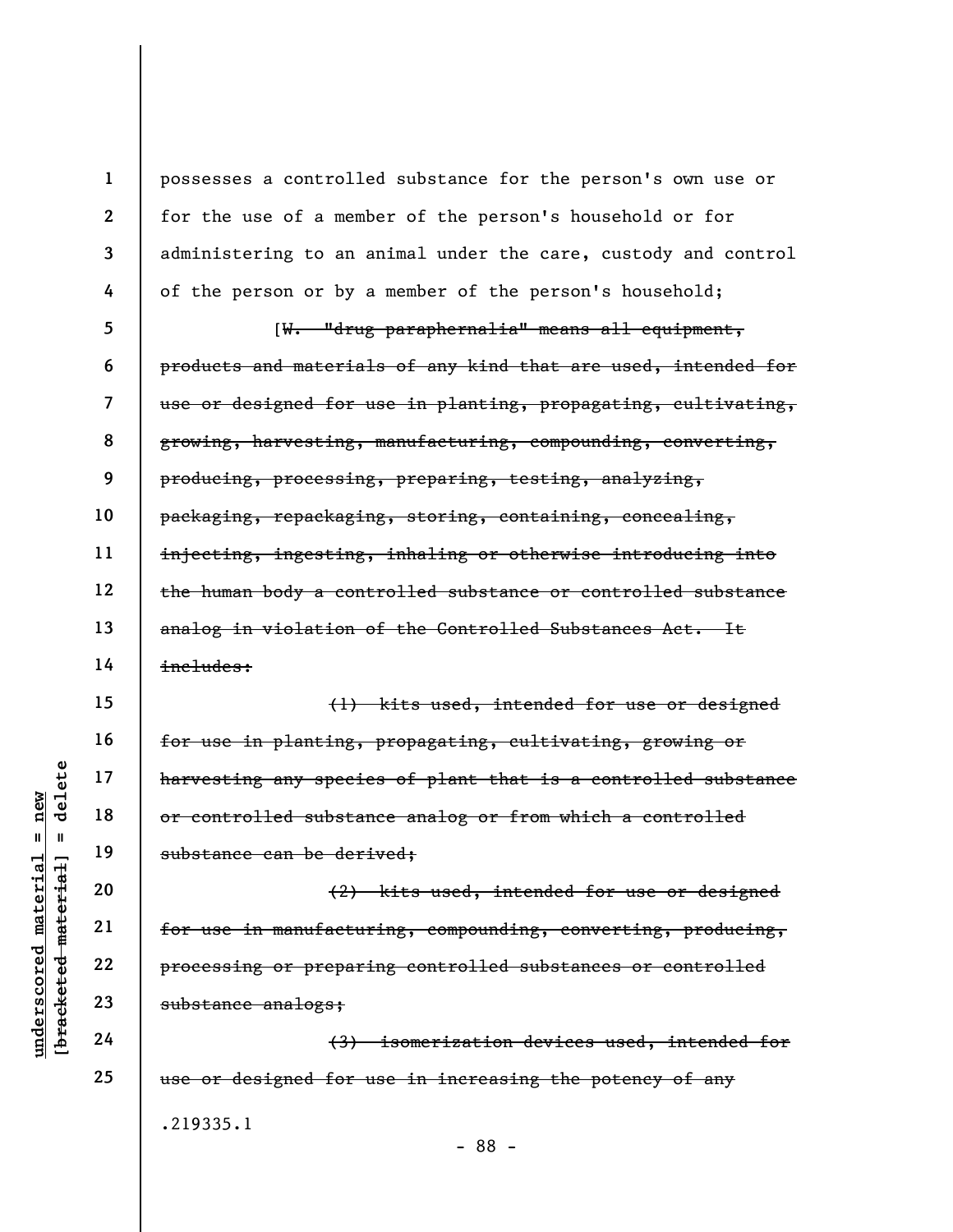|                                        | $\mathbf 1$  | species of plant that is a controlled substance;              |
|----------------------------------------|--------------|---------------------------------------------------------------|
|                                        | $\mathbf{2}$ | (4) testing equipment used, intended for use                  |
|                                        | 3            | or designed for use in identifying or in analyzing the        |
|                                        | 4            | strength, effectiveness or purity of controlled substances or |
|                                        | 5            | controlled substance analogs;                                 |
|                                        | 6            | (5) scales or balances used, intended for use                 |
|                                        | 7            | or designed for use in weighing or measuring controlled       |
|                                        | 8            | substances or controlled substance analogs;                   |
|                                        | 9            | (6) diluents and adulterants, such as quinine                 |
|                                        | 10           | hydrochloride, mannitol, mannite dextrose and lactose, used,  |
|                                        | 11           | intended for use or designed for use in cutting controlled    |
|                                        | 12           | substances or controlled substance analogs;                   |
|                                        | 13           | (7) separation gins and sifters used, intended                |
|                                        | 14           | for use or designed for use in removing twigs and seeds from, |
|                                        | 15           | or in otherwise cleaning and refining, marijuana;             |
|                                        | 16           | (8) blenders, bowls, containers, spoons and                   |
| delete                                 | 17           | mixing devices used, intended for use or designed for use in  |
| new                                    | 18           | compounding controlled substances or controlled substance     |
| Ш<br>Ш                                 | 19           | $ana\log s;$                                                  |
| material<br>material                   | 20           | (9) capsules, balloons, envelopes and other                   |
|                                        | 21           | containers used, intended for use or designed for use in      |
|                                        | 22           | packaging small quantities of controlled substances or        |
| underscored<br>[ <del>brack</del> eted | 23           | controlled substance analogs;                                 |
|                                        | 24           | (10) containers and other objects used,                       |
|                                        | 25           | intended for use or designed for use in storing or concealing |
|                                        |              | .219335.1                                                     |
|                                        |              | $-89 -$                                                       |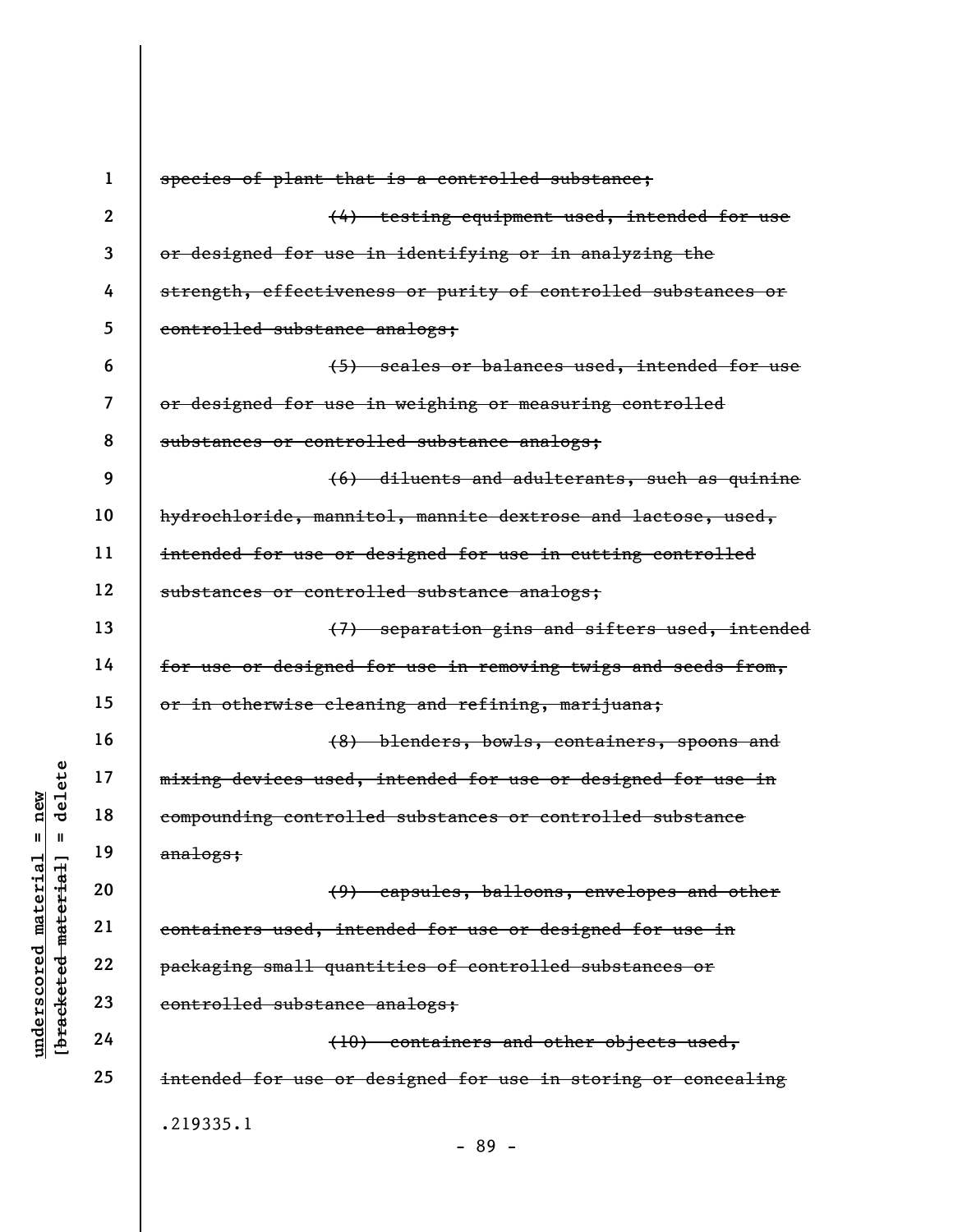|                                    | $\mathbf{1}$   | controlled substances or controlled substance analogs;          |
|------------------------------------|----------------|-----------------------------------------------------------------|
|                                    | $\mathbf{2}$   | (11) hypodermic syringes, needles and other                     |
|                                    | 3              | objects used, intended for use or designed for use in           |
|                                    | 4              | parenterally injecting controlled substances or controlled      |
|                                    | 5              | substance analogs into the human body;                          |
|                                    | 6              | (12) objects used, intended for use or                          |
|                                    | $\overline{7}$ | designed for use in ingesting, inhaling or otherwise            |
|                                    | 8              | introducing marijuana, cocaine, hashish or hashish oil into the |
|                                    | 9              | human body, such as:                                            |
|                                    | 10             | (a) metal, wooden, acrylic, glass,                              |
|                                    | 11             | stone, plastic or ceramic pipes, with or without screens,       |
|                                    | 12             | permanent screens, hashish heads or punctured metal bowls;      |
|                                    | 13             | $(b)$ water pipes;                                              |
|                                    | 14             | (e) carburetion tubes and devices;                              |
|                                    | 15             | smoking and carburetion masks;<br>(d)                           |
|                                    | 16             | (e) roach clips, meaning objects used to                        |
| delete                             | 17             | hold burning material, such as a marijuana cigarette, that has  |
| $n$ ew                             | 18             | become too small to hold in the hand;                           |
| II<br>Ш                            | 19             | (f) miniature cocaine spoons and cocaine                        |
| material                           | 20             | vials;                                                          |
|                                    | 21             | $(g)$ chamber pipes;                                            |
| [bracketed material<br>underscored | 22             | (h) carburetor pipes;                                           |
|                                    | 23             | $(i)$ electric pipes;                                           |
|                                    | 24             | $\{j\}$ air-driven pipes;                                       |
|                                    | 25             | $(k)$ chilams;                                                  |
|                                    |                | .219335.1                                                       |
|                                    |                | $-90 -$                                                         |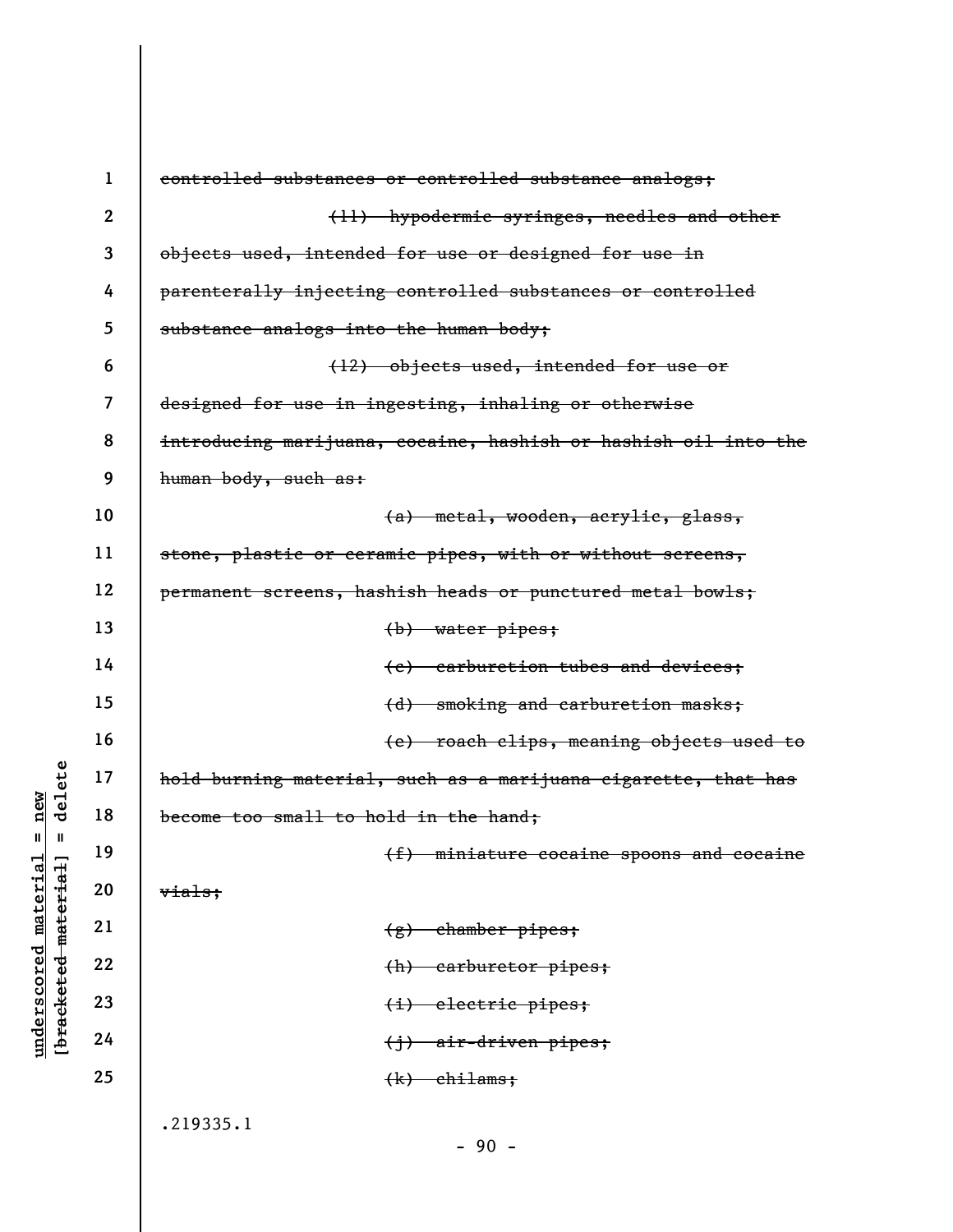|                       | $\mathbf{1}$ | $(1)$ bongs; or                                                   |
|-----------------------|--------------|-------------------------------------------------------------------|
|                       | $\mathbf{2}$ | (m) ice pipes or chillers; and                                    |
|                       | 3            | (13) in determining whether an object is drug                     |
|                       | 4            | paraphernalia, a court or other authority should consider, in     |
|                       | 5            | addition to all other logically relevant factors, the             |
|                       | 6            | following:                                                        |
|                       | 7            | (a) statements by the owner or by anyone                          |
|                       | 8            | in control of the object concerning its use;                      |
|                       | 9            | (b) the proximity of the object, in time                          |
|                       | 10           | and space, to a direct violation of the Controlled Substances     |
|                       | 11           | Act or any other law relating to controlled substances or         |
|                       | 12           | controlled substance analogs;                                     |
|                       | 13           | (e) the proximity of the object to                                |
|                       | 14           | controlled substances or controlled substance analogs;            |
|                       | 15           | (d) the existence of any residue of a                             |
|                       | 16           | controlled substance or controlled substance analog on the        |
| delete                | 17           | $\theta$ bject;                                                   |
| new                   | 18           | (e) instructions, written or oral,                                |
| II<br>Ш               | 19           | provided with the object concerning its use;                      |
| material<br>meteriet] | 20           | (f) descriptive materials accompanying                            |
|                       | 21           | the object that explain or depict its use;                        |
| underscored           | 22           | $(g)$ the manner in which the object is                           |
| [bracketed]           | 23           | displayed for sale; and                                           |
|                       | 24           | (h)<br>expert testimony concerning its use;                       |
|                       | 25           | $\overline{x}$ . $\underline{U}$ . "controlled substance analog": |
|                       |              | .219335.1                                                         |
|                       |              | $-91 -$                                                           |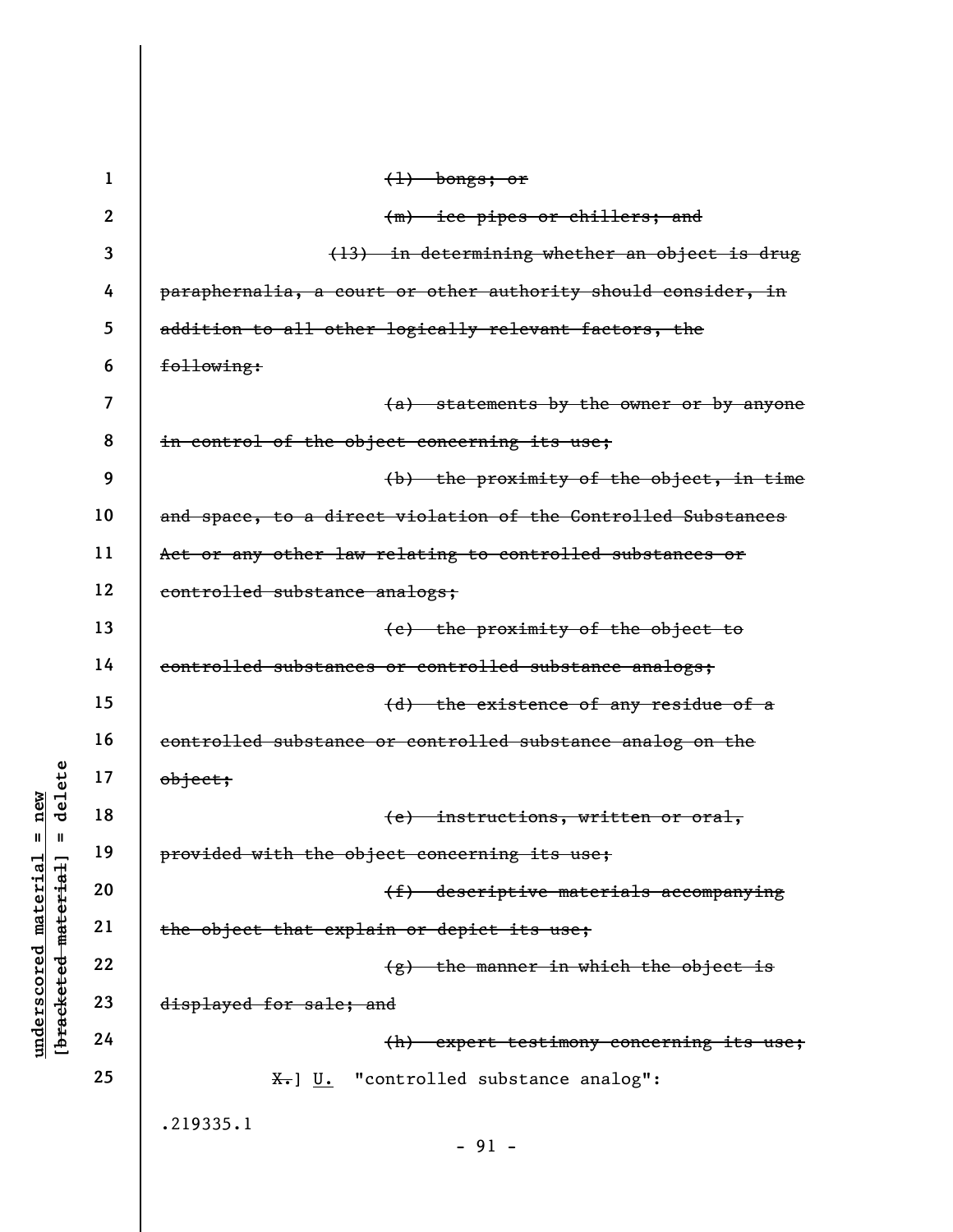|                                | $\mathbf{1}$             | means a substance other than a controlled<br>(1)                |
|--------------------------------|--------------------------|-----------------------------------------------------------------|
|                                | $\mathbf{2}$             | substance that has a chemical structure substantially similar   |
|                                | 3                        | to that of a controlled substance in Schedule I, II, III, IV or |
|                                | 4                        | V or that was specifically designed to produce effects          |
|                                | 5                        | substantially similar to that of controlled substances in       |
|                                | 6                        | Schedule I, II, III, IV or V. Examples of chemical classes in   |
|                                | $\overline{\mathcal{L}}$ | which controlled substance analogs are found include the        |
|                                | 8                        | following:                                                      |
|                                | 9                        | $[\left(\frac{1}{1}\right)]$ (a) phenethylamines;               |
|                                | 10                       | [(2)] (b) N-substituted piperidines;                            |
|                                | 11                       | morphinans;<br>$[\frac{(3)}{3}]$ (c)                            |
|                                | 12                       | ecgonines;<br>$(\leftarrow +)$ (d)                              |
|                                | 13                       | quinazolinones;<br>[ <del>(5)</del> ] <u>(e)</u>                |
|                                | 14                       | $[ (6) ] (f)$ substituted indoles; and                          |
|                                | 15                       | [(7)] (g) arylcycloalkylamines; and                             |
|                                | 16                       | [Specifically excluded from the definition of "controlled       |
| delete                         | 17                       | substance analog" are those]                                    |
| new<br>II                      | 18                       | does not include substances that are<br>(2)                     |
|                                | 19                       | generally recognized as safe and effective within the meaning   |
| materia<br>[bracketed material | 20                       | of the Federal Food, Drug, and Cosmetic Act or have been        |
|                                | 21                       | manufactured, distributed or possessed in conformance with the  |
| underscored                    | 22                       | provisions of an approved new drug application or an exemption  |
|                                | 23                       | for investigational use within the meaning of Section 505 of    |
|                                | 24                       | the Federal Food, Drug, and Cosmetic Act;                       |
|                                | 25                       | $[\frac{y}{x}]$ V. "human consumption" includes application,    |
|                                |                          | .219335.1                                                       |

- 92 -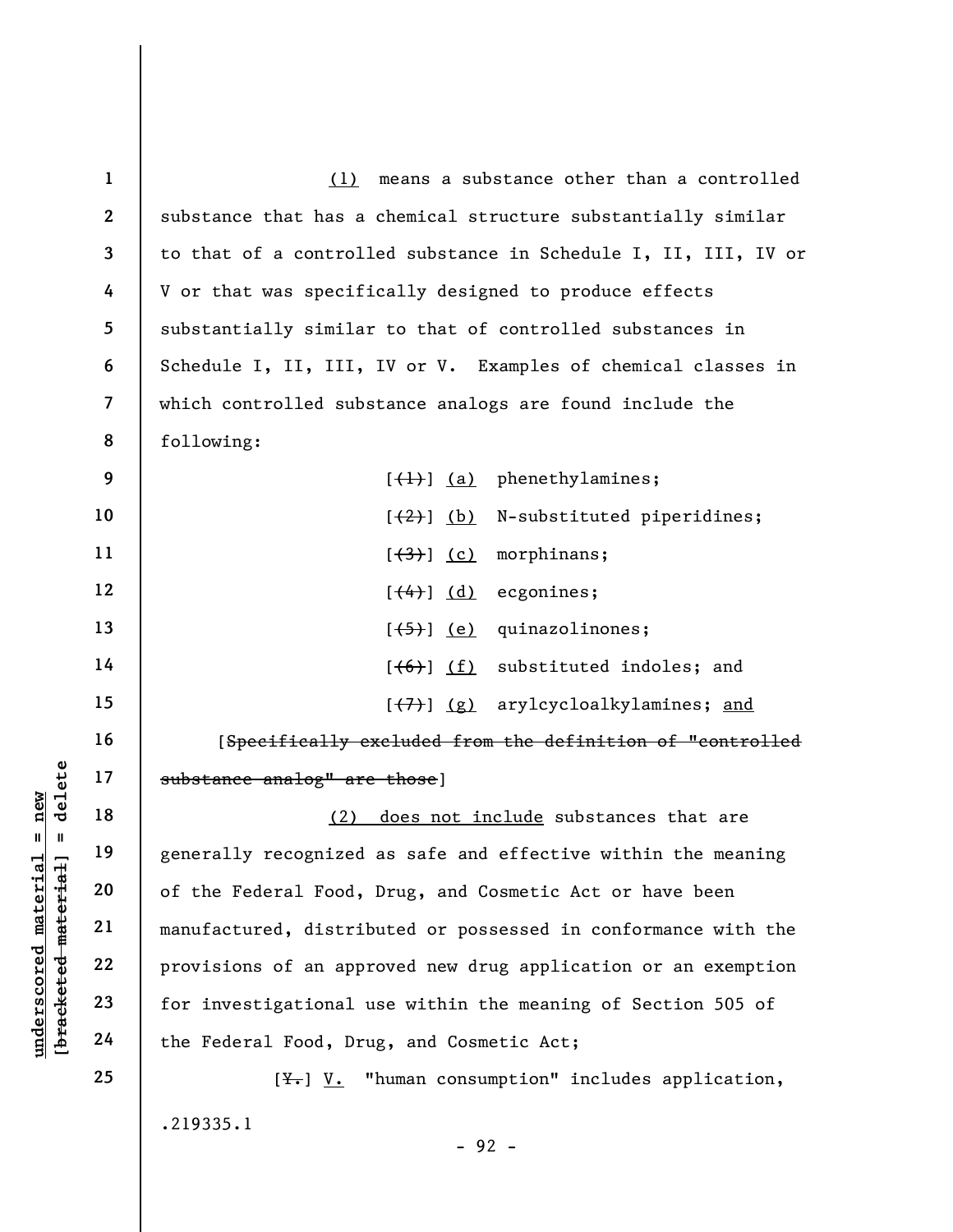1 2 injection, inhalation, ingestion or any other manner of introduction;

 $[**Z**]<sub>+</sub>$ ] W. "drug-free school zone" means a public school, parochial school or private school or property that is used for a public, parochial or private school purpose and the area within one thousand feet of the school property line, but it does not mean any post-secondary school; and

8 9 10 11 [AA.] X. "valid practitioner-patient relationship" means a professional relationship, as defined by the practitioner's licensing board, between the practitioner and the patient."

SECTION 47. Section 30-31-6 NMSA 1978 (being Laws 1972, Chapter 84, Section 6, as amended) is amended to read:

"30-31-6. SCHEDULE I.--The following controlled substances are included in Schedule I:

underscores areas, ethe<br>
under 17<br>
and ethers, unless sp<br>
existence of these is<br>
possible within the s<br>
possible within the s<br>
(1)<br>
22<br>
23<br>
24<br>
24<br>
(4) A. any of the following opiates, including their isomers, esters, ethers, salts, and salts of isomers, esters and ethers, unless specifically exempted, whenever the existence of these isomers, esters, ethers and salts is possible within the specific chemical designation:

(1) acetylmethadol;

(2) allylprodine;

(3) alphacetylmethadol;

(4) alphameprodine;

(5) alphamethadol;

.219335.1

- 93 -

3

4

5

6

7

12

13

14

15

16

17

18

19

20

21

22

23

24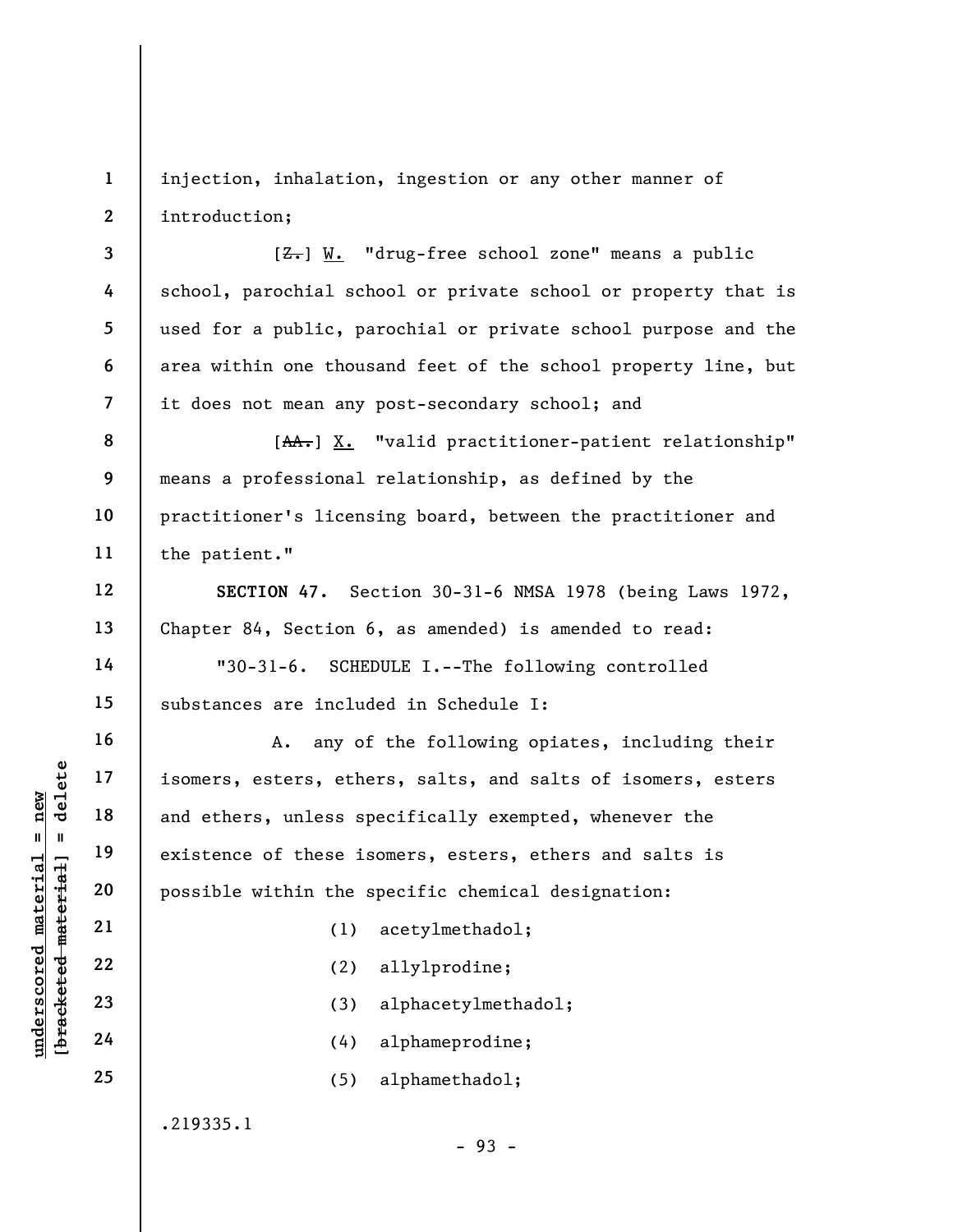|                      |                                 | $\mathbf{1}$   |           | (6)  | benzethidine;           |
|----------------------|---------------------------------|----------------|-----------|------|-------------------------|
|                      |                                 | $\overline{2}$ |           | (7)  | betacetylmethadol;      |
|                      |                                 | 3              |           | (8)  | betameprodine;          |
|                      |                                 | 4              |           | (9)  | betamethadol;           |
|                      |                                 | 5              |           | (10) | betaprodine;            |
|                      |                                 | 6              |           | (11) | clonitazene;            |
|                      |                                 | 7              |           | (12) | dextromoramide;         |
|                      |                                 | 8              |           | (13) | dextrorphan;            |
|                      |                                 | 9              |           | (14) | diampromide;            |
|                      |                                 | 10             |           | (15) | diethylthiambutene;     |
|                      |                                 | 11             |           | (16) | dimenoxadol;            |
|                      |                                 | 12             |           | (17) | dimepheptanol;          |
| new<br>Ш             |                                 | 13             |           | (18) | dimethylthiambutene;    |
|                      |                                 | 14             |           | (19) | dioxaphetyl butyrate;   |
|                      |                                 | 15             |           | (20) | dipipanone;             |
|                      |                                 | 16             |           | (21) | ethylmethylthiambutene; |
|                      | delete                          | 17             |           | (22) | etonitazene;            |
|                      |                                 | 18             |           | (23) | etoxeridine;            |
|                      | $\sf II$                        | 19             |           | (24) | furethidine;            |
|                      | [ <del>bracketed material</del> | 20             |           | (25) | hydroxypethidine;       |
|                      |                                 | 21             |           | (26) | ketobemidone;           |
|                      |                                 | 22             |           | (27) | levomoramide;           |
|                      |                                 | 23             |           | (28) | levophenacylmorphan;    |
| underscored material |                                 | 24             |           | (29) | morpheridine;           |
|                      |                                 | 25             |           | (30) | noracymethadol;         |
|                      |                                 |                | .219335.1 |      |                         |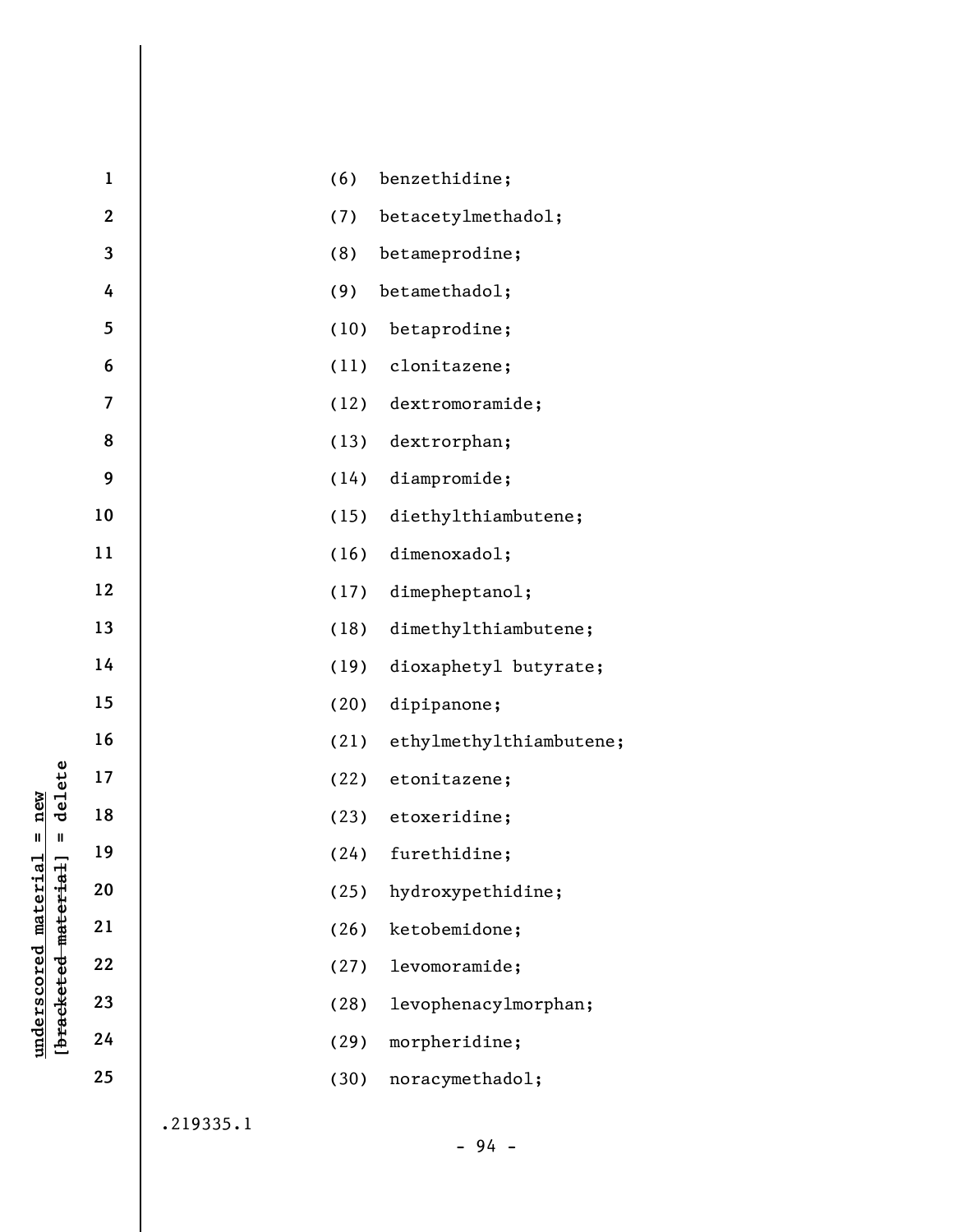|                      | $\mathbf{1}$     | (31)<br>norlevorphanol;                                      |
|----------------------|------------------|--------------------------------------------------------------|
|                      | $\boldsymbol{2}$ | (32)<br>normethadone;                                        |
|                      | 3                | (33)<br>norpipanone;                                         |
|                      | 4                | phenadoxone;<br>(34)                                         |
|                      | 5                | phenampromide;<br>(35)                                       |
|                      | 6                | (36)<br>phenomorphan;                                        |
|                      | $\overline{7}$   | phenoperidine;<br>(37)                                       |
|                      | 8                | (38)<br>piritramide;                                         |
|                      | 9                | (39)<br>proheptazine;                                        |
|                      | 10               | (40)<br>properidine;                                         |
|                      | 11               | (41)<br>racemoramide; and                                    |
|                      | 12               | trimeperidine;<br>(42)                                       |
|                      | 13               | any of the following opium derivatives, their<br>B.          |
|                      | 14               | salts, isomers and salts of isomers, unless specifically     |
|                      | 15               | exempted, whenever the existence of these salts, isomers and |
|                      | 16               | salts of isomers is possible within the specific chemical    |
| delete               | 17               | designation:                                                 |
| new                  | 18               | (1)<br>acetorphine;                                          |
| Ш<br>Ш               | 19               | acetyldihydrocodeine;<br>(2)                                 |
| material<br>material | 20               | benzylmorphine;<br>(3)                                       |
|                      | 21               | codeine methylbromide;<br>(4)                                |
| underscored          | 22               | codeine-N-oxide;<br>(5)                                      |
| [bracketed           | 23               | cyprenorphine;<br>(6)                                        |
|                      | 24               | desomorphine;<br>(7)                                         |
|                      | 25               | dihydromorphine;<br>(8)                                      |
|                      |                  | .219335.1                                                    |
|                      |                  | ΩF                                                           |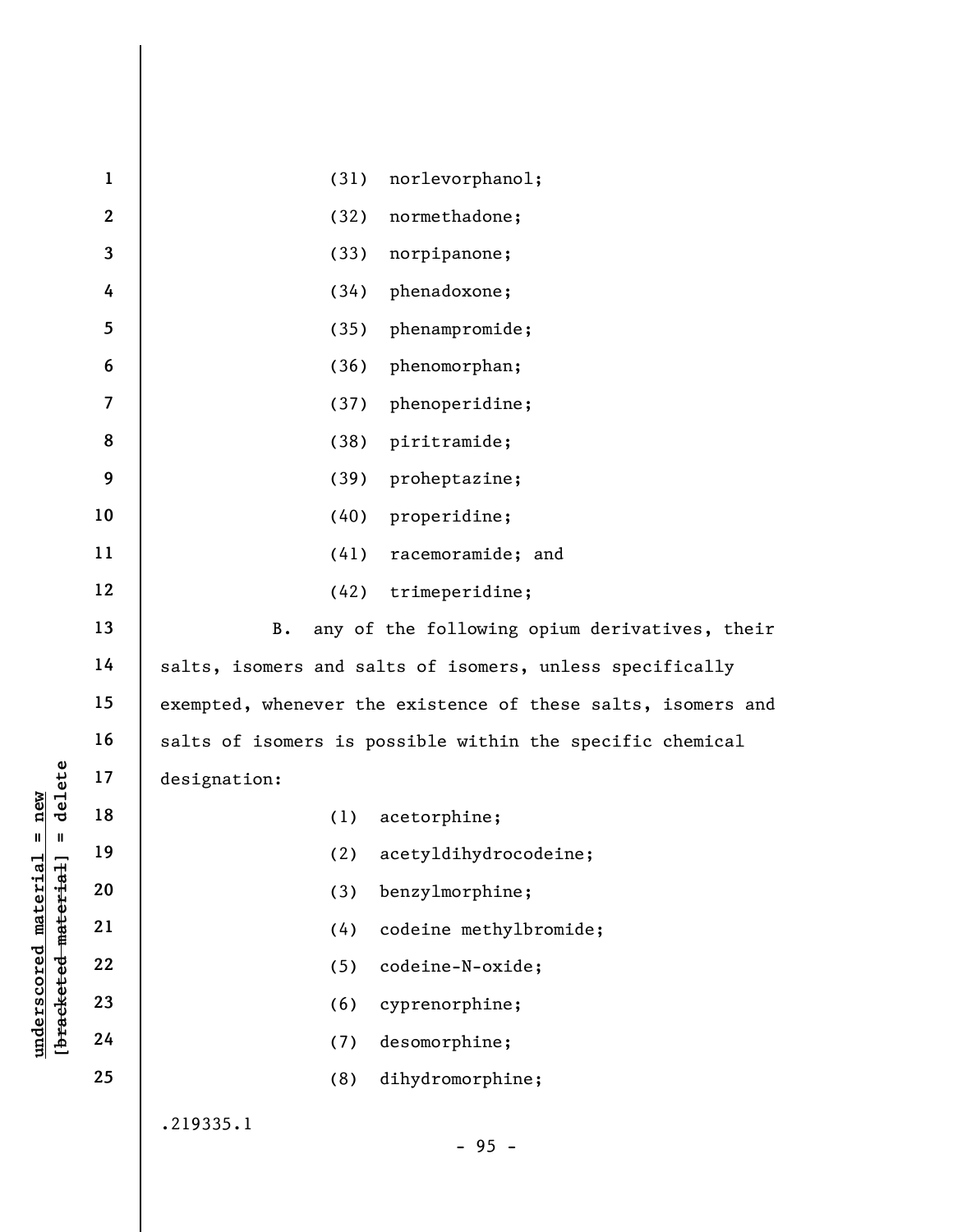|                                             | $\mathbf{1}$     | (9)<br>etorphine;                                             |
|---------------------------------------------|------------------|---------------------------------------------------------------|
|                                             | $\boldsymbol{2}$ | (10)<br>heroin;                                               |
|                                             | $\mathbf{3}$     | (11)<br>hydromorphinol;                                       |
|                                             | 4                | methyldesorphine;<br>(12)                                     |
|                                             | 5                | (13)<br>methyldihydromorphine;                                |
|                                             | 6                | morphine methylbromide;<br>(14)                               |
|                                             | $\overline{7}$   | morphine methylsulfonate;<br>(15)                             |
|                                             | 8                | (16)<br>morphine-N-oxide;                                     |
|                                             | 9                | myrophine;<br>(17)                                            |
|                                             | $10\,$           | (18)<br>nicocodeine;                                          |
|                                             | 11               | (19)<br>nicomorphine;                                         |
|                                             | 12               | (20)<br>normorphine;                                          |
|                                             | 13               | pholcodine; and<br>(21)                                       |
|                                             | 14               | thebacon;<br>(22)                                             |
|                                             | 15               | $C$ .<br>any material, compound, mixture or preparation       |
|                                             | 16               | that contains any quantity of the following hallucinogenic    |
| delete                                      | 17               | substances, their salts, isomers and salts of isomers, unless |
| new                                         | 18               | specifically exempted, whenever the existence of these salts, |
| Ш<br>Ш                                      | 19               | isomers and salts of isomers is possible within the specific  |
|                                             | 20               | chemical designation:                                         |
| underscored material<br>[bracketed material | 21               | 3,4-methylenedioxy amphetamine;<br>(1)                        |
|                                             | 22               | 5-methoxy-3,4-methylenedioxy amphetamine;<br>(2)              |
|                                             | 23               | 3, 4, 5-trimethoxy amphetamine;<br>(3)                        |
|                                             | 24               | bufotenine;<br>(4)                                            |
|                                             | 25               | diethyltryptamine;<br>(5)                                     |
|                                             |                  | .219335.1                                                     |
|                                             |                  | $-96 -$                                                       |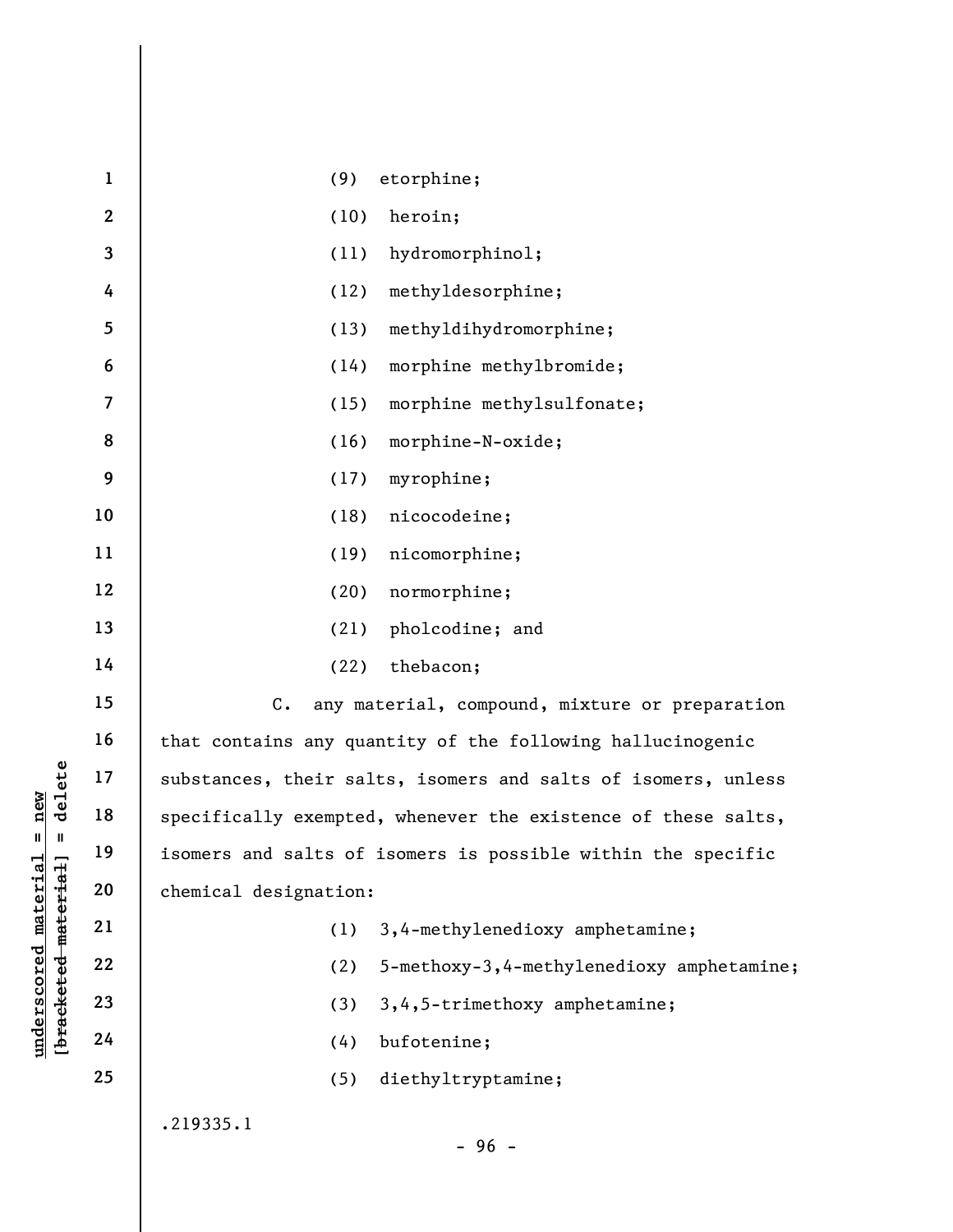|                                             | $\mathbf{1}$   | dimethyltryptamine;<br>(6)                          |
|---------------------------------------------|----------------|-----------------------------------------------------|
|                                             | $\mathbf{2}$   | 4-methyl-2,5-dimethoxy amphetamine;<br>(7)          |
|                                             | 3              | ibogaine;<br>(8)                                    |
|                                             | 4              | lysergic acid diethylamide;<br>(9)                  |
|                                             | 5              | $(10)$ marijuana;                                   |
|                                             | 6              | $(11)$ $(10)$ mescaline;                            |
|                                             | $\overline{7}$ | $[\frac{12}{12}]$ (11) peyote, except as otherwise  |
|                                             | 8              | provided in the Controlled Substances Act;          |
|                                             | 9              | [(13)] (12) N-ethyl-3-piperidyl benzilate;          |
|                                             | 10             | [(14)] (13) N-methyl-3-piperidyl benzilate;         |
|                                             | 11             | $[\left(\frac{15}{15}\right)]$ (14) psilocybin;     |
|                                             | 12             | $[\left(16\right)]$ (15) psilocyn;                  |
|                                             | 13             | [(17) tetrahydrocannabinols;                        |
|                                             | 14             | $(18)$ hashish;                                     |
|                                             | 15             | (19) (16) synthetic cannabinoids, including:        |
|                                             | 16             | $(a)$ $l - [2 - (4 - (morpholiny1)ethyl)]$          |
| delete                                      | 17             | -3-(1-naphthoyl)indole;                             |
| new                                         | 18             | (b)<br>$l$ -buty $l$ -3-( $l$ -napthoy $l$ )indole; |
| $\mathbf{II}$<br>Ш                          | 19             | l-hexyl-3-(l-naphthoyl)indole;<br>(c)               |
|                                             | 20             | l-pentyl-3-(l-naphthoyl)indole;<br>(d)              |
|                                             | 21             | l-pentyl-3-(2-methoxyphenylacetyl)<br>(e)           |
|                                             | 22             | indole;                                             |
| underscored material<br>[bracketed material | 23             | cannabicyclohexanol (CP 47, 497 and<br>(f)          |
|                                             | 24             | homologues: 5-(1,1-dimethylheptyl)-2-[(lR,3S)       |
|                                             | 25             | -3-hydroxycyclohexyl]-phenol (CP-47,497); and 5-(1, |
|                                             |                | .219335.1<br>$-97 -$                                |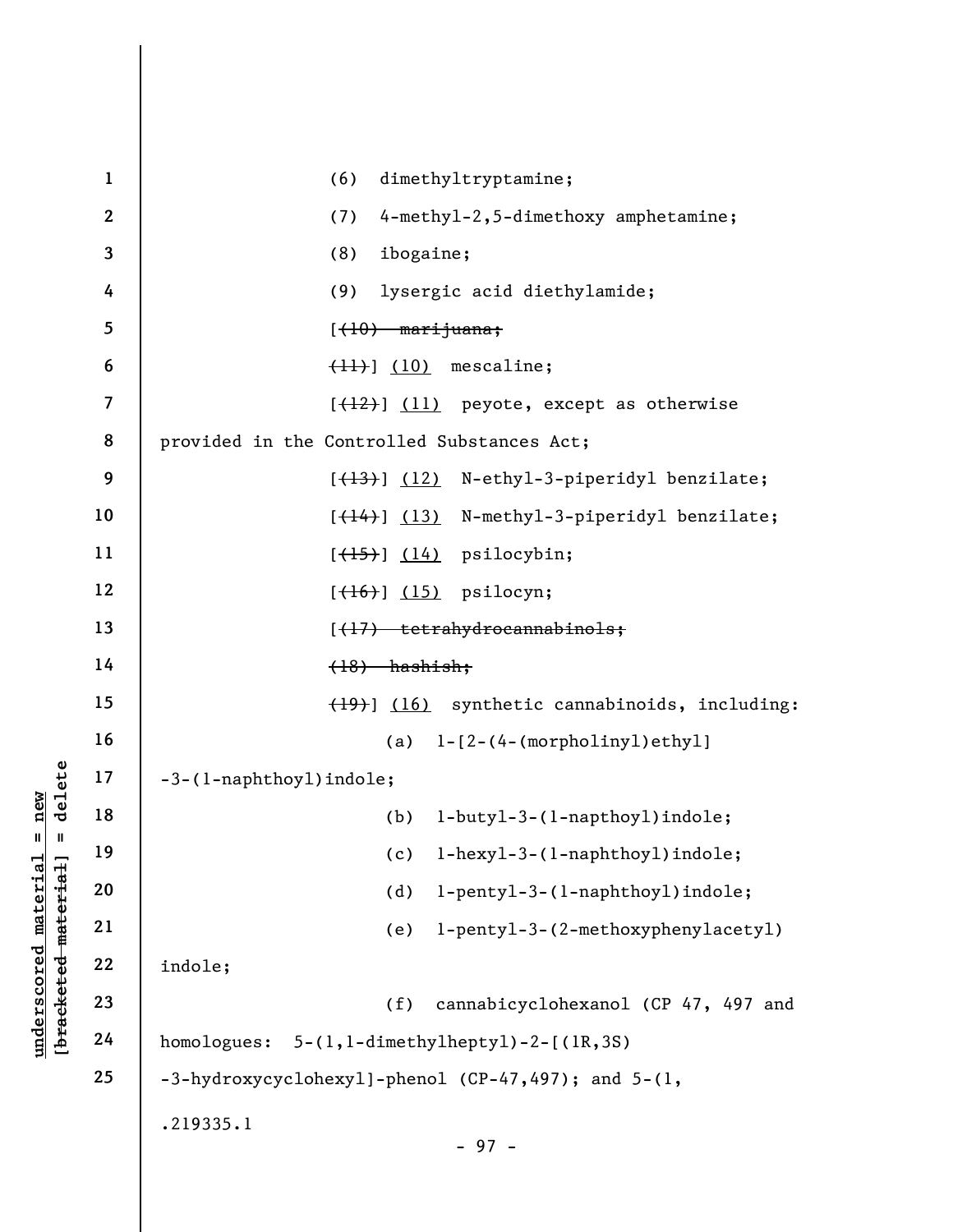|                                 | $\mathbf{1}$   | l-dimethyloctyl)-2-[(lR,3S)-3-hydroxycyclohexyl]-phenol;        |
|---------------------------------|----------------|-----------------------------------------------------------------|
|                                 | $\mathbf{2}$   | 6aR, 10aR) -9-(hydroxymethyl)<br>(g)                            |
|                                 | $\mathbf 3$    | $-6, 6$ -dimethyl-3-(2-methyloctan-2-yl)-6a,7,10,               |
|                                 | 4              | l0a-tetrahydrobenzo[c]chromen-l-ol);                            |
|                                 | 5              | dexanabinol, (6aS, 10aS)-9-<br>(h)                              |
|                                 | 6              | (hydroxymethyl)-6,6-dimethyl-3-(2-methyloctan-2-yl)-6a,7,10,10a |
|                                 | $\overline{7}$ | -tetrahydrobenzo[c]chromen-1-o1;                                |
|                                 | 8              | l-pentyl-3-(4-chloro naphthoyl)<br>(i)                          |
|                                 | 9              | indole;                                                         |
|                                 | 10             | $(2-methyl-1-propy1-lH-indol-3-y1)-l-$<br>(j)                   |
|                                 | 11             | naphthalenyl-methanone; and                                     |
|                                 | 12             | 5-(1,1-dimethylheptyl)-2-(3-hydroxy<br>(k)                      |
|                                 | 13             | cyclohexy1)-pheno1;                                             |
|                                 | 14             | 3,4-methylenedioxymethcathinone;<br>$[ (20) ]$ (17)             |
|                                 | 15             | 3,4-methylenedioxypyrovalerone;<br>$[\frac{(21)}{2}]$ (18)      |
|                                 | 16             | 4-methylmethcathinone;<br>$[\frac{(22)}{2}]$ (19)               |
| delete                          | 17             | 4-methoxymethcathinone;<br>[ (23) ] (20)                        |
| new<br>Ш<br>$\mathbf{I}$        | 18             | 3-fluoromethcathinone; and<br>[ (24) ] (21)                     |
|                                 | 19             | $[25]$ $(22)$ 4-fluoromethcathinone;                            |
| material<br>[bracketed material | 20             | the enumeration of peyote as a controlled<br>$D$ .              |
|                                 | 21             | substance does not apply to the use of peyote in bona fide      |
| $underscore$                    | 22             | religious ceremonies by a bona fide religious organization, and |
|                                 | 23             | members of the organization so using peyote are exempt from     |
|                                 | 24             | registration. Any person who manufactures peyote for or         |
|                                 | 25             | distributes peyote to the organization or its members shall     |
|                                 |                | .219335.1<br>$-98 -$                                            |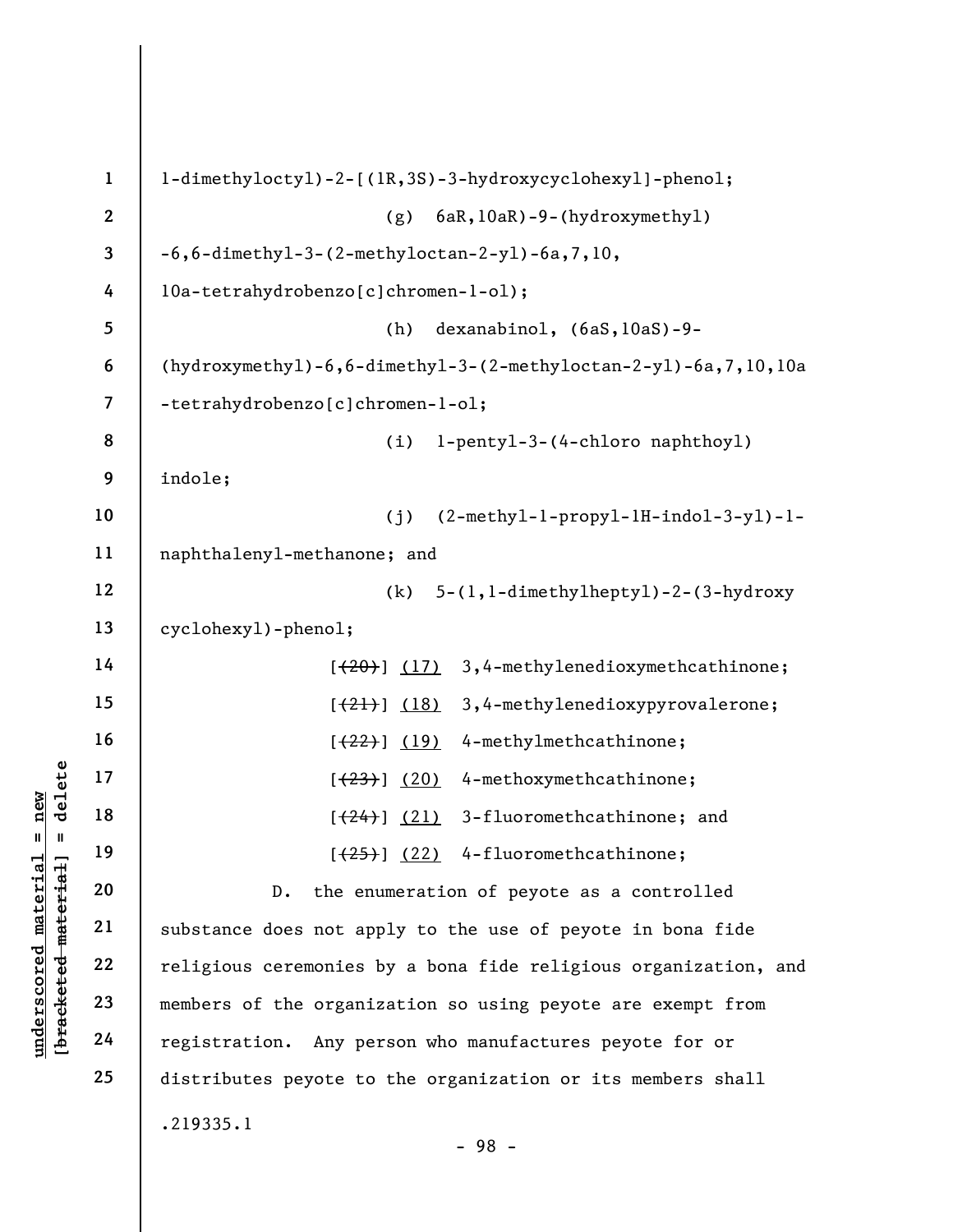|                                        | $\mathbf{1}$   | comply with the federal Comprehensive Drug Abuse Prevention and |
|----------------------------------------|----------------|-----------------------------------------------------------------|
|                                        | $\overline{2}$ | Control Act of 1970 and all other requirements of law; and      |
|                                        | 3              | [E. the enumeration of marijuana,                               |
|                                        | 4              | tetrahydrocannabinols or chemical derivatives of                |
|                                        | 5              | tetrahydrocannabinol as Schedule I controlled substances does   |
|                                        | 6              | not apply to:                                                   |
|                                        | $\overline{7}$ | (1) hemp pursuant to rules promulgated by the                   |
|                                        | 8              | board of regents of New Mexico state university on behalf of    |
|                                        | 9              | the New Mexico department of agriculture;                       |
|                                        | 10             | (2) cultivation of hemp by persons pursuant to                  |
|                                        | 11             | rules promulgated by the board of regents of New Mexico state   |
|                                        | 12             | university on behalf of the New Mexico department of            |
|                                        | 13             | agriculture;                                                    |
|                                        | 14             | (3) tetrahydrocannabinols or chemical                           |
|                                        | 15             | derivatives of tetrahydrocannabinols, including                 |
|                                        | 16             | tetrahydrocannabinols or chemical derivatives of                |
| delete                                 | 17             | tetrahydrocannabinols with concentrations of up to five percent |
| $n$ ew                                 | 18             | as measured using a post-decarboxylation method and based on    |
| Ш<br>Ш                                 | 19             | percentage dry weight, possessed by a person in connection with |
| material<br>material                   | 20             | the cultivation, transportation, testing, researching,          |
|                                        | 21             | manufacturing or other processing of the plant Cannabis sativa  |
|                                        | 22             | L., or any part of the plant whether growing or not, if         |
| underscored<br>[ <del>brack</del> eted | 23             | authorized pursuant to rules promulgated, pursuant to the Hemp  |
|                                        | 24             | Manufacturing Act, by the board of regents of New Mexico state  |
|                                        | 25             | university on behalf of the New Mexico department of            |
|                                        |                | .219335.1                                                       |

- 99 -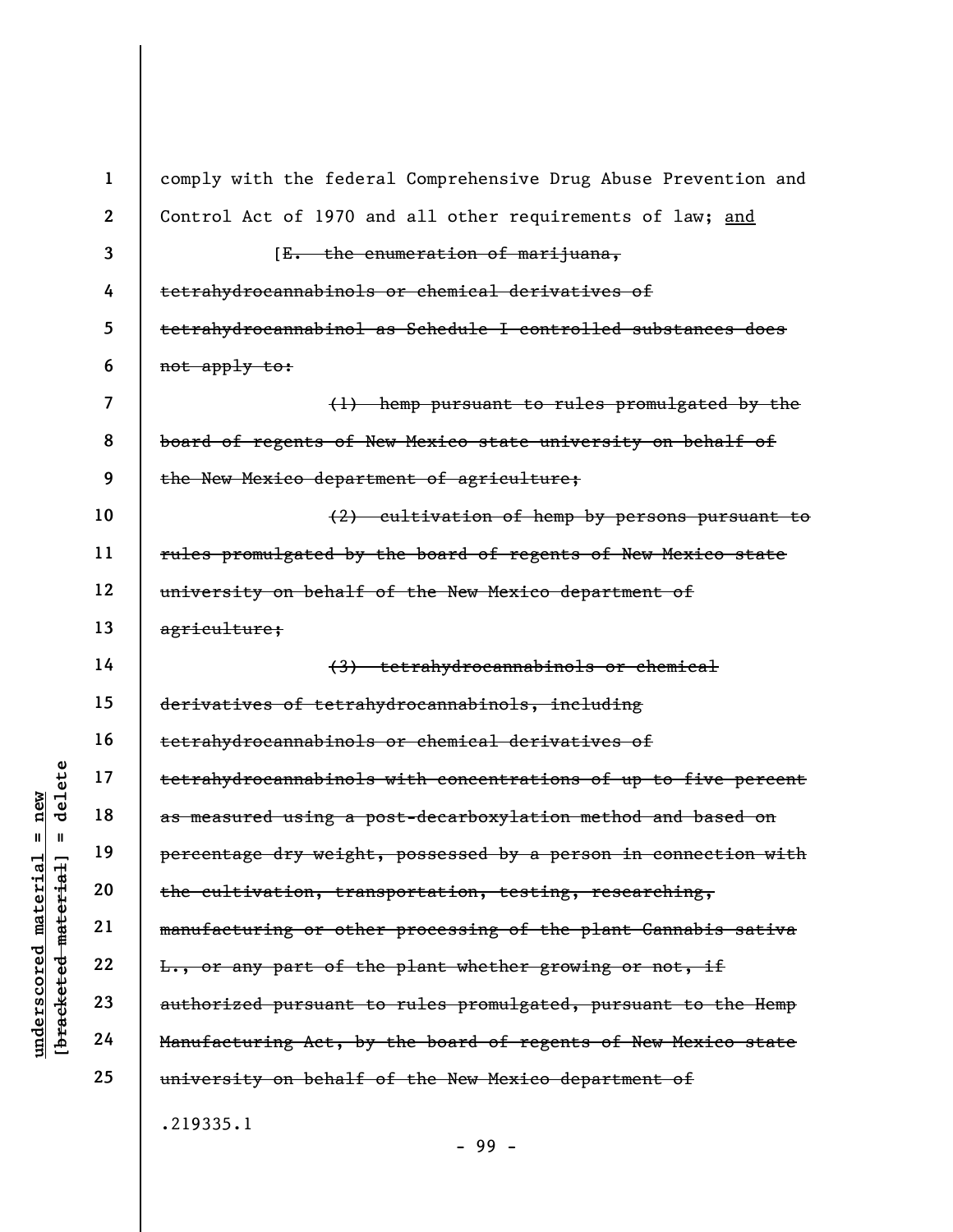|                                            | $\mathbf 1$    | agriculture or the department of environment;                   |
|--------------------------------------------|----------------|-----------------------------------------------------------------|
|                                            | $\overline{2}$ | (4) tetrahydrocannabinols or chemical                           |
|                                            | 3              | derivatives of tetrahydrocannabinols, including                 |
|                                            | 4              | tetrahydrocannabinols or chemical derivatives of                |
|                                            | 5              | tetrahydrocannabinols in any concentration possessed by a       |
|                                            | 6              | person in connection with the extraction of                     |
|                                            | $\overline{7}$ | tetrahydrocannabinols or chemical derivatives of                |
|                                            | 8              | tetrahydrocannabinols, if authorized pursuant to rules          |
|                                            | 9              | promulgated, pursuant to the Hemp Manufacturing Act, by the     |
|                                            | 10             | board of regents of New Mexico state university on behalf of    |
|                                            | 11             | the New Mexico department of agriculture or the department of   |
|                                            | 12             | envitromment;                                                   |
|                                            | 13             | (5) the use of marijuana,                                       |
|                                            | 14             | tetrahydrocannabinols or chemical derivatives of                |
|                                            | 15             | tetrahydrocannabinol by certified patients pursuant to the      |
|                                            | 16             | Controlled Substances Therapeutic Research Act or by qualified  |
| elete                                      | 17             | patients pursuant to the provisions of the Lynn and Erin        |
| new<br>ರ                                   | 18             | Compassionate Use Act; or                                       |
| Ш<br>Ш                                     | 19             | (6) the use, dispensing, possession,                            |
|                                            | 20             | prescribing, storage or transport of a prescription drug that   |
|                                            | 21             | the United States food and drug administration has approved and |
|                                            | 22             | that contains marijuana, a tetrahydrocannabinol derivative or a |
| underscored material<br>bracketed material | 23             | chemical derivative of tetrahydrocannabinol; and                |
|                                            | 24             | $F_{\bullet}$ ] E. controlled substances added to Schedule I by |
|                                            | 25             | rule adopted by the board pursuant to Section 30-31-3 NMSA      |
|                                            |                | .219335.1                                                       |

 $- 100 -$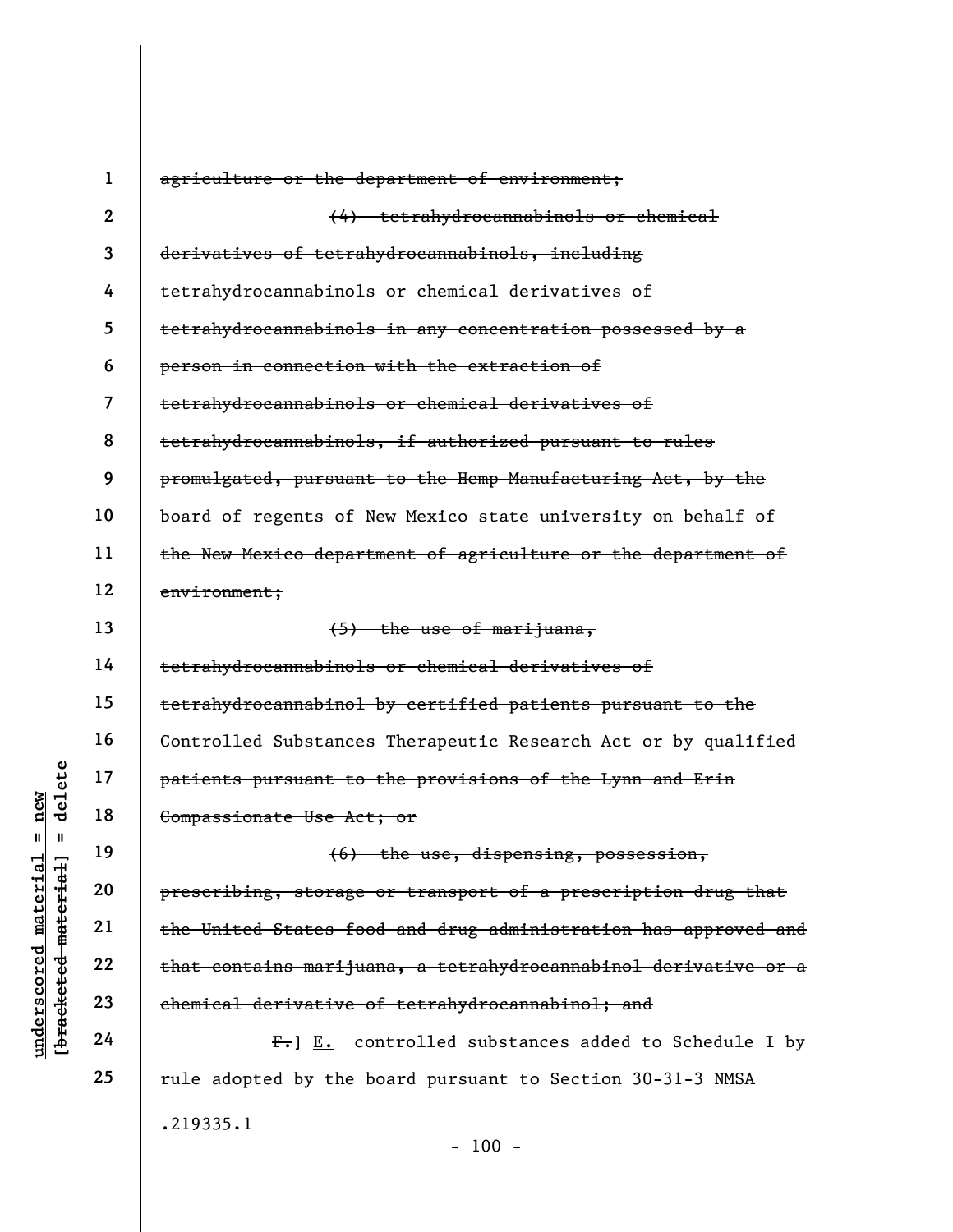1

1978."

underscored material = new [bracketed material] = delete 2 3 4 5 6 7 8 9 10 11 12 13 14 15 16 17 18 19 20 21 22 23 24 25 SECTION 48. Section 30-31-7 NMSA 1978 (being Laws 1972, Chapter 84, Section 7, as amended) is amended to read: "30-31-7. SCHEDULE II.-- A. The following controlled substances are included in Schedule II: (1) any of the following substances, except those narcotic drugs listed in other schedules, whether produced directly or indirectly by extraction from substances of vegetable origin, or independently by means of chemical synthesis, or by combination of extraction and chemical synthesis: (a) opium and opiate, and any salt, compound, derivative or preparation of opium or opiate; (b) any salt, compound, isomer, derivative or preparation thereof that is chemically equivalent or identical with any of the substances referred to in Subparagraph (a) of this paragraph, but not including the isoquinoline alkaloids of opium; (c) opium poppy and poppy straw; and (d) coca leaves and any salt, compound, derivative or preparation of coca leaves, and any salt, compound, derivative or preparation thereof that is chemically equivalent or identical with any of these substances, but not including decocainized coca leaves or extractions that do not .219335.1 - 101 -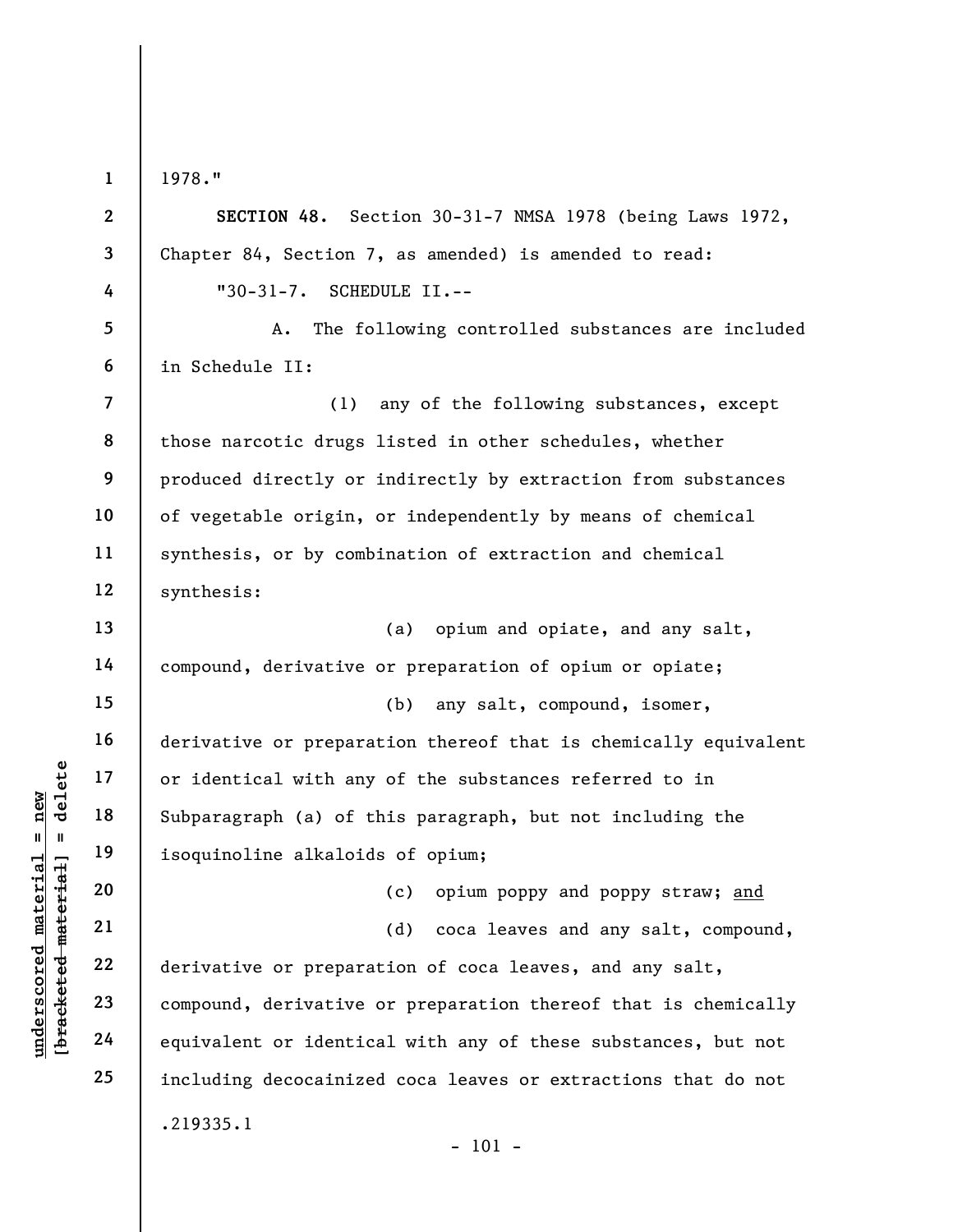under 17<br>
under 18<br>
under the existence<br>
whenever the existence<br>
salts is possible wit<br>
salts is possible wit<br>
20<br>
22<br>
22<br>
22<br>
22<br>
24<br>
24 1 2 3 4 5 6 7 8 9 10 11 12 13 14 15 16 17 18 19 20 21 22 23 24 25 contain cocaine or ecgonine; [(e) marijuana, but only for the use by certified patients pursuant to the Controlled Substances Therapeutic Research Act or by qualified patients pursuant to the provisions of the Lynn and Erin Compassionate Use Act; and (f) tetrahydrocannabinols or chemical derivatives of tetrahydrocannabinol, but only for the use by certified patients pursuant to the Controlled Substances Therapeutic Research Act or by qualified patients pursuant to the provisions of the Lynn and Erin Compassionate Use Act. Marijuana, tetrahydrocannobinols or chemical derivatives of tetrahydrocannabinol shall be considered Schedule II controlled substances only for the purposes enumerated in the Controlled Substances Therapeutic Research Act or the Lynn and Erin Compassionate Use Act; 1 (2) any of the following opiates, including their isomers, esters, ethers, salts and salts of isomers, whenever the existence of these isomers, esters, ethers and salts is possible within the specific chemical designation: (a) alphaprodine; (b) anileridine; (c) bezitramide; (d) dihydrocodeine; (e) diphenoxylate; (f) fentanyl; .219335.1

 $- 102 -$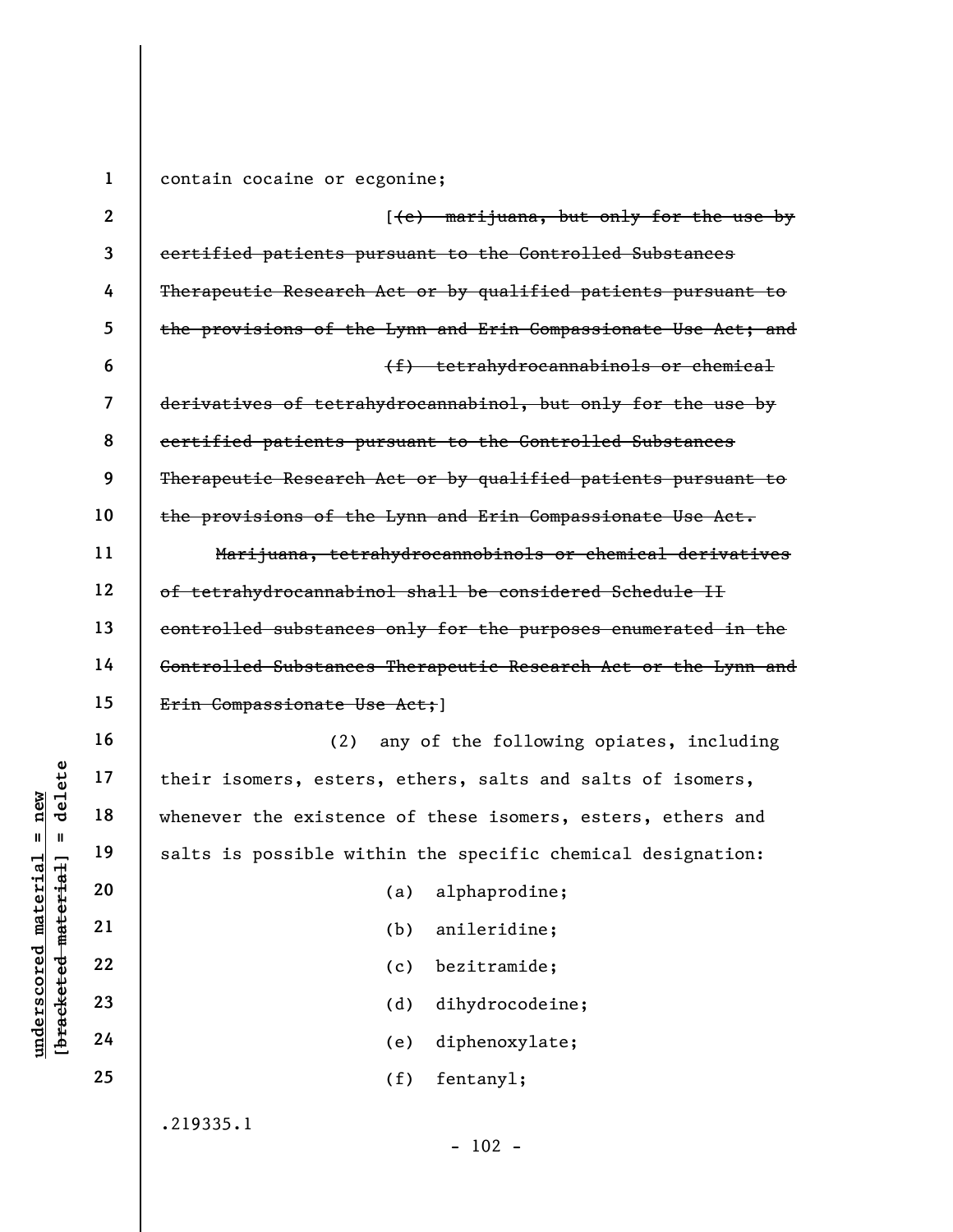|                        | $\mathbf{1}$             | hydromorphone;<br>(g)                                        |
|------------------------|--------------------------|--------------------------------------------------------------|
|                        | $\boldsymbol{2}$         | isomethadone;<br>(h)                                         |
|                        | 3                        | levomethorphan;<br>(i)                                       |
|                        | 4                        | levorphanol;<br>(j)                                          |
|                        | 5                        | (k)<br>meperidine;                                           |
|                        | 6                        | (1)<br>metazocine;                                           |
|                        | $\overline{\mathcal{L}}$ | methadone;<br>(m)                                            |
|                        | 8                        | methadone--intermediate,<br>(n)                              |
|                        | 9                        | 4-cyano-2-dimethylamino-4, 4-diphenyl butane;                |
|                        | 10                       | moramide--intermediate,<br>(o)                               |
|                        | 11                       | 2-methyl-3-morpholino-1, 1-diphenyl-propane-carboxylic acid; |
|                        | 12                       | oxycodone;<br>(p)                                            |
|                        | 13                       | (q)<br>pethidine;                                            |
|                        | 14                       | pethidine--intermediate--A,<br>(r)                           |
|                        | 15                       | 4-cyano-l-methyl-4-phenylpiperidine;                         |
|                        | 16                       | pethidine--intermediate--B,<br>(s)                           |
| delete                 | $17\,$                   | ethyl-4-phenyl-piperidine-4-carboxylate;                     |
| new                    | 18                       | pethidine--intermediate--C,<br>(t)                           |
| Ш<br>Ш                 | 19                       | l-methyl-4-phenylpiperidine-4-carboxylic acid;               |
| material<br>material   | 20                       | phenazocine;<br>(u)                                          |
|                        | 21                       | piminodine;<br>(v)                                           |
| underscored            | 22                       | racemethorphan; and<br>(w)                                   |
| [ <del>bracketed</del> | 23                       | racemorphan;<br>(x)                                          |
|                        | 24                       | unless listed in another schedule, any<br>(3)                |
|                        | 25                       | material, compound, mixture or preparation that contains any |
|                        |                          | .219335.1                                                    |
|                        |                          | $-103 -$                                                     |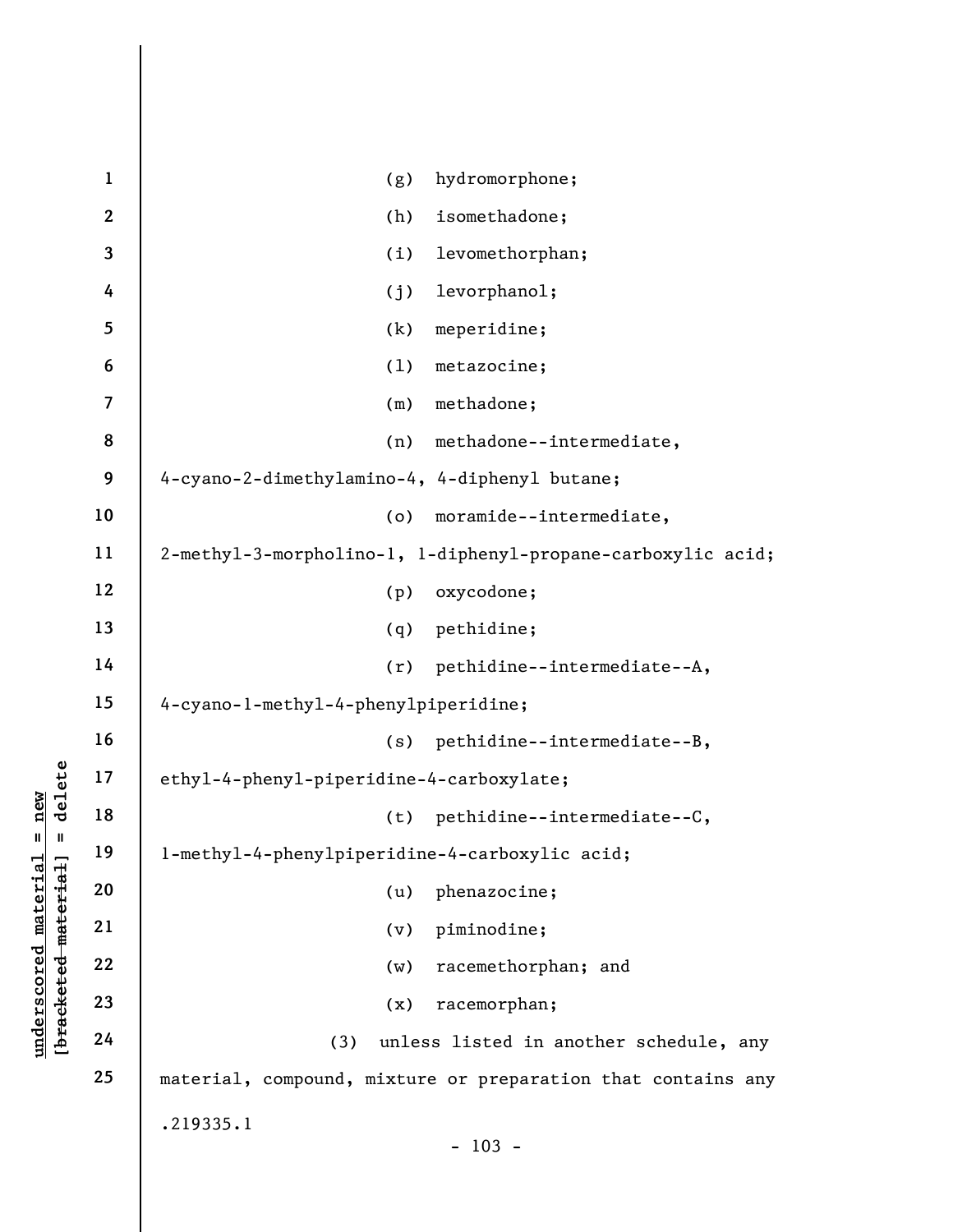underscored material = new [bracketed material] = delete 1 2 3 4 5 6 7 8 9 10 11 12 13 14 15 16 17 18 19 20 21 22 23 24 25 quantity of the following substances having a potential for abuse associated with a stimulant effect on the central nervous system: (a) amphetamine, its salts, optical isomers and salts of its optical isomers; (b) phenmetrazine and its salts; (c) methamphetamine, its salts, isomers and salts of isomers; and (d) methylphenidate; and (4) controlled substances added to Schedule II by rule adopted by the board pursuant to Section 30-31-3 NMSA 1978. B. Where methadone is prescribed, administered or dispensed by a practitioner of a drug abuse rehabilitation program while acting in the course of the practitioner's professional practice, or otherwise lawfully obtained or possessed by a person, such person shall not possess such methadone beyond the date stamped or typed on the label of the container of the methadone, nor shall any person possess methadone except in the container in which it was originally administered or dispensed to such person, and such container shall include a label showing the name of the prescribing physician or practitioner, the identity of methadone, the name of the ultimate user, the date when the methadone is to be administered to or used or consumed by the named ultimate user .219335.1

 $- 104 -$